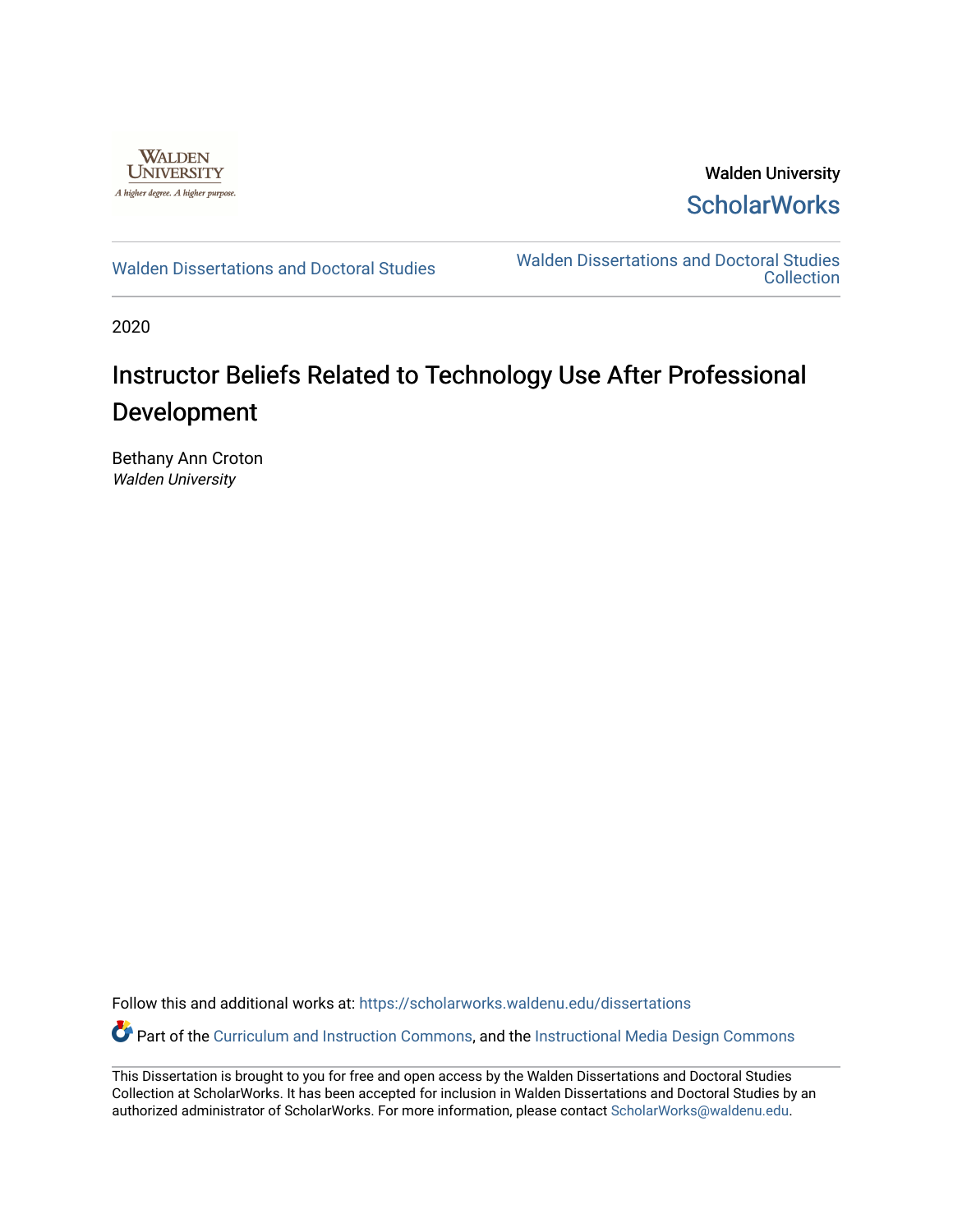# Walden University

College of Education

This is to certify that the doctoral dissertation by

Bethany Croton

has been found to be complete and satisfactory in all respects, and that any and all revisions required by the review committee have been made.

Review Committee Dr. Gladys Arome, Committee Chairperson, Education Faculty Dr. Narjis Hyder, Committee Member, Education Faculty Dr. Shereeza Mohammed, University Reviewer, Education Faculty

> Chief Academic Officer and Provost Sue Subocz, Ph.D.

> > Walden University 2020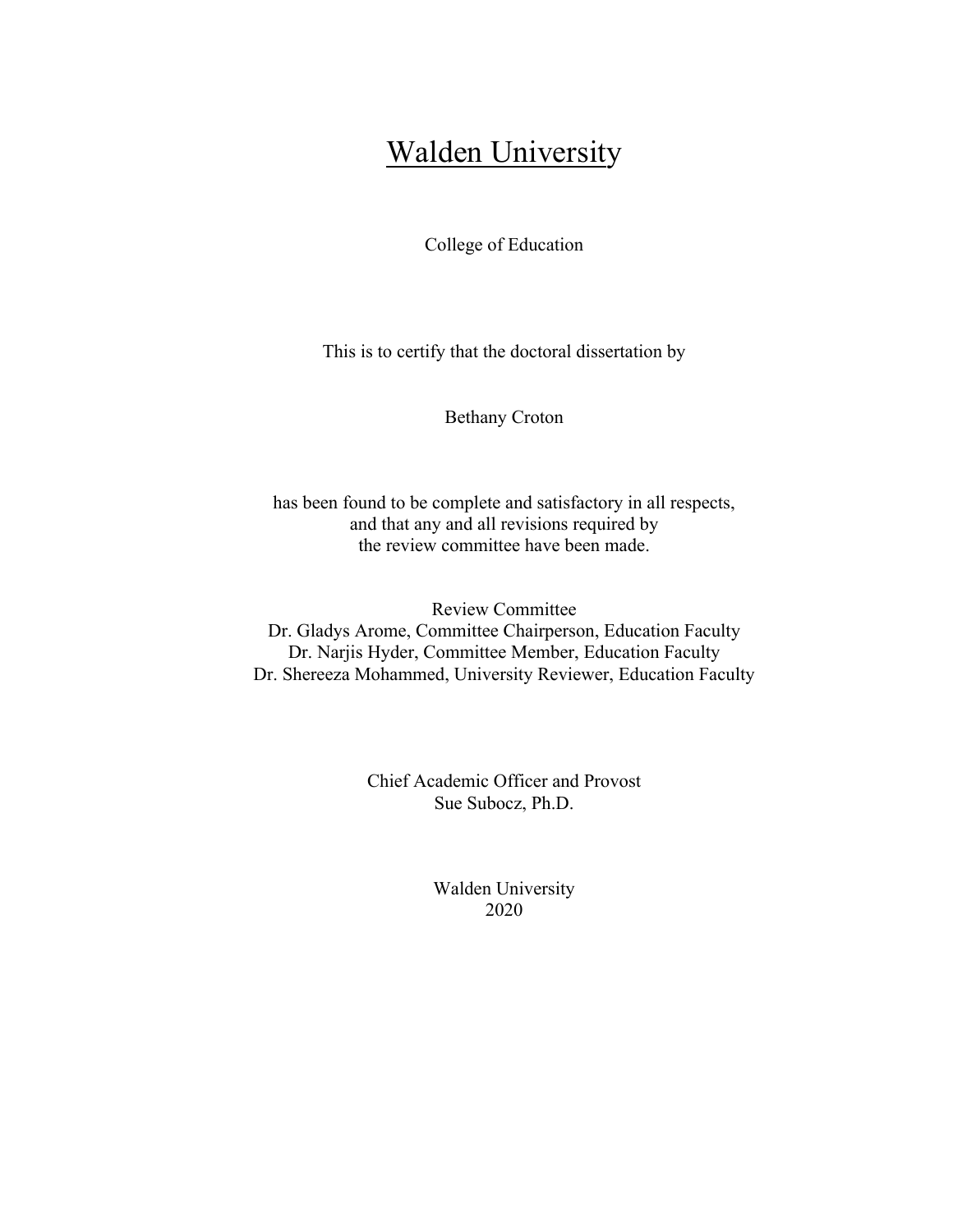### Abstract

Instructor Beliefs Related to Technology Use After Professional Development

by

Bethany Croton

MA, Walden University, 2006

BS, Northern Michigan University, 1999

Dissertation Submitted in Partial Fulfillment

of the Requirements for the Degree of

Doctor of Philosophy

Educational Technology

Walden University

November 2020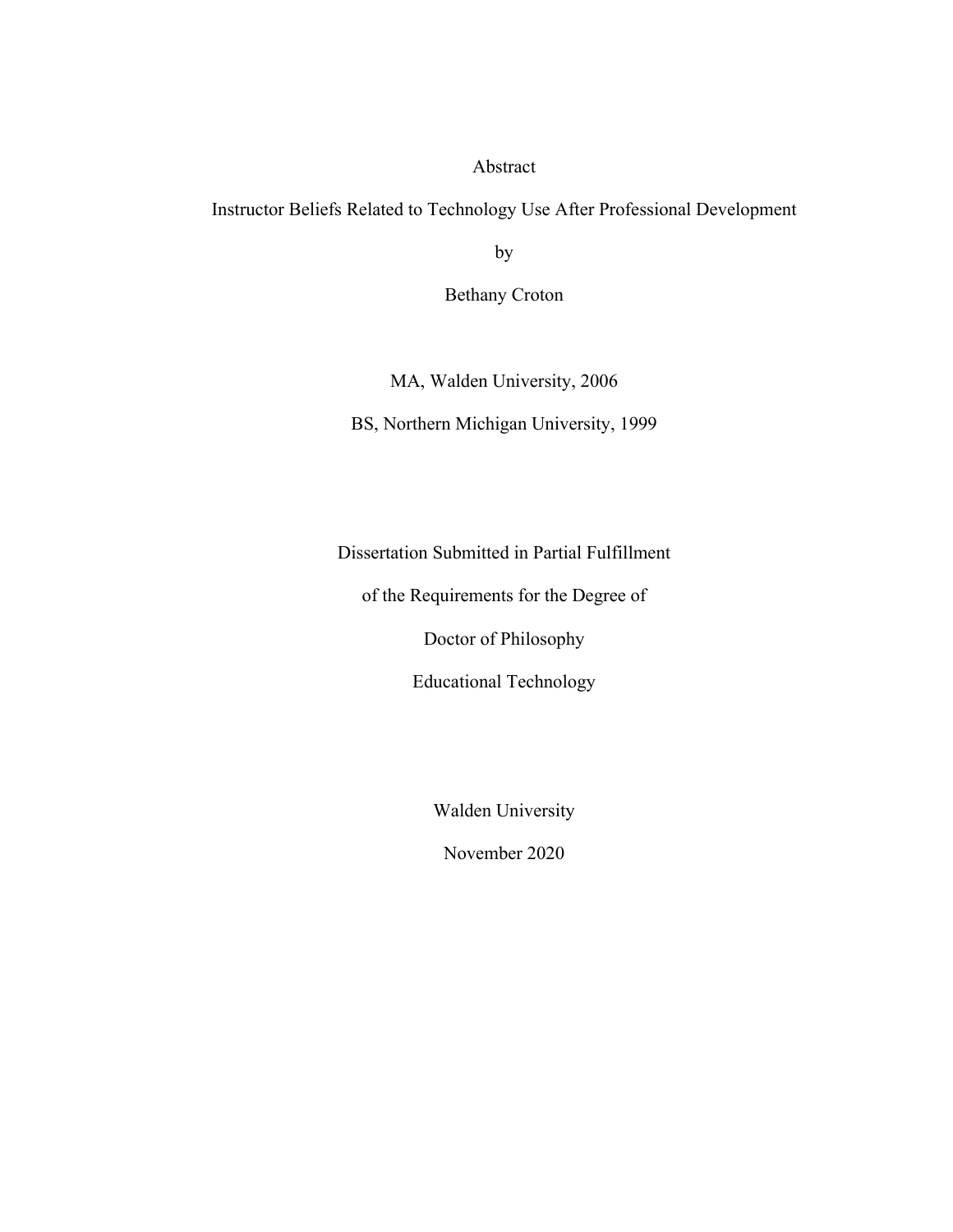#### Abstract

Faculty in higher education often see themselves as researchers and identify less as instructors. The problem is that nearly every profession has embraced technology in new ways, except in the world of education and students need 21st-century skills to be competitive in the workforce. The purpose of this qualitative phenomenological study was to explore instructors' lived experiences and beliefs regarding teaching and technology integration before, during, and after completion of a professional development program at a Midwestern Tier 1 research institute. The study was framed by Rogers's diffusion of innovation theory and the sustainability education academic development framework. The research questions investigated how participation in a professional development program changed instructors' beliefs about technology integration to respond to 21st-century learning styles; and the possible change in instructors' lived experiences and beliefs after participation concerning how they taught 21st-century learners. For this study, a series of 3 interviews were conducted with each of 6 university instructors who participated in the professional development program. The data analysis were based on the coding of participant responses and the emerging categories and themes. Key results showed that to promote change in teaching and learning, it is necessary to forge relationships between instructors and with support staff. Recommendations include the development of activities to encourage peer interaction. Implications for positive social change exists in helping designers create trainings that include more interaction between faculty members, promote rich research environments inspiring technology use in teaching and learning, and increasing student success.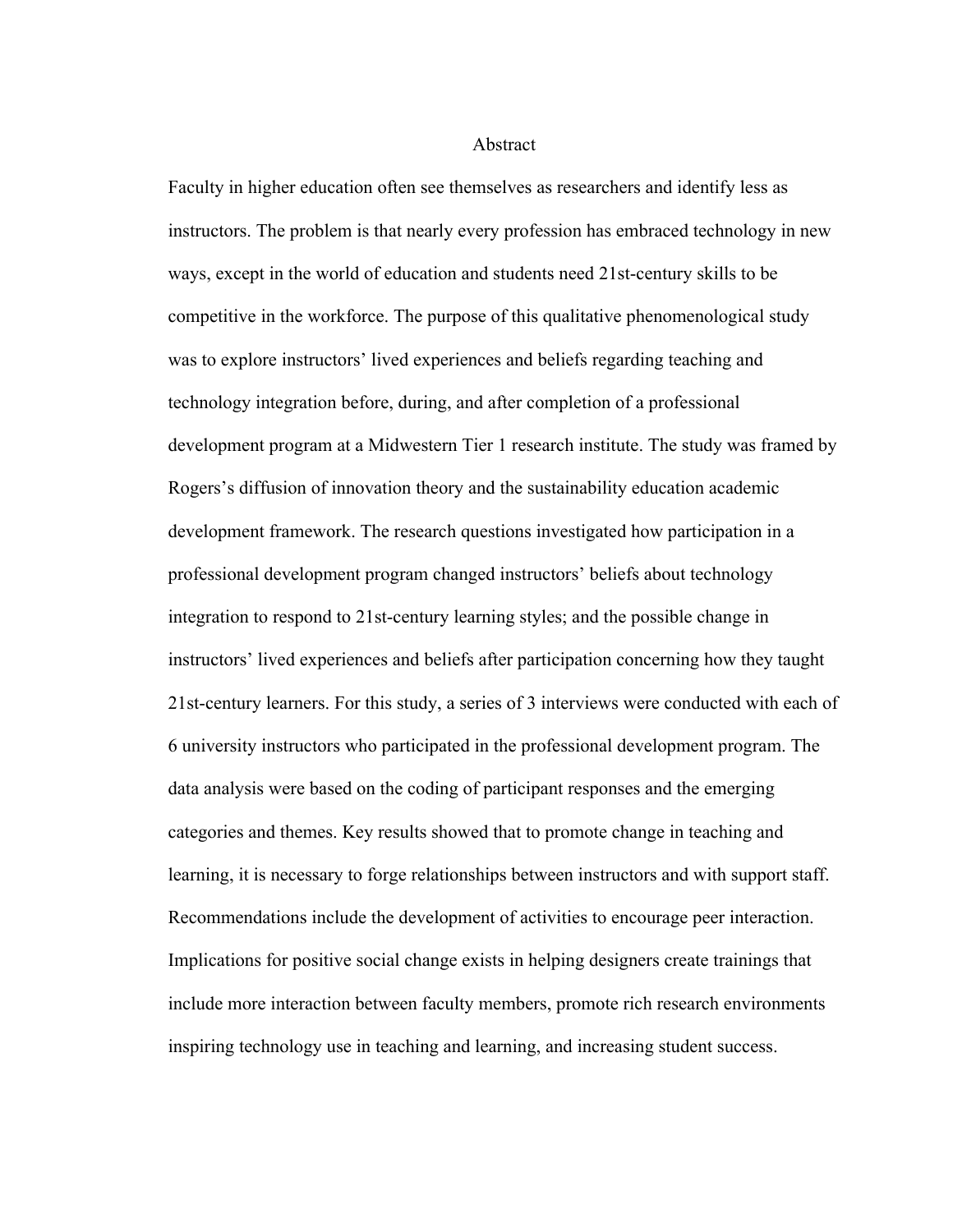## Instructor Beliefs Related to Technology Use After Professional Development

by

Bethany Croton

MA, Walden University, 2006

BS, Northern Michigan University, 1999

Dissertation Submitted in Partial Fulfillment

of the Requirements for the Degree of

Doctor of Philosophy

Educational Technology

Walden University

November 2020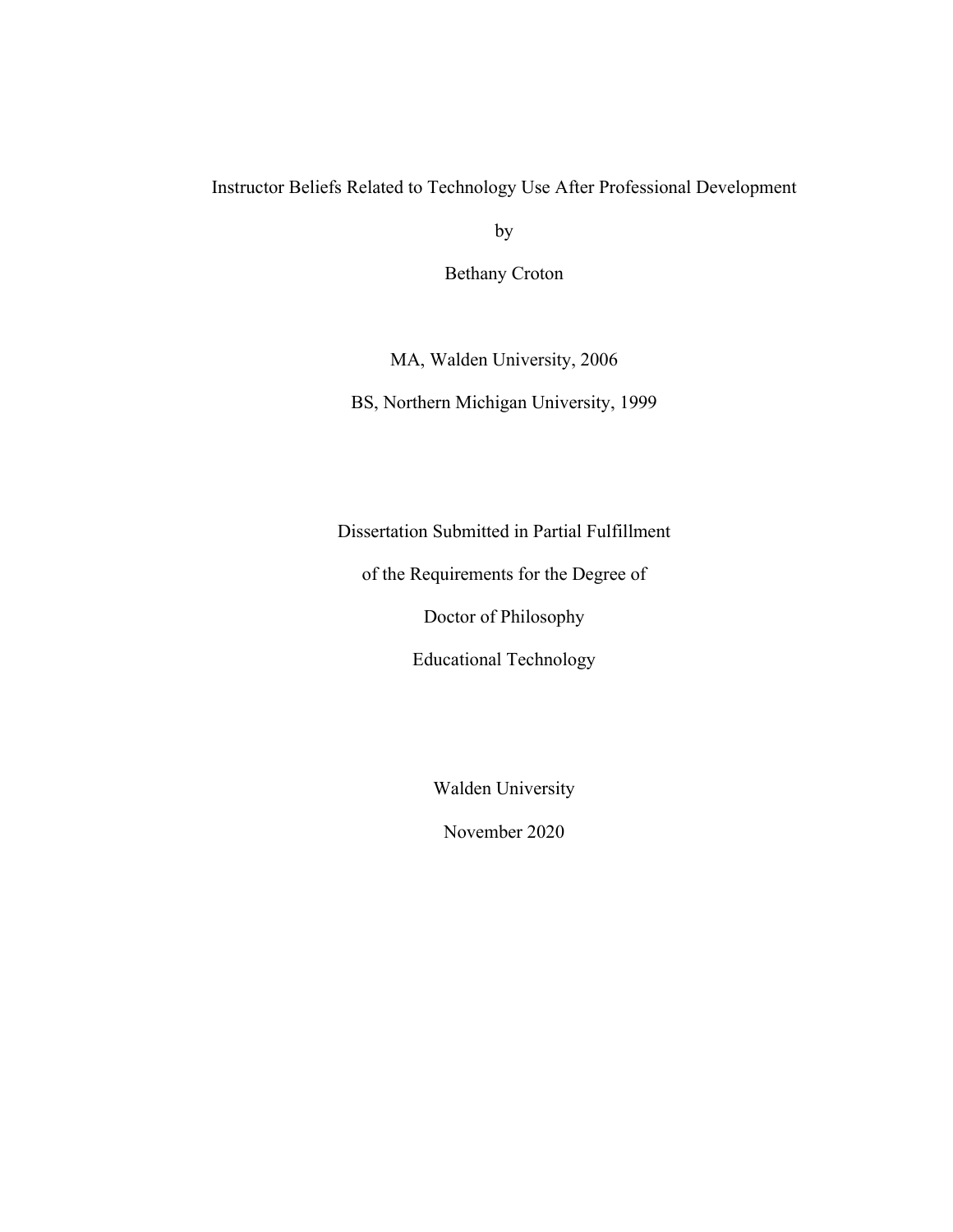## Dedication

I dedicate my work to the many dedicated instructors I have had the privilege to know. It has been your example that has inspired me to want to contribute to the field and to be an agent of change.

I must also dedicate a portion to my daughter, Nora. Thank you for sharing me with my graduate school obligations and research. You inspire me every day not to give up on my dreams.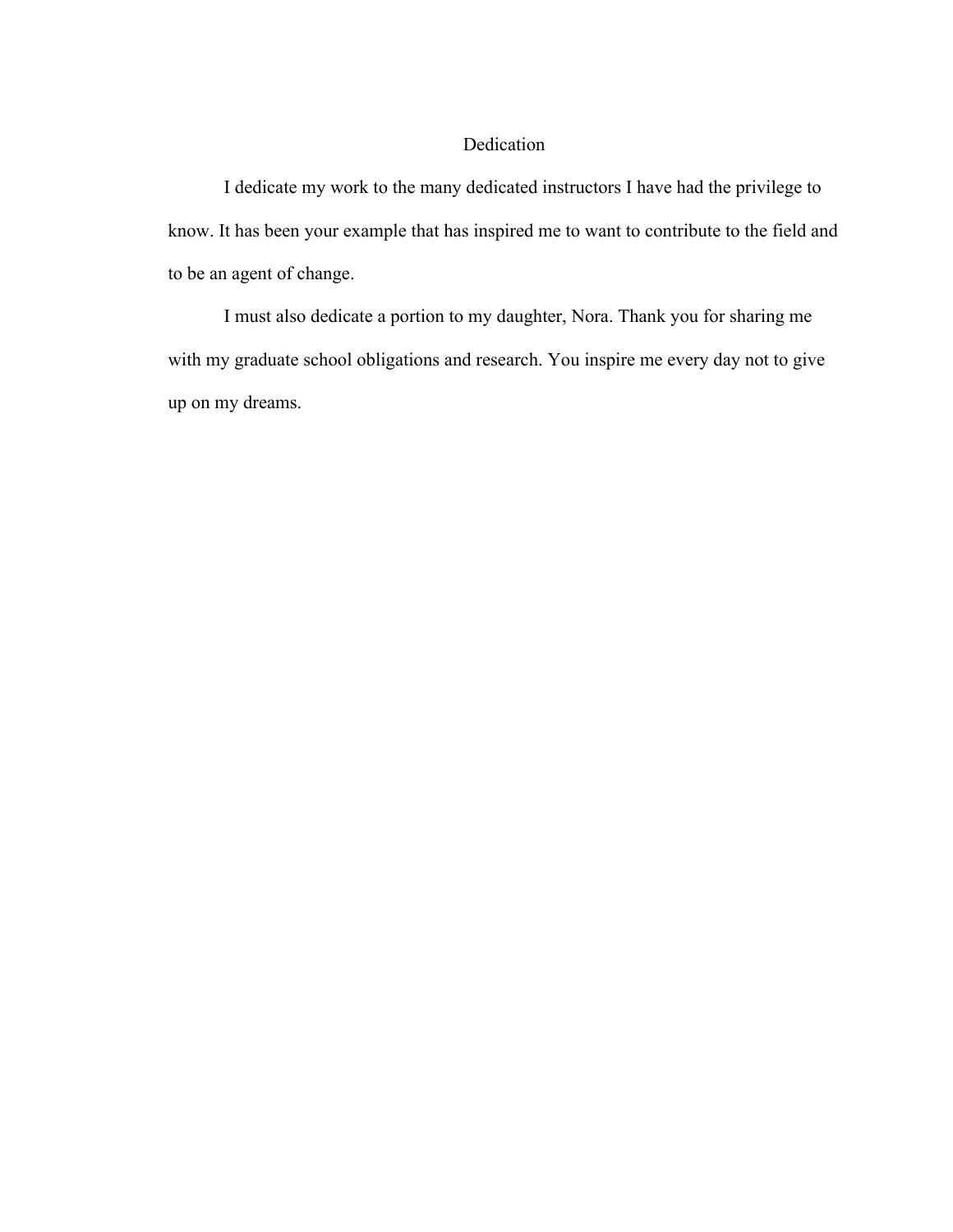### Acknowledgments

I would like to acknowledge the work of my committee members. Thank you for assisting me in navigating through the process, for being my voice of encouragement, Dr. Hyder and Dr. Mohammed for providing excellent feedback. Dr. Arome, my committee chair, you were invaluable. Thank you.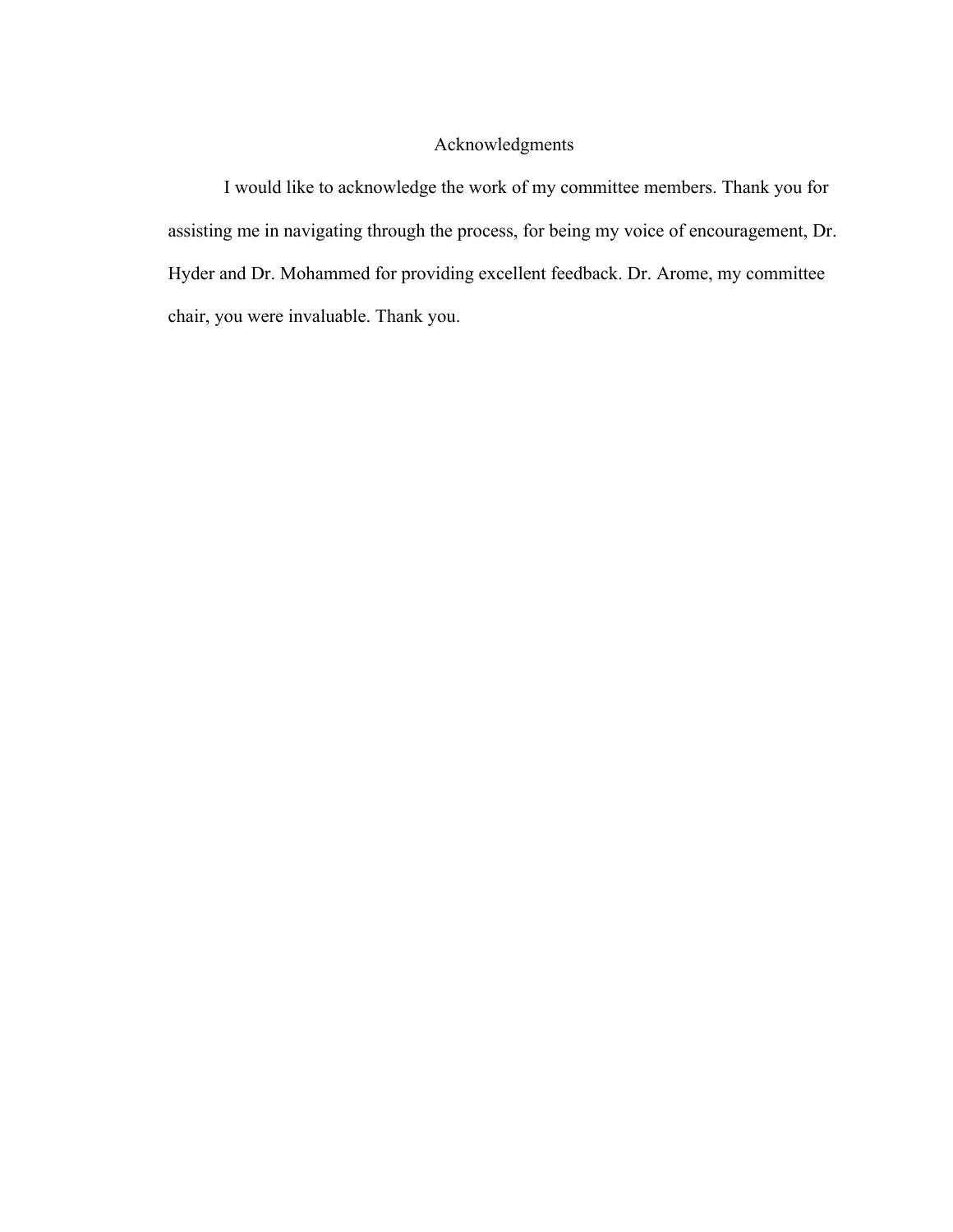# Table of Contents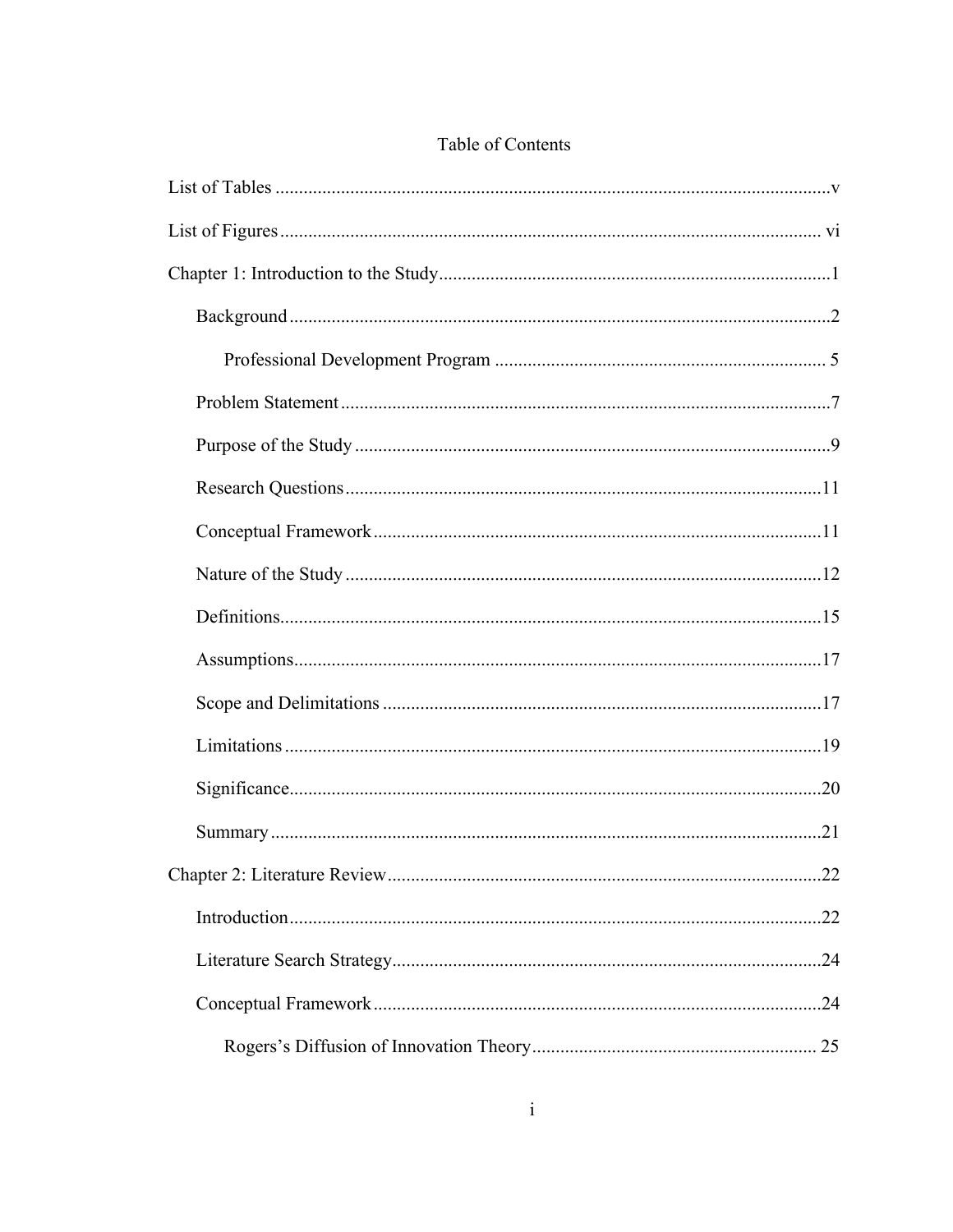| Sustainability Education Academic Development Framework  26 |     |
|-------------------------------------------------------------|-----|
|                                                             |     |
|                                                             |     |
|                                                             |     |
|                                                             |     |
|                                                             |     |
|                                                             |     |
|                                                             |     |
|                                                             |     |
|                                                             |     |
|                                                             |     |
|                                                             |     |
|                                                             |     |
|                                                             |     |
|                                                             |     |
|                                                             |     |
|                                                             | .64 |
|                                                             |     |
|                                                             |     |
|                                                             |     |
|                                                             |     |
|                                                             |     |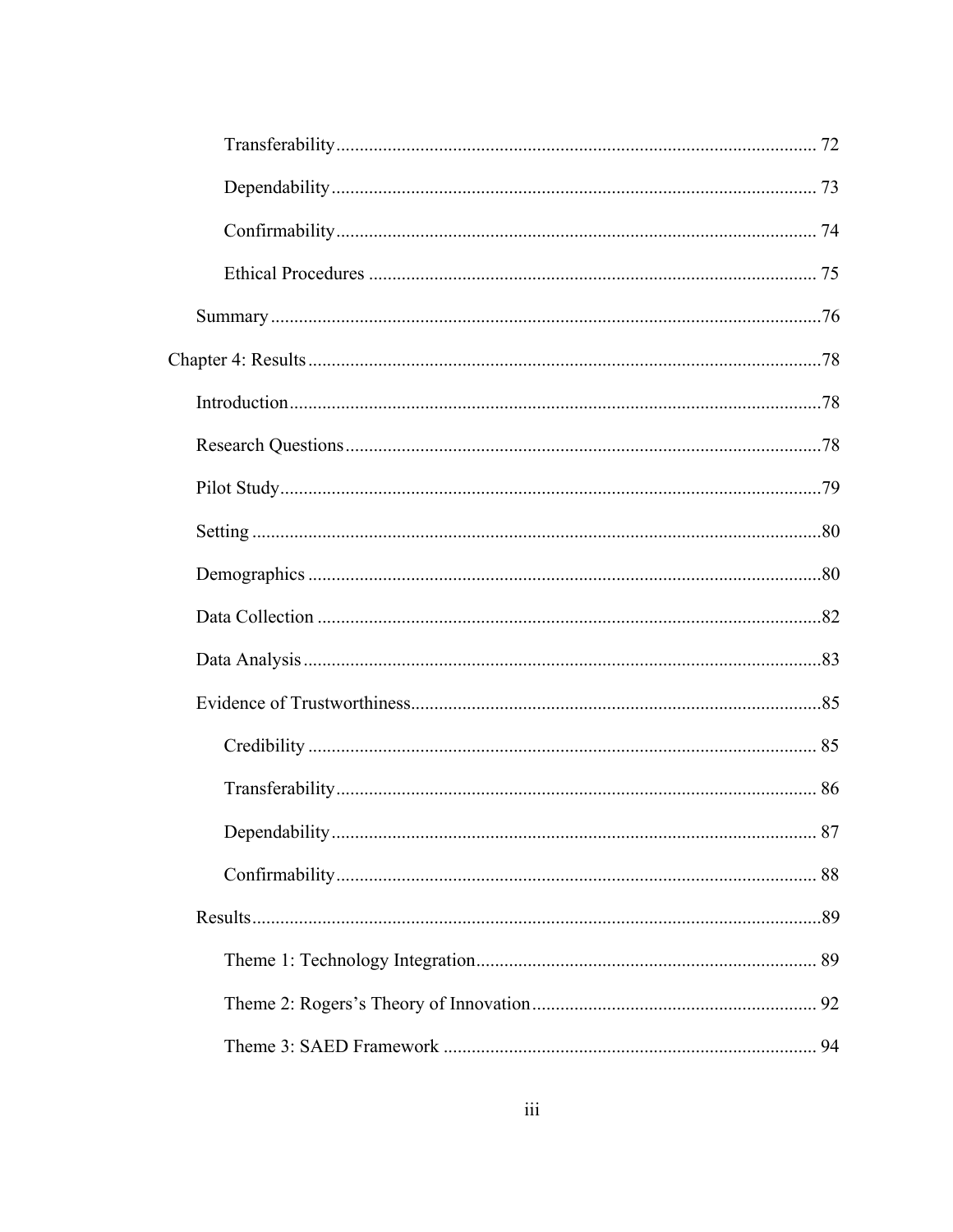| Interpretations of Findings Relevant to Rogers's Theory of Innovation  103 |  |
|----------------------------------------------------------------------------|--|
|                                                                            |  |
|                                                                            |  |
|                                                                            |  |
|                                                                            |  |
|                                                                            |  |
|                                                                            |  |
|                                                                            |  |
|                                                                            |  |
|                                                                            |  |
| Appendix A: Round 1 Email Introduction to Prospective Participants 131     |  |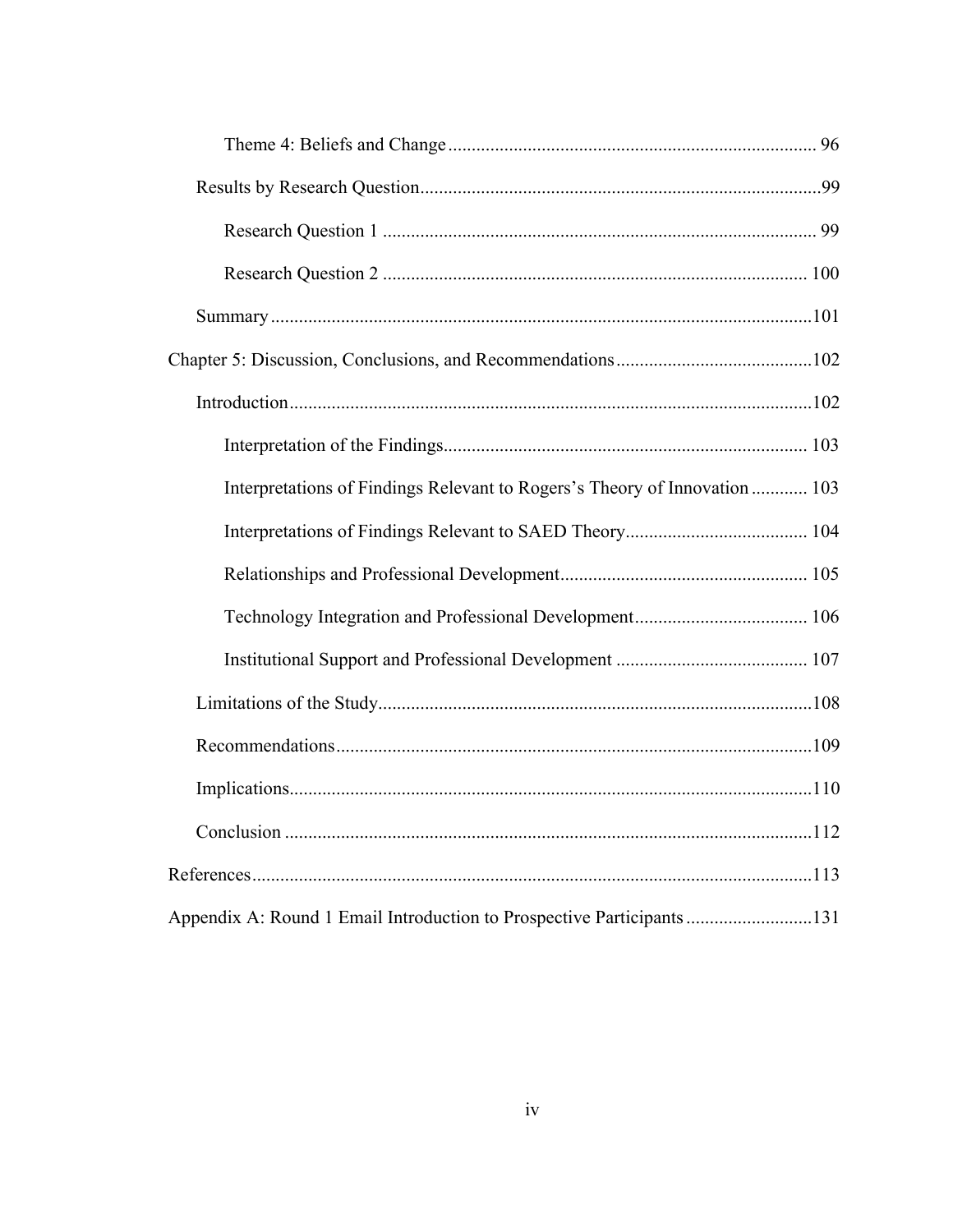# List of Tables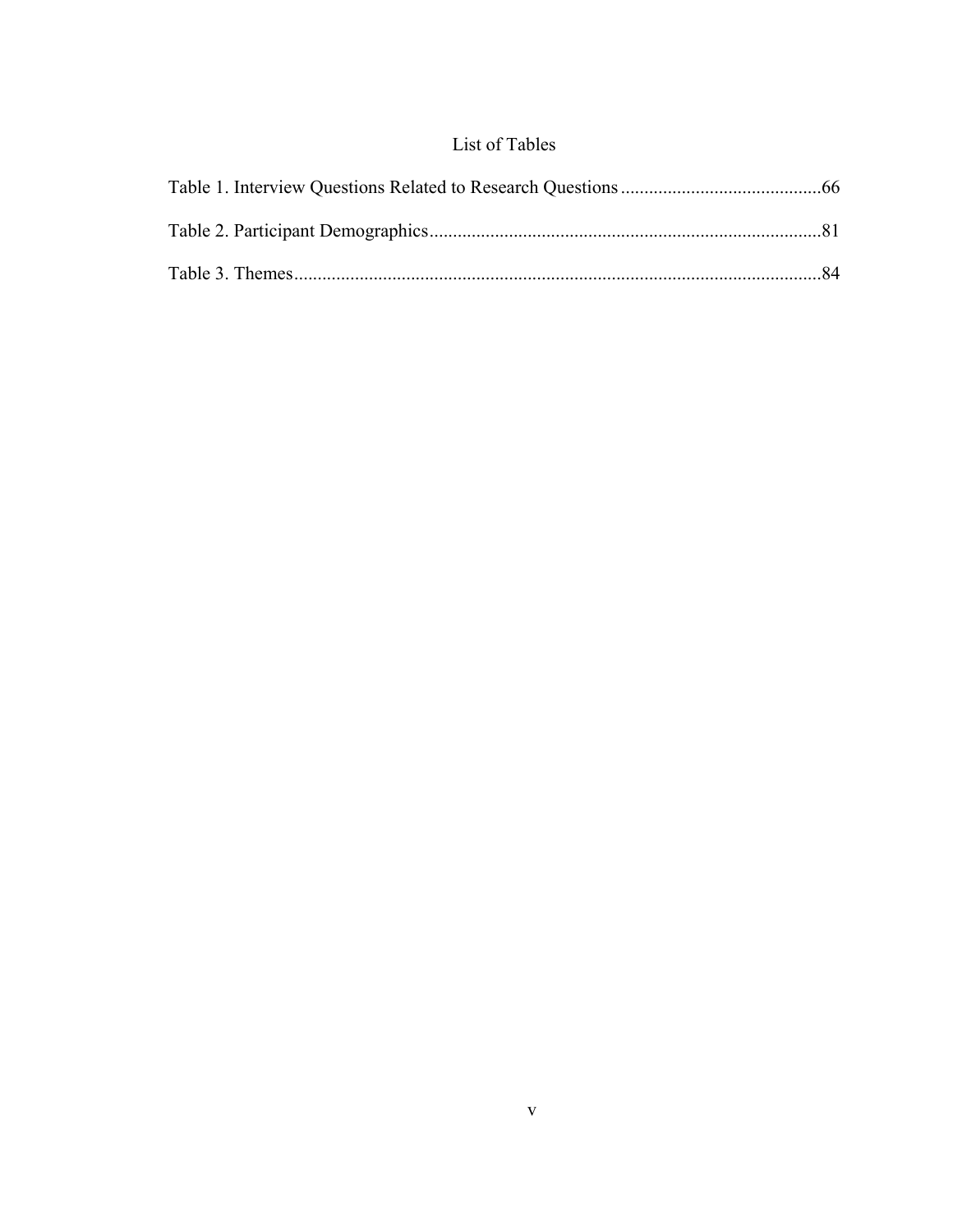# List of Figures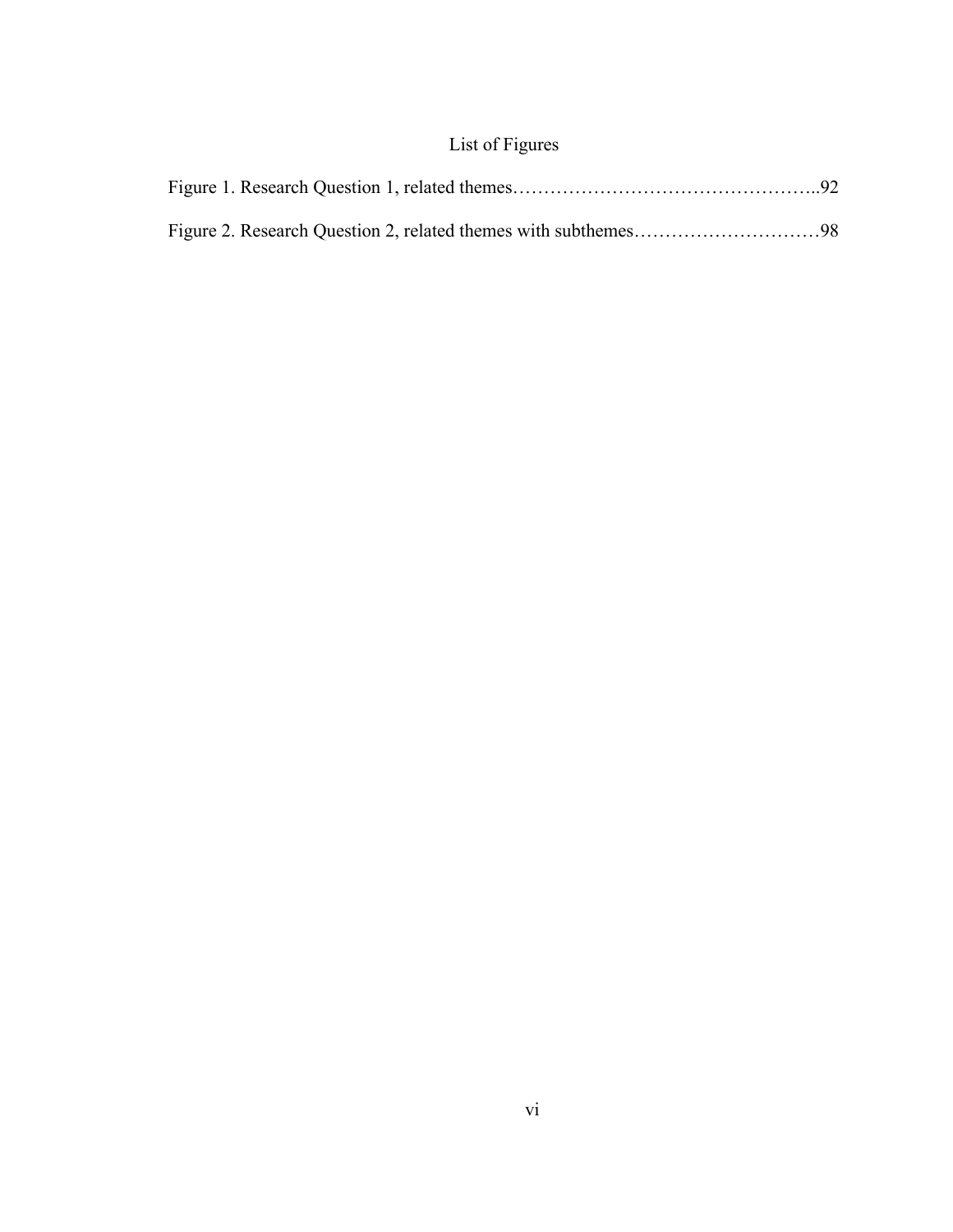#### Chapter 1: Introduction to the Study

For as long as instructors have been attending professional development, those who design these sessions have struggled to implement lasting change through them. Attending professional development is something that those who want to stay informed do. For institutions to stay innovative and cutting edge, leaders must make a continuous commitment to improve teaching and learning (Nicholls, 2001). Students need 21<sup>st</sup>century skills to be competitive in the workforce, yet instructors in kindergarten through Grade 12 (K-12) and higher education are not changing how they teach, even with available professional development opportunities (Ertmer, Ottenbriet-Leftwich, & Tondeur, 2015; Hou & Wilder, 2015; Kopcha, Rieber, & Walker, 2015).

Barriers to technology integration in higher education include restrictive climates, policies, training, and infrastructure issues (Pomeroy, 2014). Trainings have even been cited as factors inhibiting technological change, due to limits on time and technology that may render learning difficult (Pomeroy, 2014). One of the primary predictors of technology use in the classroom has been the beliefs of the instructor related to teaching and learning (Tondeur, van Braak, Ertmer, & Ottenbreit-Leftwich, 2016). The U.S. Department of Education has funded more than \$750 million for projects to create innovative ways for instructors to integrate technology in their teaching (Hsu, 2016). Before technology can be leveraged effectively as a tool for teaching and learning, it is necessary to understand how to enable its use consistently (Ertmer et al., 2015). Best practices and meaningful pedagogy must lead integration (Ertmer et al., 2015). This study was conducted to address a gap in the literature on how beliefs, pedagogy, and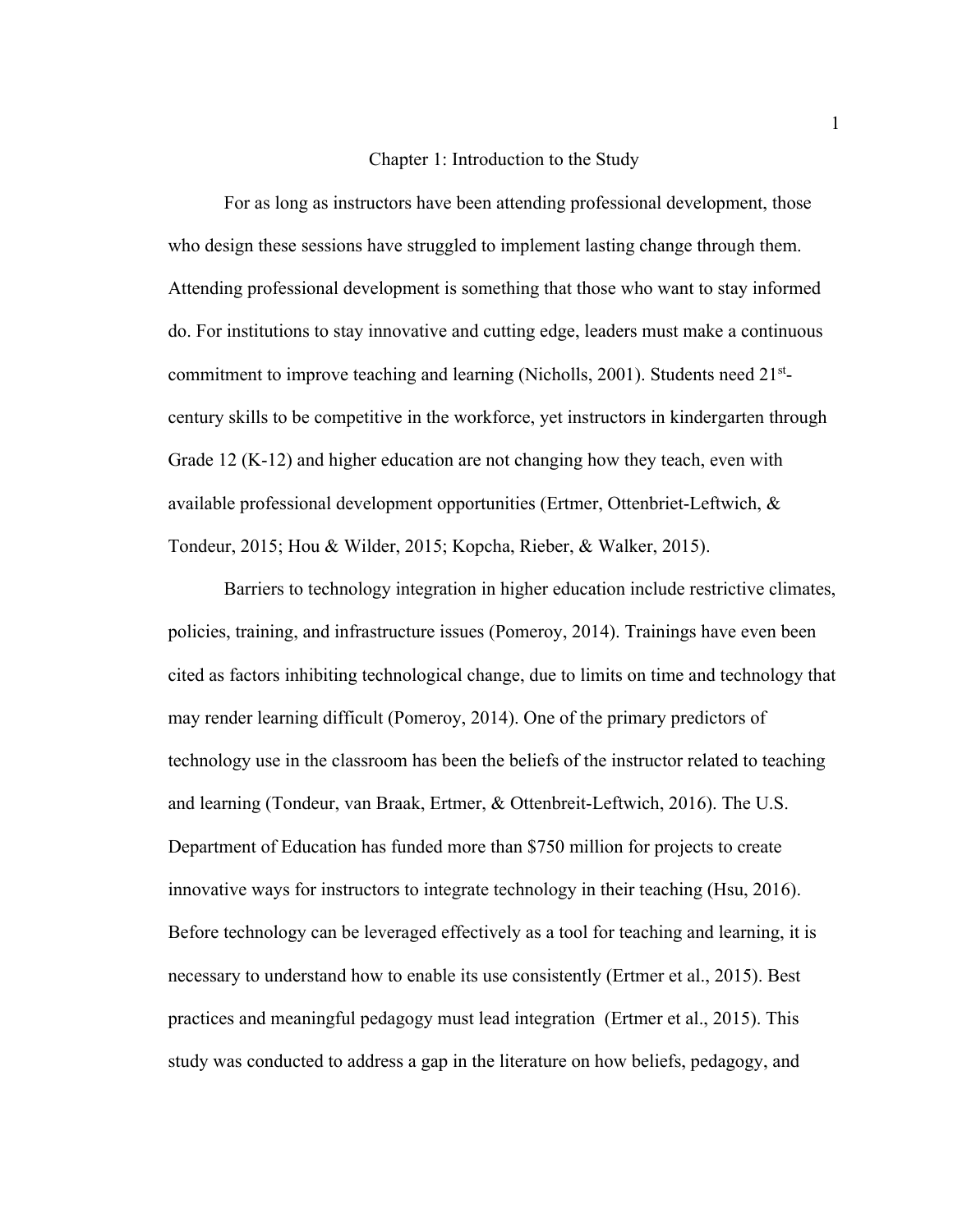technology use intersect. With this study, I seek to contribute to improved understanding of how professional development is designed, which faculty are targeted by professional development, and when in instructors' careers training may be more effective. More effective professional development may contribute to more effective teaching, leading to student success.

This chapter begins with an overview of the background that frames the study, followed by the problem statement, purpose, and research questions.

#### **Background**

Research on the relationship between an instructor's beliefs, instruction, and student learning has increased within the past 20 years (Ashton, 2015). Aldunate and Nussbaum (2013) conducted research that supported the importance of early technology integration among instructors. They found that when there were no early adopters of a technology, it would generally not be adopted, and late adopters were more apt to abandon its use (Aldunate  $\&$  Nussbaum, 2013). Many instructors use words such as *afraid* and *intimidated* to describe their feelings toward learning new technologies (Ertmer, Ottenbreit-Leftwich, Sadik, Sendurur, & Sendurur, 2012).

Professional development may assist instructors in getting over their fear of technology and gaining a better understanding of the benefits of using technology in teaching and learning (Deaker, Stein, & Spiller, 2016; Jaipal-jamani, Figg, Gallagher, Scott, & Ciampa, 2015). By supporting adopters of technologies, professional development may empower them to become leaders, inspiring others. Instructors in higher education are usually not required to participate in professional development, but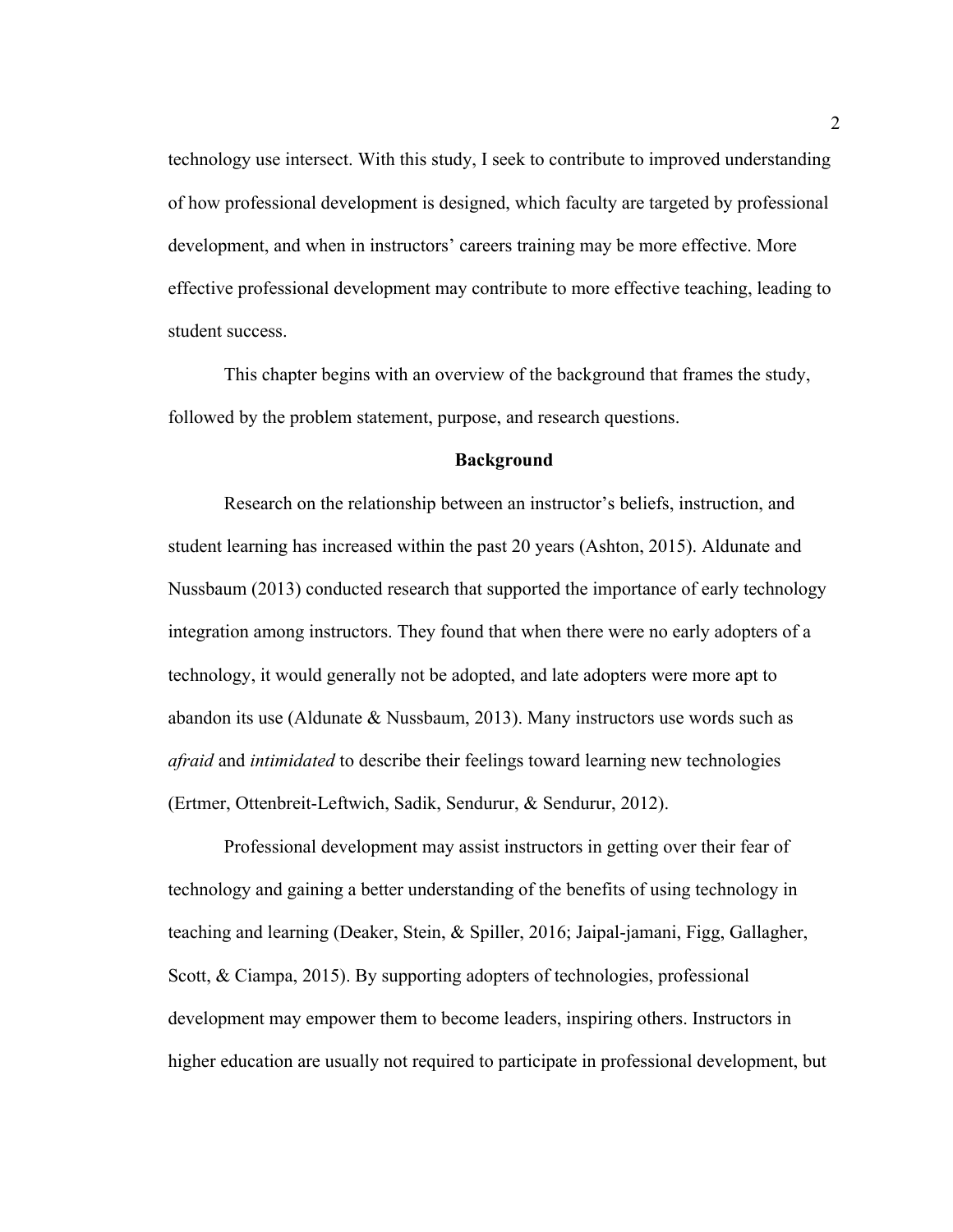recently universities have been placing more emphasis on improving the experiences of learners and have been offering more professional development opportunities toward this goal (Deaker et al., 2016).

Instructors in higher education often see themselves as researchers and topic experts and identify less as instructors (Deaker et al., 2016; Nicholls, 2001). There is a well-established system built within universities whereby research is rewarded (Nicholls, 2001; Nygaard, 2017). The research conducted in these settings generally has little to do with teaching; however, teaching is vital for universities and academic departments (Nygaard, 2017). Those who have the job of promoting technology integration need to understand that there is not a one-size-fits-all approach to promoting change in the beliefs of instructors (Ertmer et al., 2015).

Although research has also shown that instructors' beliefs are not always reflected in how they teach, some instructors choose to omit technology in their instruction even when they believe it to have inherent value, and even when it is readily available (Ertmer et al., 2015). Lack of money to support the technology integration process, time constraints, and lack of recognition are factors prohibiting innovative teaching (Smith, 2012). The theory of innovation indicates that even when individuals have knowledge of educational technology, their attitudes or beliefs may inhibit its use (Rogers, 2003; Sahin, 2006).

Instructors' beliefs can influence their desire to change (Ertmer et al., 2015). Beliefs can only be inferred from what people say (Ashton, 2015). However, if an instructor has had a negative experience with technology, even long ago, it may have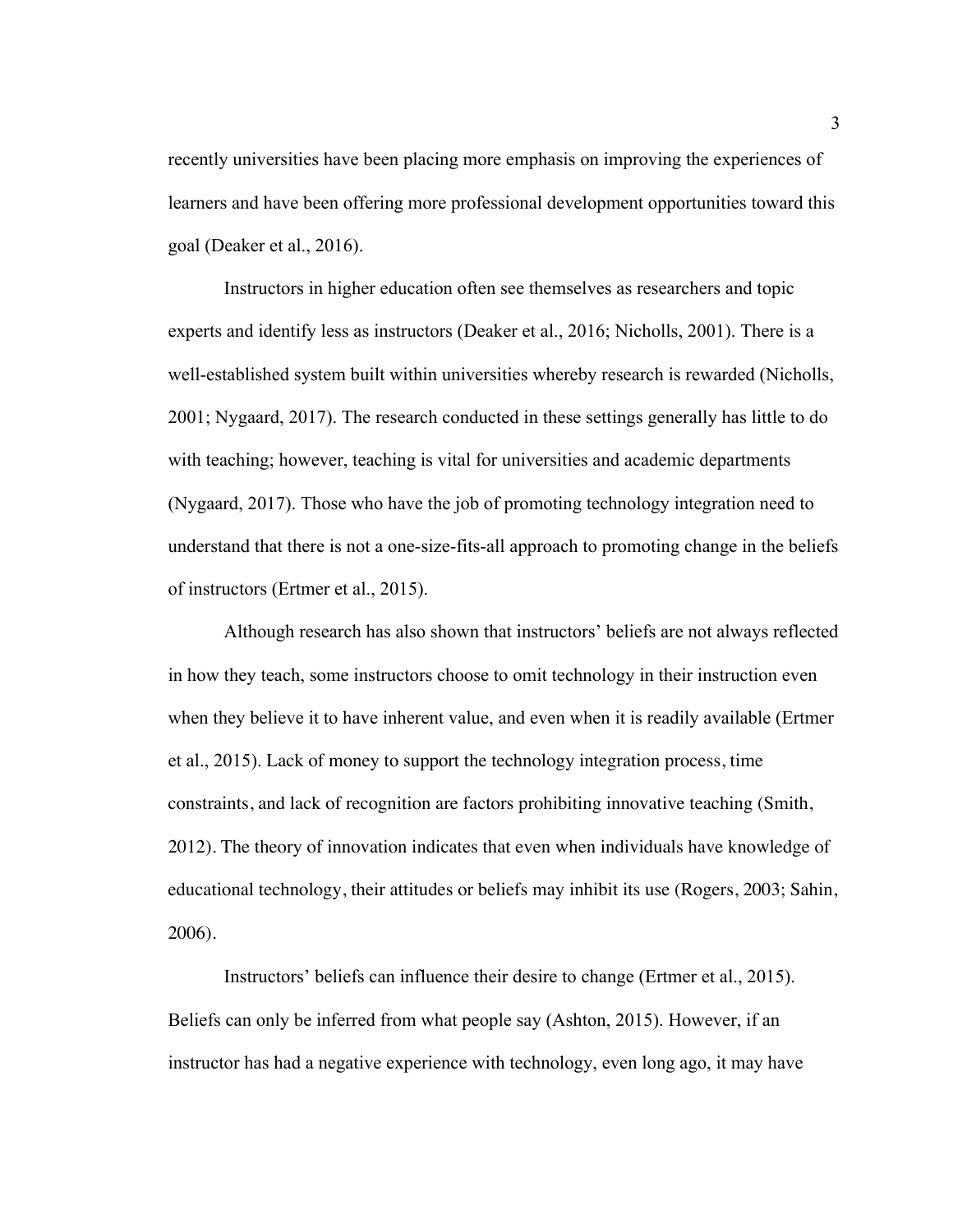become a barrier to the willingness to try technology again, even if the instructor is shown that technology can be an effective tool (Ertmer et al., 2015). How instructors see themselves as teachers is another indicator for predicting their willingness to use technology in their classroom (Herckis, 2018). If, for example, instructors have never seen another instructor in their discipline use technology, they might not identify technology use as a component of good teaching for their discipline. Beliefs related to identity are related to instructors' assumptions about how people learn and why they teach what they teach (Chien, Wu, & Hsu, 2014; Herckis, 2018). An understanding of instructors' beliefs related to the integration of technology is an important to the effort to implement change (Chien et al., 2014). If it is possible to predict who will be most responsive to change and to use this information in selecting whom to target and determining how to target them, it might be possible to make better choices concerning how to promote technology integration. Designers of professional development may also be better at customizing content within professional development opportunities to find those who are receptive and focus more on what promotes change.

In this study, I used phenomenological methodology, an approach that has often been overlooked in research on professional development. Ertmer et al. (2015) explained that it may not be possible to change the beliefs of instructors. It can be just as effective, Ertmer et al. suggested, to help instructors learn new practices involving technology; in time, they may adjust their beliefs through experiences that increase their potential to adopt new technologies. I investigated whether instructors' experiences with professional development activity through a Midwestern Tier 1 research institution's professional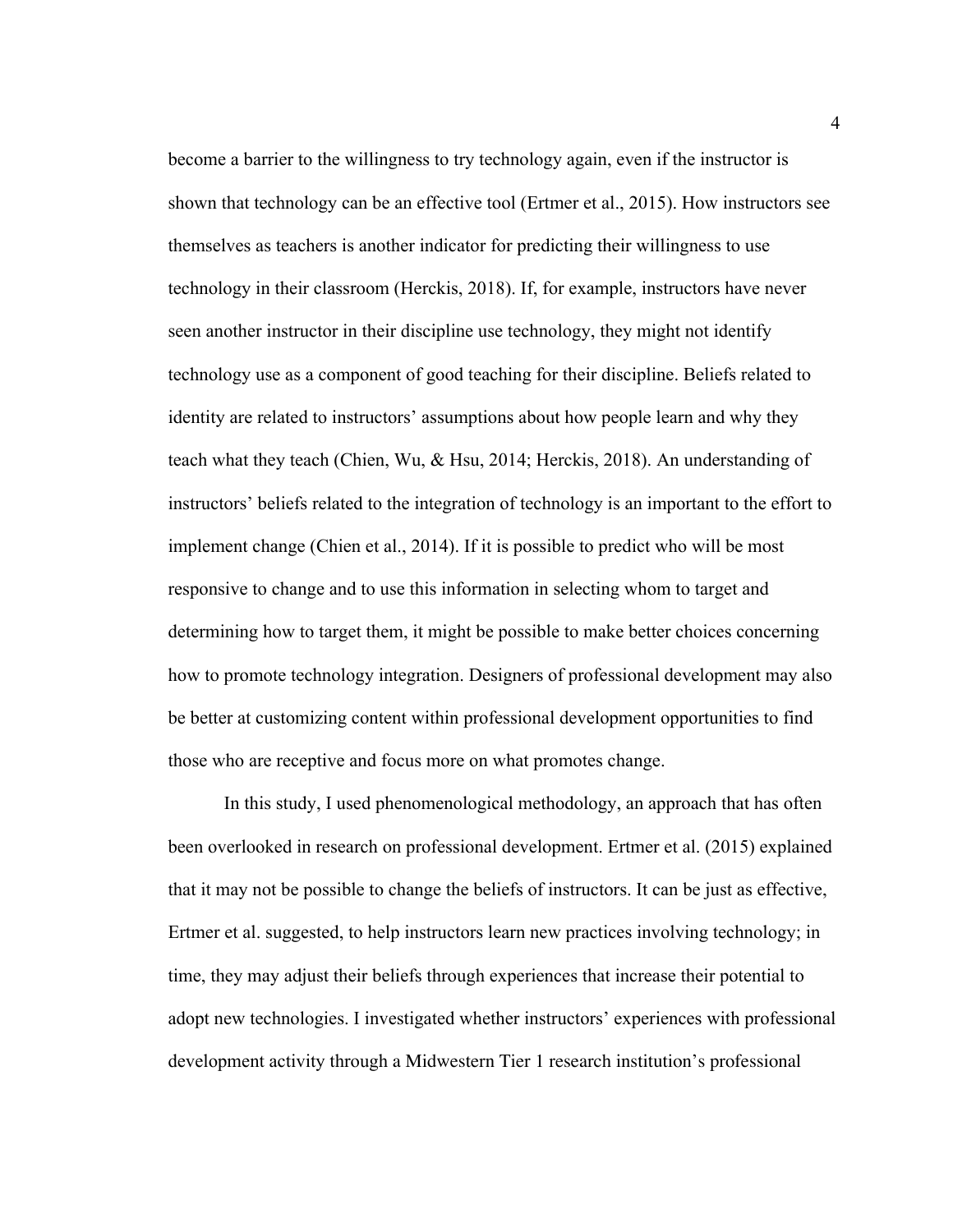development program influenced and promoted change in how they saw themselves as instructors. Those tasked with inspiring change and technology use in higher education may find insights from this study important, since it has been conducted in an attempt to fill a gap in research which may be provide insight into trying to change an instructor's beliefs related to teaching and learning with technology (Ertmer, 2005).

#### **Professional Development Program**

The Midwestern Tier 1 research institution's professional development offerings support student learning through a course redesign program (Redacted, 2016a). The mission of this professional development program is to improve student performance by redesigning foundational courses to support student-centered learning in classes traditionally taught through lectures (Redacted, 2017b). The goal of the program is to create environments for student-centered learning and technologies in large-enrollment foundational courses (Redacted, 2017b).

One of the unique features of the professional development program is the diversity of the courses and departments involved (Redacted, 2017b; Redacted, 2016b). The administrators of the program foster collaborative effort by including staff from libraries, instructional technologists, and course designers (Redacted, 2013a). This partnership allows instructors to draw upon the expertise of others in their course redesign, thus allowing them to consider strategies and resources that they would otherwise not be aware of.

The theoretical framework of the professional development program is based on self-actualization theory (Redacted, 2017b). Self-actualization theory, while undergoing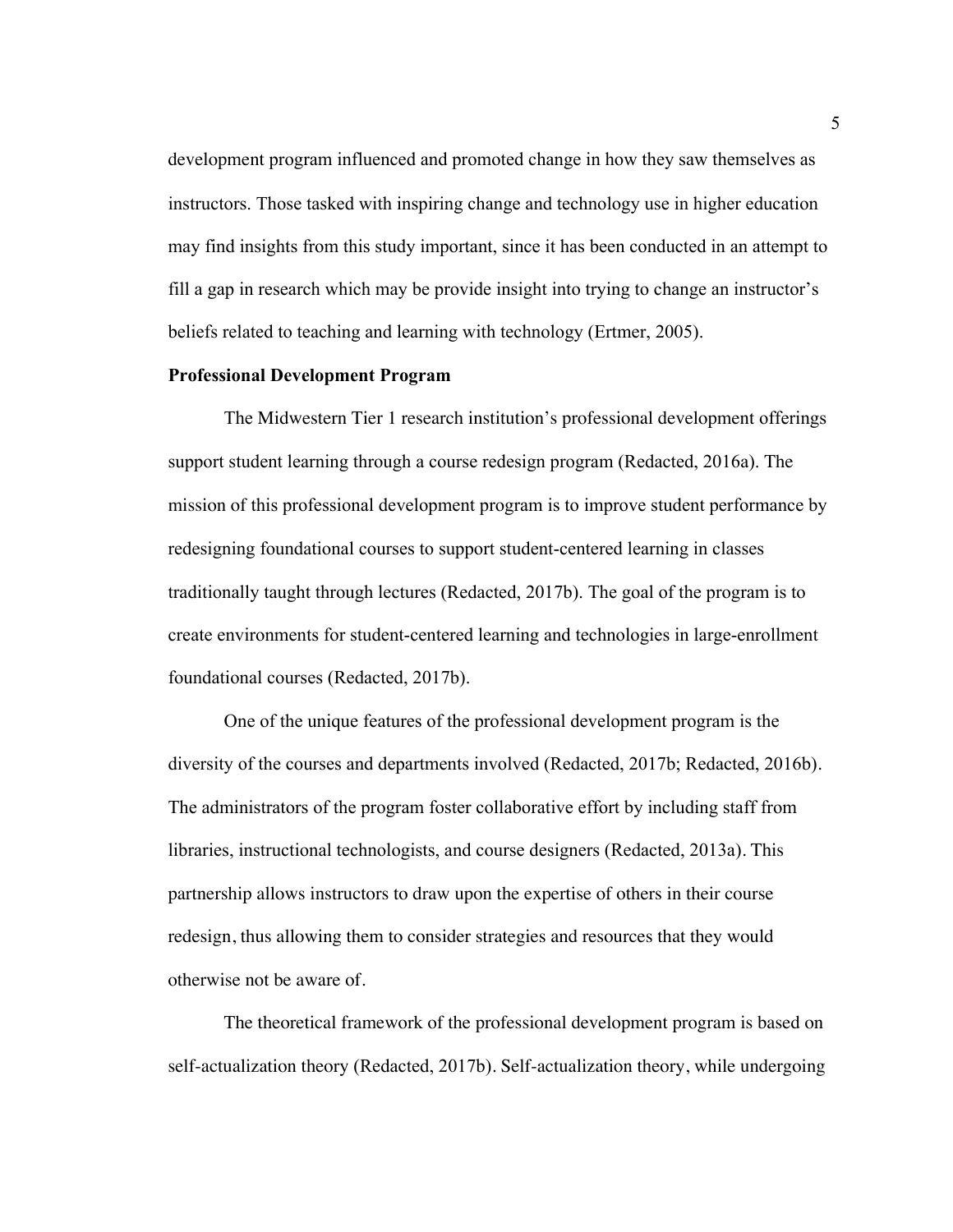recent debate in which revisions were proposed to Maslow's pyramid of needs, has been used in the traditional sense in this program, suggesting that people strive to be what they can be (Kenrick, 2017). This theory indicates that as individuals grow and mature, they shift more attention to the needs of others and expand to their full potential as people (D'Souza & Gurin, 2016). Applied to education, self-actualization theory indicates that as individuals mature as instructors, they will gradually look for ways to improve themselves.

In the professional development program, instructors are encouraged but not required to use course redesign as an opportunity for research. Assistance is offered in gathering related data, and staff with research expertise are made available (Redacted, 2017b). As of the end of 2016, 234 unique courses had been redesigned through the professional development program, and 73 instructors had participated in the program (Redacted, 2017b; Redacted, 2016b). The professional development program's webpage mentions that the university uses these instructors and courses to promote change in their respective departments and seeks to help instructors who have participated in the program to become leaders promoting change in teaching and learning (Redacted, 2017b). The instructors who take part in this program represent a diverse group of individuals, encompassing instructors who are already teaching effectively with technology, instructors who think of technology integration as the use of slides during a lecture, and instructors who use no technology in the classroom and actively discourage technology use by students.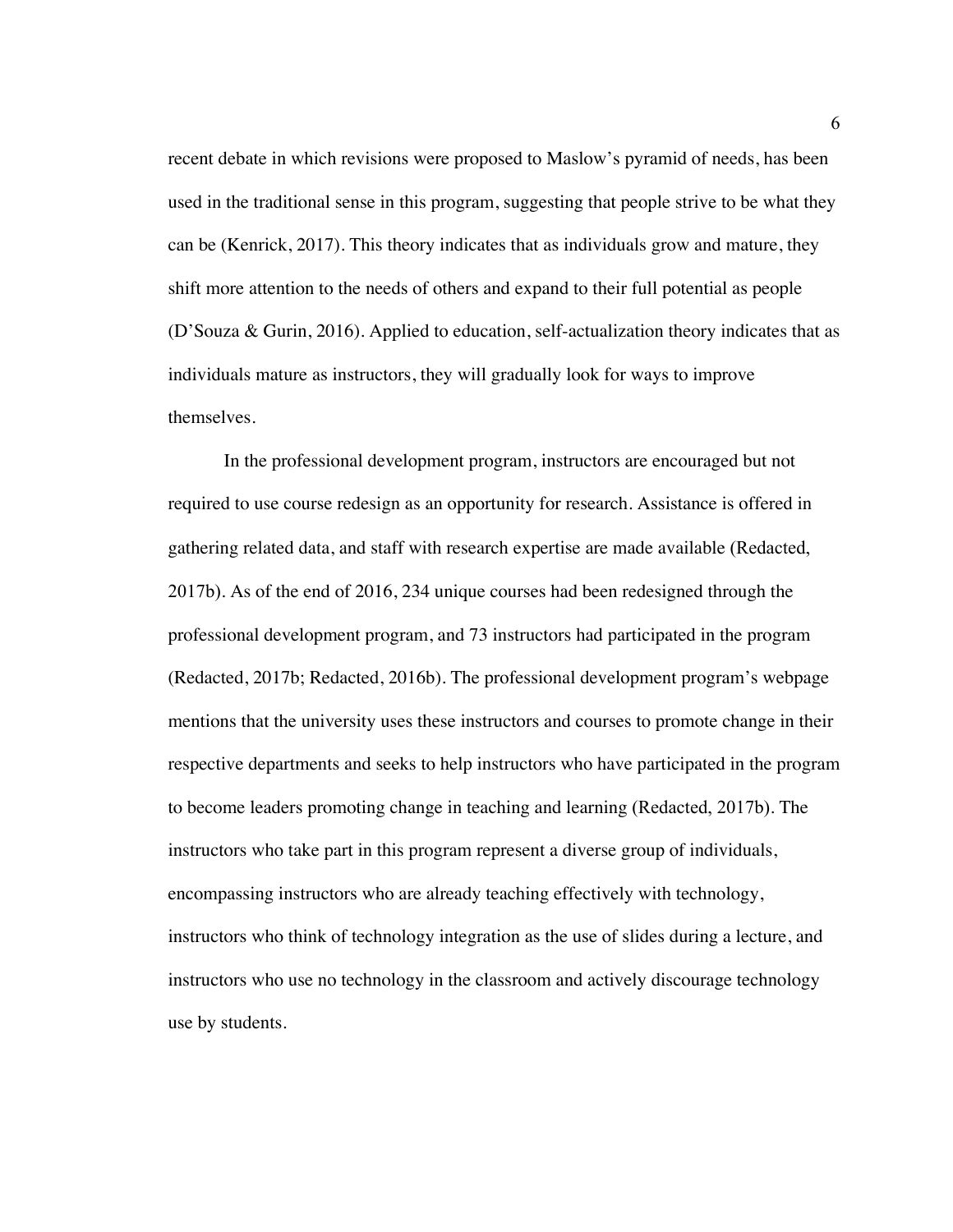I attempted to identify whether instructors' beliefs evolved after they left the professional development program and whether this change influenced their beliefs related to using technology in their classrooms. Long-term, collaborative, inquiryoriented professional development has been noted as successful in changing beliefs related to practice in the classroom (Ashton, 2015). While studies have focused on various programs, no qualitative study using this method has been published related to the professional development program at the university that was the focus of this study (Coultman, 2015).

#### **Problem Statement**

Technology affects nearly every aspect of contemporary life. Nearly every profession has embraced its usefulness in ways unheard of just a few years ago. In 2017 it was estimated that today there would be 50 billion connected devices (Hussain, 2017). Growth related to the field of technology as it pertains to health care, smart vehicles, smart homes, social networking, and the business world is expected to continue the trend (Hussain, 2017). Education, though, has been slow to change (Pomeroy, 2014). Students often find their educational experience to be one of the few places where technology has not been integrated in a meaningful way (Pine-Thomas, 2017). Assisting instructors in changing how they teach and supporting new ways of student learning has been a struggle, especially in higher education (Coultman, 2015; Pine-Thomas, 2017). Meeting the needs of instructors in higher education with professional development that fits their needs and abilities is not an easy task (Deaker et al., 2016). The emphasis on research, especially at research-centric universities, is a primary focus for staff promotion and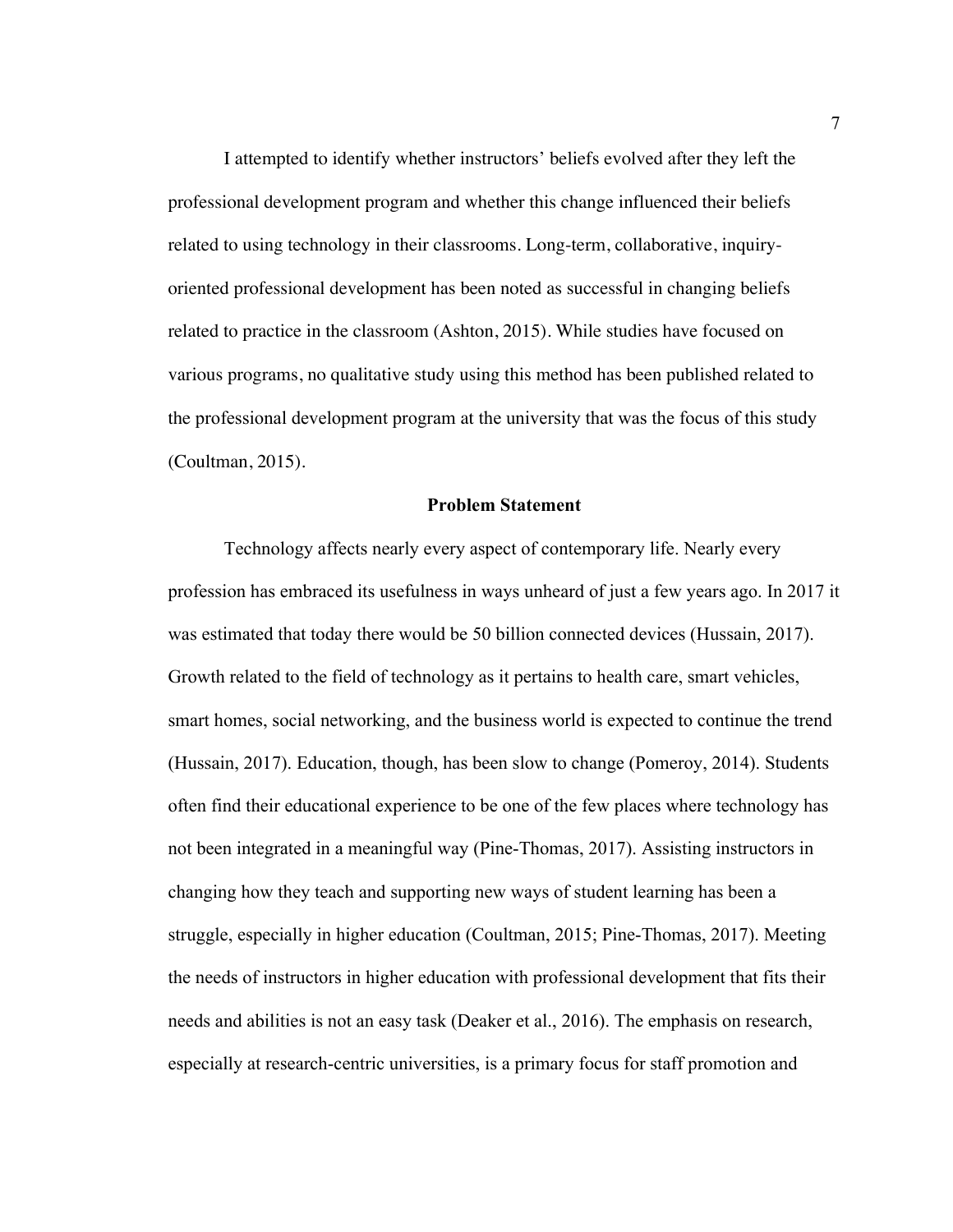institutional ranking (Dickson, Hughes, & Stephens, 2016). However, designers of instruction know that personalized professional development for instructors can improve student learning (Derting et al., 2016).

The problem is getting instructors to use technology in an effective way in their classrooms. At a 2015 symposium for the instructors and staff of a Midwestern Tier 1 research institution, Dr. Mazur, a physics professor at Harvard, contended that it was possible for a teacher, even an experienced one, to be completely misled into thinking that students had been taught effectively (Mazur, 2015). Promoters of educational technology know that technology adoption is not prevalent in higher education (Jaipaljamani et al., 2015). Student-centered learning has been shown to be more effective than traditional lecture methods, especially when technological tools augment instruction and are used effectively for both students and instructors (Ebert-May et al., 2011). Instructors will also be more inclined to retain those changes even after professional development. Collaborative professional development has been shown to be more productive than the traditional, one-time-offering lecture style (Jaipal-jamani et al., 2015).

Instructors can play a significant role in promoting innovative teaching styles (Hou & Wilder, 2015). If even one instructor begins using technology effectively in students' learning experiences, he or she can help promote adoption across the entire educational system (Bue & Divjak, 2016). According to Yurtseven and Bademcioglu (2016), various aspects of professional development need to be looked at more extensively. Yurtseven and Bademcioglu noted a growing need for research related to professional development. Case studies involving interviews and surveys for data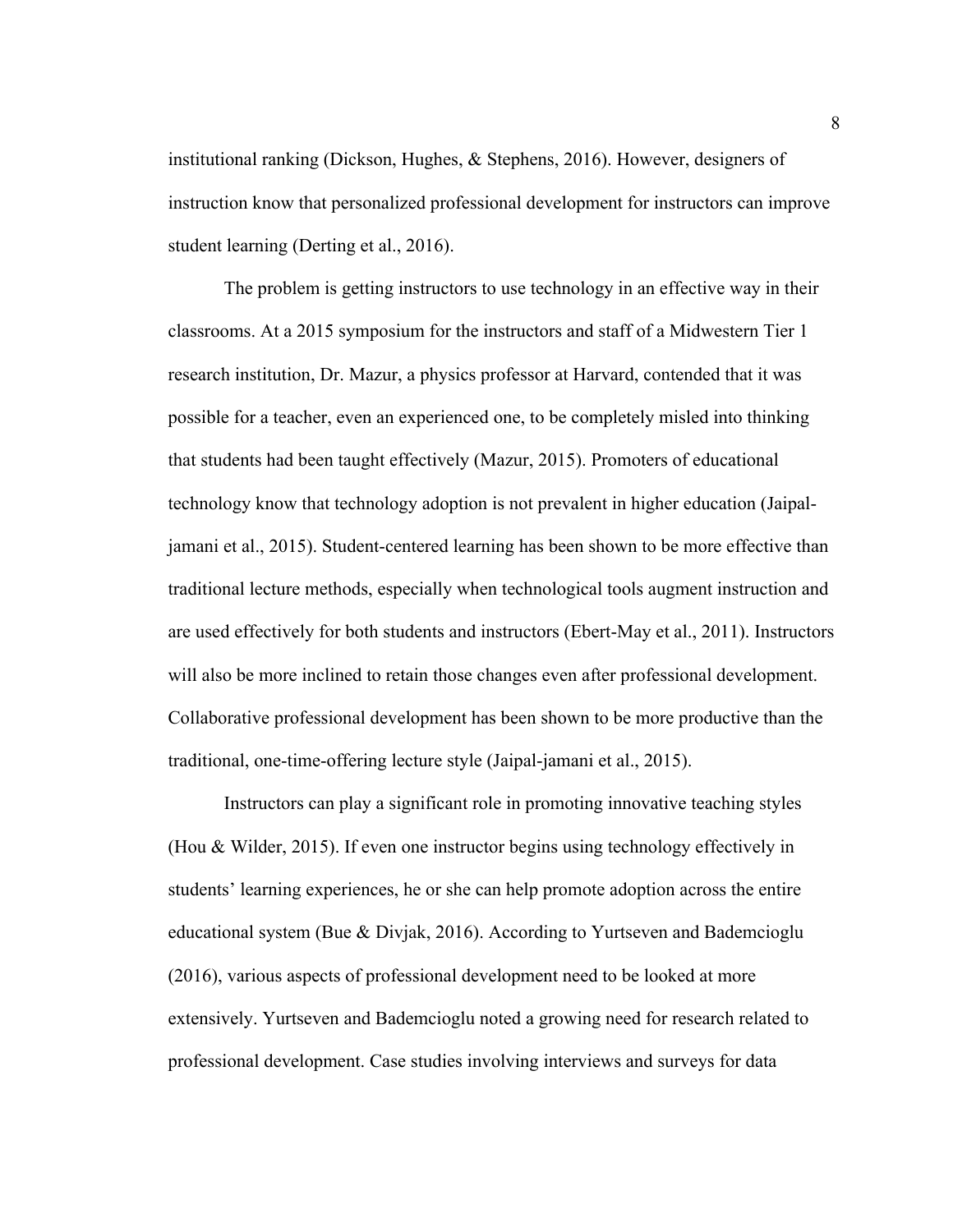collection have been used most frequently in the past, but other methodologies need to be considered (Yurtseven & Bademcioglu, 2016). This represents a gap in the literature that I conducted this study to address.

Many instructors are unaware of how student-centered learning or experiential learning can be done in their courses (Hou & Wilder, 2015). Such instructors were probably not taught with technology in the teaching or learning process, and they are unlikely to have experienced their subject matter presented in a way that involved technology. At the same time, instructors often agree these teaching techniques such as using technology are helpful in problem solving and promoting critical thinking in students (Wurdinger & Allison, 2017). Research has shown that the previous experiences of an instructor complete the individual and form the individual's teaching style (Barbarà-i-Molinero, Cascón-Pereira, & Hernández-Lara, 2017).

#### **Purpose of the Study**

The purpose of this qualitative phenomenological study was to explore lived experiences and instructor beliefs on teaching and technology integration before, during, and after completion of a professional development program at a Midwestern Tier 1 research institute. The desire was to find common themes across participant experiences and identify whether specific activities promoted technology use. The phenomenon was defined as the Midwestern Tier 1 research institution campus course redesign program.

The results of this study may inform the designers of professional development, so that they can know which activities are most associated with activities recommended as being the most useful in inspiring technology use by instructors. If instructors all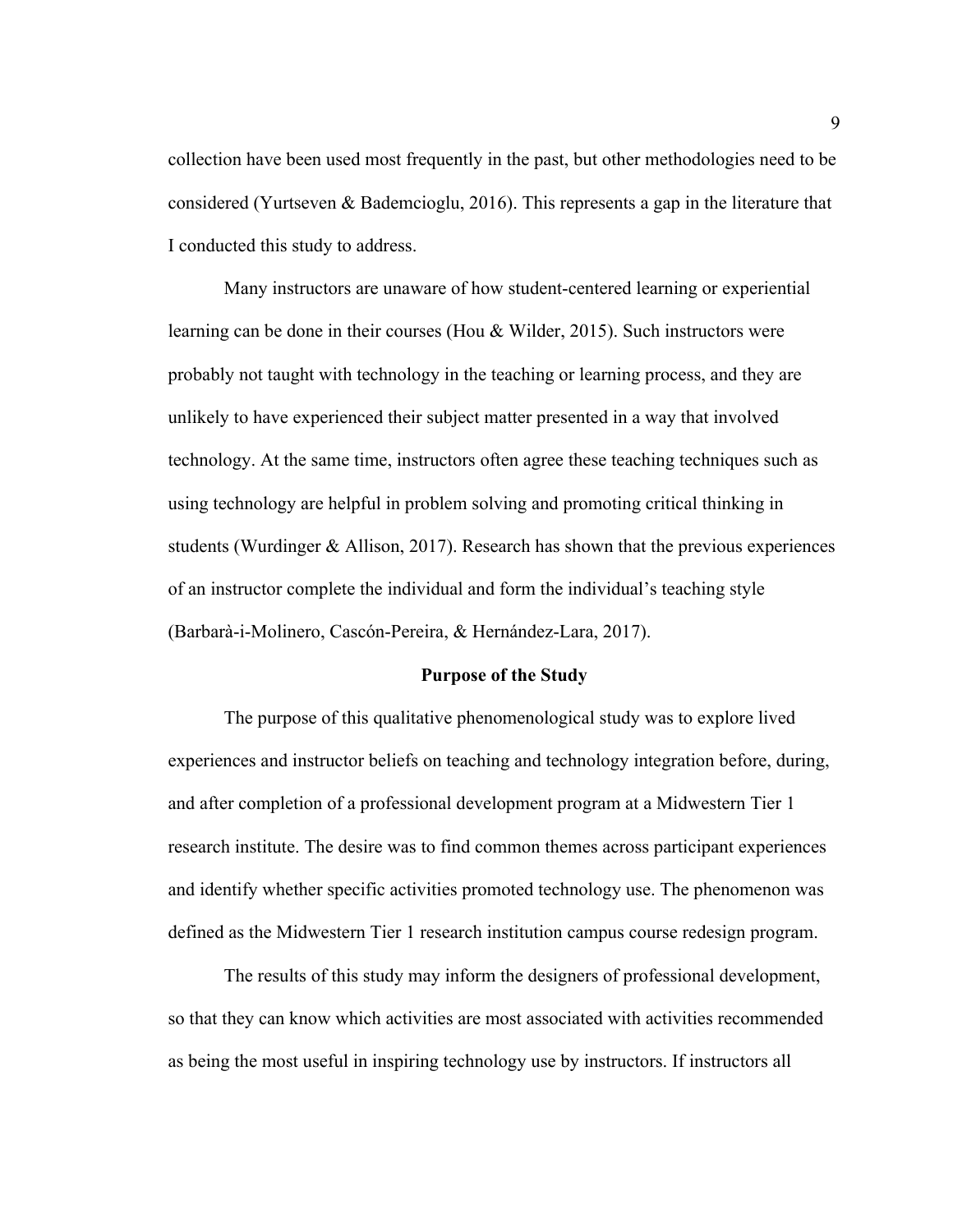pointed to collaborating with technology-mindful peers as being the most inspiring for them to teach with technology, more of such activities can be recommended for future programs. If nothing is identified as inspiring more integration of technology, it might be recommended to look for different, untried ways to introduce teaching with technology. This study employed a qualitative phenomenological approach with six voluntary instructors who participated in the professional development program. These instructors took part in a series of three interviews each that examined their beliefs before, during, and after participation in the same professional development opportunity.

The professional development program teaches instructors how to use active learning as a tool for instruction (Redacted, 2013b). Instructors receive personalized training specific to the needs of their courses (Redacted, 2013b). The willingness of instructors to participate successfully in the professional development program is influenced by their attitude and impression of the process. Improved understanding of how those who have already been involved in the process think about it may afford insight into how to make the program better as well as more effective (Yurtseven  $\&$ Bademcioglu, 2016).

The beliefs of instructors are among the key indicators of how they teach and evolve as educators in their teaching as new things are learned (Hoffman & Seidel, 2015). Beliefs can influence behavior by providing a filter for how information is processed and taught to students (Hoffman & Seidel, 2015). A strong relationship has been shown between beliefs and how an instructor teaches (Hoffman & Seidel, 2015).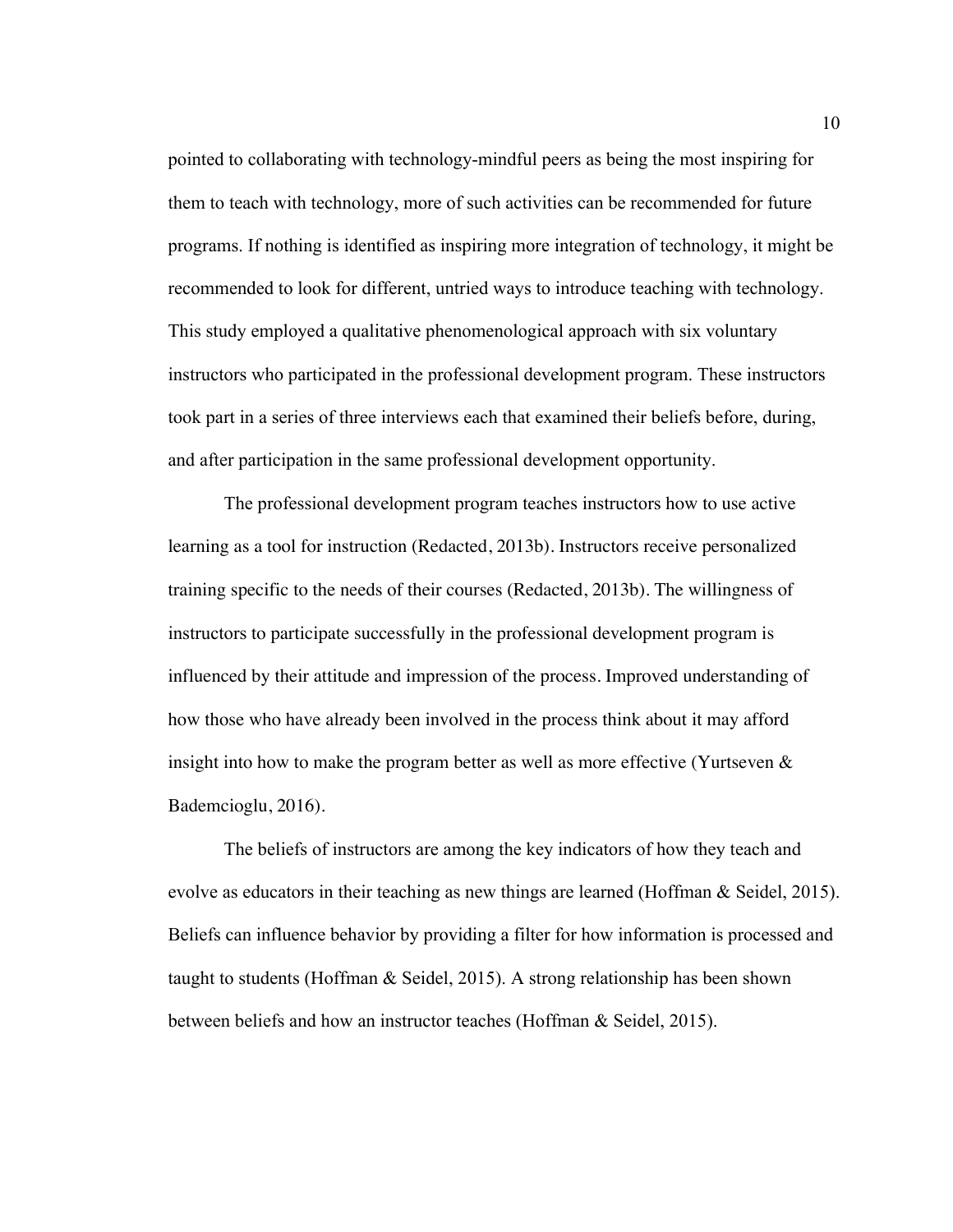#### **Research Questions**

Primary question: How has participation in a professional development program changed the beliefs of instructors surrounding technology integration in how they respond to the learning styles of 21<sup>st</sup>-century learners?

Subquestion: How have lived experiences changed the beliefs of instructors after participation in a professional development program toward how they teach  $21<sup>st</sup>$ -century learners?

#### **Conceptual Framework**

Rogers's diffusion of innovation theory and the sustainability education academic development (SAED) framework were used to frame this study. The SAED framework is a new framework that is intended to predict whether conditions exist for change to happen in how an instructor teaches (Holdsworth & Thomas, 2015). It indicates that for change to be possible, an instructor's beliefs and organization must be continually evolving and improving for change to be supported and encouraged (Holdsworth & Thomas, 2015).

In that this study addressed technology integration as it happened through professional development, Rogers's (2003) innovation theory provided a technology integration lens through which to examine the data. The diffusion of innovation theory was used to determine whether early adopters of this professional development program began to initiate a culture of change related to beliefs about technology use across campus. I attempted to determine whether the instructors were already teaching with technology before the program if they taught with technology after, and if they were still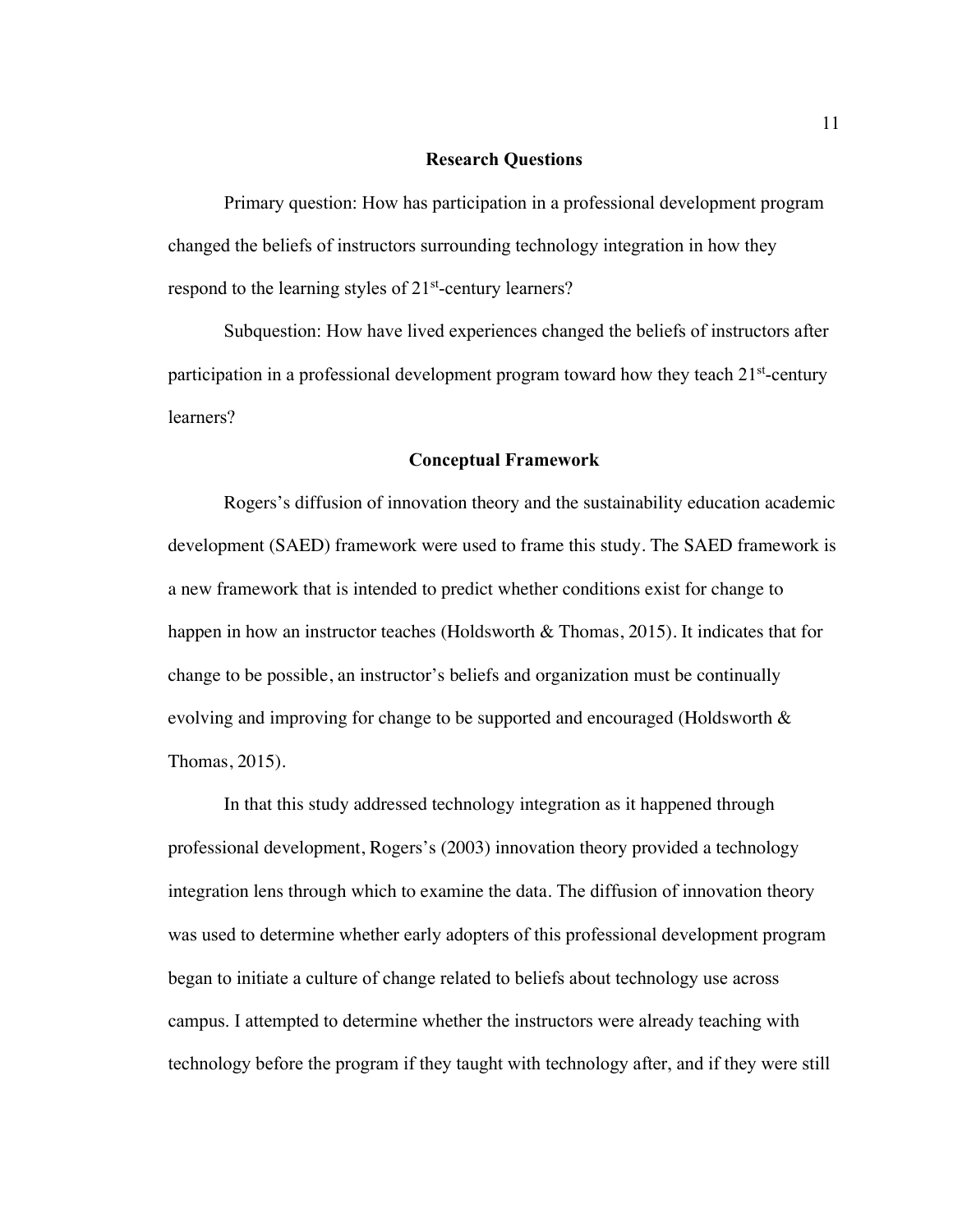doing so at the time of this study. If they were not, the interview was used to identify what barriers they encountered. Rogers's (2003) theory provides a way to examine these barriers, which Rogers referred to as the *innovation-decision process*. The SAED framework was used to examine whether beliefs change because of professional development activity. The SAED framework helped to address the multifaceted support structure that needed to be in place before the technology could be implemented, such as organizational support and knowledge of pedagogy and curriculum (Holdsworth & Thomas, 2015).

The SAED framework can help in predicting whether conditions exist for change to happen. Diffusion of innovation theory was used to determine whether these early adopters began to initiate a culture of change (Holdsworth & Thomas, 2015; Rogers, 2003). The frameworks fit this study well because they provided a broad lens that I could use to examine most of the hurdles that usually must be overcome before technology adoption happens (Yurtseven & Bademcioglu, 2016). Understanding how those who have already been involved in a process think about may afford insights for making the program better as well as more effective (Yurtseven & Bademcioglu, 2016).

#### **Nature of the Study**

This was a qualitative phenomenological study. A series of three interviews was conducted with six instructors at a Midwestern Tier 1 research institution who had undergone course redesign through the university's professional development program, for a total of 18 interviews. The first interview covered their educational experiences before going through the professional development program, the second covered their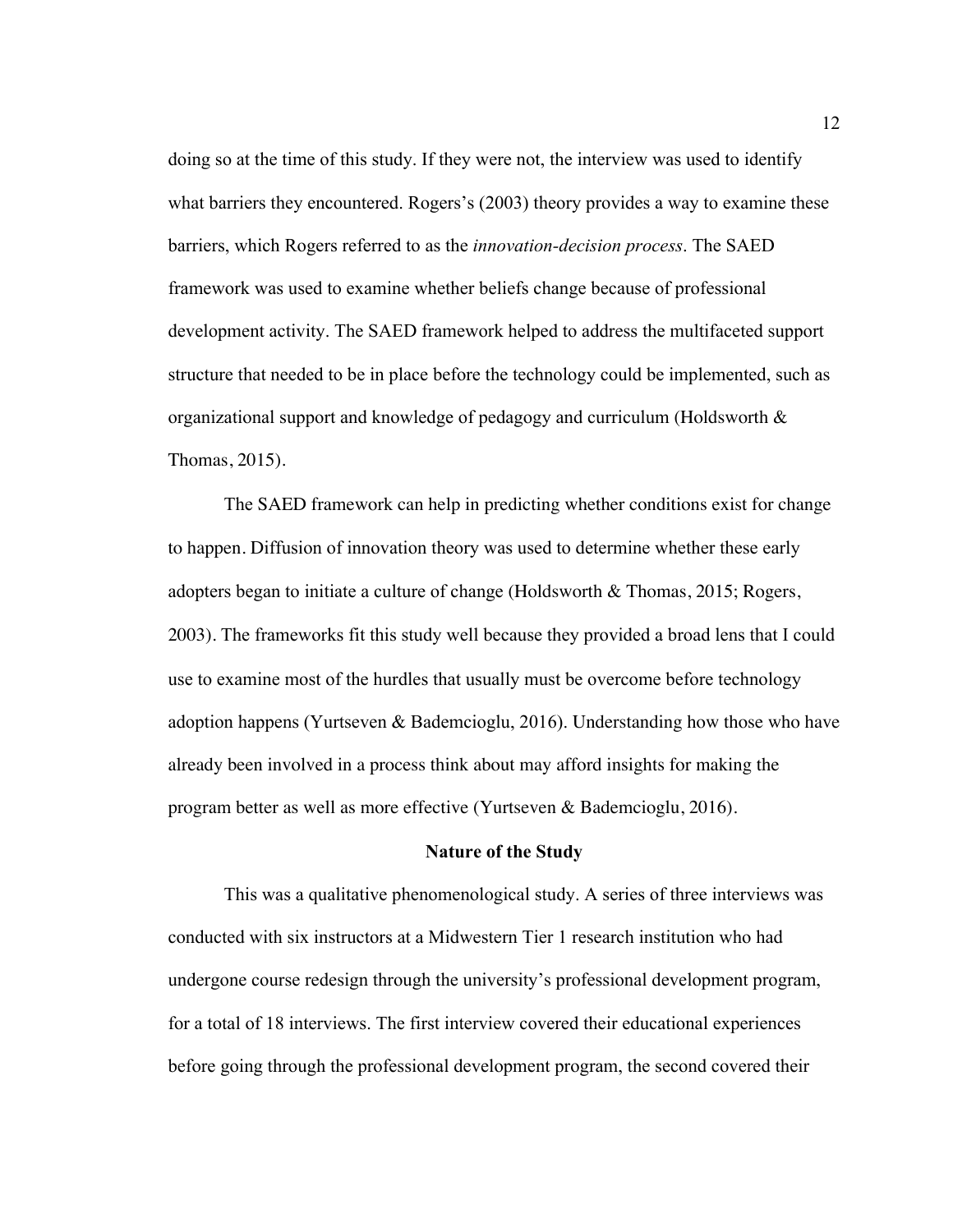experiences during the professional development program, and the third covered their teaching experiences after the professional development program. Allowing for time between interviews supports the validity of the interview by placing what they say in context and by giving participants time to think (Seidman, 2013). This strategy helps the interviewer and the participant to keep their focus on each topic of the series (Seidman, 2013). Each interview helped to inform the next interview, providing for a logical sequence that assisted everyone involved in the phase by helping participants to add things they later thought of to the previous topic when needed and to relate the previous topic to the next interview (Seidman, 2013). Seidman (2013) recommended spacing interviews between 3 days and a week apart. Such a schedule provides time for participants to think about the previous session but not enough time for them to forget about the previous session (Seidman, 2013). Seidman (2013) noted experiencing reasonable results when exceptions occurred such as participants being unavailable. The timing also provided flexibility if a participant was not feeling well or was unable to focus on a specific day (Seidman, 2013). It is of utmost importance to allow time for reflection between topics but not so much time that the thoughts from the previous interview are no longer fresh enough to inform the next interview (Seidman, 2013). In order to make the process repeatable and well documented, Seidman (2013) suggested following the recommended timeline, with alterations only as needed.

These participants agreed to be involved in research related to the professional development program and were regularly surveyed, as were their students. According to Padilla-Diaz (2015), phenomenological researchers need to be able to construct meaning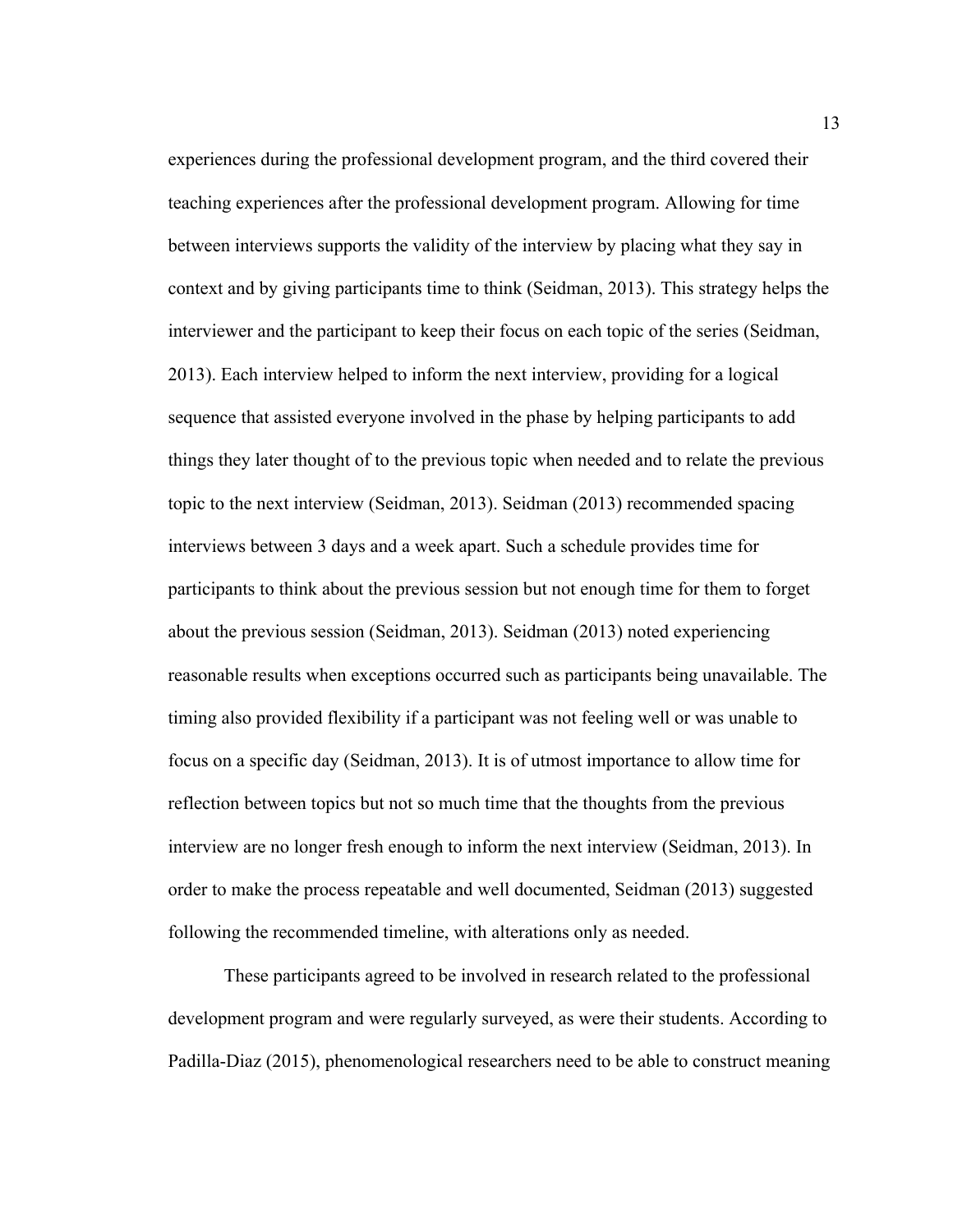within their world. Understanding the context of their comments is crucial for proper analysis (Padilla-Díaz, 2015). The three-interview strategy is a good way to understand this context (Seidman, 2013). The first interview is conducted to review the individual's beliefs before the phenomena, the second interview is about the phenomena, and the third interview is about any changes in beliefs and practices due to the phenomena (Seidman, 2013). Other approaches such as case study were considered, but because it was the experience of the professional development program, not just the person's story, that was the focal point of this study, the phenomenological approach was a better fit (Moustakas, 1994). Phenomenology is best used when experience is being investigated as it was experienced by the participants (Creely, 2016). Phenomenology is effective when the object of study is how beliefs were acquired through an experience (Moustakas, 1994).

In selecting instructors to participate in this study, I began with the earliest participants of the course redesign program in 2011, moving up the list to the most recent program participants. Instructors were selected in this manner to involve those in the study who had the most time to integrate what they had learned and had been early innovators helping to create a culture for change. This group of instructors was a random selection of individuals who self-identified as wanting to participate in the program. The management team of the professional development program permitted me to reach out to these instructors to participate in this research on a volunteer basis.

Most of the research conducted by the university has been quantitative. The entire pool of participants has grown to 312 instructors. Only those who had taught the class that they redesigned at least once were eligible to participate in this study. They were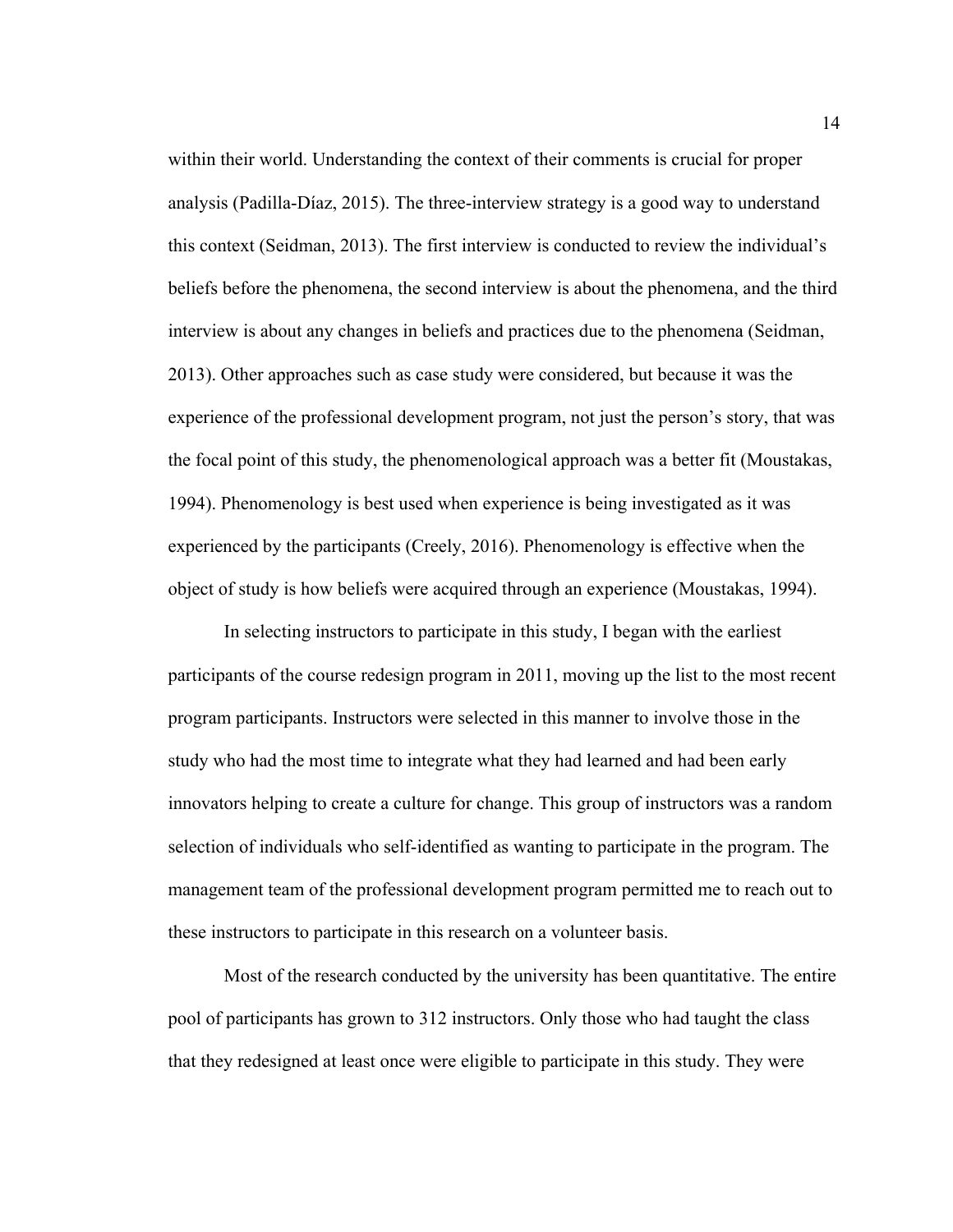given a survey outlining the criteria before being interviewed. The first five instructors were selected, plus one for the pilot, from those who qualified and volunteered. They each gave three interviews, including the pilot, for a total of 18 interviews. Five candidates plus a pilot candidate were selected because the university recommended the number of interviews as suggested for the time constraints of the project.

According to Seidman (2013), interviewers may get to a point where they are not learning anything new or are experiencing saturation; if this occurs, the process can become laborious. This can detract from the researcher's ability to be a good interviewer. The number of participants could have been adjusted if saturation had been reached. If participants had dropped out of the study, additional candidates from the same list of professional development program participants would have been asked to participate with the same email sent to the original five. This did not happen.

A qualitative phenomenological design was chosen because it provided a flexible lens that allowed for the examination of the experience of the professional development program, as interpreted by instructors. It is a person's perception of their experiences that become their reality (Husserl, 1931; Moustakas, 1994). A phenomenological approach provided an in-depth view of instructors' impressions of their experience after the redesign process and their beliefs related to teaching and learning.

#### **Definitions**

*21st-century skills:* The skills associated with how technology can be used to support analyzing, reasoning, and communicating effectively, primarily as they relate to teaching and learning (Ertmer et al., 2015).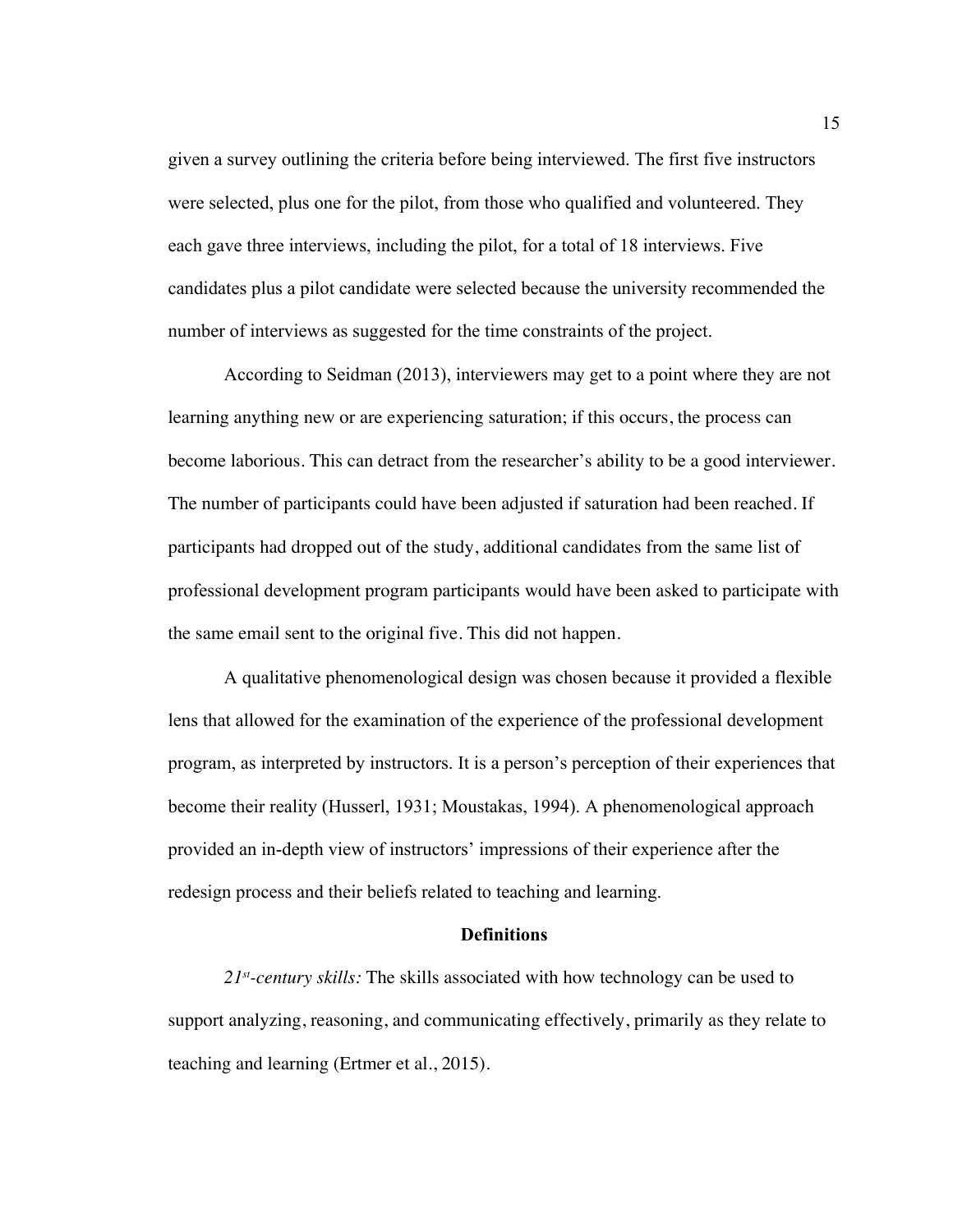*Beliefs:* Beliefs serve as a filter for how a person sees the world by guiding their actions (Borg, 2001). They are ideas that a person is committed to, which they may be conscious of having or not in making sense of the world (Borg, 2001). Beliefs define how a teacher instructs students, either with or without technology (Ertmer, Gopalakrishnan, & Ross, 2001).

*Pedagogy:* The philosophy that defines how teachers teach (Ertmer et al, 2001). Pedagogy is sometimes defined as relating to K-12 contexts, whereas andragogy is related to higher education. Because much literature uses pedagogy unilaterally when referring to both K-12 and higher education, I use the term *pedagogy* when referring to higher education in this dissertation.

*Educational technology:* Technologies that are used as tools for learning as well as teaching, requiring learning strategies, teaching approaches, and pedagogical philosophies (Baytak & Akbiyik, 2010).

*Innovation in teaching and learning:* An idea that is perceived as something new in the field of education (Kopcha et al., 2015).

*Technology integration:* Involves seeing technology use in instruction not as a separate subject, but as part of everyday practice enhancing teaching and learning (Ertmer et al, 2001).

*Professional identity:* Personal identity related to career performance that promotes self-adequacy and satisfaction (Trede, Macklin, & Bridges, 2012; Zembylas & Chubbuck, 2015). Professional identities involve the beliefs and values with which people define themselves (Barbarà-i-Molinero et al., 2017).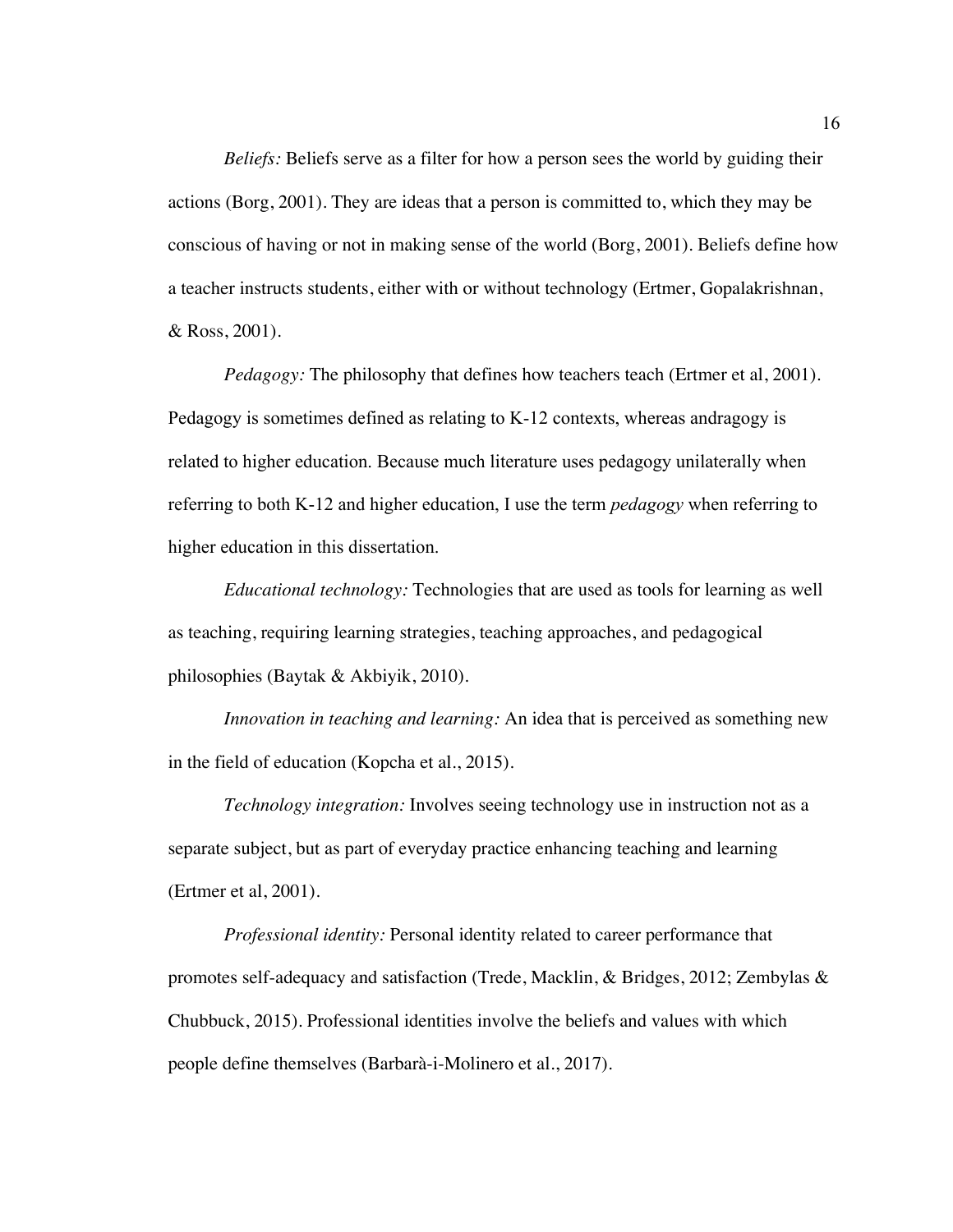*Epistemologies:* Where knowledge and beliefs intersect (Lunn, Walker, & Mascadri, 2015).

#### **Assumptions**

To a greater extent than in years past, universities are promoting instructors' desire to teach well and encourage the success of students. Instructors who have gone through the professional development program at the Midwestern Tier 1 research institution that was the focus of this study have engaged in course redesign in which student-centered instruction and technology integration are central. I assumed that such instructors had been exposed to new technologies, had these technologies available, and had considered using them in their courses during the redesign process. Further, I assumed that help in implementing technology was available for instructors and that any potential technical issues were addressed by the support team. Moreover, I assumed that the new technologies discussed within the professional development program challenged the way in which instructors thought about teaching and that instructors found them useful in reaching course objectives.

#### **Scope and Delimitations**

The scope of this study was a Tier 1 research institute located in the Midwestern United States. This school, which is more than 100 years old, has a science, technology, engineering, and math (STEM) focus, emphasizing engineering and agriculture as well as business, science, health and human services, pharmacy, and education. The university has established graduate programs (Redacted, 2017a).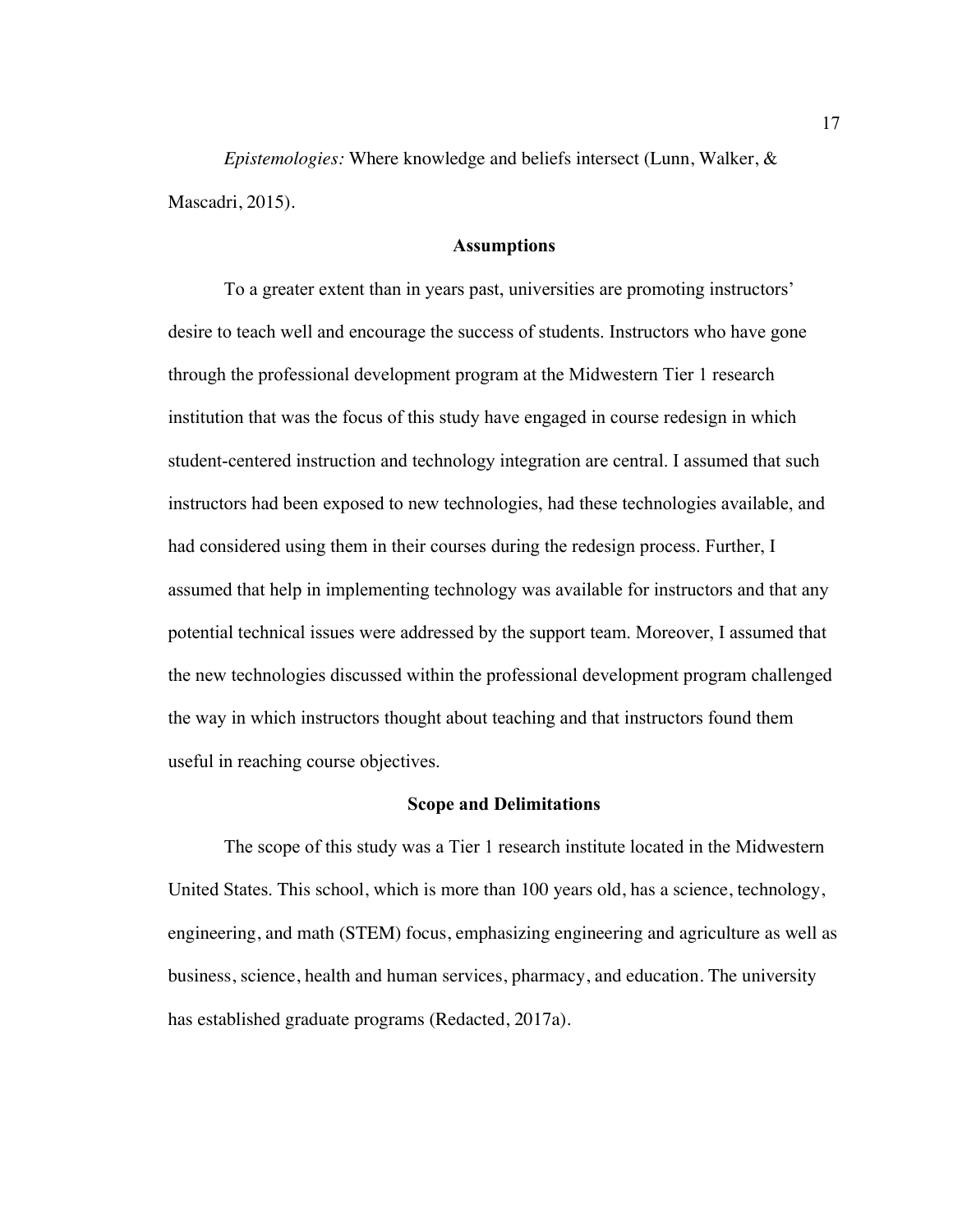The instructors in this study were randomly selected as instructors who had participated in the professional development program (Redacted, 2017b). For this phenomenological study, six instructors were interviewed and selected from the total pool of approximately 150 instructors who had completed the program. Instructors who had not completed an entire iteration of the professional development program were excluded from this study. The availability of instructors was a limitation for this qualitative study in that instructors often have busy schedules.

The technology acceptance model was considered for this study, but the debate surrounding how it neglects the innovation model and human and social processes made it clear that it was not the best fit (Legris, Ingham, & Collerette, 2003). The technological pedagogical content knowledge (TPACK) framework was also considered, but it was determined to be too large of a construct and not specific enough for the parameters of this study (Brantley-Dias & Ertmer, 2013). Appropriate models for this study needed to focus on how technology adoption happens and how beliefs concerning the use of technology develop within the instructor.

Other universities whose demographics and emphasis on research are like those of the Midwestern Tier 1 research university in this study may benefit from this study's results if they have professional development opportunity structures like the professional development program examined. Leaders at such institutions might benefit from the results and be able to transfer them to their setting. The most important component ensuring transferability is targeting early adopters (Rogers, 2003).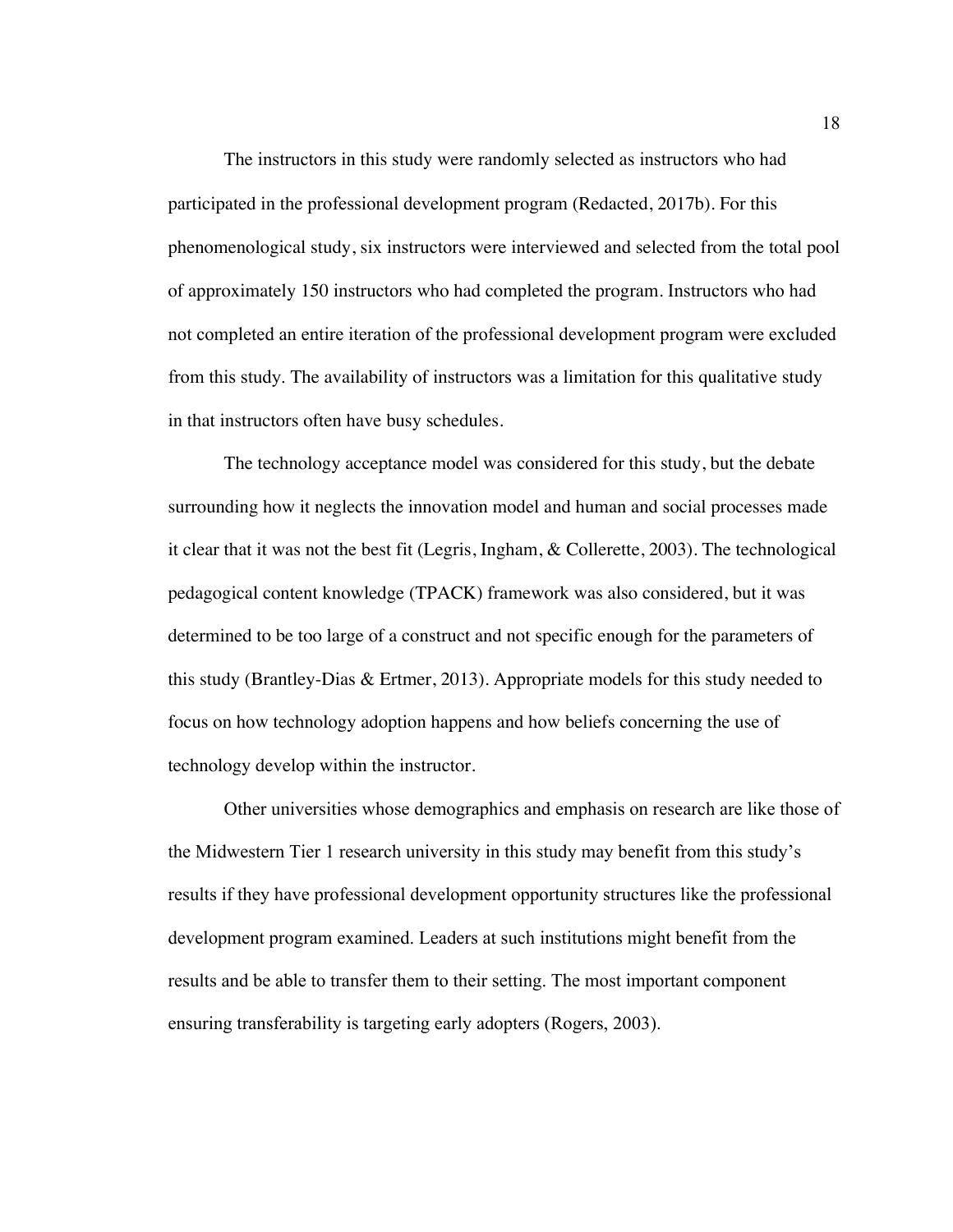The results of this study may help shape how professional development is conducted across research-centric universities. Results may also show whether technology training is a motivating factor in instructors' decisions to change how they teach.

#### **Limitations**

Potential weaknesses of this study included my biases as the researcher, in that I had spent a career invested in instructors' professional development. This bias was addressed by having the participating instructors describe their experiences in the professional development program, instead of me making assumptions as to what might have occurred. A further limitation of the study was the inability to address all the concerns gathered from instructors. This limitation was addressed by sharing the results of the study with the professional development program management team.

Threats to quality were possible if instructors did not actively participate in the professional development program fully, if the redesign was incomplete, if instructors decided not to teach the redesign, or if instructors were not assigned to teach the redesigned class again. This threat was addressed by asking instructors questions before the study to ensure that only instructors who had taught their redesigned course at least one time took part in the study. Such individuals had to be willing to volunteer for the project. I attempted to address any scheduling limitations by focusing on the transference of what they may have learned into other courses that they have taught since the professional development program.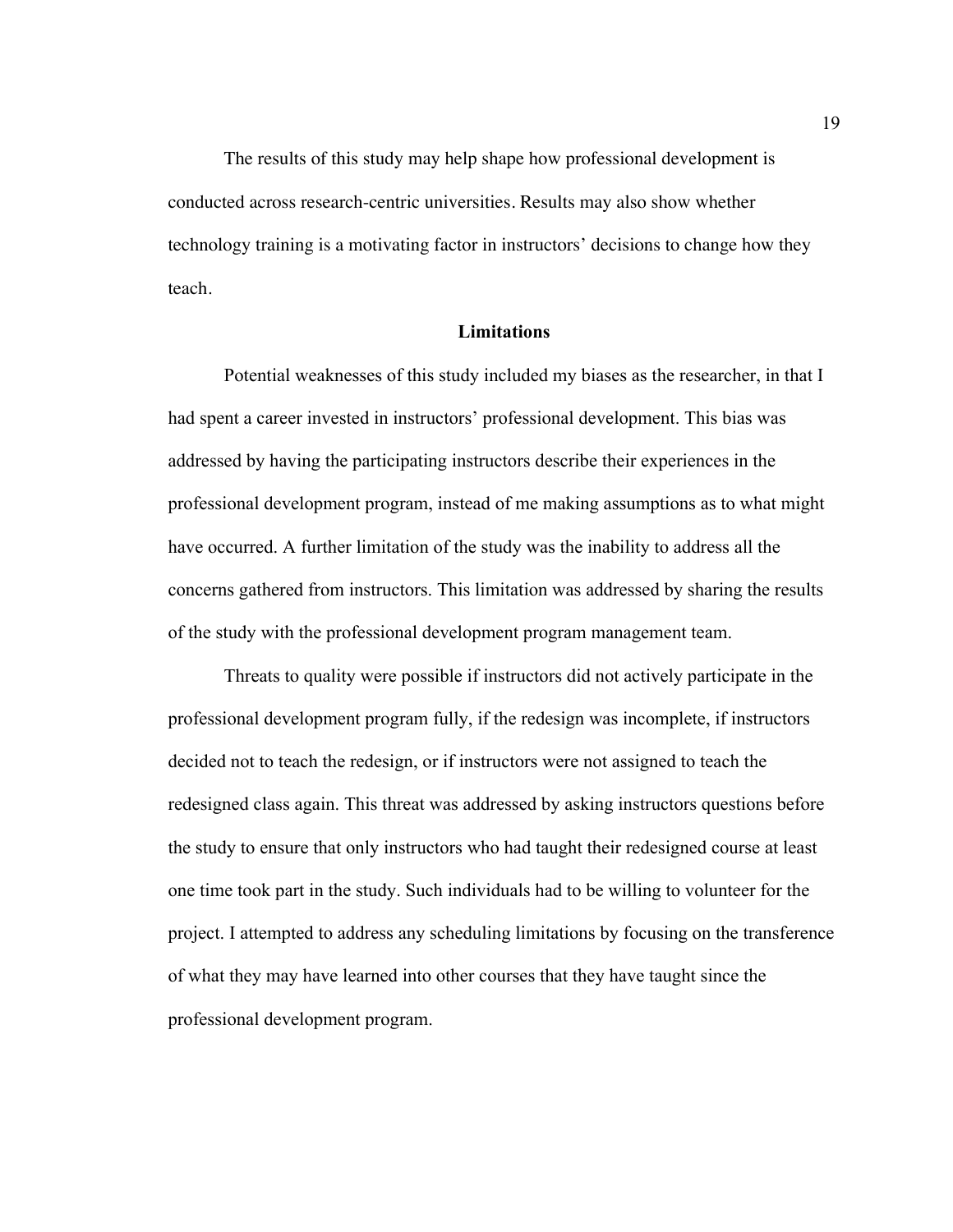#### **Significance**

University leaders struggle with how to implement effective professional development (Ebert-May et al., 2011). Examining the crucial link between belief and practice is a significant step in learning how to implement change (Ertmer, Paul, Molly, Eva, & Denise, 2014). In this study, taking instructors through their thought process in how they formed their pedagogy helped them to understand how they arrived at where they were as instructors (Seidman, 2013). I sought to guide them through self-reflection and assist them in gaining a better understanding of their influences and thought processes in why they taught the way they did (Seidman, 2013).

If designers of professional development can figure out how to influence how instructors think about teaching, then there is potential to influence how courses are taught. Implications for social change from an effort such as this one may be subtle at first. However, a better understanding of how to help instructors learn and improve continuously while they are teaching is something that everyone who has tried to implement new technology or improve classroom instruction has sought after. The professional development program could make itself better by focusing on activities that instructors' credit for helping them most. Individuals' social identities as instructors are shaped by watching others teach. Gradually, as instructors see more technology being used in teaching and learning, they contribute to a culture of technology users. Helping future instructors see technology used in a meaningful way can help them perceive more educators as those who teach with technology (Ertmer et al., 2015; Zembylas & Chubbuck, 2015).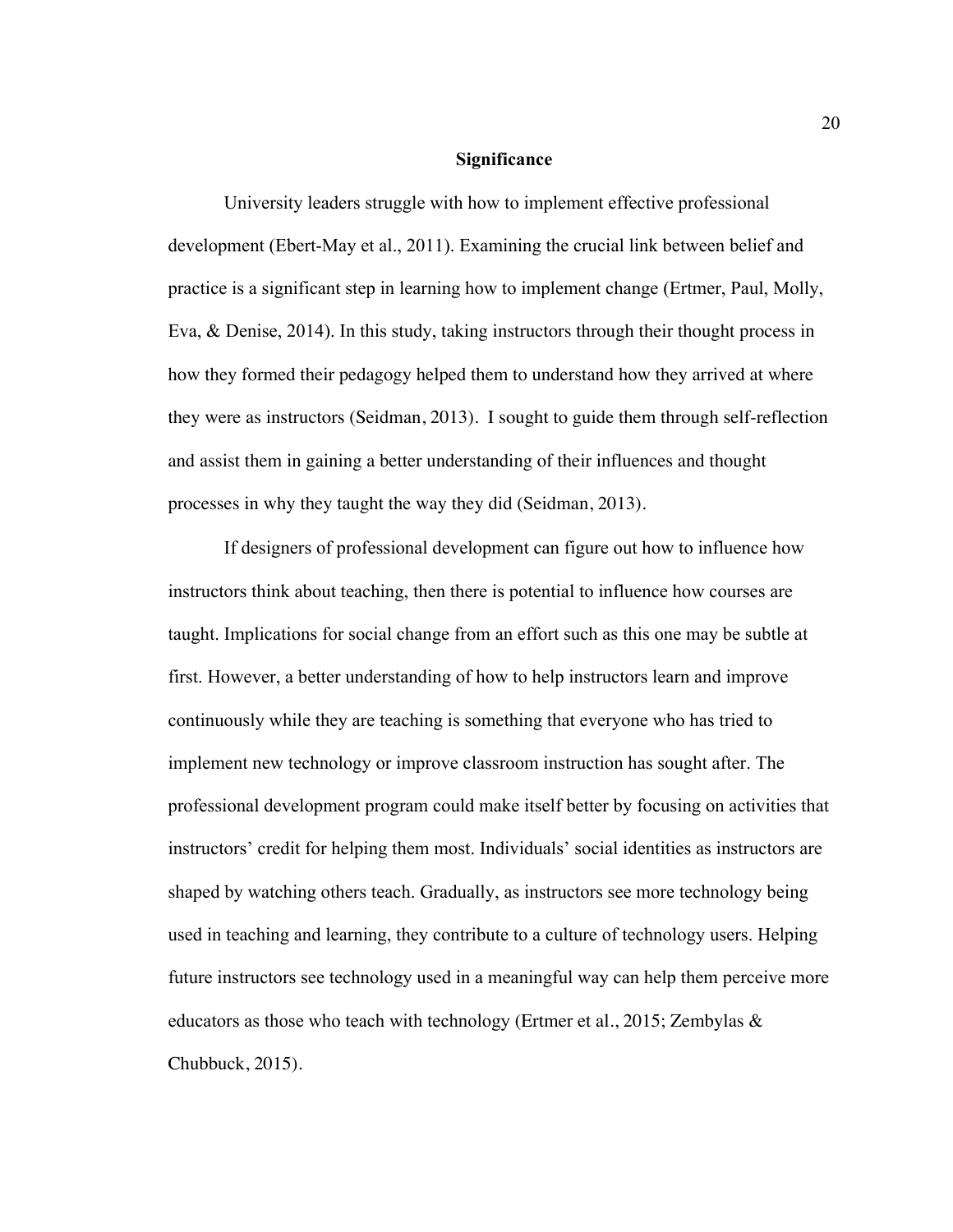#### **Summary**

Traditionally, leaders of research-centered universities have not considered good classroom practice to contribute to tenure (Deaker et al., 2016). This is beginning to change at some universities, such as the Midwestern Tier 1 research institution that was investigated for this study, which are implementing professional development opportunities designed to assist instructors in redesigning their courses in a studentcentered way and introducing technology options. I explored whether the professional development program was instrumental in changing the beliefs and culture of instructors surrounding the courses that they addressed through the program. Because this Midwestern university's professional development program is used as a model by other universities, understanding its influence on changing beliefs and teaching practice could be instrumental in assisting cultural change across institutions.

Rogers's diffusion of innovation theory and the SAED framework were used as the framework for this study. Chapter 2 includes a review of the literature as it relates to researchers, not instructors, change in professional development, beliefs and technology. It also covers the integration and beliefs, linking emotions, beliefs as they relate to technology integration, and beliefs versus practice.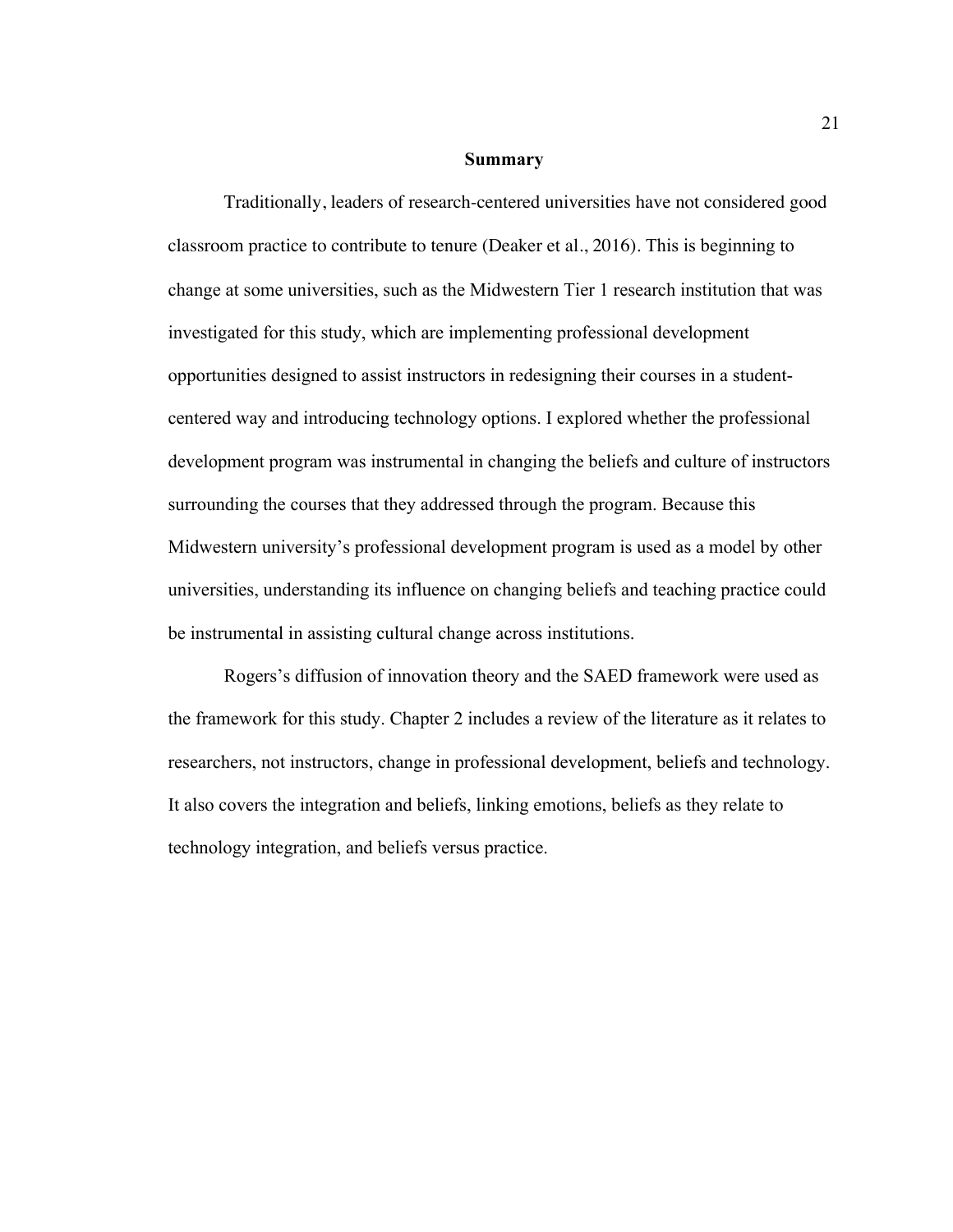#### Chapter 2: Literature Review

#### **Introduction**

The purpose of this qualitative phenomenological study was to explore instructors' lived experiences and beliefs regarding teaching and technology integration before, during, and after completion of a professional development program at a Midwestern Tier 1 research institute. The desire was to find common themes across participant experiences and identify whether specific activities promoted technology use. The phenomenon was defined as the Midwestern Tier 1 research institution's campus course redesign program. The results of this study may inform the designers of professional development, so that they can know which activities are most associated with activities recommended as being the most useful in inspiring technology use by instructors. Understanding the lived experiences of those who have been involved in the course redesign process and how they think about it could be helpful to those seeking to make the program better as well as more effective (Yurtseven & Bademcioglu, 2016).

The results of this study may inform the designers of professional development, so that they can know which activities are most associated with activities recommended as being the most useful in inspiring technology use by instructor. If instructors all point to collaborating with technology-mindful peers as being the most inspiring experience influencing them to teach with technology, more of such activities can be recommended for future programs. If nothing is identified as inspiring more integration of technology, it might be recommended to look for different, untried ways to introduce teaching with technology. I employed a qualitative phenomenological study with six voluntary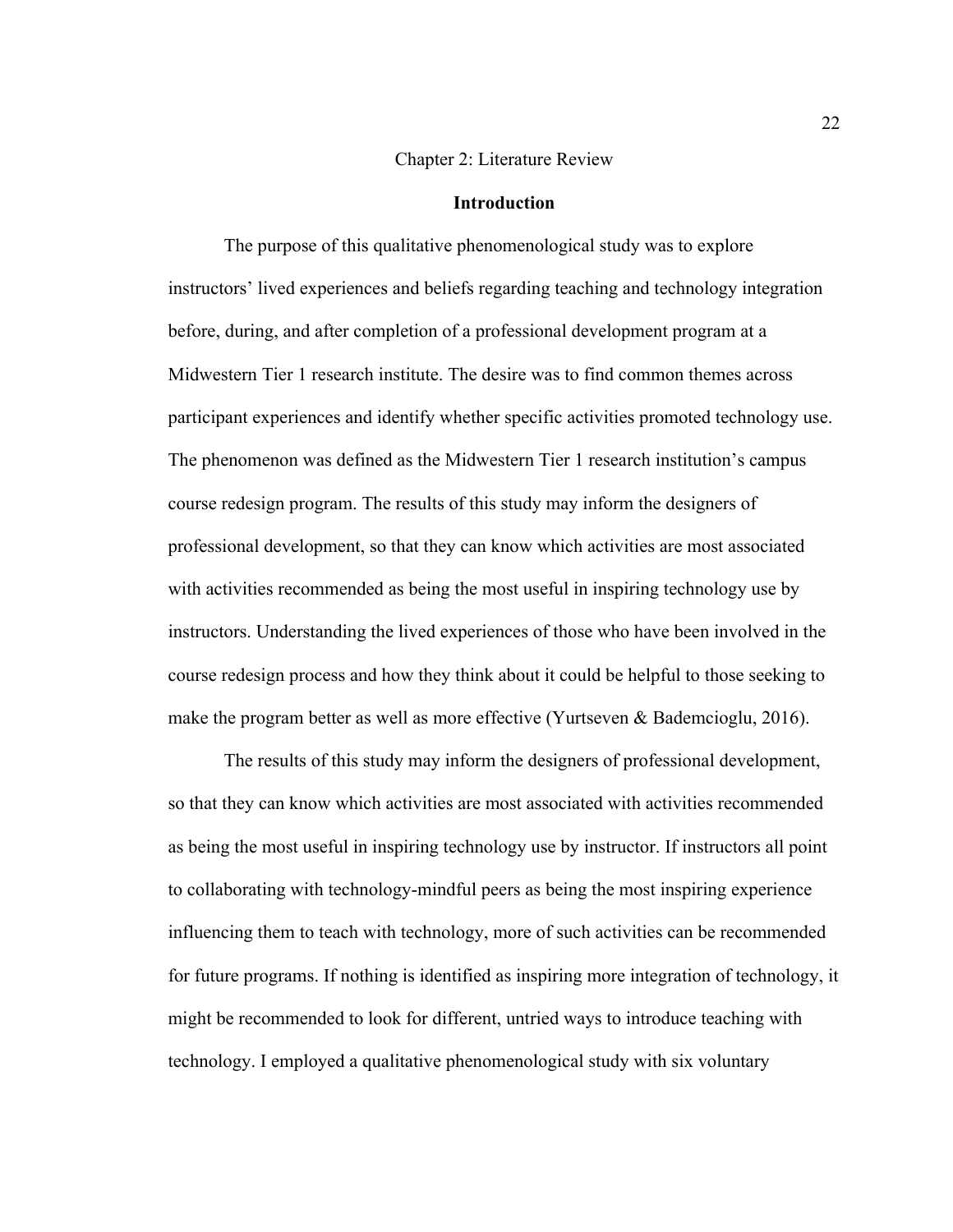instructors who had participated in the professional development program in a series of three interviews each, in which I examined their beliefs before, during, and after participation in the same professional development opportunity.

In the literature review, I discuss how instructors at research-centric universities have traditionally not been encouraged to teach well and to instead focus on their research. Instructors at such institutions often leave the responsibility to teach their classes to graduate students (Kane, Sandretto, & Heath, 2002). Many think research to be the primary purpose of higher education and necessary for its future (Nygaard, 2017). Within higher education, many make the assumption that the only teaching advice worth listening to comes from peers within the same discipline and disregard research and professional development opportunities related to best practices (Herckis, 2018; Thomas, Chie, Abraham, Jalarajan Raj, & Beh, 2014).

A lack of administrative support and adequate equipment has inhibited technology integration (Ashrafzadeh & Sayadian, 2015; Reid, 2014). Although they may experience problems associated with the implementation of student-centric, technology-enhanced teaching, self-efficacy has driven some instructors to have a personal passion for teaching, developing a small culture of instructors who share ideas, though often without institutional support (Tondeur et al., 2016). Research-centric universities such as the university examined in this study have established professional development programs for instructors to increase student learning and help students be more successful (Redacted, 2017b).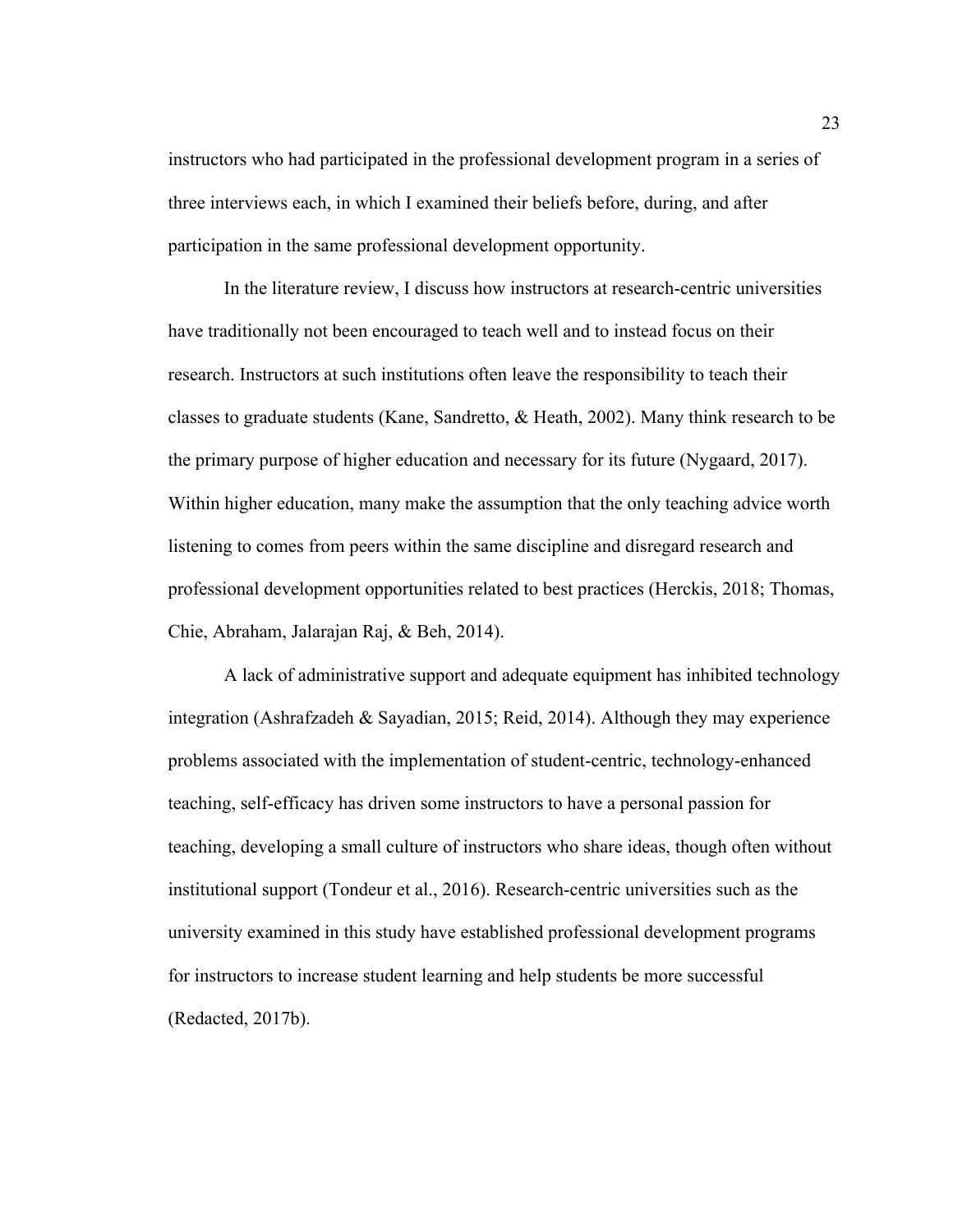Instructors' pedagogical beliefs remain the strongest indicator of how they will teach (Ertmer et al., 2015). Instructors' self-efficacy can indicate the likelihood that they will use technology in their classroom (Ertmer et al., 2015). Beliefs have been shown to change slowly (Derting et al., 2016). University instructors often have their own perceptions of what "innovation in teaching and learning" means (Kopcha et al., 2015).

This chapter begins with an overview of the study's problem statement, purpose, literature search strategy, and conceptual framework, followed by the literature review.

# **Literature Search Strategy**

The databases searched for this literature review were ProQuest, EBSCOhost, Academic Search Premier, Mendeley online repository, Education Source, ERIC, and Google Scholar. The following keywords were used in the literature search: *technology beliefs in higher education, beliefs and professional development, beliefs in higher education, diffusion of innovation and instructional design, diffusion of innovation and educational technology/professional development, instructor's beliefs and emotions, beliefs and emotions in higher education,* and *Rogers's innovation theory and higher education.* Articles identified as having related content were used. I used the reference sections of recent publications and dissertations to identify additional sources for the review.

## **Conceptual Framework**

The theories incorporated into the framework for this study were Rogers's diffusion of innovation theory and the SAED framework (Holdsworth & Thomas, 2015).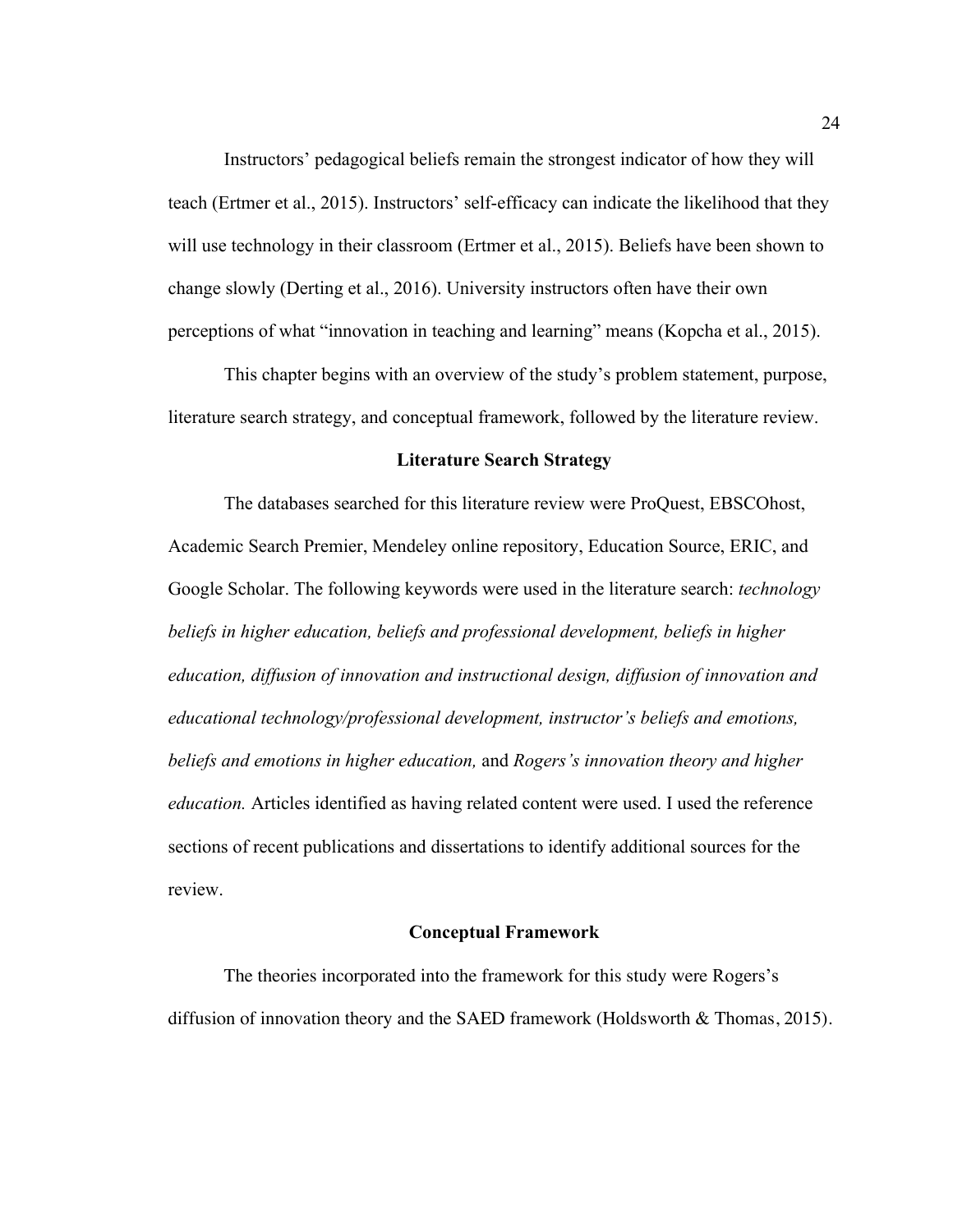### **Rogers's Diffusion of Innovation Theory**

Rogers's (2003) diffusion of innovation theory addresses the rate at which a new technology is adopted within a group (Singh & Hardaker, 2014). It identifies attitudes and beliefs about technology as an important component of the rate of diffusion or use (Rogers, 2003). Rogers's theory contains four main components: the innovation, communication channels, time, and a social system.

**The innovation.** The innovation is the new practice that individuals are being asked to adopt; in the context of this study, the innovations of interest were digital tools, hardware, and software (Rogers, 2003). Innovations have different characteristics that determine their rate of adoption, such as their perceived advantage for use and the user's perspective (Rogers, 2003; Singh & Mayer, 2014). If instructors believe that using a digital tool is going to solve a problem that they are having, this will motivate them to consider using the tool more than if they did not perceive an advantage. The compatibility of the tool with what the instructor already knows is an important contributor to the likelihood of use (Herckis, 2018; Rogers, 2003; Yuzhuo, 2017).

**Communication channels.** This aspect of innovation involves the potential creation of a network of support for using the tool (Rogers, 2003). Communication channels can develop when an experienced user assists a new user, or when a tutorial is engaged in the form of a book, video, or television show (Rogers, 2003). Rogers (2003) used the word *homophily* to describe the degree that two people have beliefs and lives in common, and *heterophily* to describe differences between people. Communication happens best between people who have more in common, or who are homophilous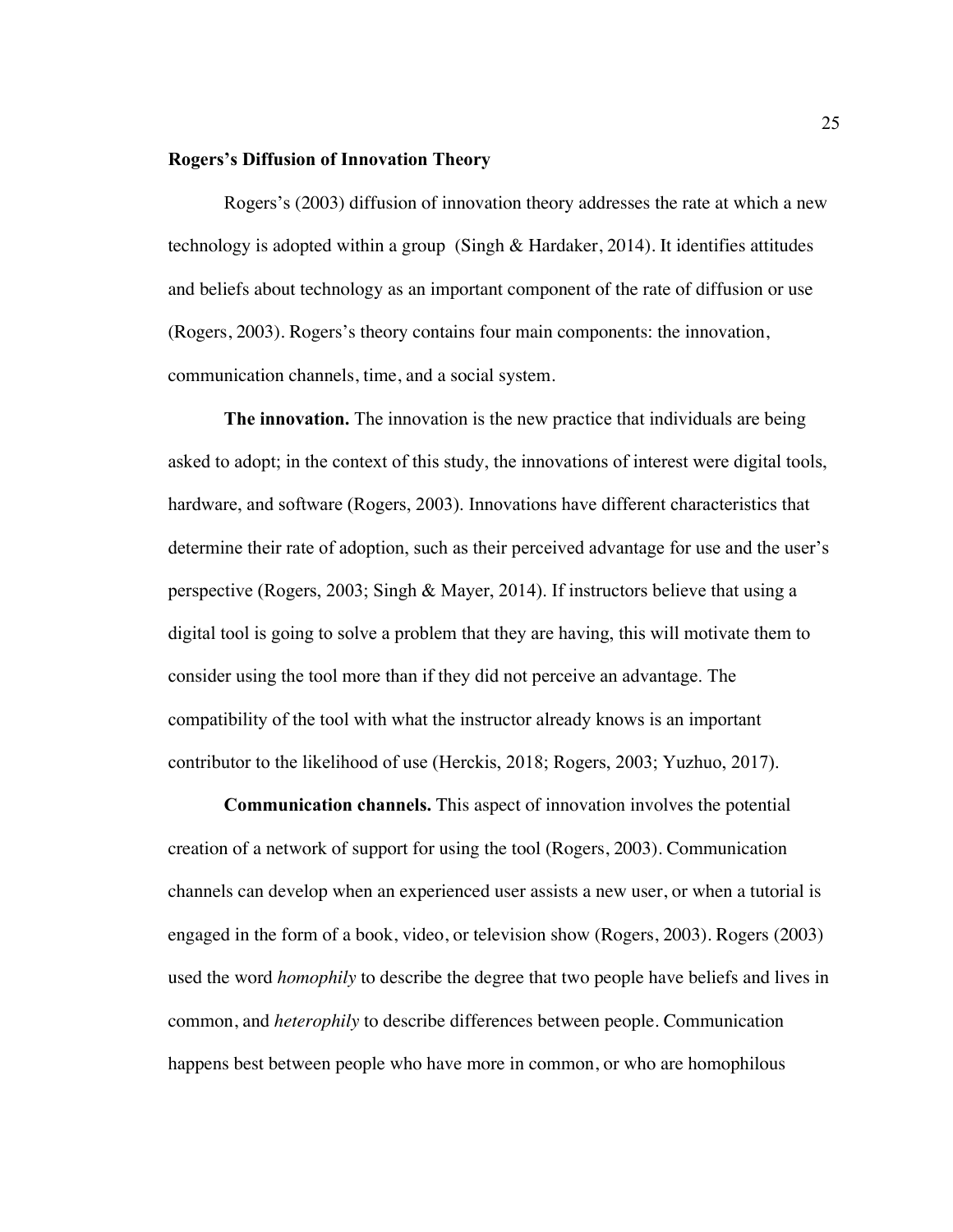(Rogers, 2003). Often, though, technology training is provided by those who are heterophilous with their audience, and communication issues can arise that can inhibit the integration of innovation (Rogers, 2003).

**Time.** Time is significant in diffusion because individuals need time to process new things, especially when change is the desired outcome (Rogers, 2003). Time is measured in the diffusion of innovation as beginning when individuals acquire knowledge of the innovation, are persuaded to feel favorably toward it, and then make a decision to either adopt or reject it (Rogers, 2003). If individuals decide to adopt the innovation, time continues to be measured when the innovation is used and they decide to either reject it after use or continue to use it (Rogers, 2003).

**A social system.** The social system referred to in an innovation study is the support structure that surrounds the individual using an innovation (Rogers, 2003). Fellow instructors, support staff, and students may all constitute the social system that can promote or impede the integration of innovation (Rogers, 2003).

## **Sustainability Education Academic Development Framework**

The SAED framework is a new concept designed with the intent of predicting whether the conditions are present for change to happen in education (Holdsworth  $\&$ Thomas, 2015). It includes sustainability education, academic development, and organizational change.

**Sustainability education**. The need to reflect on how and why an instructor teaches, identified as beliefs or pedagogy, is essential for adapting education with the changing world. The whole person and the institution must constantly reflect on how and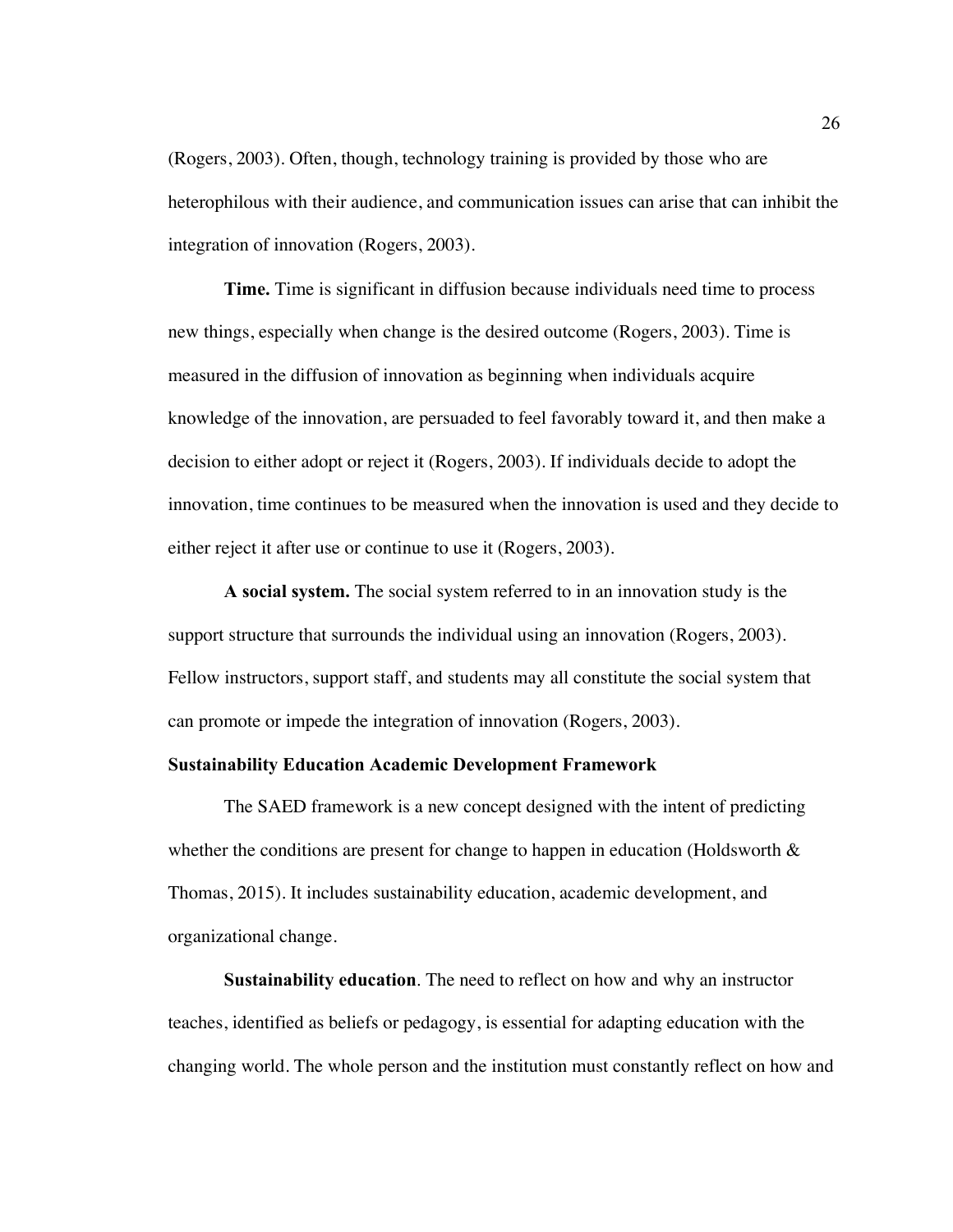why curricula are taught (Holdsworth & Thomas, 2015). They need to be open to innovation and new methodologies that can help students succeed. Education is transformed when one perspective is different than the common beliefs and a shift in perspective and actions occur (Holdsworth & Thomas, 2015).

For SAED to happen, instructors need to reflect on their instruction and have an awareness of their pedagogy and how it links with their beliefs (Holdsworth & Thomas, 2015).

**Academic development**. Academic development or change is defined by comparing a perspective with others as it relates to teaching and learning, beliefs, and curriculum knowledge (Holdsworth & Thomas, 2015). Consistent reflection is ideal for continual improvement, with this process beginning with discussion and moving into self-awareness, identifying alternatives, and then building a new action (Holdsworth & Thomas, 2015). Organizations need also to evolve to accommodate and support this change for it to be successful (Holdsworth & Thomas, 2015).

For SAED to happen, individuals need to be continuous learners and be open to change in instruction and participate in professional development (Holdsworth & Thomas, 2015).

**Organizational change.** Changing an organization can only happen by including instructors in the planning phases of promoting innovative changes in the curricula, structure, and organization of a university (Holdsworth & Thomas, 2015; Yuzhuo, 2017). Understanding the culture that currently exists within a university is important because changing culture can be very difficult (Holdsworth & Thomas, 2015; Yuzhuo, 2017).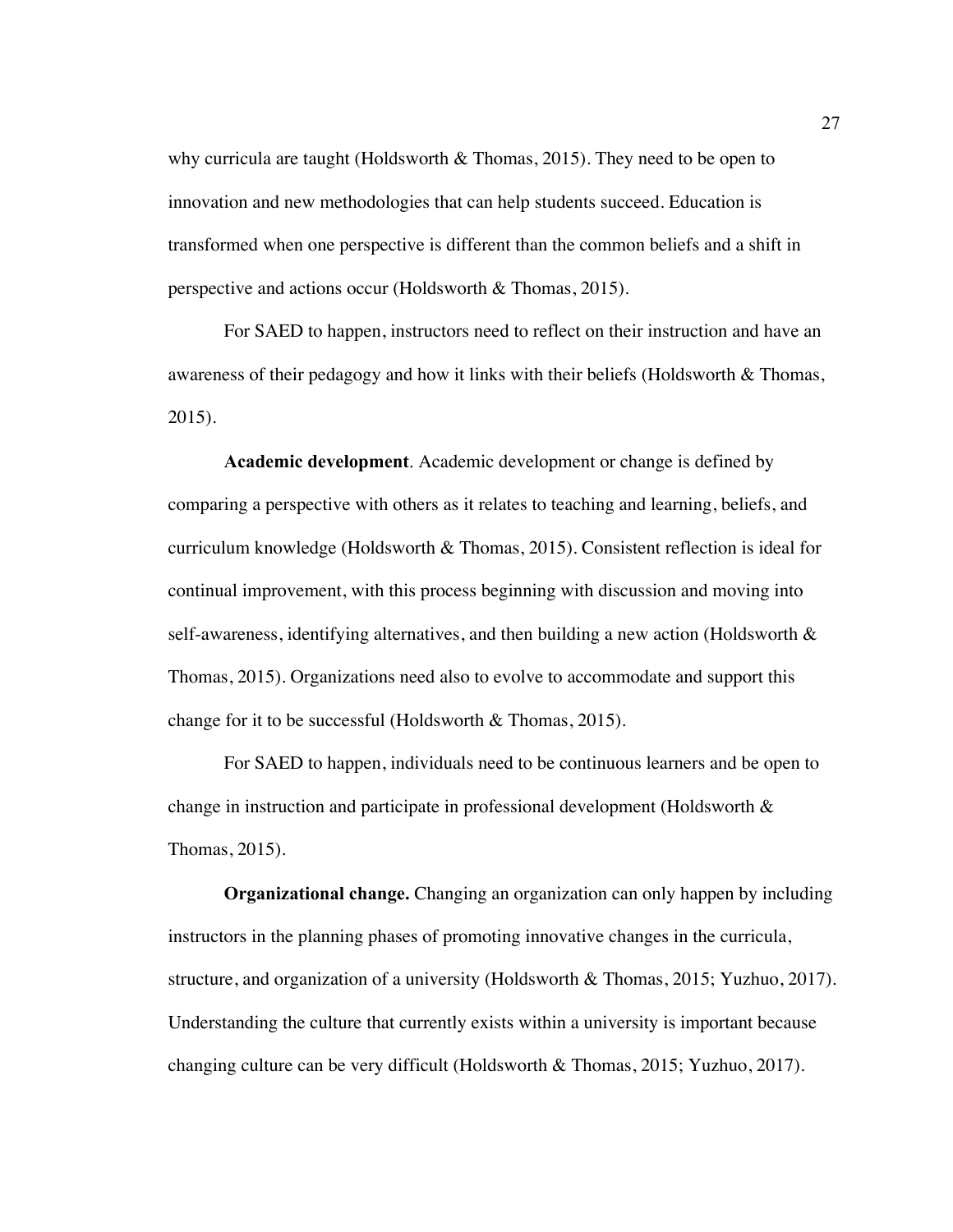Providing support as needed for changes to happen in teaching and learning areas has been a challenge for research-centric universities, in that research is often where more resources are earmarked (Holdsworth & Thomas, 2015; Singh & Hardaker, 2014).

For SAED to occur, organizations must provide the strong leadership that is necessary to support an evolving curriculum, involving all stakeholders in decisions leading to change and being proactive in reducing resistance (Holdsworth & Thomas, 2015; Singh & Hardaker, 2014).

**Sustainability educational praxis**. The SAED framework indicates that for change to happen, instructors and organizations need to be open to continuous change and improvements by way of constant self-reflection through learning and challenging beliefs (Holdsworth & Thomas, 2015).

For this study, in which I sought to examine whether learning had taken place after professional development as reflected by participants' potentially changed beliefs and integration of technology compared with their beliefs and technology use in teaching and learning before trainings, these frameworks, used together, provided a necessary lens. Rogers's (2003) theory addresses many of the potential unknowns when examining technology use by instructors, such as the support structure needed for integration, communication with successful users after they are done with related professional development, consideration of the social system, and the time needed to get to know and adopt new technology. All these components must be considered before successful adoption can be expected. The SAED framework helps to relate instructors' beliefs and pedagogy to how they teach (Holdsworth & Thomas, 2015). It credits an instructor's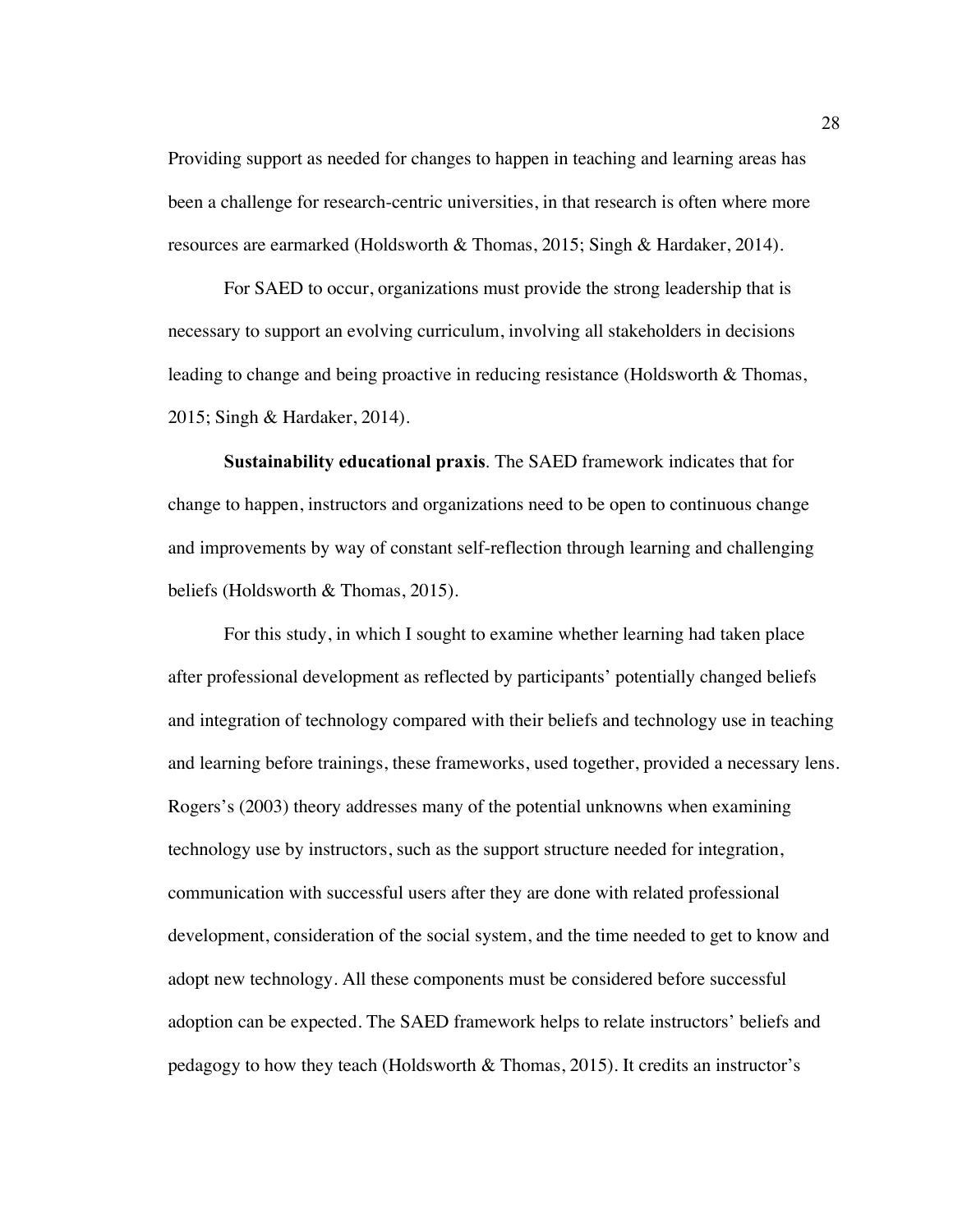constant reflection for continual improvement, an openness to change, and organizational support as necessary for change (Holdsworth  $\&$  Thomas, 2015). One could almost say that Rogers's framework covers the "hardware" needed while SAED covers the "software." Knowing about the technology is important, as is having a digital and personal support structure, but unless instructors are willing to undergo continuous reflection on their pedagogy, sustaining technological change will be difficult (Holdsworth  $\&$  Thomas, 2015). The SAED theory allows an instructor's beliefs to be examined, which was the central focus in this study, in which I asked how participation in a professional development program changes the beliefs of instructors surrounding technology integration. Rogers's framework addresses individuals' openness to using new technology and change, which may indicate how quickly an instructor might respond to the changing learning styles of  $21<sup>st</sup>$ -century learners.

# **Literature Review**

Many studies related to professional development focus on the K-12 world; few happen in research-centric, STEM-focused universities. In a dissertation, Olmstead (2016) looked at astronomy and physics faculty at a STEM university. Olmstead reviewed several different types of training, such as workshops with lectures, small groups, independent work, a large group with a closed discussion, and large workshops with open discussions. She found that most of the workshops were lecture heavy with no interaction and did little to promote lasting change in practice (Olmstead, 2016). For courses in which a high number of students are enrolled, it can be more challenging to change practices based on learning from professional development.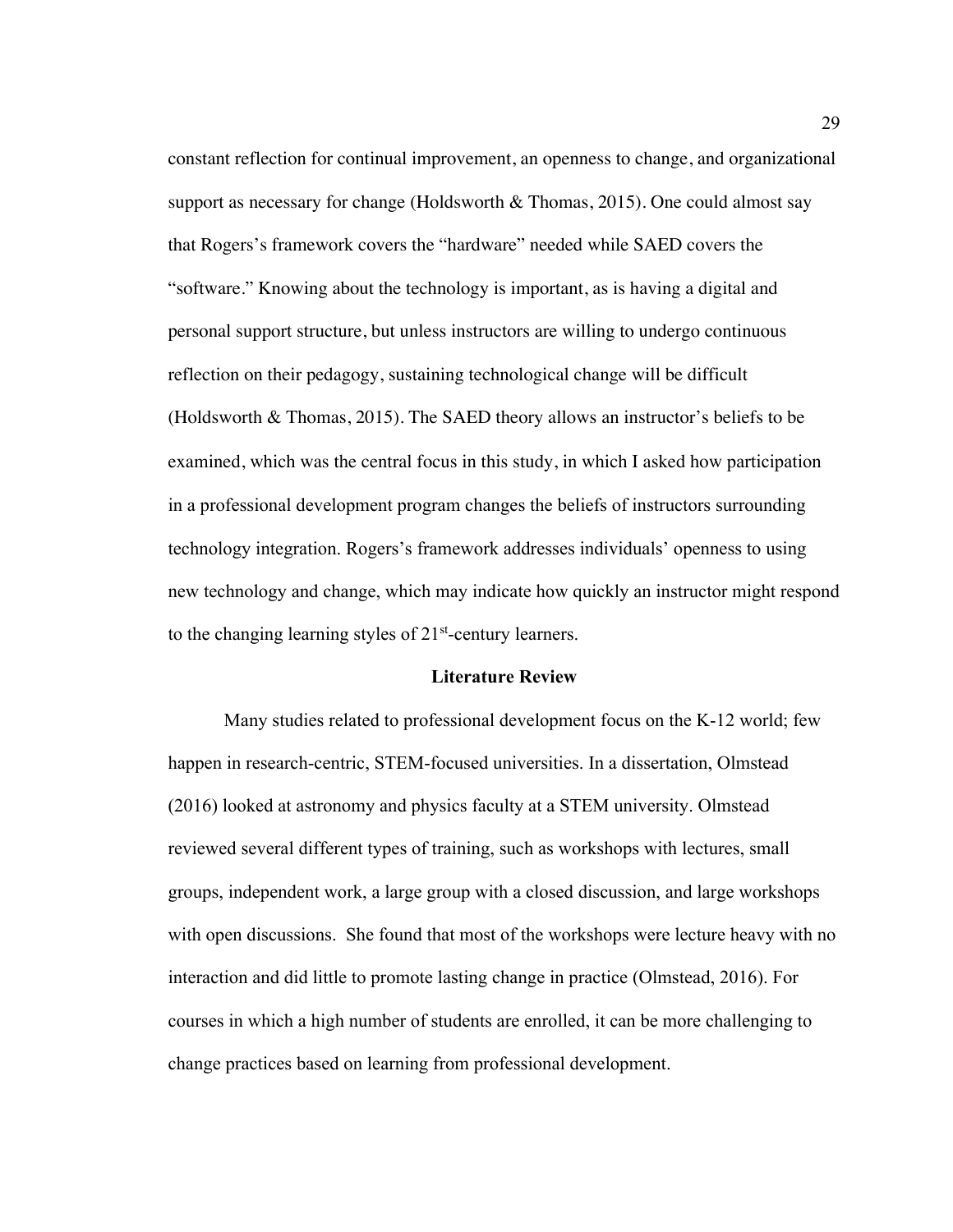In another study, Thomas et al. (2014) presented a literature review of peerreviewed studies related to professional development and used strengths, weaknesses, opportunities, and threats (SWOT) analysis to look for research gaps in the professional development field. The authors found that some disciplines can become too focused on teaching techniques and noted that instructors may assume that the only teaching advice worth listening to comes from peers within the same discipline (Herckis, 2018; Thomas et al., 2014)

Researchers who investigated professional development in STEM in higher education reported that a program designed for postdoctoral scholars, called Faculty Institutes for Reforming Science Teaching IV (FIRST), taught instructors who completed it to be more student centered in their teaching than those who did not complete the program, noting that participants were able to demonstrate student centeredness in their teaching (Derting et al., 2016). They found that beliefs change slowly but have a direct impact on how instructors teach (Derting et al., 2016). They validated their results with external reviewers who came to the same conclusions (Derting et al., 2016). This study helps to show that while research is limited in higher education related to professional development, this area of research is beginning to grow, with findings consistent with existing literature about beliefs and changing practice in the classrooms of higher education. The research also shows that instructors were able to learn and possibly change their beliefs through professional development programs and then change how they taught (Derting et al., 2016).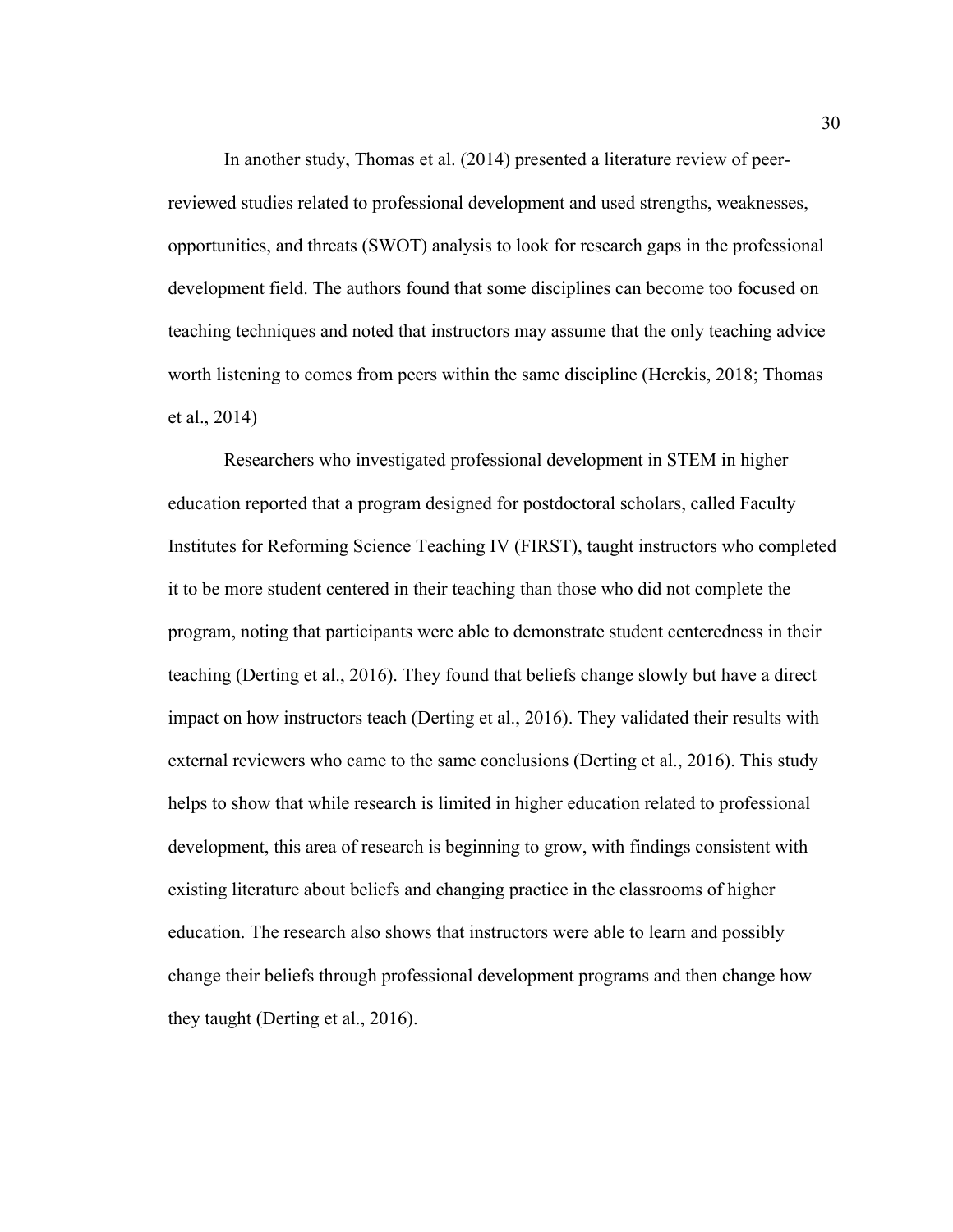Yurtseven and Bademcioglu (2016) conducted a content analysis of research related to professional development. They examined 60 studies conducted between 2005 and 2015 and found that most studies investigating professional development used case studies with surveys, and most gathered data from between one and three or more sources (Yurtseven & Bademcioglu, 2016). Most studies in the area used school teachers as their sample pool, and most used descriptive analysis (Yurtseven & Bademcioglu, 2016). The authors of the studies that they examined recommended that more qualitative research be conducted in the area of professional development among a wider population, and most recommended that the field continue to be studied (Yurtseven & Bademcioglu, 2016). This qualitative study contributed to filling the gap in the literature in using a higher education pool, without a survey but with an interview process designed to examine the evolution of beliefs (Seidman, 2013). Among the more controversial issues that Yurtseven and Bademcioglu (2016) found were the ambiguities associated with professional development. They discussed the role that instructors should play in selecting what counts as professional development in their analysis (Yurtseven & Bademcioglu, 2016). They questioned whether more positive results would come from such training if instructors had an active role in selecting professional development opportunities (Yurtseven & Bademcioglu, 2016). They recommended that researchers in future studies look at different aspects of professional development and noted that a deep look at the dimensions of such programs might be useful (Yurtseven & Bademcioglu, 2016). They suggested that fewer case studies be conducted and that a wider range of stakeholders be included (Yurtseven & Bademcioglu, 2016). It is building on these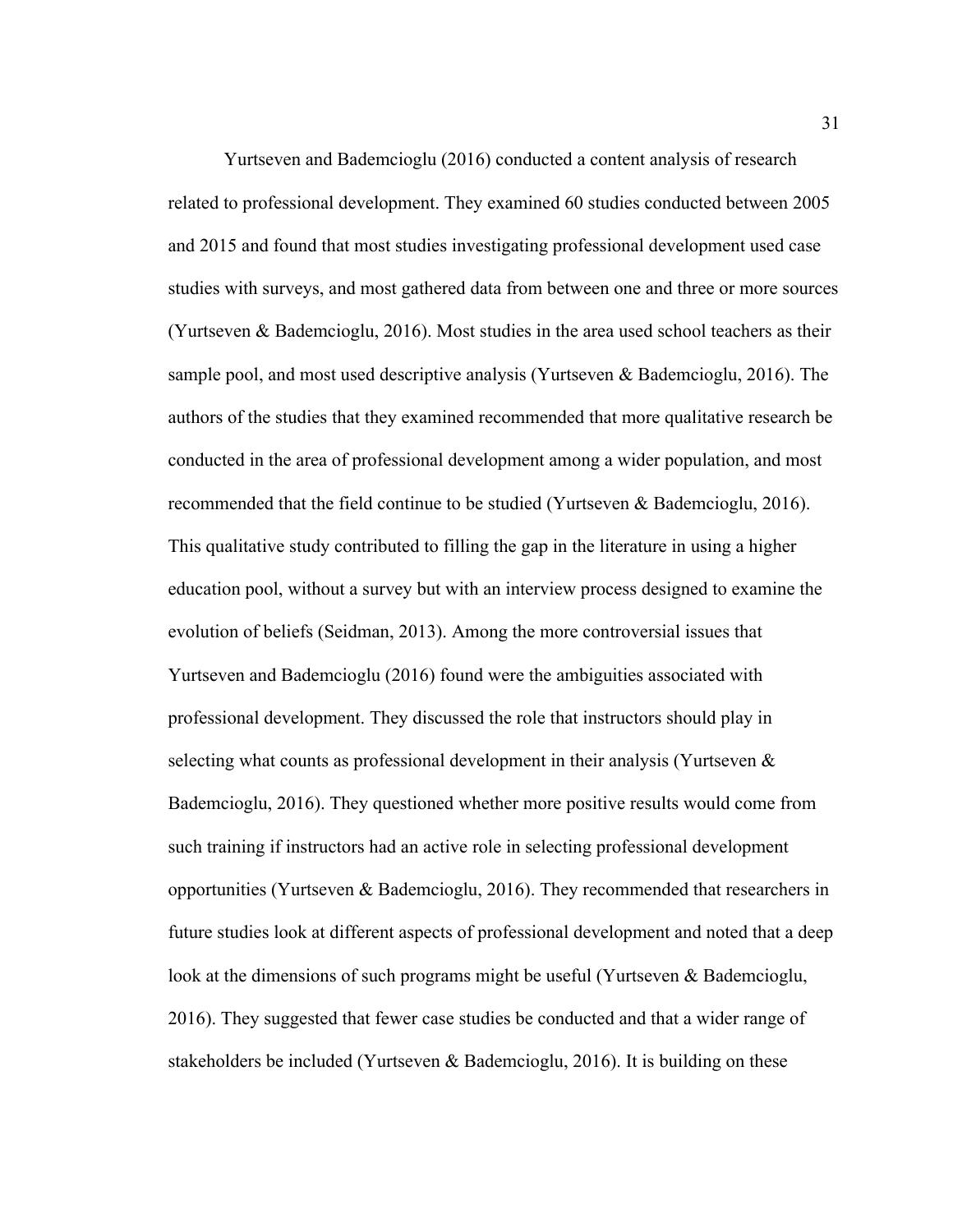concepts related to using fewer case studies to allow more depth of inquiry were used in this study.

## **Researchers, Not Instructors**

Instructors in higher education see themselves as researchers, not instructors, some universities are trying to change this. University instructors are not rewarded for teaching and promotion is usually tied to research (Deaker et al., 2016; Hassan, 2013; Jawitz & Perez, 2016; Nygaard, 2017). Research is thought by many to be the primary purpose of higher education and necessary for its future (Nygaard, 2017). Those who focus on teaching risk compromising their careers and reputations in their field (Hassan, 2013). Instructors also often do not have the support or preparation in the art of teaching (Hellmann, Paus, & Jucks, 2014). Instructors in higher education often see themselves as researchers and topic experts and identify less as being teachers (Nicholls, 2001). Universities that focus on research have historically been thought to invest less in teaching students (Jawitz & Perez, 2015). Investing in good teaching is often considered to be an indication of not taking research seriously in many research institutions of higher education (Jawitz & Perez, 2015). A lack of respect for taking time to teach well is a part of the culture (Jawitz & Perez, 2015). When given the choice to teach well or research better, instructors often prefer research and some even consider teaching to be a "big hassle" (Deaker et al., 2016; Van Schalkwyk, Leibowitz, Herman, & Farmer, 2015). Universities generally do not convey how they desire instructors to balance their time (Jawitz & Perez, 2015; Stupnisky, Hall, Daniels, & Mensah, 2017).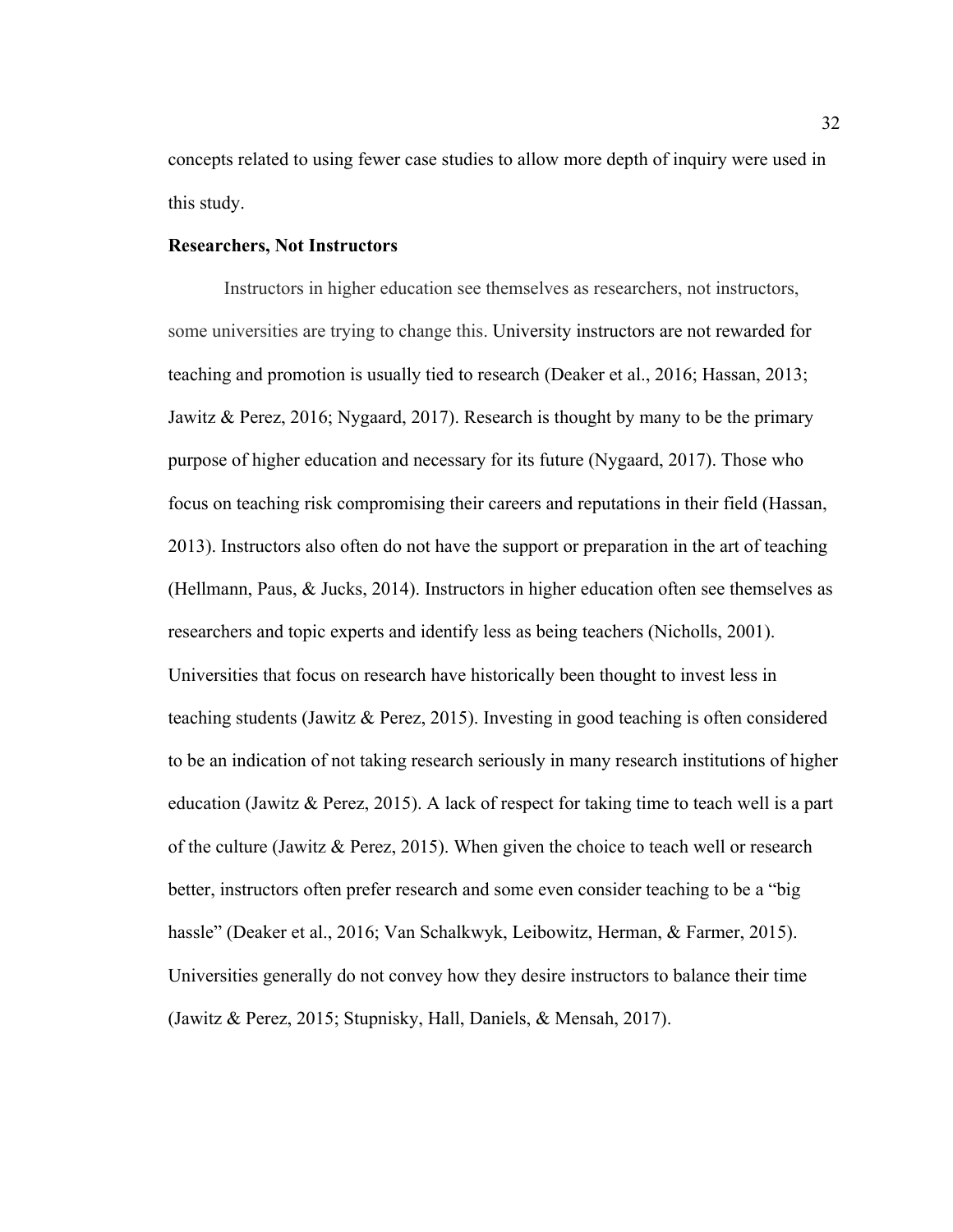Taking time to engage in professional development activities is considered voluntary within the campus culture (Jawitz & Perez, 2015). The lack of attendance for professional development opportunities offered on university campuses has been attributed to the lack of financial gain and the lack of recognition for instruction and effort (Hassan, 2013). Teaching is thought to be something anyone can do and not something worth an additional time investment (Jawitz & Perez, 2015). Research generates income for the university and fulfills institutional and national requirements (Deaker et al., 2016). While higher education claims they care about teaching, their lack of emphasis on its contributions towards tenure and advancement tell a conflicting story. This difficult situation is something instructors must navigate.

Research is a familiar activity for instructors, something they need to be good at to attain advancement and tenured positions at universities. The "publish or perish" attitude is the culture in which instructors are accustomed (Nygaard, 2017). More innovative instructors have discovered a way to combine good teaching with research (Van Schalkwyk et al., 2015). All graduate fields prepare future instructors on how to publish, few outside of education prepare instructors on how to teach. If instructors think that anyone with a Ph.D. can teach, spending additional time learning how to teach is not something they are going to be inclined to do (Deaker et al., 2016). The buy-in for developing classroom instruction is difficult because the assumption is, instructors should be trusted to teach without interference (McKenna & Boughey, 2014). Some researchcentric universities are beginning to provide incentives for instructors to spend time reflecting on their teaching and improve student retention. However, many institutions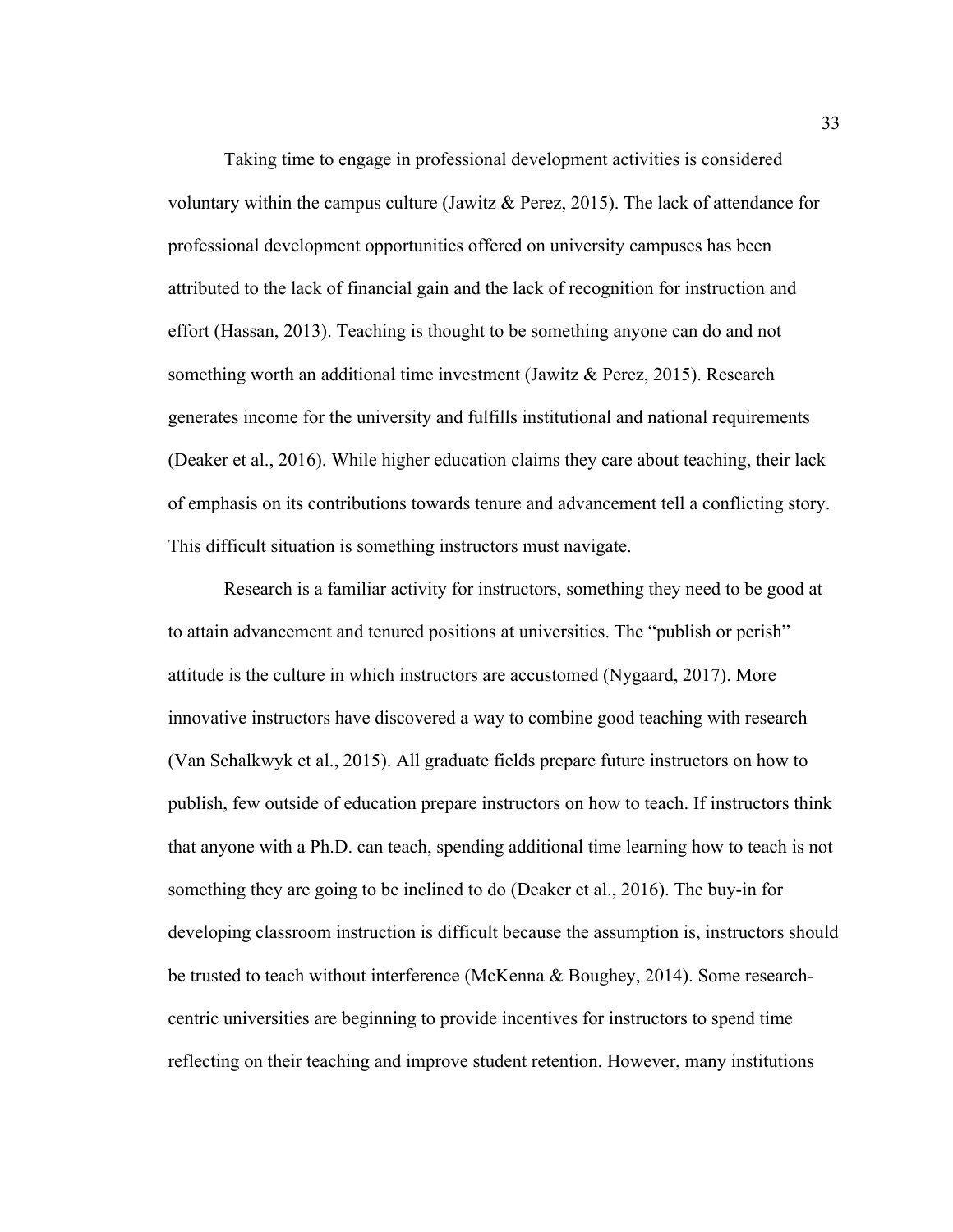that now offer teaching guidelines and professional development opportunities were noted to refer to them as suggestions and did not hold instructors to follow them (McKenna & Boughey, 2014). Skill in teaching is not usually discussed when promotions are discussed, it is the number of publications that receives attention which sends conflicting messages around what is valued within the departments (Van Schalkwyk et al., 2015). This low status for teaching excellence in higher education is a barrier to programs that promote teaching development (Hassan, 2013).

Of the five research-centric universities McKenna and Boughey investigated, all had developed policies to assure better teaching and learning but none had changed how instructors valued teaching and learning (2014). This conflicting message is prevalent making instructors feel torn with conflicting messages and limited time (Van Schalkwyk et al., 2015). Instructors are rewarded with tenure and recognition for publishing while being told they need to devote time to become better instructors with little reward-related. Student success in higher education has been linked to quality teaching supported by effective professional development (Van Schalkwyk et al., 2015). Even though linking good instruction with student success is known, higher education has been slow to change.

There is a culture in higher education where research brings rewards, recognition, funding, and tenure for instructors. Research-driven universities have traditionally viewed teaching as an extra responsibility, almost as a distraction from their research, and have not factored in classroom success with tenure (Deaker et al., 2016; Van Schalkwyk et al., 2015). Instructors have limited time and competing agencies for their attention as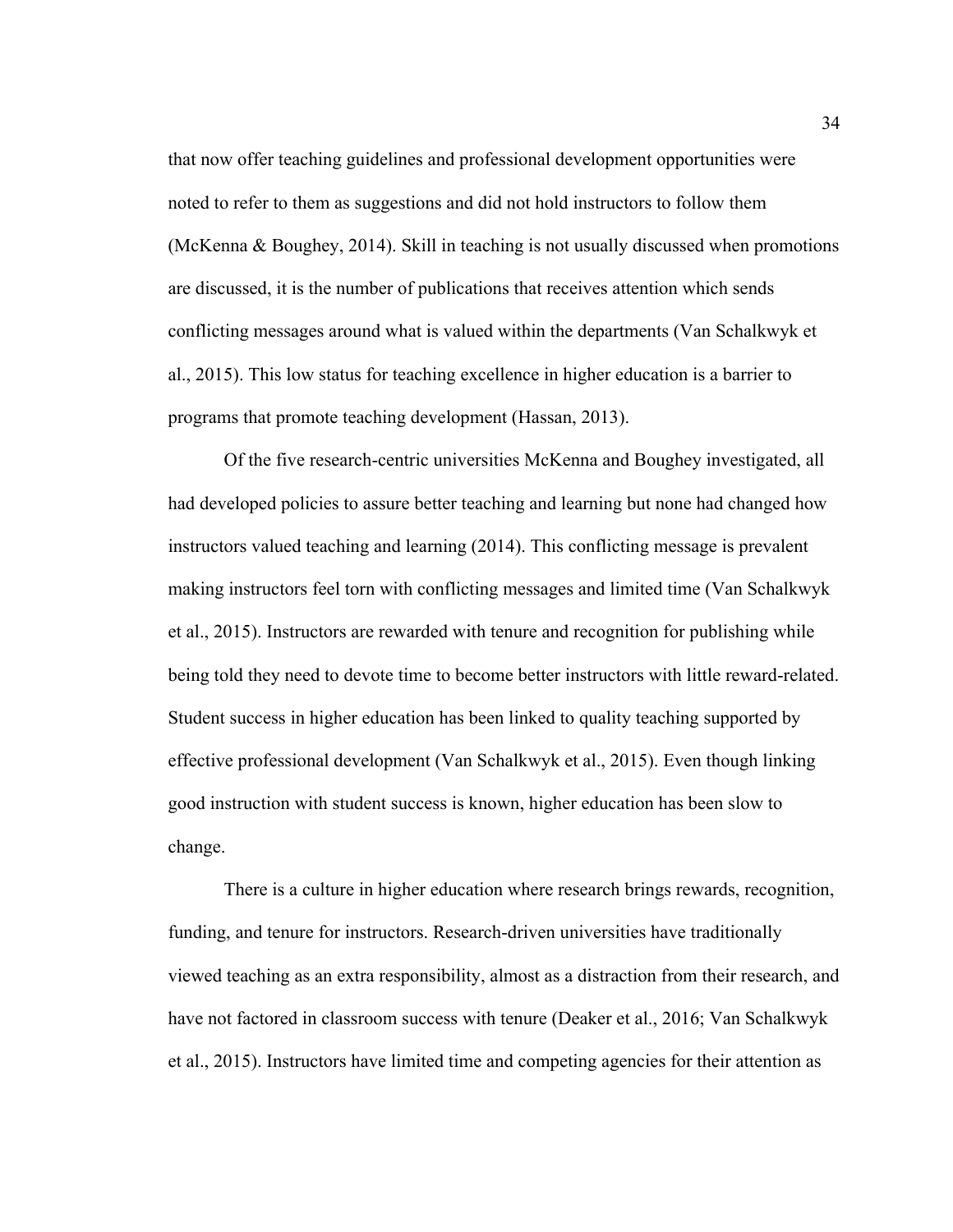they move up the ranks in higher education, spending time learning how to improve their teaching has been viewed as unnecessary for attaining tenure or success in higher education (Van Schalkwyk et al., 2015). This is beginning to change (Deaker et al., 2016). This study helps identify if this trend for change has happened at the selected Midwestern university.

## **Change and Professional Development**

Currently, there are a growing number of research-centric institutions promoting teaching and learning. Some have developed policies and even programs offering incentives to motivate instructors to improve student retention and grades. Even though the ability to teach does not often help instructors receive tenure some have still managed to invest in their abilities to teach by engaging in professional development designed to help them be better instructors (Jawitz & Perez, 2015; Van Schalkwyk et al., 2015). Peer learning in content-specific areas, as well as time off to participate in professional development, were motivating factors in a study involving teachers (Lucilio, 2009). Barriers still exist especially around integrating technology (Brinkerhoff, 2006; Hsu, 2016). The lack of administrative support and adequate equipment have inhibited technology integration (Ashrafzadeh & Sayadian, 2015; Reid, 2014). Early adopters often just replaced current practices with technology and cited the lack of support and training for their remedial use (Ertmer et al., 2015). Nevertheless, instructors commented when they used technology in their teaching students were more engaged, energetic, focused, and interactive in the learning process (Overbaugh & Lu, 2009). But, little support is provided in many institutions (Brinkerhoff, 2006). Conflicting messages were noted by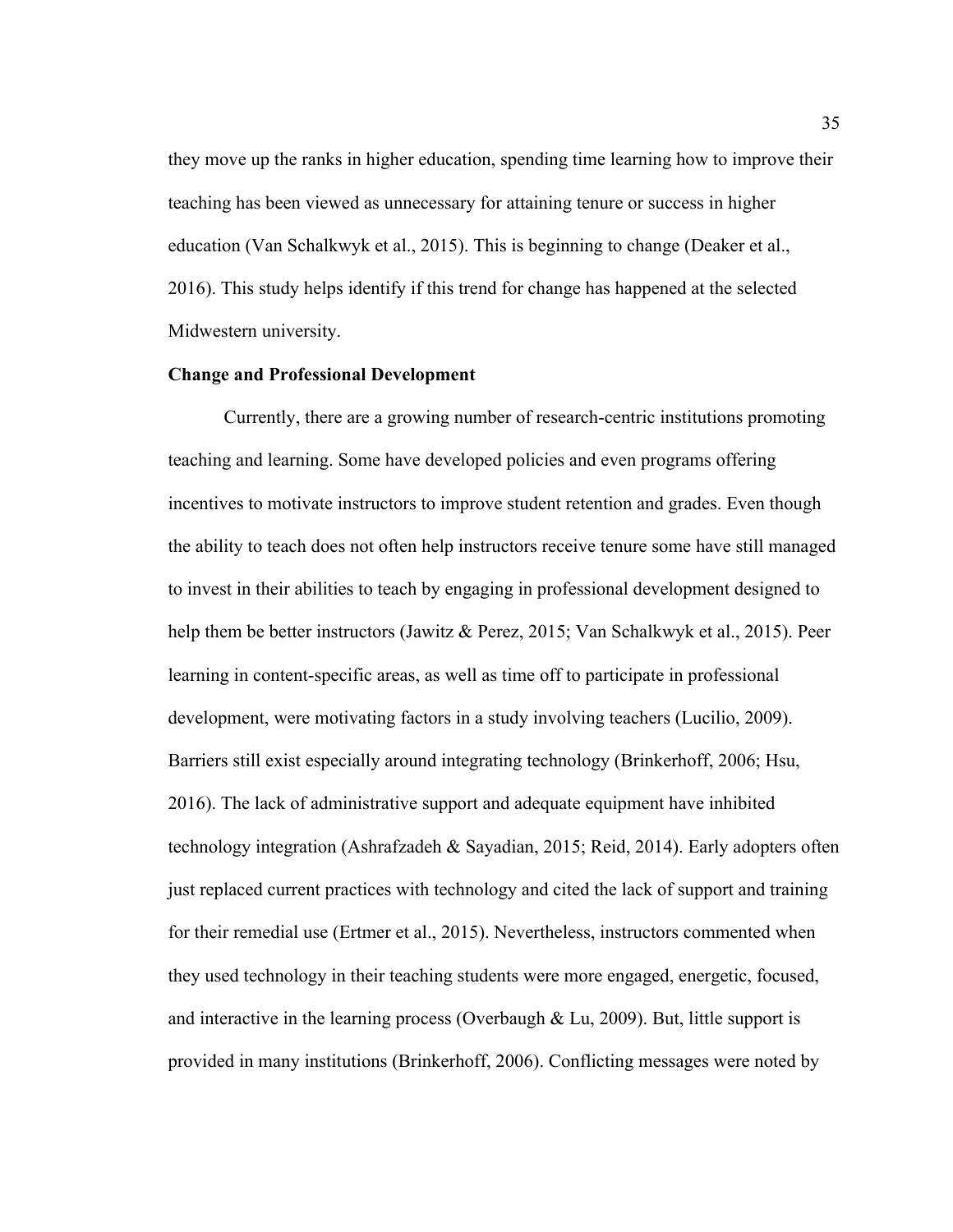Jawitz and Perez (2015) in their research around career advancement criteria and the public messages related to teaching and learning. They found the instructors who invested in their professional development in classroom instruction had their agenda which included a personal passion for teaching and learning (Jawitz & Perez, 2015).

McConnell, Parker, Eberhardt, Koehler, and Lundeberg (2013) found creating virtual and face-to-face learning communities an effective method to share ideas, articles, practical solutions, and develop professional friendships as reported by instructor's participants. Initiating changes in practice, however, are more difficult even with established learning communities since barriers such as perception and beliefs influence change most (Reid, 2014). Self-efficacy has driven some instructors to have a personal passion for teaching, developing a small culture of instructors who share ideas but without institutional support (Tondeur et al., 2016).

Change is happening slowly as some innovators are leading the way for others, even in the STEM fields in higher education. Well respected instructors from wellesteemed universities such as Eric Mazur, a physics professor at Harvard University, are making an impression by speaking and writing about how he has started using studentcentric strategies in his classes (Mazur, 2015). Research-centric universities such as the university examined have established professional development programs for instructors to increase student learning and help students be more successful (Redacted, 2017b). EDUCAUSE's 2014 study of instructors related to their views about information technology found most instructors were open to the idea of professional development related to technology use in instruction. The online learning environments, digital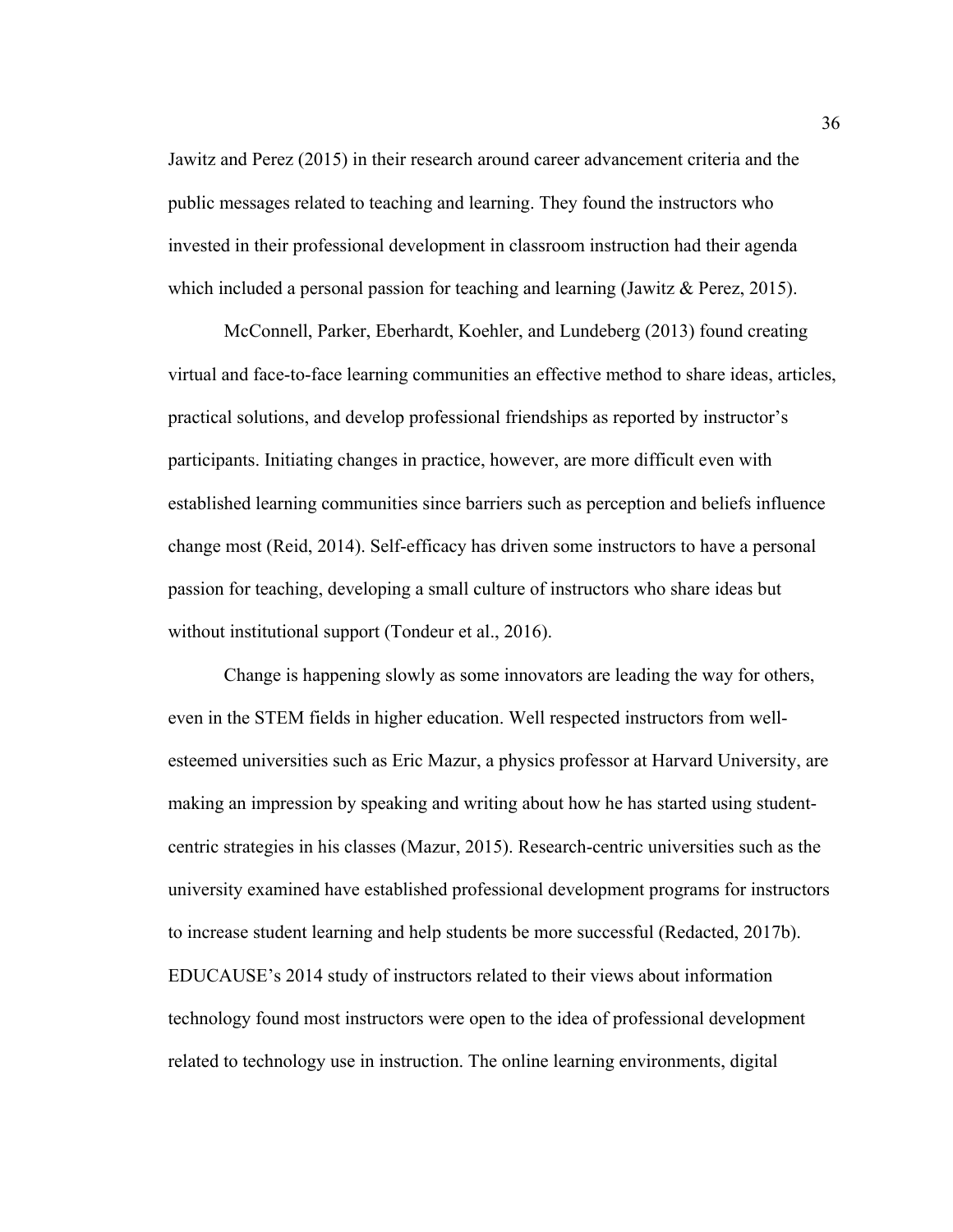analytics, and the desire to be more effective instructors were cited as some of their key reasons (Dahlstrom & Brooks, 2014). EDUCAUSE's 2015 study of the same topic showed even more support for professional development related to technology by noting their technology use as being more "sophisticated". Central support units were noted as being the primary provider of training related to using technology for teaching and learning and received positive feedback from instructors (Dahlstrom, 2015).

Research into what kind of professional development works best is still hard to identify. There is a huge range of programs. Some programs focus on pedagogy, some on practice, and others on content (Kennedy, 2016). Some of the research on professional development suggests it is a process that should be continued throughout an instructor's entire professional life (Yurtseven & Bademcioglu, 2016). Professional development programs are often criticized for focusing too much on processes and too little on theoretical frameworks (Kennedy, 2016). Little time has been spent assessing professional development workshops or investigating how well they engage instructors (Olmstead & Turpen, 2016). The more instructors participate in professional development, the research shows, the more student-centric their orientation becomes (de Vries, Jansen, & van de Grift, 2013). Instructors with more professional development in higher education tend to have more self-efficacy compared with instructors with less training (Derting et al., 2016). Nevertheless, using what they have learned when they have attended professional development, over time, has proven to be more difficult for instructors (Olmstead & Turpen, 2016).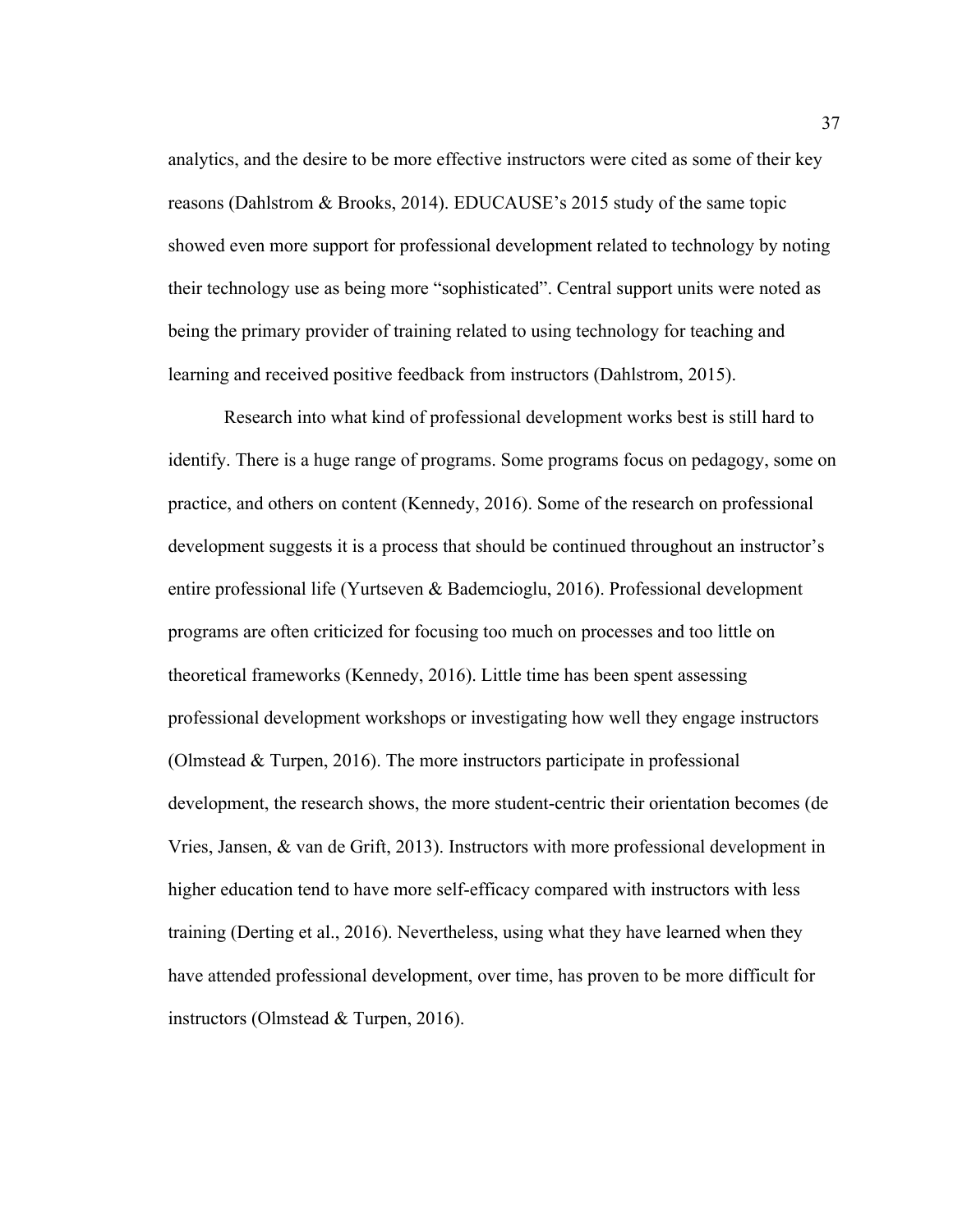Reflection and collaboration with peers for professional development is a crucial but missing element in traditional higher education (Leigh, 2016; Nicholls, 2001). Programs shown to have more of a lasting benefit are ones that provide for follow-up and collective participation (Kennedy, 2016). Providing an environment where instructors members can collaborate, learn, and reflect with colleagues is an important component in professional development in higher education (Leigh, 2016; Nicholls, 2001). Collaboration has also been noted to be an important component in contributing to a positive work environment and enjoyment in their careers (Stupnisky et al., 2017). Instructors need to understand why they do what they do and how to change how their students think (Nicholls, 2001). Instructors create better learning communities when they participate in one themselves (Borko, 2004). Establishing feedback loops with colleagues where trust is established and regular communication happens is critical in assessing teaching strategies (Borko, 2004). Chichering and Gamson (1991) site an undergraduate education's purpose is to prepare students to understand and deal intelligently with modern life. They credit good practice to include student-instructor contact, cooperation among students, active learning, prompt feedback, time on task, high expectations, and diverse talents as necessary in getting this done (Chickering & Gamson, 1991).

Interaction with their peers to review and reflect on what works is an important component as well as an understanding of how learning communities work by participation in one of their own, is a strategy that helps instructors improve teaching. Interacting with their peers has been noted to be an important component in professional development working is supported by the research by Herckis (2018). She found that an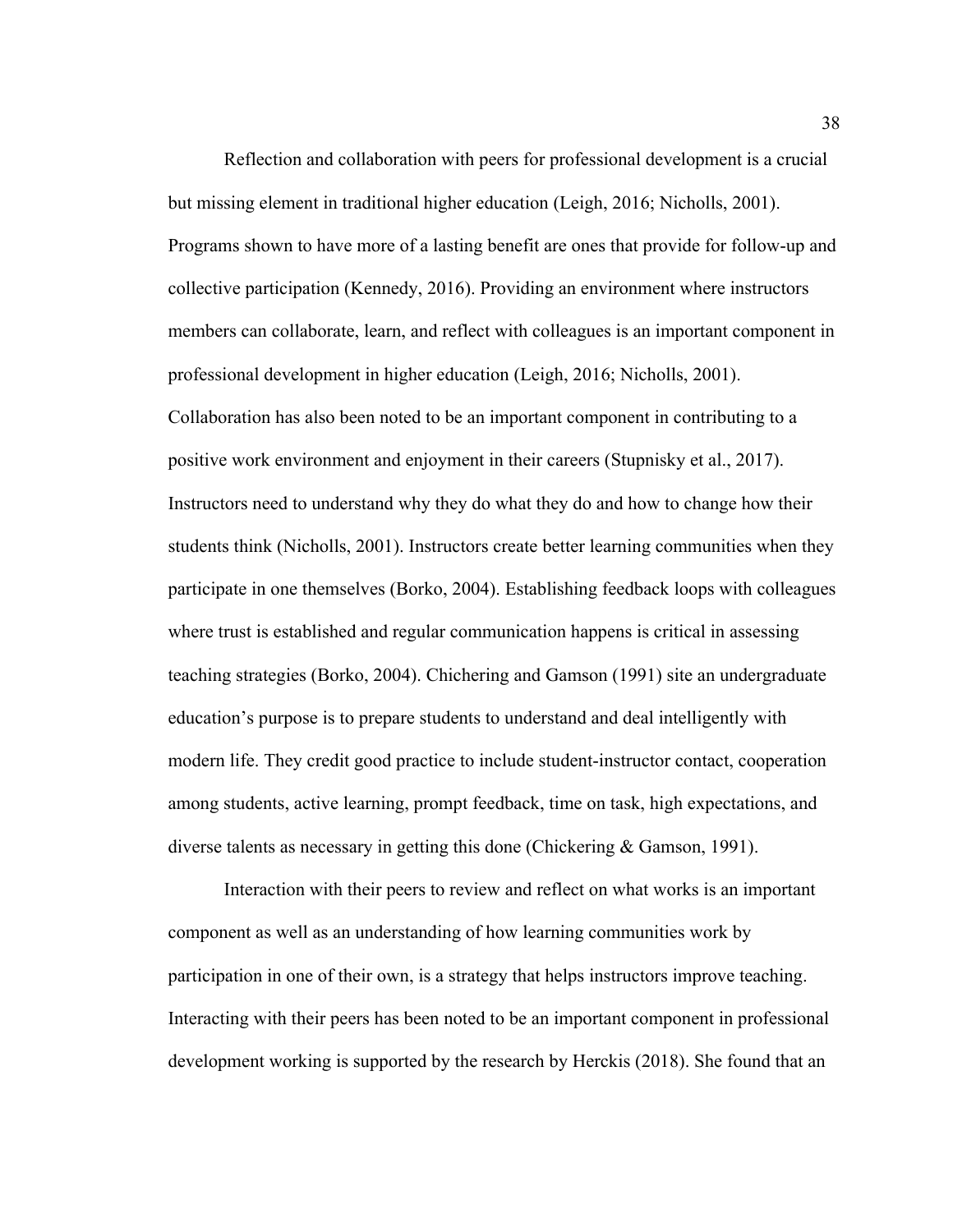instructor's identity contributes to how they teach and how they see themselves as instructors can be a barrier to change (Herckis, 2018). She noted higher education instructors in her study fit into one of two groups, the fixed-mindset, and the fixedgrowth mindset in her research (Herckis, 2018). The fixed-growth mindset instructors were open to new ideas and felt that teaching was a skill that can be improved upon (Herckis, 2018). The fixed-mindset did not believe teaching can be taught but only improved through personal experience and often disregarded the research in the area (Herckis, 2018). Both groups tried to replicate inspirational teaching if it fit in how they identified as instructors showing that collaboration with peers to be one way to potentially inspire change in practice most likely to work for many instructors (Herckis, 2018). Other studies also support the importance of coaching or mentor relationships within departments as being a great way to facilitate change by collaboration with peers (Desimone & Pak, 2017).

Continual examination of professional development programs needs to happen to identify what parts are having the greatest positive impact on student learning (Derting et al., 2016; Olmstead & Turpen, 2016; Roxå & Mårtensson, 2016) Research on professional development programs found that instructors in K12 recognized learning from their peers as a regular part of their day (Yurtseven & Bademcioglu, 2016). This leads to questioning if this can be true in higher education where teaching schedules and research projects would be less likely to coordinate with peers. Olmstead and Turpen (2016) in their study of professional development, suggest that instructors be taught how to reflect and evaluate their teaching by drawing on support from a community of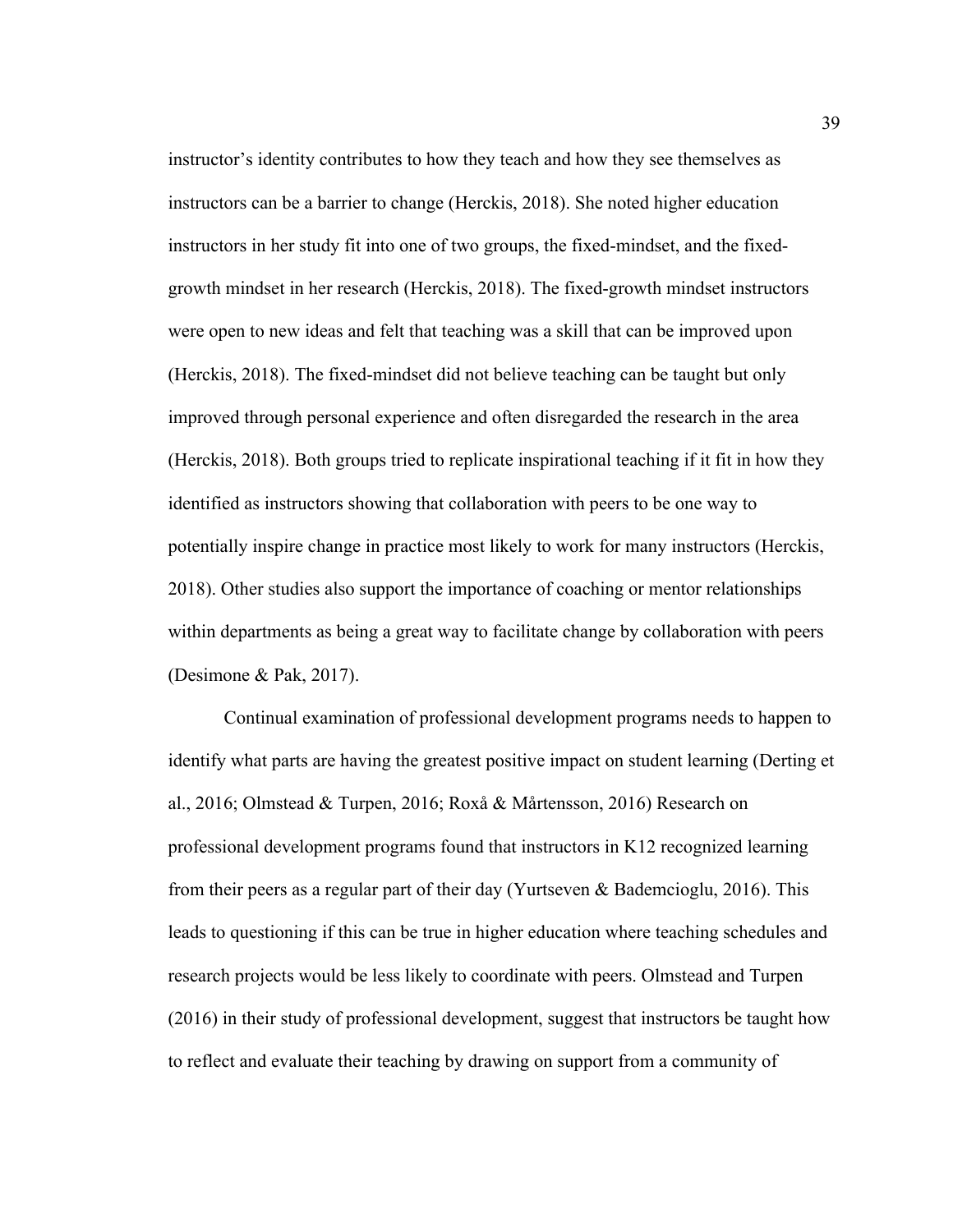educators at their universities. This might assist instructors in continuous improvement and provide the support they need to retain new practices.

Roxa and Martensson (2016) suggest universities share the rationale for why such activities happening within professional development are recommended in the program. Being transparent on why some practices have value might help inform instructors as to the personal value in participation (Roxå & Mårtensson, 2016). Instructors then might have the perception of choosing the activity themselves instead of being required which can help them have a more receptive attitude when participating (Roxå & Mårtensson, 2016).

Traditionally, some universities have valued research over teaching creating a culture with less emphasis on investing time on good teaching practice when that time could be spent on research, a criterion often required for tenure (Van Schalkwyk et al., 2015). Despite this, however, some instructors are actively looking to improve student success and have looked to professional development opportunities to invest in their teaching. Integrating technology has been found to increase student motivation and increase student success but fighting the culture of little support for non-research activities has made this change challenging (Ertmer et al., 2015). Personal passions for teaching have begun to change the traditional research-centric university. Changing the culture around teaching in higher education appears to be key in inspiring more instructors to take this leap into learning how to teach well. Professional development is one way many are hoping to initiate a change in culture. Identifying what works within professional development programs was a key component in this study.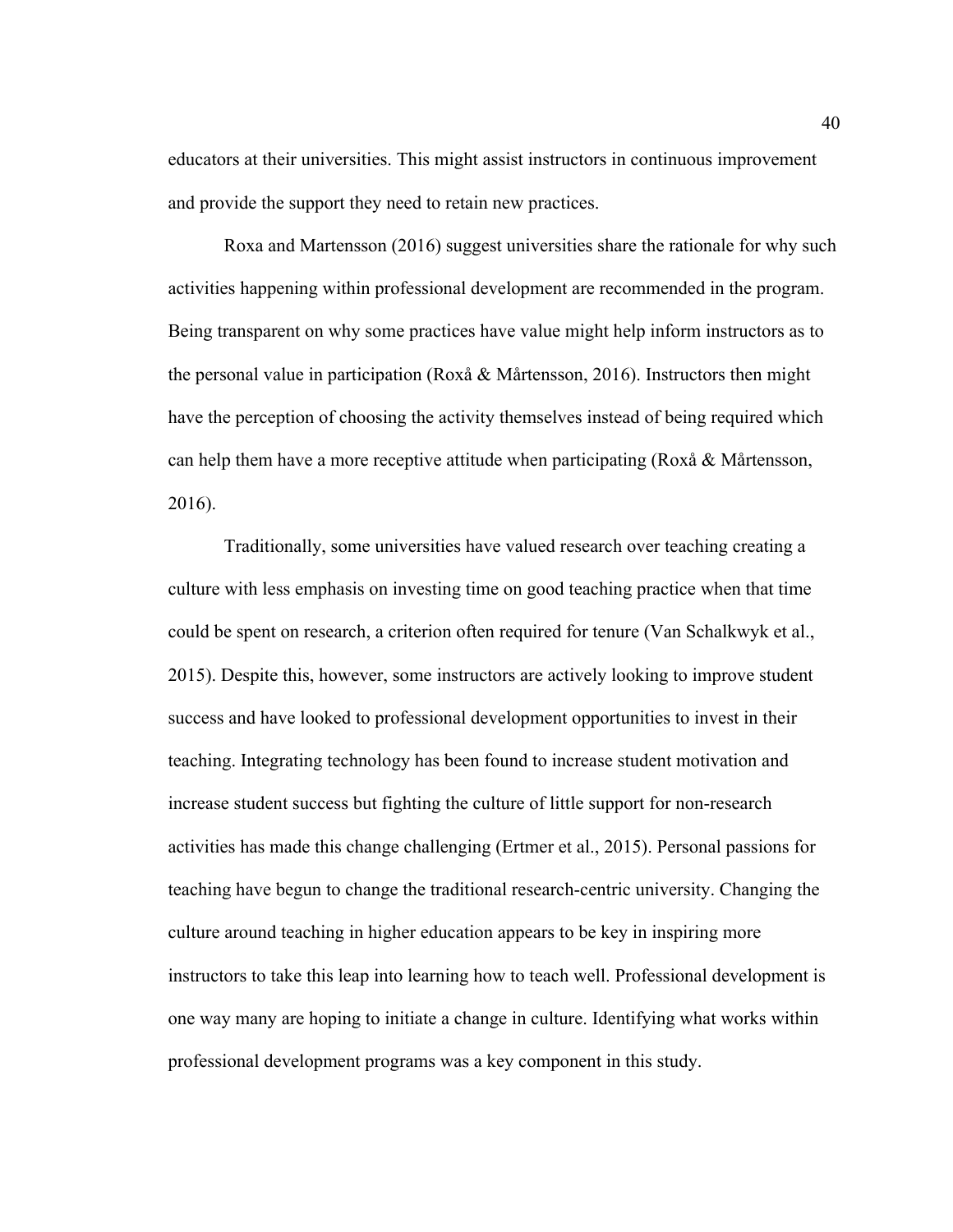## **Beliefs**

Understanding the formation of pedagogy and how it influences an instructor's career is important. It begins with beliefs. What an instructor knows is not always an indicator of how they teach (Garson, Bourassa,  $\&$  Odgers, 2016; Jamalzadeh  $\&$ Shahsavar, 2015; Skott, 2015). Beliefs indicate future decisions and are a judgment of truth (Ashton, 2015). Long term student-driven programs are thought to be successful in changing beliefs (Ashton, 2015). Several things can predict if an instructor will act on their beliefs (Ashton, 2015). Their beliefs about knowledge, parents, and student's reactions to teaching practices, the belief culture they live in, and national policies can all predict the balance between beliefs and actions (Ashton, 2015). Short term experiences are not enough to change beliefs (Ashton, 2015). Beliefs and practices influence each other. It is possible to not always consciously recognize an individual's personal beliefs while teaching (Hoffman  $\&$  Seidel, 2015). An instructor's pedagogical beliefs are the strongest indicator of how they will teach (Ertmer et al., 2015). Their self-efficacy can indicate the likelihood of an instructor to use technology in their classroom (Ertmer et al., 2015).

Beliefs can be held in isolation and independent of how an individual teaches. While beliefs can be changed, it often takes long term experiences, a change in the culture around them, or a change in national policies to influence a person's beliefs. The question remains though if the behavior is not always consistent with beliefs, do beliefs matter?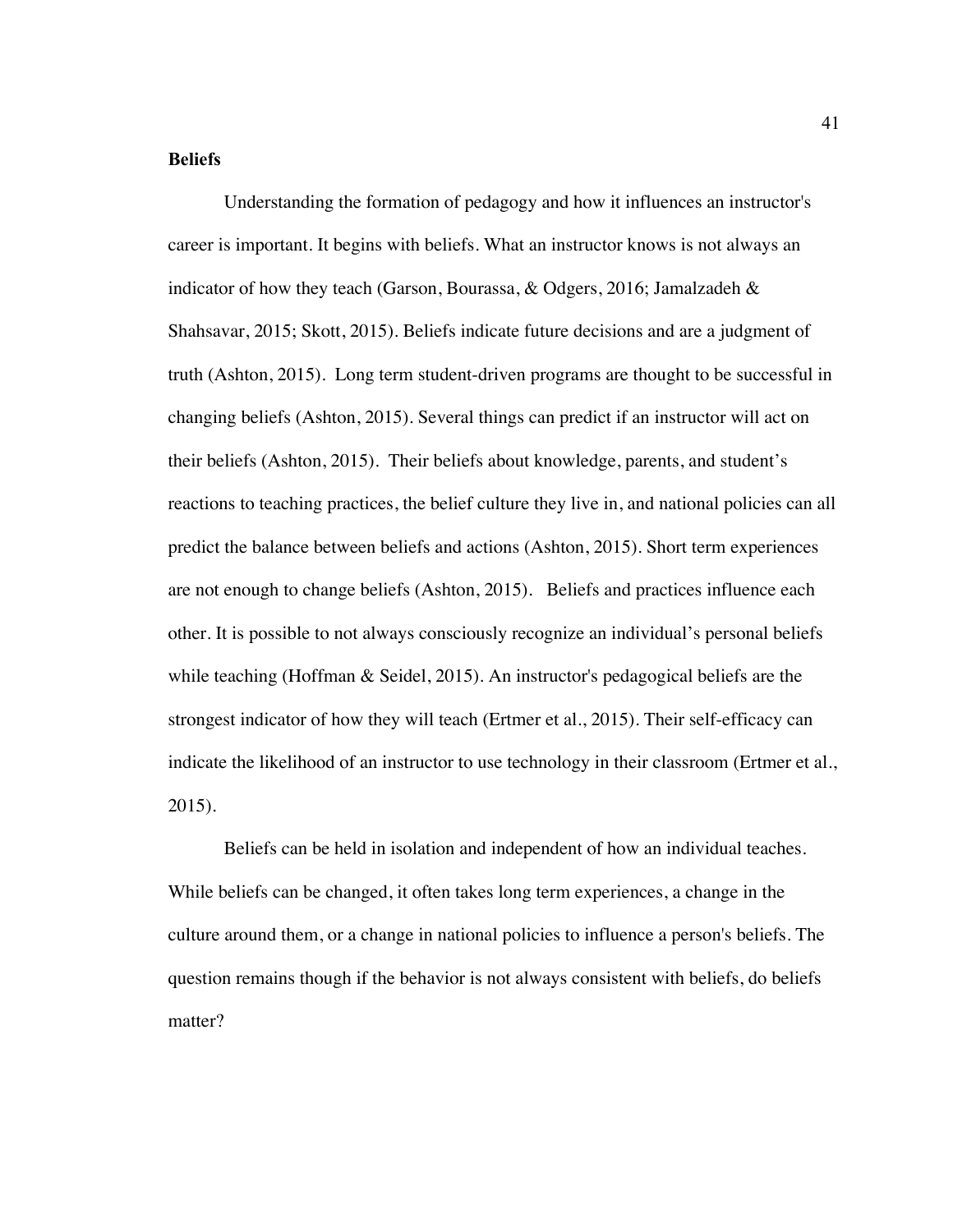Scott's (2015) research about beliefs and pedagogy showed beliefs have been viewed as an obstacle to change. Beliefs predict behavior and trying to change or reform education is hindered when beliefs have not changed (Skott, 2015). Beliefs which are different from values, appear resistant to change (Skott, 2015). They are rooted in personal experiences such as how a person was taught, personal lives, and their education program (Skott, 2015). Beliefs have different functions, some guide actions, some filter information, and experiences (Skott, 2015). They influence how instructors design their course materials (Dandy & Bendersky, 2014). They may choose to follow a purchased format, work with instructional designers, use content from another instructor, or try to create something on their own, all based on what they believe is best for their class. Skott (2015) felt focusing more on education reform instead of trying to change beliefs, would be easier. Even though teachers often teach in ways that do not align with their beliefs, this is generally seen when they are changing practices to better align with beliefs, in the transition phase (Buehl & Beck, 2015).

How these beliefs are formed and change throughout a career is important to investigate as well as looking at the influences their colleagues have, their experiences as a student, and their own experiences in front of the classroom all influence beliefs and practices. Beliefs change first and then after a time, begin to influence a change in practice (Buehl & Beck, 2015). Instructors may not consciously recognize their beliefs while teaching (Hoffman & Seidel, 2015). Beliefs are on a continuum where some are subject to rapid and frequent evolution while others are not (Hoffman & Seidel, 2015). Instructors often inaccurately calibrate their own beliefs and tend not to notice their own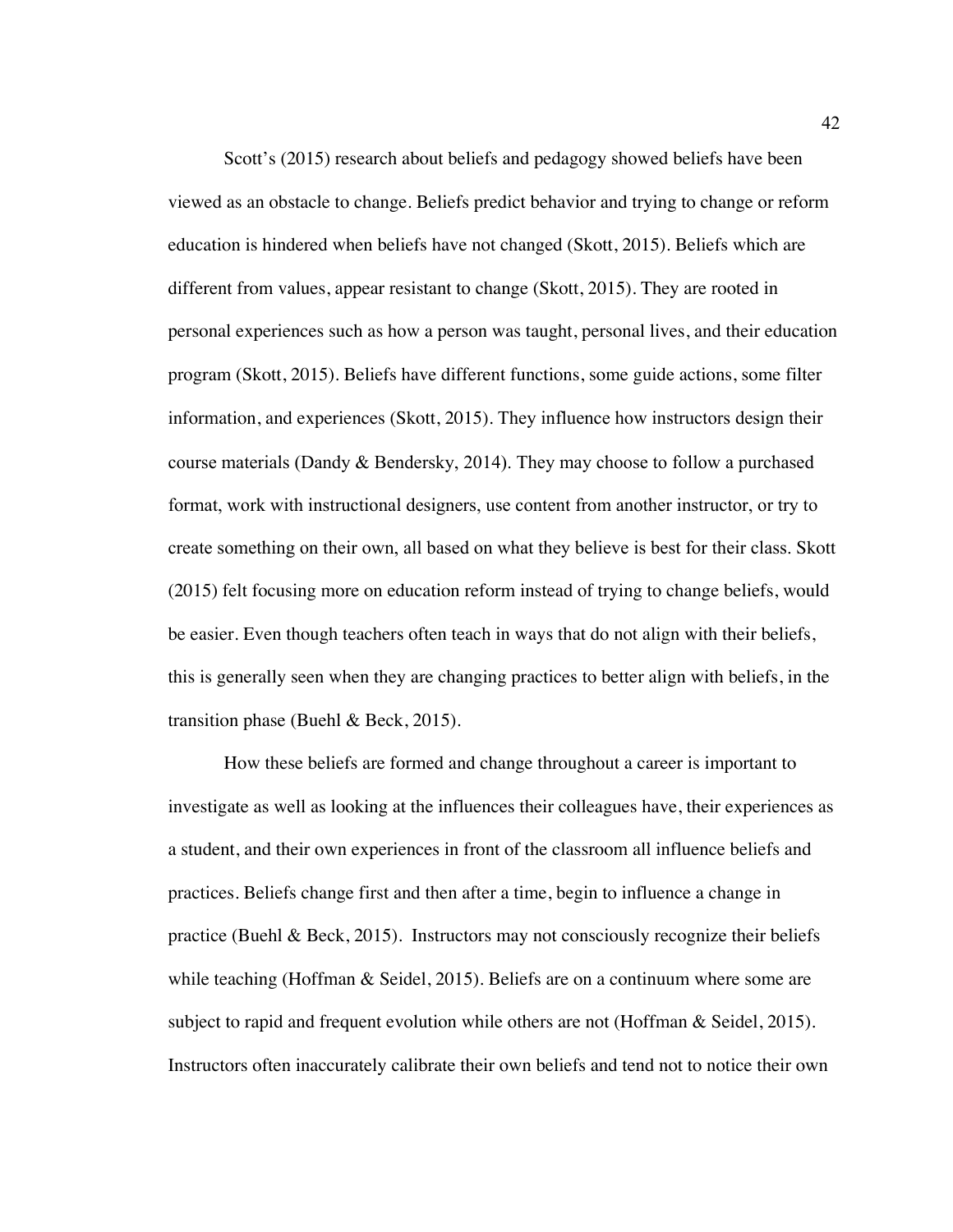biases (Garson et al., 2016). Personal epistemologies also do not always align with how an instructor teaches (Lunn et al., 2015). Experiencing pre-teacher courses especially methodology courses, influences epistemology but it is unclear what part of these courses promotes changes (Lunn et al., 2015).

Developing a professional identity happens through community membership and becoming a part of the culture in which they reside (Barbarà-i-Molinero et al., 2017; Trede et al., 2012). Beliefs reflect the individual like a lens reality is filtered through, while knowledge is related to the community (Donovan, Borda, Hanley, & Landel, 2015; Vygotsky, 1978). Trede et al.'s (2012) research concluded that once a person becomes a professional, they start to accumulate knowledge and skills like their peers. This sets them apart from those not in their field which creates a professional identity linking them to their peers and profession (Barbarà-i-Molinero et al., 2017; Trede et al., 2012). Therefore, being a member of the profession becomes a part of their identity (Trede et al., 2012). Instructors just beginning their careers who are new to a university are then potentially still creating their professional identities and maybe most open to technology use.

For higher education instructors who have not had pre-teacher classes or an opportunity to develop a personal epistemology outside of their personal experiences as a student, the culture created with colleagues might have more of an influence on their professional identity and beliefs. It would also increase the likelihood of instructors teaching the way they were taught if this fits within the culture of similar professionals.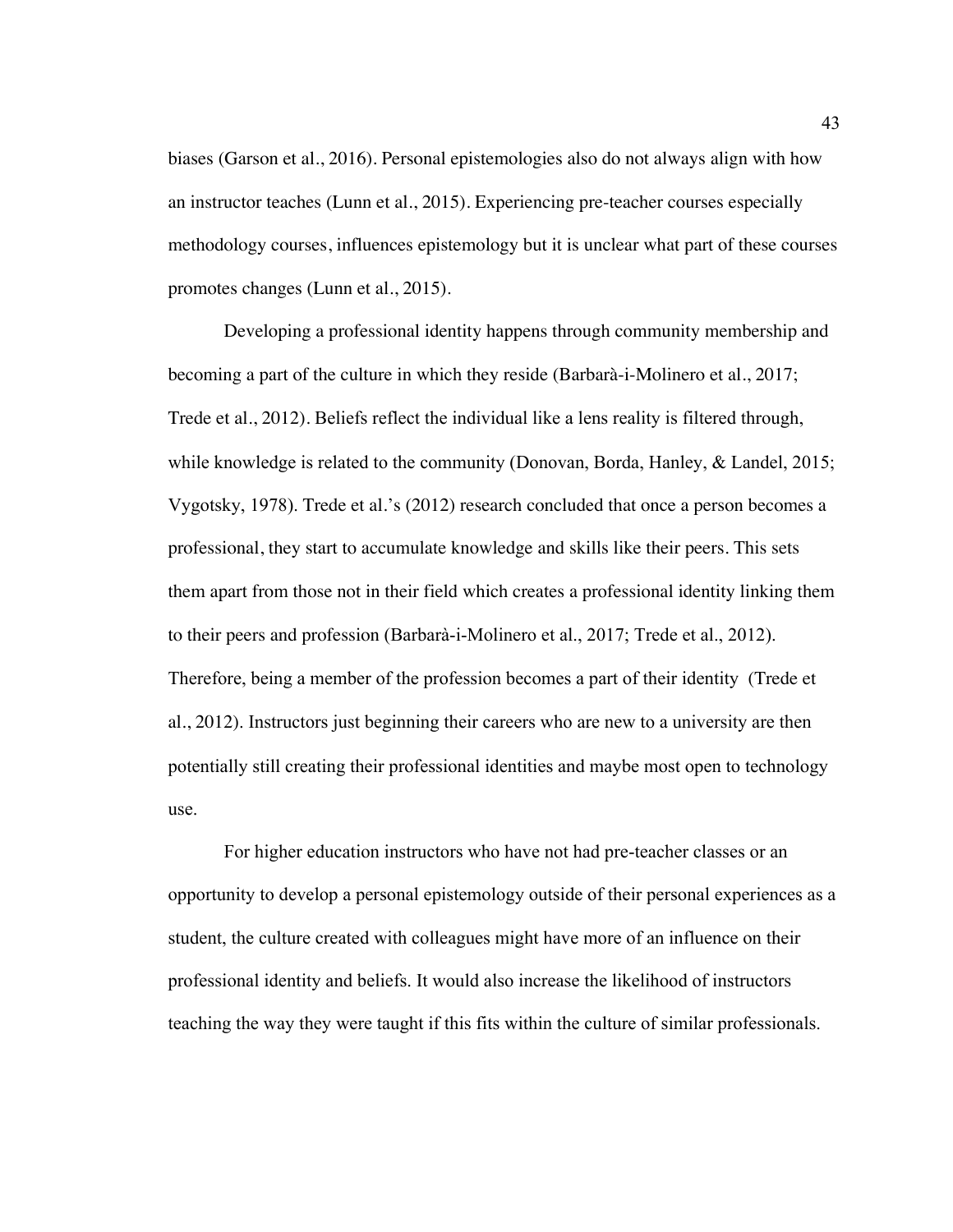This study attempted to identify what influences created the participant's beliefs and pedagogy in the classroom.

# **Technology Integration and Beliefs**

Beliefs determine how an instructor interprets and responds to the world by providing the filter all people look through (Watt & Richardson, 2015). Many of the beliefs a person has are ones a person may not be aware they have (Watt & Richardson, 2015). Three beliefs have been attributed to be the best predictors of technology use in instructors: pedagogical beliefs, self-efficacy, and a perception of the value of technology use for students (Hsu, 2016). Many hoped changes would happen to beliefs through the gradual technology integration happening organically in education but this has generally not been the case (Ertmer et al., 2015). The thought was that by integrating technology more, it would expose instructors to a different way of teaching and learning which should help the innovation grow (Donovan et al., 2015; Ertmer et al., 2015). However, they failed to consider the time it takes for drastic change to occur as well as the many variables involved with change (Ertmer et al., 2015). Beliefs have been shown to change slowly (Derting et al., 2016). University instructors often have a perception of what "innovation in teaching and learning" mean (Kopcha et al., 2015). For some instructors, simply using PowerPoint counts as "innovative technology use", while others define "innovative technology" as student-centric interaction with content. Without a universal and clear definition of what "innovation in teaching and learning" means, unintended consequences of personal interpretation of the term will happen (Kopcha et al., 2015). Instructors note, in a 2016 study, the lack of confidence as well as the lack of conviction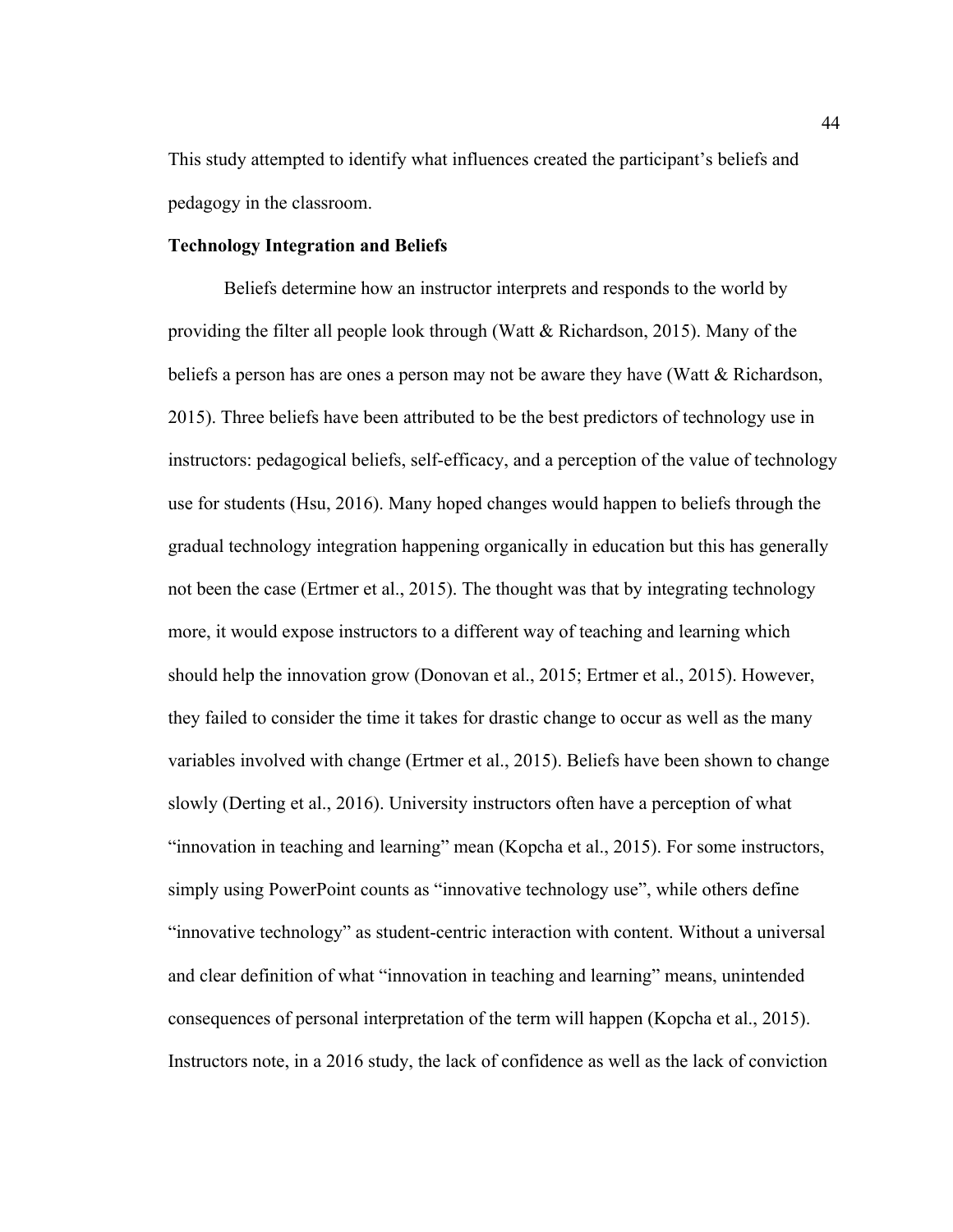of the advantages in using technology still stand in the way of wide-spread use (Teo  $\&$ Zhou). It is increasingly the online or blended instructors, who teach hybrid courses both in-person and face-to-face are becoming more reliant on digital innovations to support teaching and learning (Brown, 2016). Truly blending instruction may involve belief change for instructors. Instructors who are not comfortable using technology may not understand the benefits of the blended format and may try to replicate the face-to-face classroom in the online environment (Brown, 2016).

Newer instructors are usually more open to using technology related to teaching and learning since they often have constructivist views and teach in a more studentcentric way compared to traditional styles of those with more experience (Ertmer et al., 2015; Teo & Zhou, 2016). Several studies have shown instructors who are more traditional in their beliefs often use more instructor-centered technologies while more constructivist instructors tend to use more student-centered technologies (Ertmer et al., 2015). Having experienced a technology rich learning as students are attributed to contributing to positive beliefs about how technology can contribute to student learning (Salleh, 2016). Researchers have found several factors to predict teacher's use of technology in teaching such as their personal beliefs about teaching. Instructors with constructivist views were more apt to accept teaching with technology as opposed to those with traditional views (Teo  $&$  Zhou, 2016). Also, the longer an instructor teaches, the more traditional their views seem, and less likely they are to teach using technology (Teo & Zhou, 2016). The biggest predictors of technology used by an instructor were noted to be usefulness, high self-efficacy, and student expectations but it is their beliefs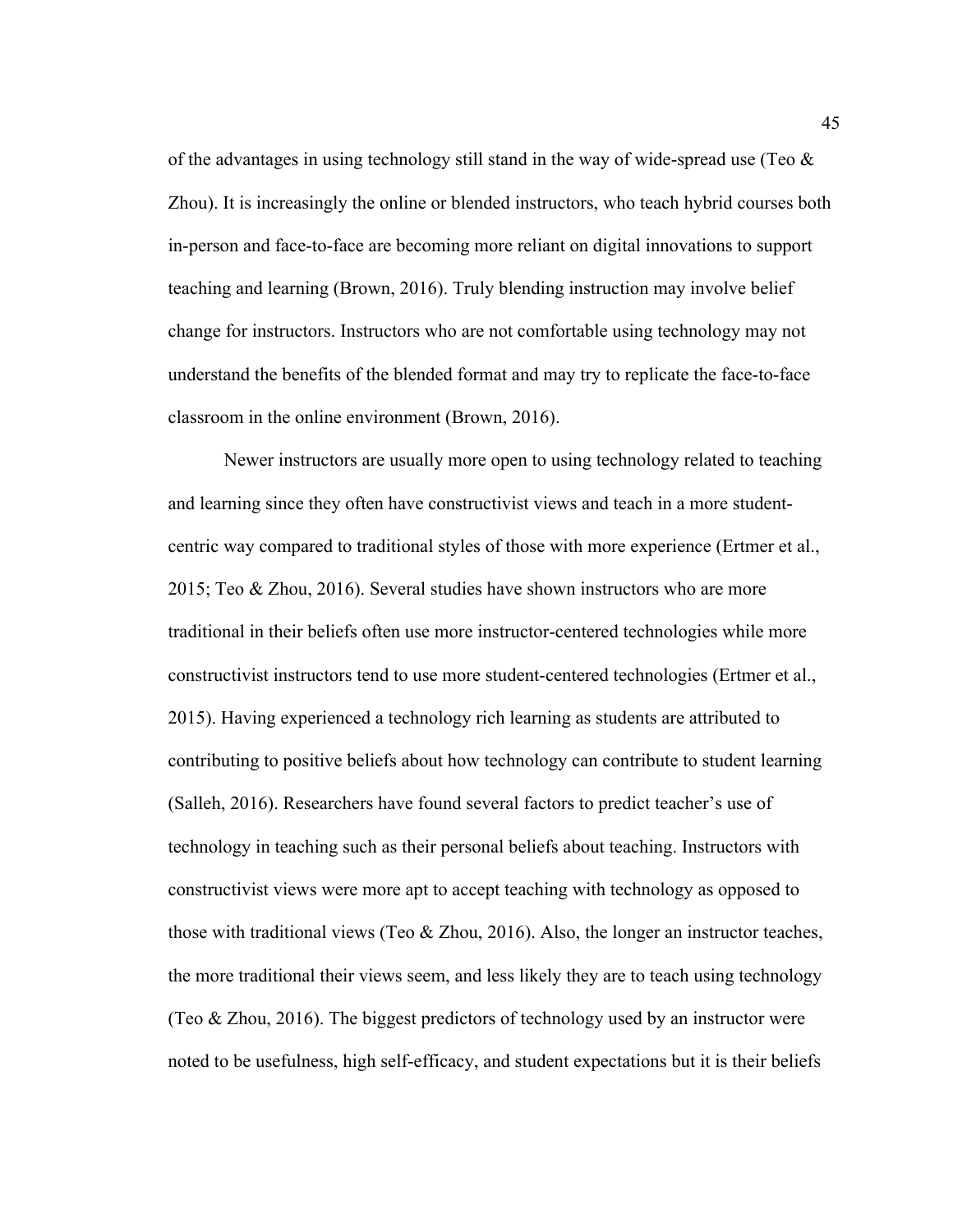and the culture in which they work that are the key components (Ertmer et al., 2015; Sadaf, Newby, & Ertmer, 2016; Salleh, 2016; Tondeur et al., 2016).

It has been found that beliefs can and do change over time but some beliefs seem resistant to change, especially early beliefs that have been reinforced (Levin, 2015). Learning more about if, how, when, and why changes occur in instructor's beliefs are important for further research (Levin, 2015). Showing instructors what technology integration looks like is one of the best ways to support change (Ertmer et al., 2015). Instructors who see their peers using technology or implementing a change have been widely successful in promoting change (Ertmer et al., 2015). Some have found they could help create a culture of technology integration and innovative attitudes about learning by promoting successful professional development programs (Ebert-May et al., 2015). They were even successful when only a limited number of instructors engaged in a two-year activity (Ebert-May et al., 2015). Learning to develop a collective efficacy could help such success spread through entire departments and even across schools (Tschannen-Moran, Salloum, & Goddard, 2015).

The longer an instructor teaches, the more established their styles become, and if they have not begun to teach with technology as an integrated tool when they begin, the less likely they will believe such tools are necessary for success. Beliefs can change but this takes time and the culture in which an instructor resides can contribute to future success in technology integration. This study explored if beliefs can be changed and technology use increased after the professional development program.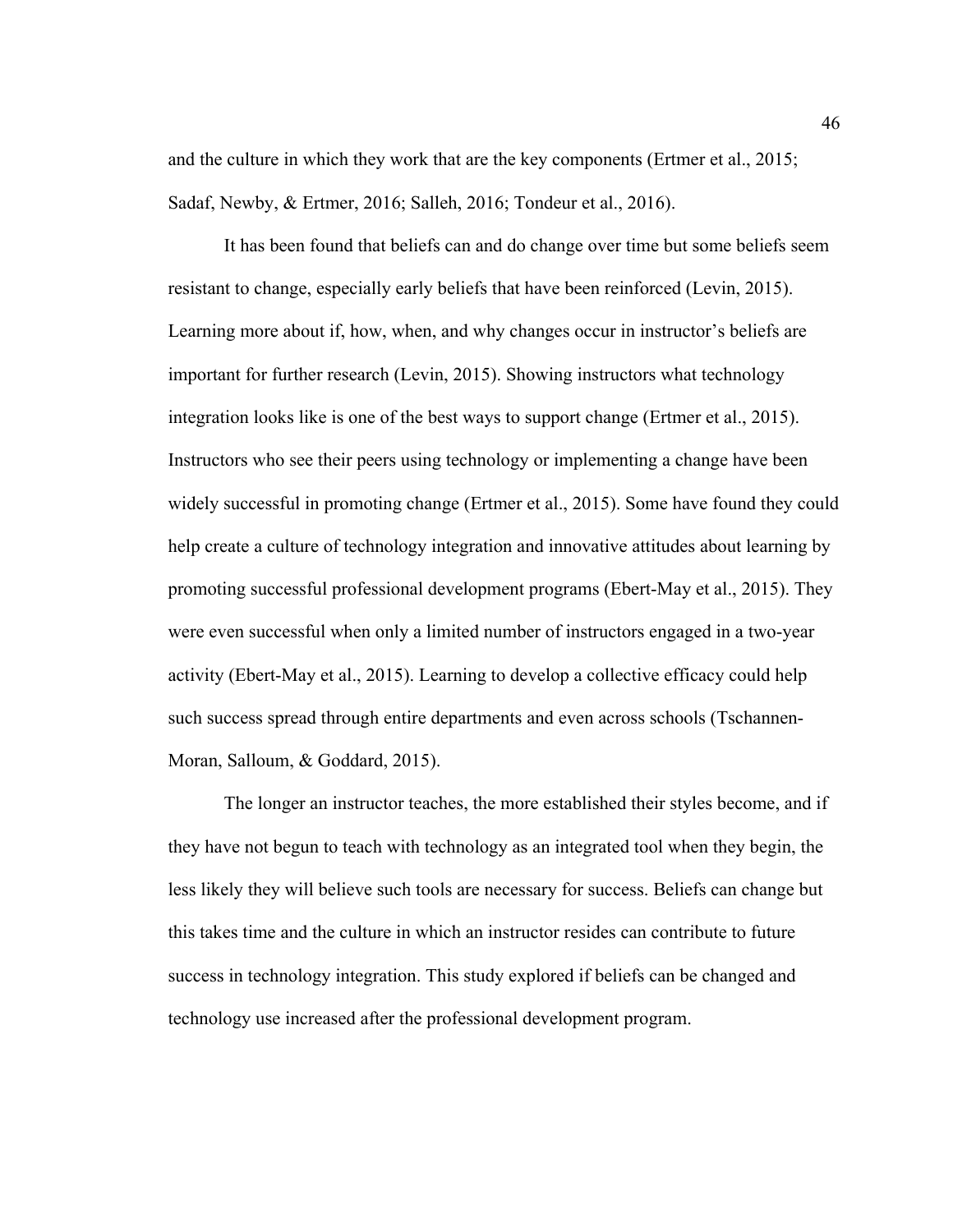#### **Linking Emotions, Beliefs, and Technology Integration**

A conflict between technology using students and technology avoidant instructors has created a frustrating experience for instructors and a lack of stimulation for students (Berger, 2017). Passively learning content by just listening to lecture and recording content is changing as students are visually disengaging, motivating some instructors to try a more active learning platform (Berger, 2017). But, while some instructors have chosen to adapt to using technology in their teaching others have not been as adventurous and some even prohibit its use (Berger, 2017). The lack of technology use in higher education classrooms correlates with lower technology skills by the instructor and their beliefs related to if they believe using technology supports learning (Berger, 2017; Salleh, 2016). Salleh (2016) found an instructor's personal belief related to the use of technology tools related to teaching and learning had more of an influence on their attitude towards use than social norms.

How or if an instructor reacts to a failing student is influenced by their emotions and beliefs (Gill & Hardin, 2015). Some instructors believe that student's abilities are fixed and cannot change while others believe abilities are malleable (Gill & Hardin, 2015; Herckis, 2018). These beliefs translate into hope for the instructor who believes all students can learn while the other instructor's beliefs can lead to apathy when they do not think all students can learn (Gill  $\&$  Hardin, 2015). It is argued that instructors beliefs, knowledge, and practice are guided by their beliefs (Jamalzadeh & Shahsavar, 2015). Instructors pedagogical beliefs about using technology as a tool for teaching and learning are some of the strongest predictors for use (Ertmer et al., 2015; Tondeur et al., 2016).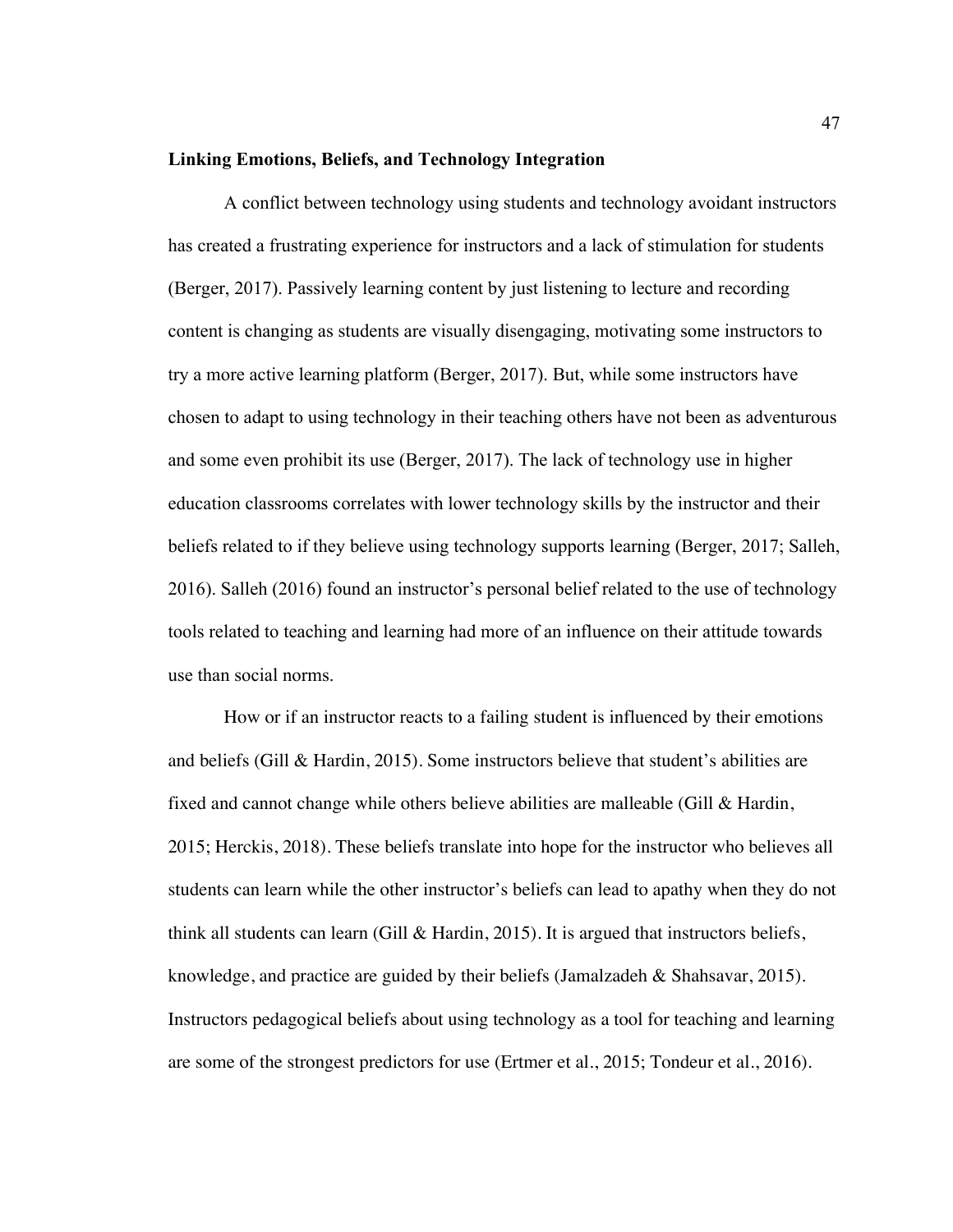Instructors past experiences and emotional attachments are also a strong predictor of use (Jamalzadeh & Shahsavar, 2015; Teo & Zhou, 2016). Instructors with instructor-centric or apathetic beliefs, do not view technology as essential to learning (Tondeur et al., 2016). Prior negative experiences and false beliefs can also influence behavior. A negative belief related to experience can become an irrational belief even when the situation has changed such as the case with technology infrastructure and equipment reliability (Ozer & Akgun, 2015). A bad experience with technology in the classroom can create a difficult obstacle to overcome in getting that instructor to try teaching with technology again. It has been determined that beliefs, context, and personal knowledge drive an instructor's decision on how to teach (Donovan et al., 2015; Jamalzadeh & Shahsavar, 2015). A false perception can cause barriers to success and a negative emotional inference can be projected onto technology use (Ozer & Akgun, 2015).

It is emotions that are credited with making the connection between beliefs and behavior (Guinea & Markus, 2009). Teo and Zhou (2016) said an instructor's attitude was central to success in technology integration. Beliefs are fueled by emotions (Gill & Hardin, 2015). Every time an instructor interacts with a student they have an emotional experience (Rubie-Davies, 2015). Instructors who had experienced success in the past were more open to using the technology again, those who have not experienced success were more resistant (Teo & Zhou, 2016). Beliefs relate to what some individual thinks to be "good" and "bad" and initiating the appropriate emotional response (Zembylas  $\&$ Chubbuck, 2015). When a belief is formed from an emotional experience it becomes more difficult to change (Zembylas & Chubbuck, 2015). When a belief is formed from an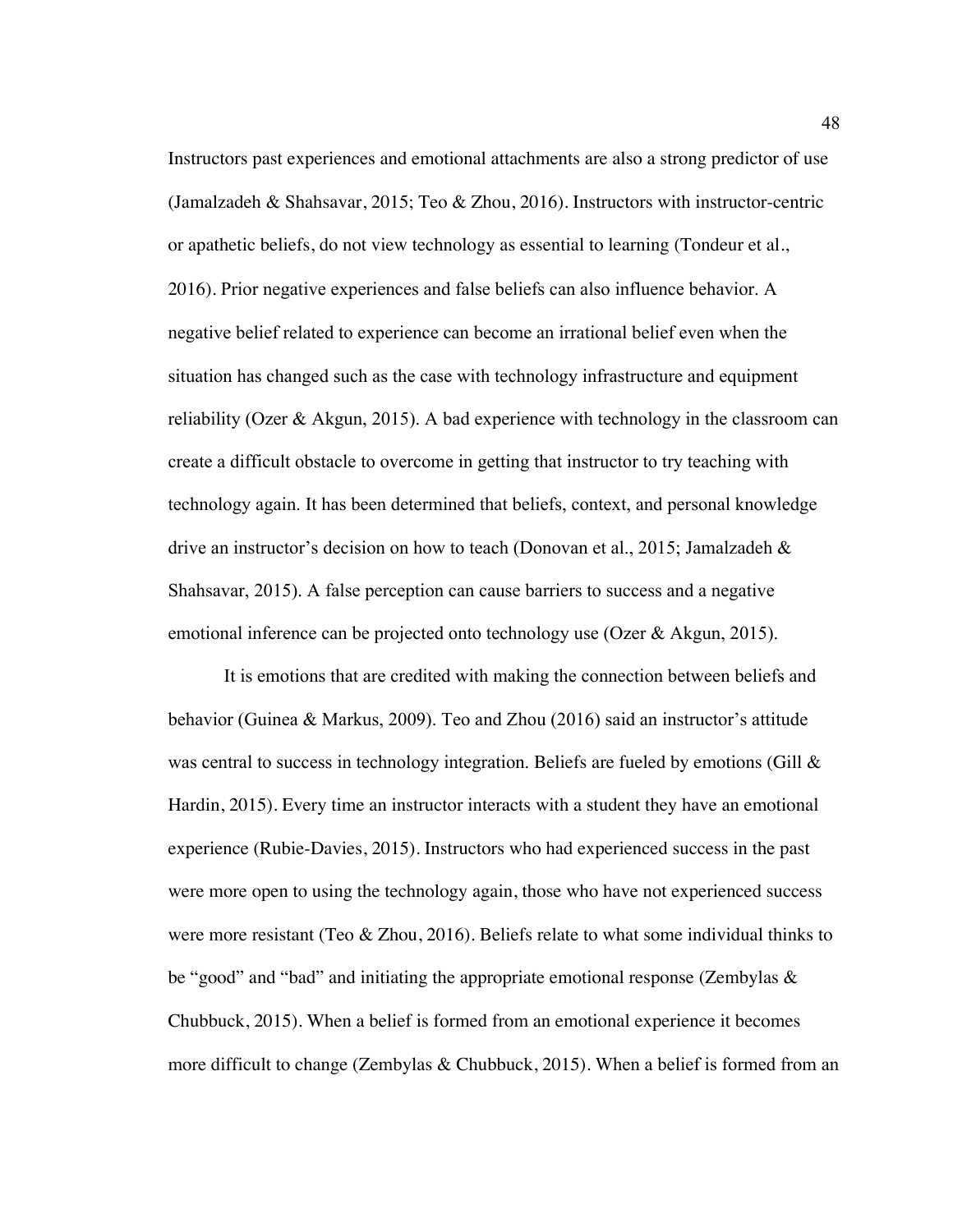emotional experience it becomes more difficult to change (Zembylas & Chubbuck, 2015). Negative experiences drive a stronger emotional response even when the situation has changed, the negative emotions and beliefs can predispose an instructor towards failure they may cause themselves (Ozer & Akgun, 2015). Another failed technology experience can cause an irrational belief and prejudice, dominating their beliefs (Ozer & Akgun, 2015).

An instructor's emotional state at the time of technology use can also predict success as well as their willingness to try new things (Darban & Polites, 2016). Negative emotions such as anger have been shown to inhibit an instructor's willingness to learn but emotions such as excitement enhance their willingness to learn (Darban & Polites, 2016).

When an individual's identity is related to that belief, change can be even more difficult (Zembylas & Chubbuck, 2015). An instructor's identity comes from more than the individual. Zembylas and Chubbuck (2015) found it comes from the culture and community of practice. Being mindful of an instructor's emotional state and culture could influence how effective professional development might be. By being sensitive to others emotional well-being can make others more compassionate (Jazaieri et al., 2014). Negative emotions related to professional development are not uncommon (Christesen & Turner, 2014). If an instructor has a negative attitude about a training session, they are less likely to implement or change anything presented (Christesen & Turner, 2014).

Instructors need to be involved in the learning process and see changes as relevant before they will consider altering how they teach (Christesen & Turner, 2014). If they do decide to implement a change such as a new technology, instructors who saw an increase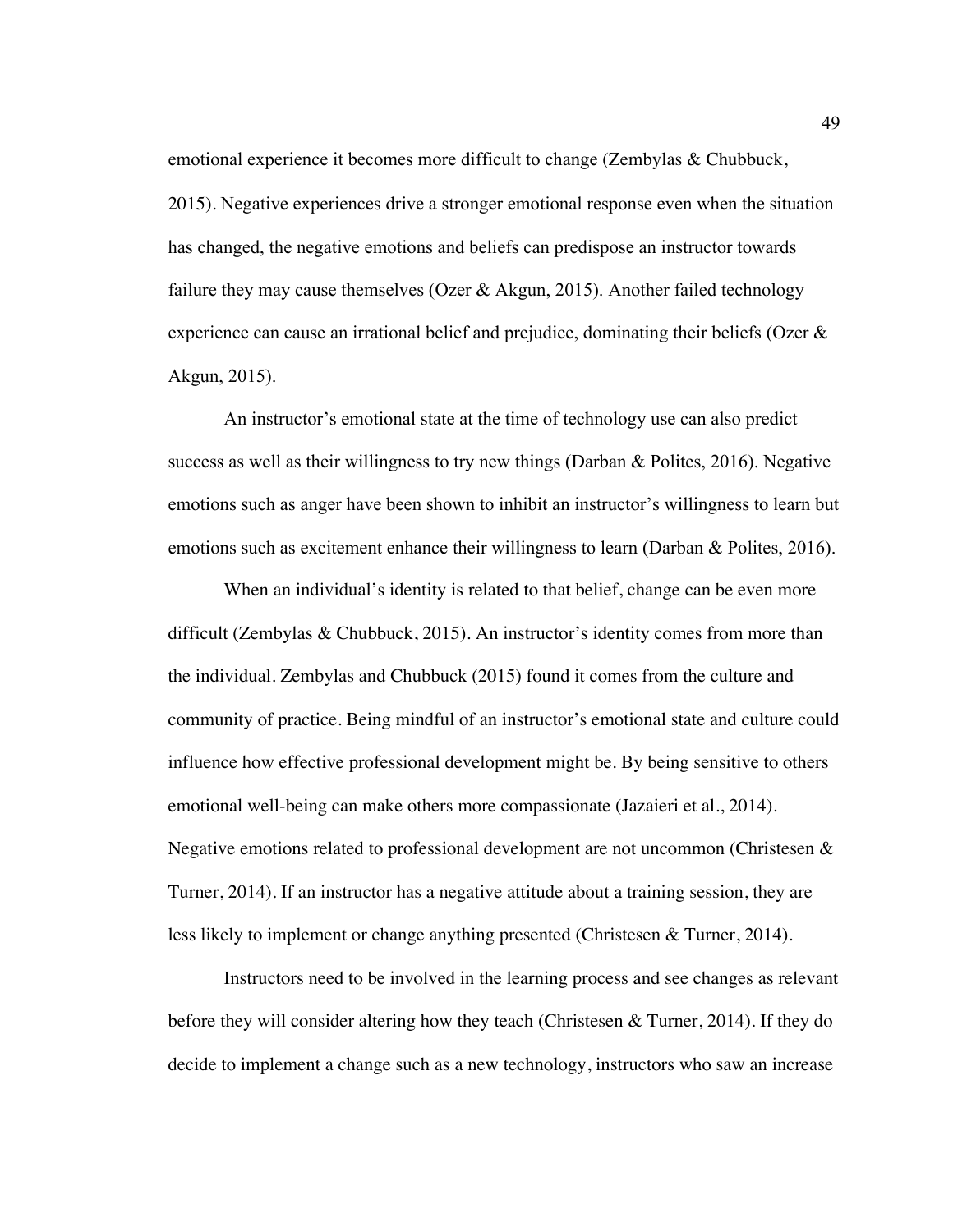in student learning because of the implementation experienced more self-efficacy and positive emotions (Christesen & Turner, 2014). Instructors having more self-efficacy has been related to more innovative teaching, more technology use, and enhanced student motivation (Ertmer et al., 2015; Watt & Richardson, 2015). Self-determination has been linked to self-efficacy (Watt  $\&$  Richardson, 2015). For an instructor to have self-efficacy they need to feel valued, have the coping strategies to deal with their profession, and have cultural support in teaching in a student-centric way (Watt & Richardson, 2015). Individuals avoid situations they believe are beyond their abilities and gravitate towards environments where they are likely to succeed (Siwatu & Chesnut, 2015). When instructors unsuccessfully try something new and it fails they often begin to have selfefficacy doubts especially when they are new or are trying something for the first time (Siwatu & Chesnut, 2015).

The collision of emotions and beliefs may be an indicator of why technology integration can be a challenge for many instructors. If an instructor has ever had a negative experience with technology, with technical support, infrastructure, or with a tool not working as it should, this could cause negative emotions, triggering negative beliefs, creating prejudice, and discourage use. Over-coming such experiences will take time and will need to be countered with positive experiences. An instructor's identity, as well as the identity of the department, can also predict success with a change in practice and success in technology implementation. If a department is one whose culture dictates one way of acceptable teaching, it will be harder for an instructor to be different and still fit in as a colleague. This study attempted to understand if negative experiences with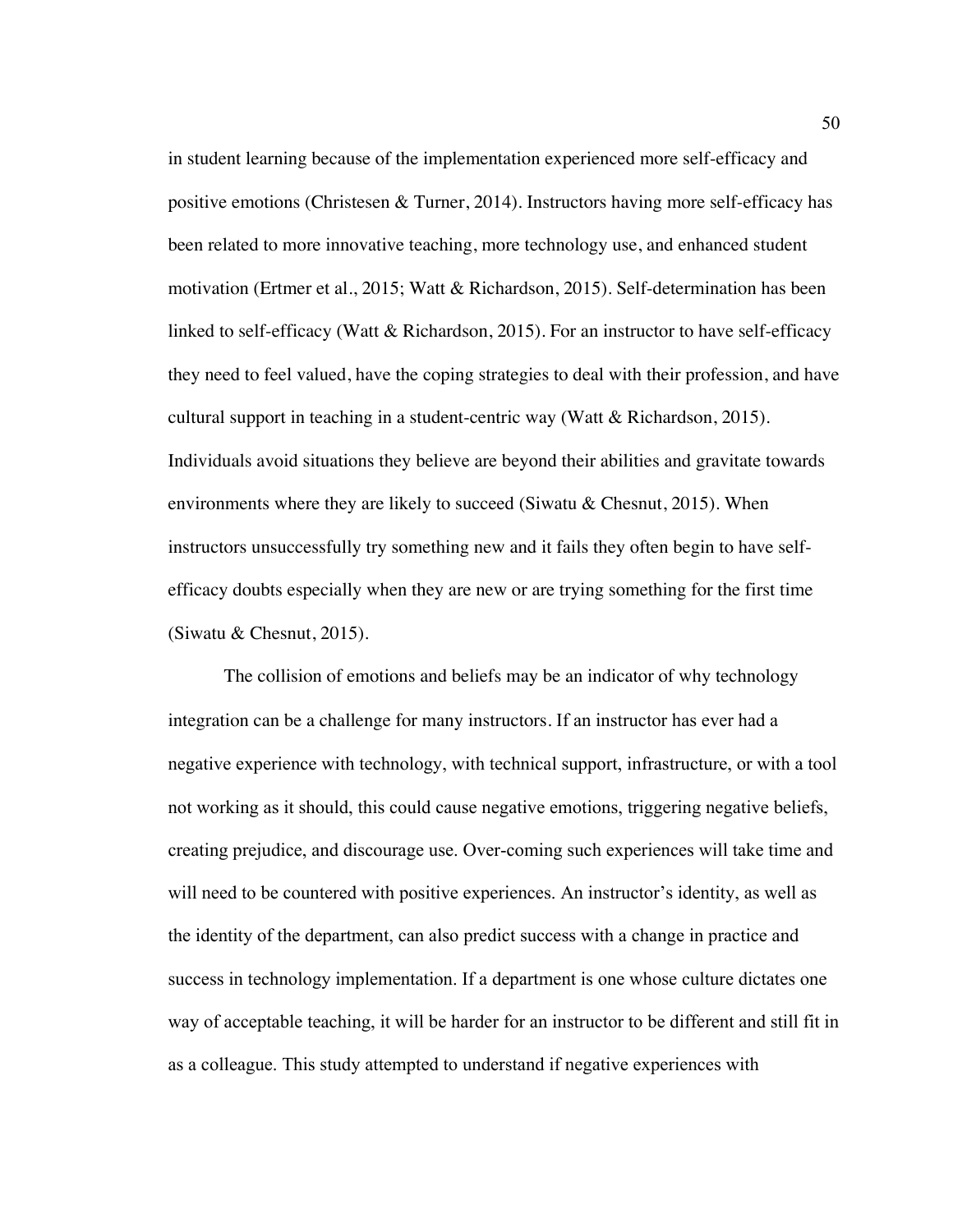technology and their professional culture have influenced them and how this has influenced their beliefs about teaching.

# **Beliefs Versus Practice**

Instructors need to believe they are responsible for student learning before they will find the need to change practices to match beliefs (Buehl  $\&$  Beck, 2015). If beliefs are not considered, change in practice will be obstructed (Fives, Lacatena, & Gerard, 2015). The research is showing that when an instructor's practice does not align with belief, their beliefs may be in flux (Buehl & Beck, 2015). Their practices may not yet have had time to reflect their change in beliefs (Buehl & Beck, 2015). Change in behavior is a process and it takes time to occur (Hou & Wilder, 2015). This would account for the broad range of differences shown in the literature indicating the different stages of flux. If this is true, a great time to investigate how beliefs change is after participating in professional development opportunities, especially in longitudinal studies that may be able to show this change over time (Buehl  $\&$  Beck, 2015).

Instructors can also be resistant to change (Fives et al., 2015). Researchers need to remember that changes in practice can be temporary and lasting changes in practice occur slowly (Derting et al., 2016; Levin, 2015). The more self-efficacy an instructor has usually meant they have experienced more training related to teaching and are more open to change (Derting et al., 2016). Having high self-efficacy means an instructor is better at meeting the needs of their students, they prepare more for class and adjust their expectations to meet their students (Rubie-Davies, 2015). Professional development needs to include experiences that allow instructors to observe, reflect, exhibit self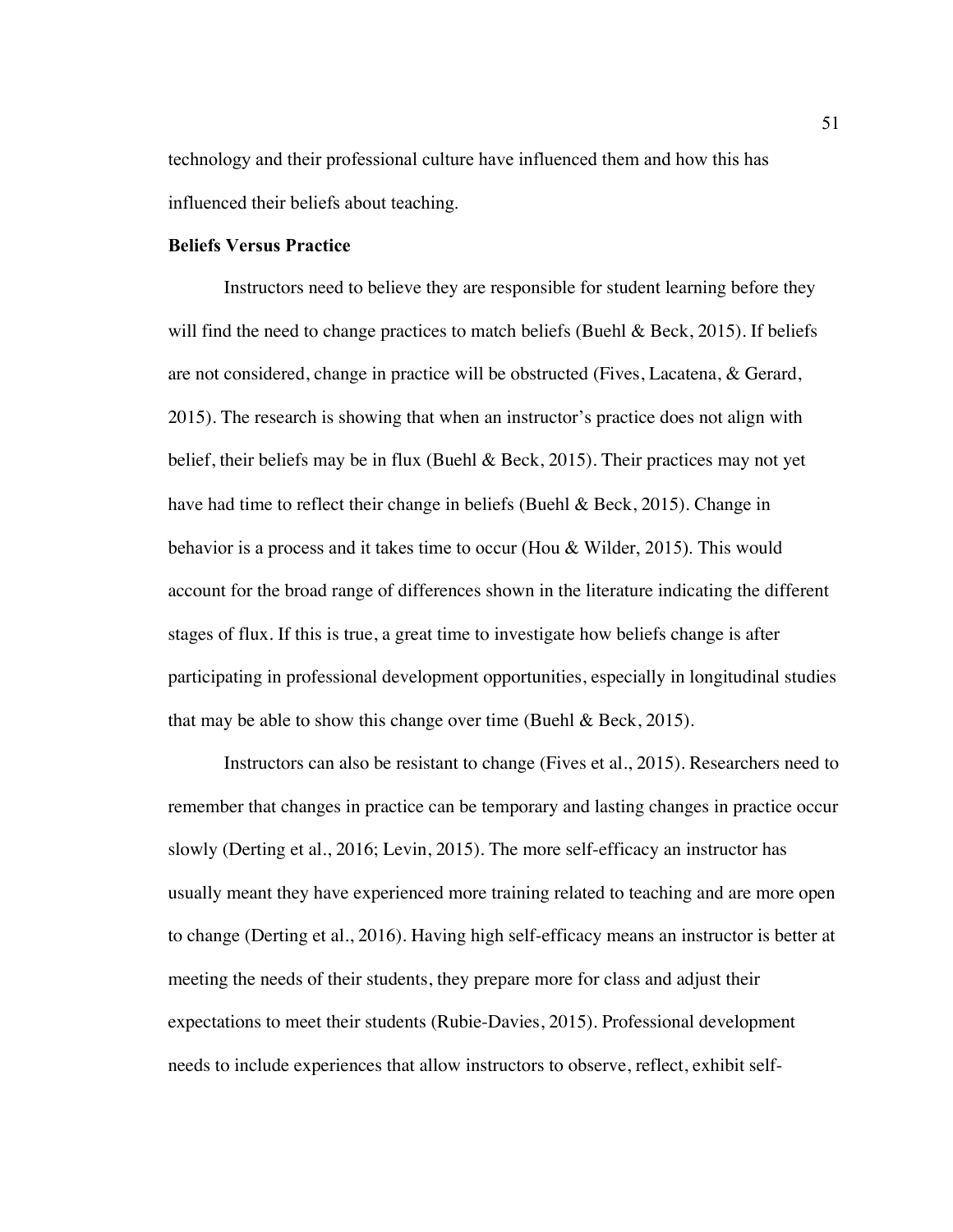efficacy and experience new things that support why change is needed (Fives et al., 2015) Taking the time to reflect on their beliefs, values, and expectations related to how they should teach is a valuable component in initiating a teaching philosophy, something instructors outside of the education field seldom learn to do (Yeom, Miller, & Delp, 2018). This should allow instructors time to think about the university's vision and mission and how that aligns with their department and then with their classroom instruction (Yeom et al., 2018).

Faulkner (2015) found that the technology choices instructors generally make are related to their comfort level with the technologies. His study found significant differences between age and gender. Also, there was not one single variable that predicted technology use but a multitude of factors (Faulkner, 2015). He concluded that instructors beliefs and technology preferences should be considered when professional development opportunities are planned (Faulkner, 2015). Perhaps a good way to begin might be to find out what technology they are currently using and see if they could adapt a tool for teaching and learning that they already know.

 Barriers to change can discourage instructors to try to change. Issues such as administrative structure, technical expertise, student support, access, and evaluations of effectiveness have been noted to be barriers for technology integration (Reid, 2014). Not having a tenure track appointment or the recognition tenured faculty are more likely to receive is another barrier that can lead to uncommitted instructors and a diminished campus climate (Ott & Cisneros, 2015). Trainers need to realize instructors can have multiple beliefs at the same time, inhibiting change (Fives et al., 2015). If an instructor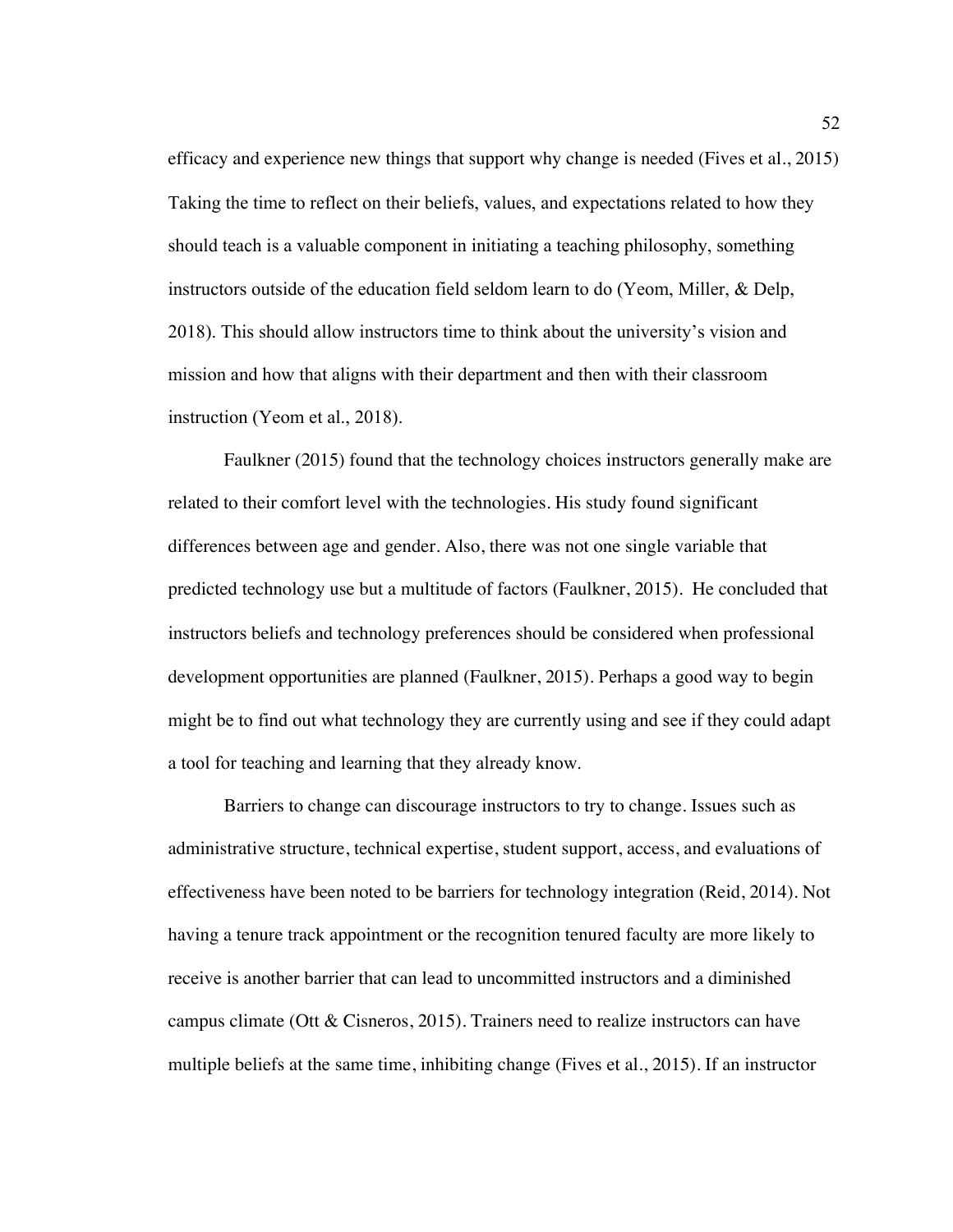does not believe they can implement change, or if they believe they do not have the support, they will resist (Fives et al., 2015). The climate within a department can dictate if a change is likely as well as university politics (Barnes, Fives, & Dacey, 2015). Instructors who have participated in learning communities with instructors who teach in similar subjects have indicated they were extremely helpful in planning and sharing resources for even large enrollment courses (Elliott et al., 2016). Trying to overcome the challenges alone can be a barrier to success. Support for such programs is vital to their success by departments and instructors (Elliott et al., 2016).

Higher education instructors who teach at research-centric institutions face pressure to produce research (Deaker et al., 2016). Traditions within fields often create the culture in higher education departments and this can be a deterrent for trying something new (Deaker et al., 2016). Traditionally, having a Ph.D. is considered enough evidence of competency in teaching in many fields (Deaker et al., 2016). It is not uncommon for instructors to blame students for not being prepared instead of examining their teaching (Deaker et al., 2016). When research is rewarded and teaching is not, instructors are often not interested in participating in professional development focusing on teaching (Deaker et al., 2016).

The emotional link to beliefs is also a barrier that must be considered. If using technology correlates to a negative response, professional development opportunities related to technology may be met with resistance. Professional development designers need to consider former negative experiences related to technology use. There may be multiple negative issues inhibiting use such as the lack of support or even the perceived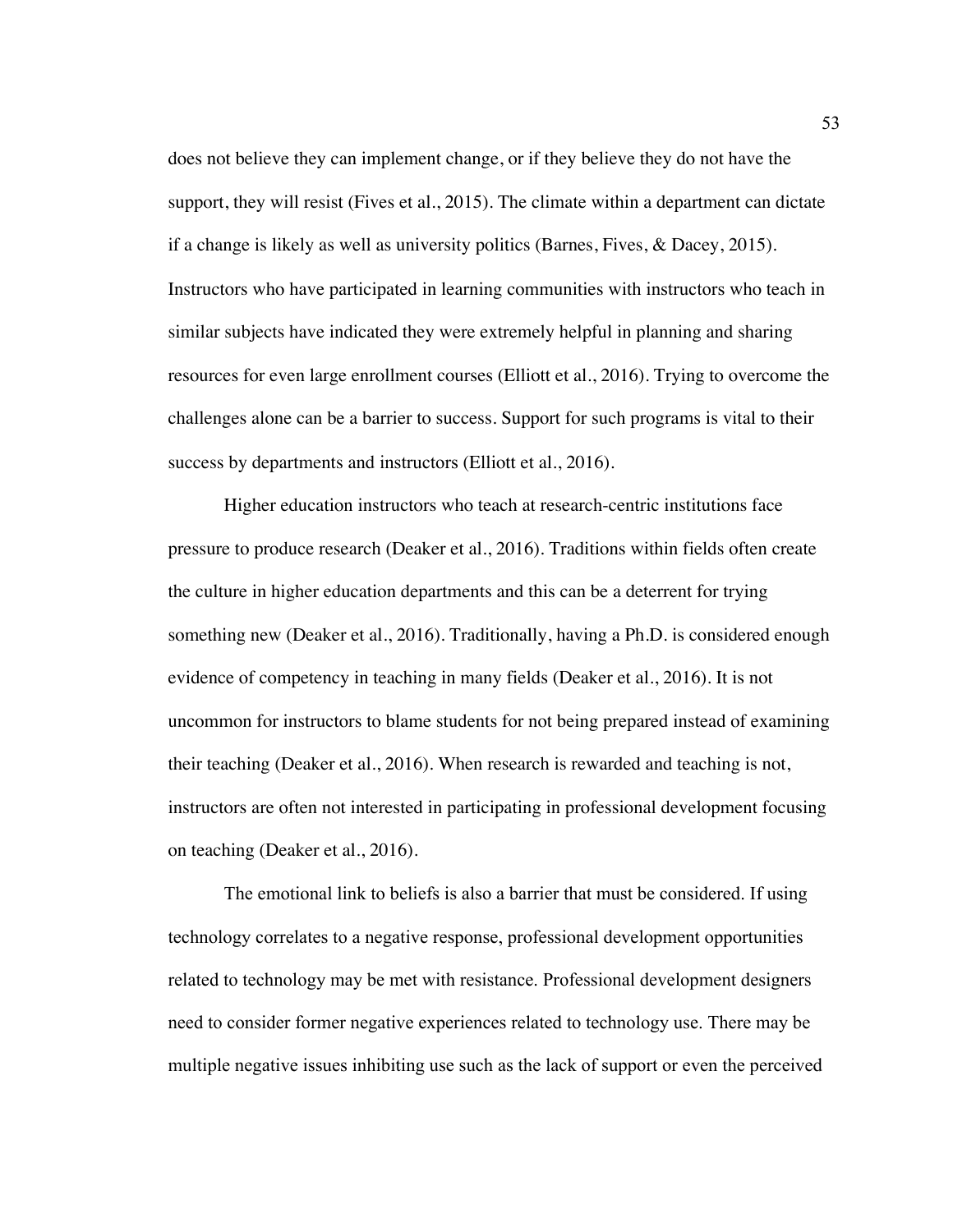lack of support or the idea of using technology as a tool in the classroom makes little difference in student success. Interviewing instructors about their time before, during, and after their professional development at the selected university, may give an emotional insight into how they felt about the program which could shed insight in their likelihood to integrate anything learned into their classroom. Researchers have found that professional development does not always work to change anything related to classroom instruction (Herckis, 2018). The importance of an instructor's culture, beliefs, and their own experiences in the classroom can all influence their openness to teach with technology (Derting et al., 2016; Thomas et al., 2014). While some programs have shown some success over time, figuring out what works may help to inform future training (Derting et al., 2016). Debate surrounds discussions related to how much autonomy instructors should have when selecting professional development and if teaching skills should contribute towards tenure (Yurtseven & Bademcioglu, 2016). Yurtseven and Bademcioglu (2016) recommended future studies look at different aspects of professional development so that a deep look at the dimensions of such programs might be useful. This study attempted to contribute to this gap.

# **Summary and Conclusions**

Instructors come into the world of higher education generally with a strong understanding of how research is conducted and published. Universities that emphasize research value publication for promotion and tenure. More of an emphasis is being placed on student success in higher education and instructors expect student success in the class. Instructors generally are not taught how to teach (Nicholls, 2001). Traditionally, this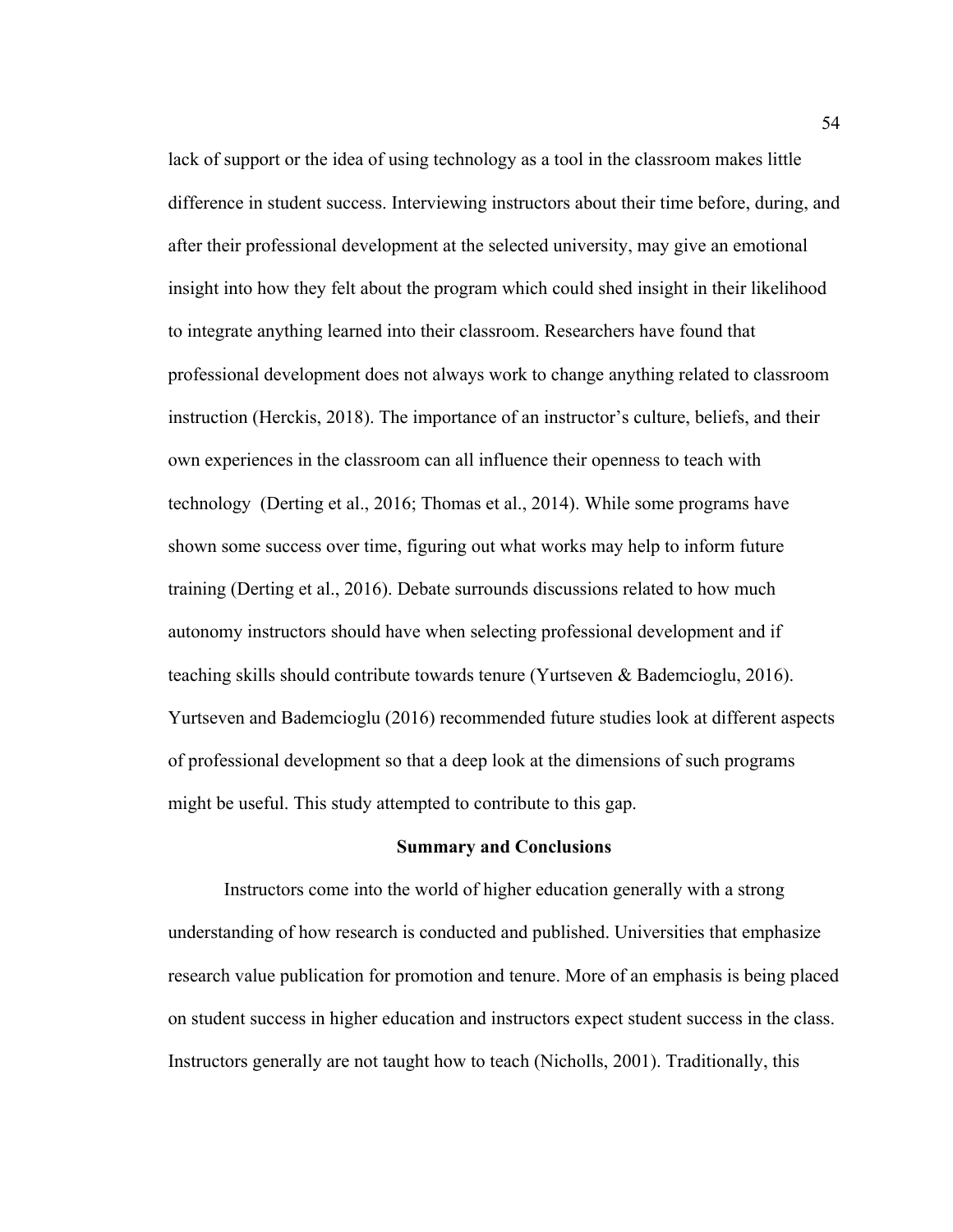emphasis was considered not important but this is beginning to change. With the introduction of technology into the world of teaching and learning, instructors are finding that they need more professional development. Change agents in higher education have found that to change practice an instructor's beliefs need to be acknowledged. Beliefs do not always correlate with how an instructor teaches (Tondeur et al., 2016). This change in how an instructor teaches has been shown to take time. Barriers to technology integration can stem from a lack of support to a history of unsuccessful attempts at using technology in the classroom. Those who provide professional development for instructors need to know which specific activities lead to results. Currently, some things seem to work and other things do not. Some instructors are open, while others are not (Herckis, 2018). Most studies in the area used school teachers as their sample pool and most used a descriptive analysis type (Yurtseven & Bademcioglu, 2016). The studies examined recommended more qualitative research be conducted in the area of professional development among a wider population and most of the studies recommended the field continued to be studied (Yurtseven & Bademcioglu, 2016). This qualitative study contributes to filling the gap since it proposes using a higher education pool, without a survey but with an interview process that is designed to examine the evolution of beliefs (Seidman, 2013).Working to provide the best opportunities and promote a positive culture surrounding technology use in the classroom is what this study contributes to the body of literature in addressing this gap.

Chapter 3 will present the research design and rationale of the study, the methodology used, procedures for data collection, and a data analysis plan.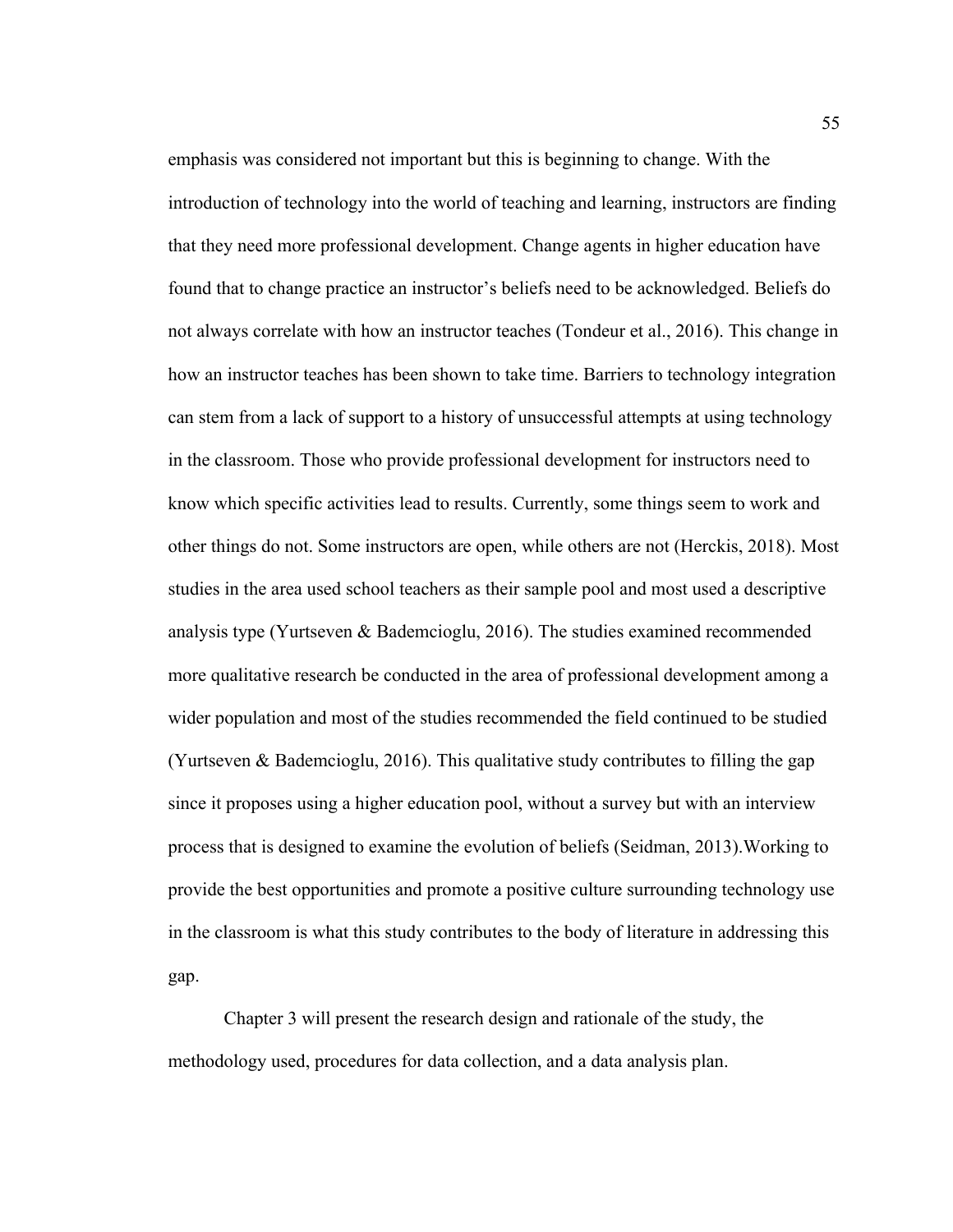#### Chapter 3: Research Method

## **Introduction**

The purpose of this qualitative phenomenological study was to explore instructors' lived experiences and beliefs on teaching and technology integration before, during, and after completion of a professional development program at a Midwestern Tier 1 research institute. The results of this study may inform the designers of professional development, so that they can know which activities are most associated with activities recommended as being the most useful in inspiring technology use by instructors. If instructors all point to collaborating with technology-mindful peers as being the most inspiring for them to teach with technology, more of such activities can be recommended for future programs. If nothing is identified as inspiring more integration of technology, it might be recommended to look for different, untried ways to introduce teaching with technology. I employed a qualitative phenomenological study with six voluntary instructors who had participated in a specific professional development program. Study participants took part in a series of three interviews each that examined their beliefs before, during, and after participation in the same professional development opportunity.

In this chapter, I begin with an overview of the research design and rationale and proceed to descriptions of the phenomenological tradition, my role as the researcher, methodology and size, procedures for data collection, data analysis, trustworthiness, credibility, dependability, and ethical procedures.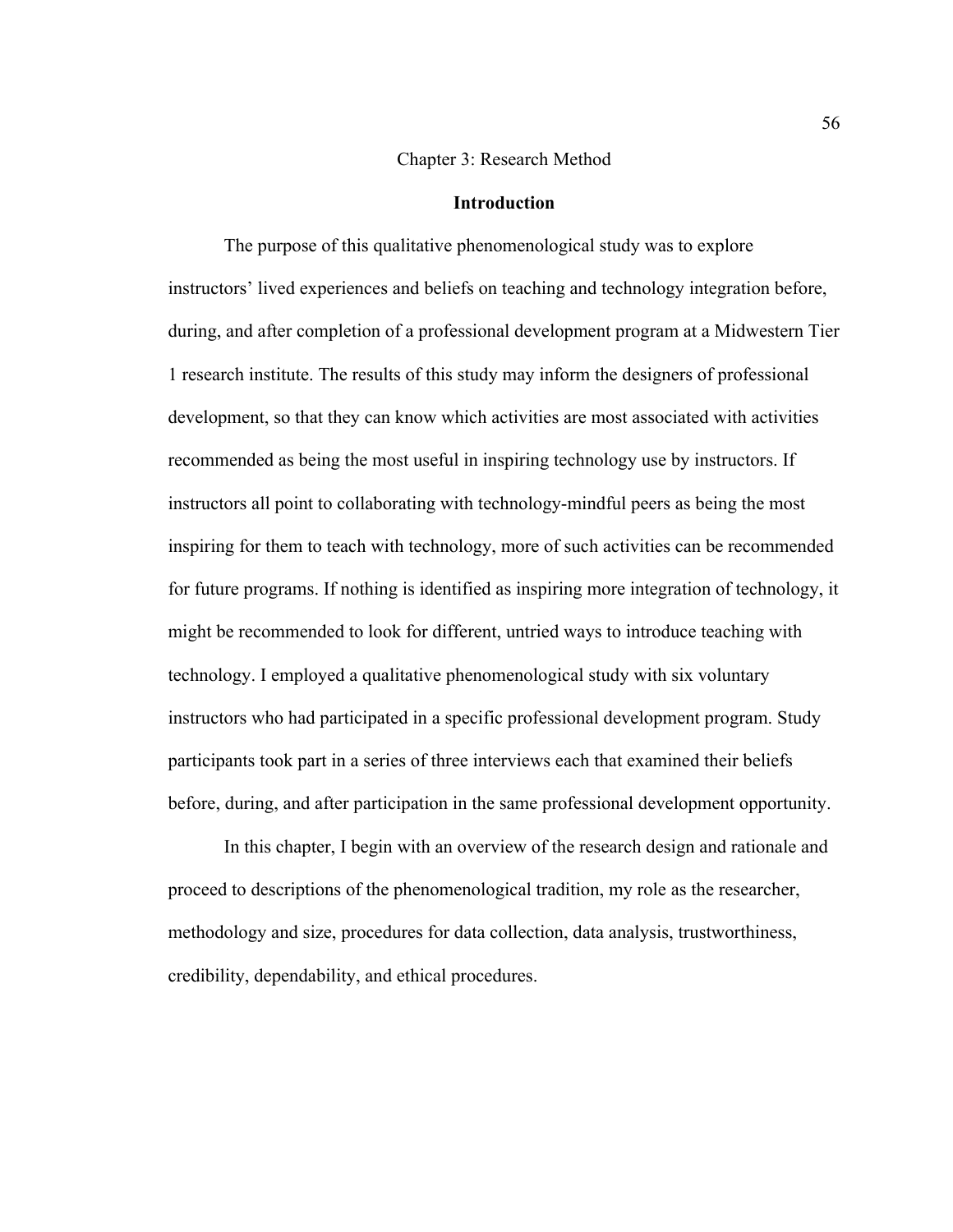### **Research Design and Rationale**

Primary question: How has participation in a professional development program changed the beliefs of instructors surrounding technology integration in how they respond to the learning styles of 21<sup>st</sup>-century learners?

Subquestion: How have lived experiences changed the beliefs of instructors after participation in a professional development program toward how they teach  $21<sup>st</sup>$ -century learners?

This was a phenomenological study using a series of three interviews conducted with six instructors at a Midwestern university who had undergone course redesign through the professional development program, totaling 18 interviews. The first interview covered participants' educational experiences before going through the professional development program, the second covered their experiences during the professional development program, and the third covered their teaching experiences after a professional development program. These instructors agreed to be involved in research related to a professional development program and were regularly surveyed along with their students.

According to Padilla-Diaz (2015), phenomenological researchers need to be able to construct meaning within their world. Understanding the context of their comments is crucial for proper analysis (Padilla-Díaz, 2015). Using the three-interview strategy is a good way to understand this context (Seidman, 2013). The first interview involves reviewing beliefs before the phenomena, the second is about the phenomena, and the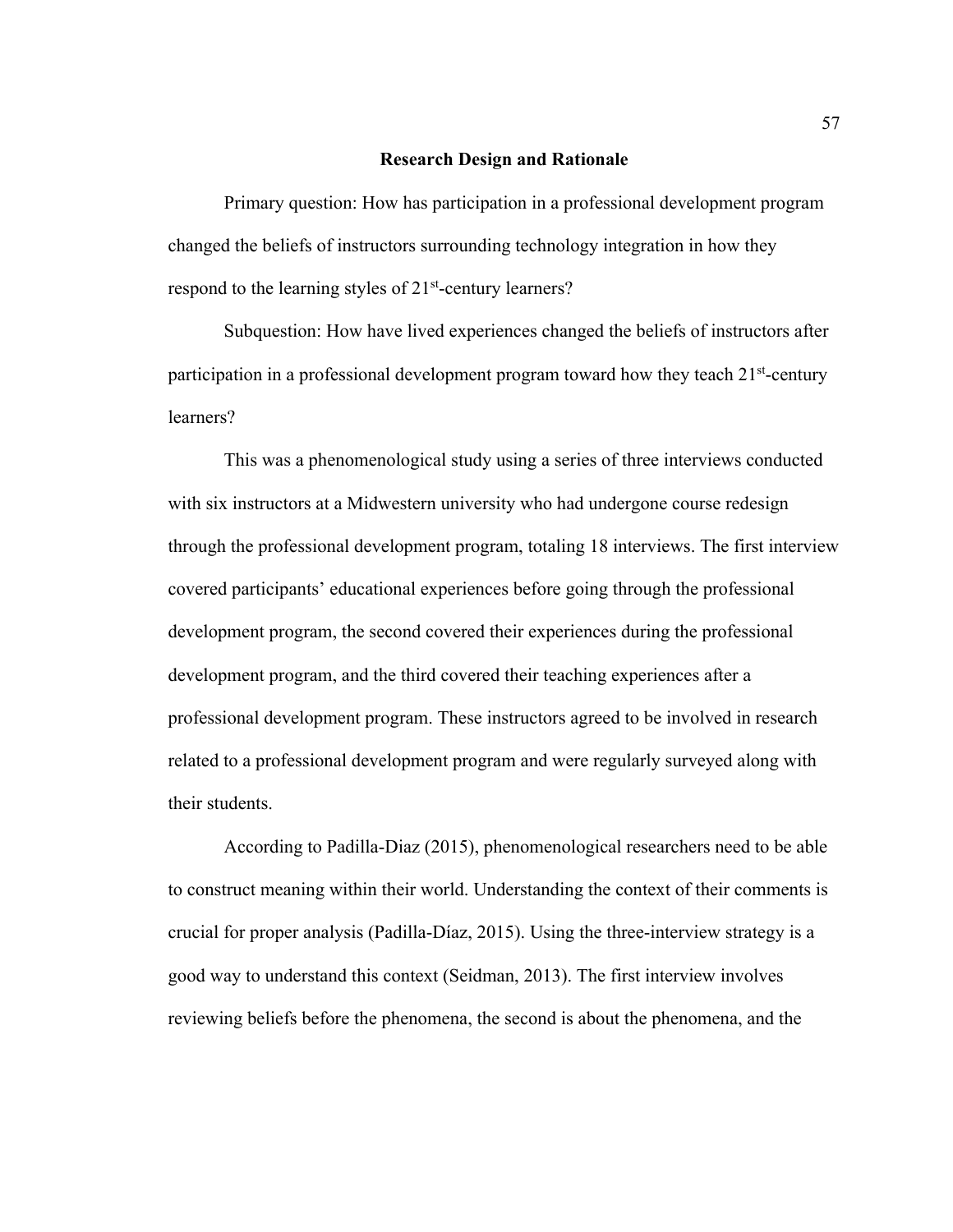third is about any changes in beliefs and practices due to the phenomena (Seidman, 2013).

Other approaches such as case study were considered, but because it was individuals' experience of the professional development program, not just their stories, that was the focal point of this study, the phenomenological approach was a better fit (Moustakas, 1994). Phenomenology is best used when an experience is being investigated as it was experienced by the participants (Creely, 2016). Phenomenology is effective for studying how beliefs are acquired through experience (Moustakas, 1994). The desire is to find themes within participants' experiences and identify whether specific activities promote technology use or contribute to belief change.

In selecting instructors to participate in this study, I sought the earliest participants in the professional development program first, starting with those who took part in 2011 and moving up the list to the most recent participants. Instructors were selected in this manner so that they would have had the most time to integrate what they had learned. Additionally, I sought early innovators who had helped to create a culture for change. This group of instructors was a random selection who self-identified as wanting to participate in the study. The management team of the professional development program permitted me to reach out to these instructors to participate in this study on a volunteer basis. Most of the research conducted by the university on the professional development program has been mostly quantitative with digital surveys; there have been fewer qualitative research projects completed to date. The entire pool of participants had grown to 312 instructors at the time of this study. Only those who had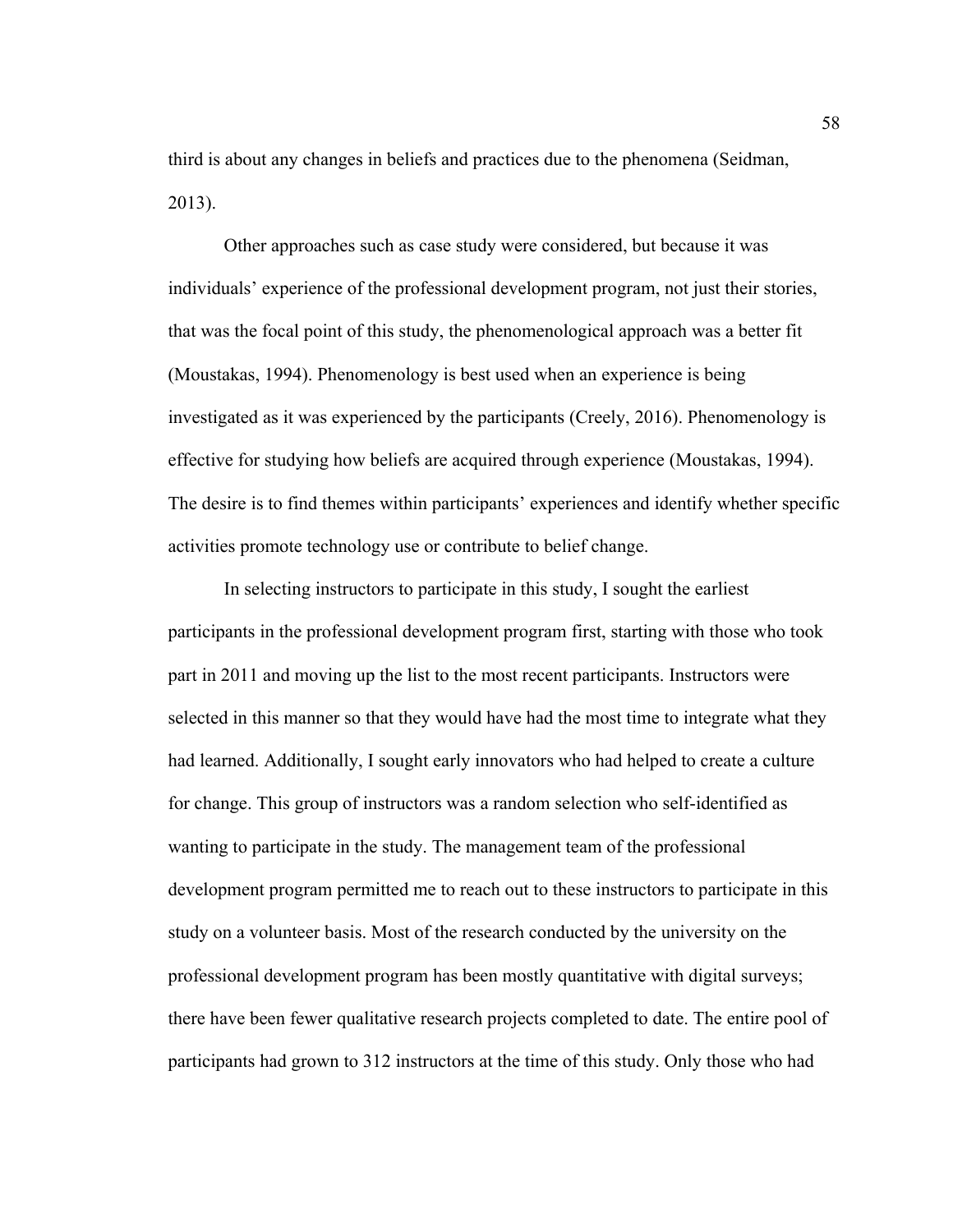taught the class that they redesigned at least once were eligible to participate. They were given a survey outlining the criteria for inclusion in the study before being interviewed.

This study may help in identifying which activities influence beliefs, which may assist in the design of more effective professional development programs that ultimately increase the use of technology in teaching and learning. This study may address a gap in initiating change in the classroom. Short-term experiences are generally used to motivate change (Ashton, 2015). The history of research into belief change has shown that making change happen is a long and complex task (Ashton, 2015).

While qualitative research is the most common in investigations of professional development, interviews and surveys are the most common tools for data collection (Yurtseven & Bademcioglu, 2016). Of the 60 studies that Yurtseven and Bademcioglu (2016) reviewed, none used the three-survey approach that allows for phenomena to be isolated (Seidman, 2013). A quantitative approach was rejected because I sought to discover the essence of the experience undergone by the instructors. Simply quantifying already-prepared survey questions does not allow an investigation to be driven by the story of the experience. This made qualitative inquiry the best vehicle to examine this phenomenon.

# **Phenomenological Tradition**

The qualitative tradition that was best suited to this study of belief change in instructors involved comparing interviews in a phenomenological study. The phenomenological method was appropriate for this study because each person's narrative and feelings provided insight into the related phenomenon, and phenomenological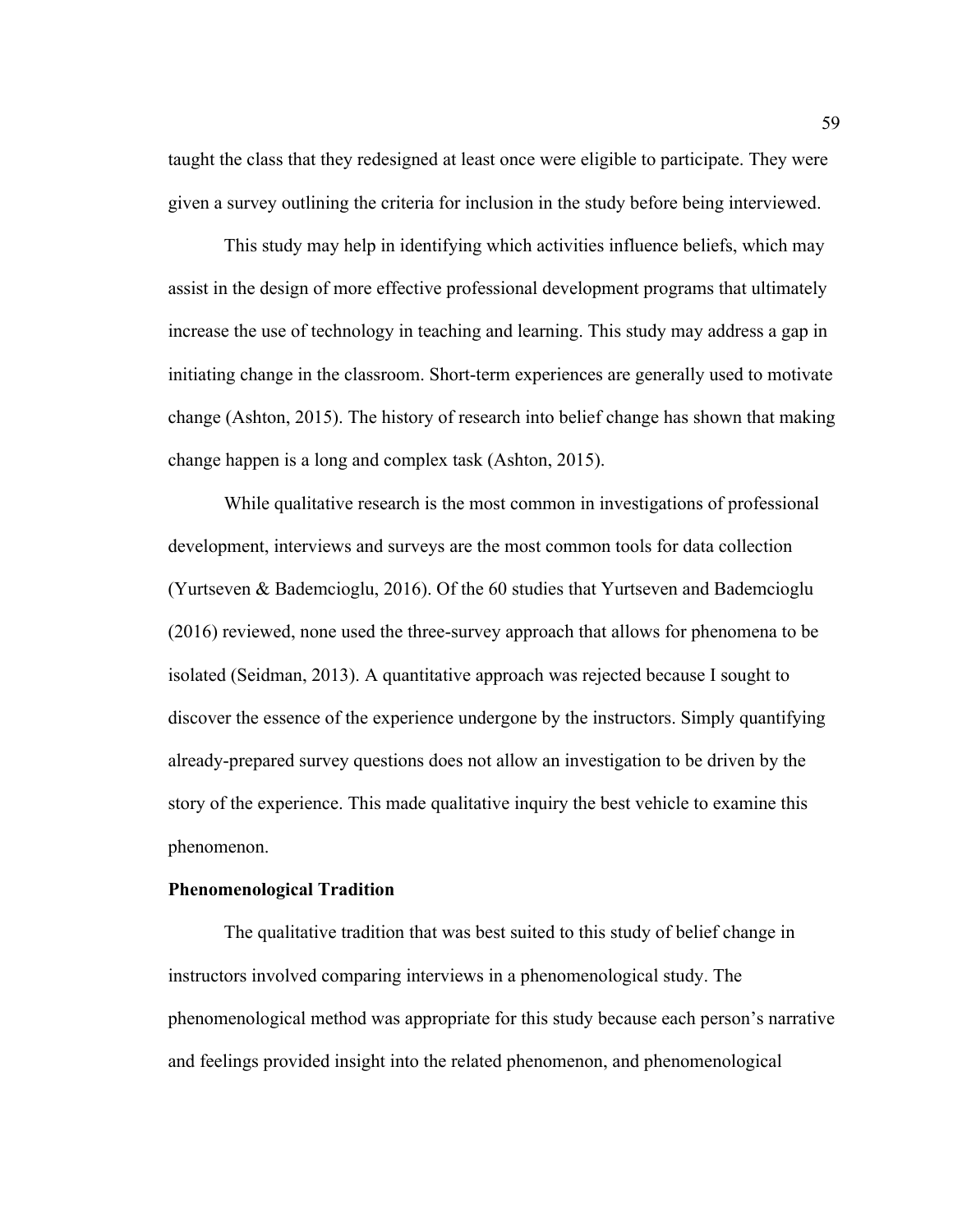research made this possible (Yuksel & Yildirim, 2015). Phenomenology is best used when experiences are being investigated as they were experienced by the participants (Creely, 2016). Phenomenology is effective for a study of how beliefs are acquired through an experience (Moustakas, 1994).

According to Moustakas (1994), when Husserl first proposed phenomenology as a qualitative methodology, he claimed that it involved the examination of what was perceived as a blending of perception with reality. Investigating perception frees researchers from assumptions (Husserl, 1931). It is the essence of the shared experience that phenomenology is designed to find (Merriam, 1998). It is the blending of what is real with what is perceived (Moustakas, 1994). A true understanding of experience is what researchers conducting phenomenological inquiry strive to attain (Moustakas, 1994). This is done by allowing the phenomena to speak through the interpretations of participants and allowing them to create their structure of the event (Moustakas, 1994). When conducting phenomenological research, researchers need to understand and block any biases or prejudices they may have and continually refer to the essence of the experience instead of their thoughts about the experience or the interviews (Merriam & Tisdell, 2015). Researchers can use imaginative variation, or the ability to view the phenomena from the perspective of those being interviewed (Merriam & Tisdell, 2015).

I attempted to reflect the traditions of phenomenological inquiry by asking those interviewed to delve deeper into their feelings and beliefs related to why they taught the way they did and what their influences had been.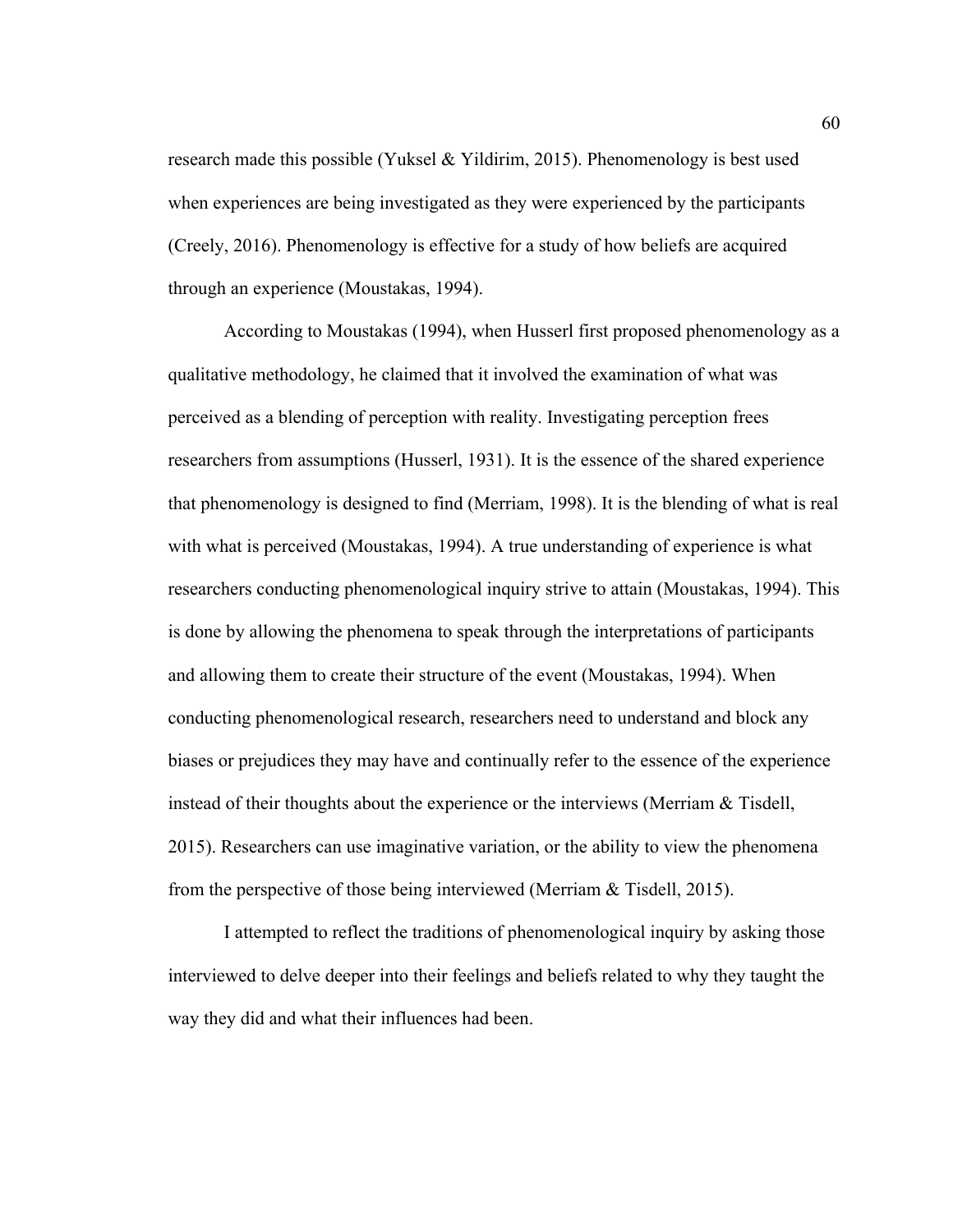## **Role of the Researcher**

At the time that this study was conducted, I had been employed at the Midwestern university for 5 years. I briefly had a support role within the professional development program when first employed by the university, but I had not been part of the group for more than 2 years. I had built a level of trust among instructors in my role with the university as a course designer, technology support person, and member of the innovative tools in teaching and learning team. I was never employed through the funding of the professional development program in any way. The professional development supervisory boards reported through the provost's office, whereas my employment reported through the chief information officer. As an outsider to the program who had been on the inside, I had supported instructors as they worked through their course design and attended professional development sessions. Thus, I had the perspective of an observer in a job that provided access to instructors from the professional development program.

Because the participants in this study were from the earliest years of the professional development program, the participating instructors were those who had the most time to process what they had learned. This selection strategy also created a pool of instructors who had gone through the professional development program before I became an employee at the university. I may have worked with some members of the pool through other areas of support due to being a current employment at the university, but participation in this study was voluntary. No participants had been or were currently in an instructor or supervisory position with me.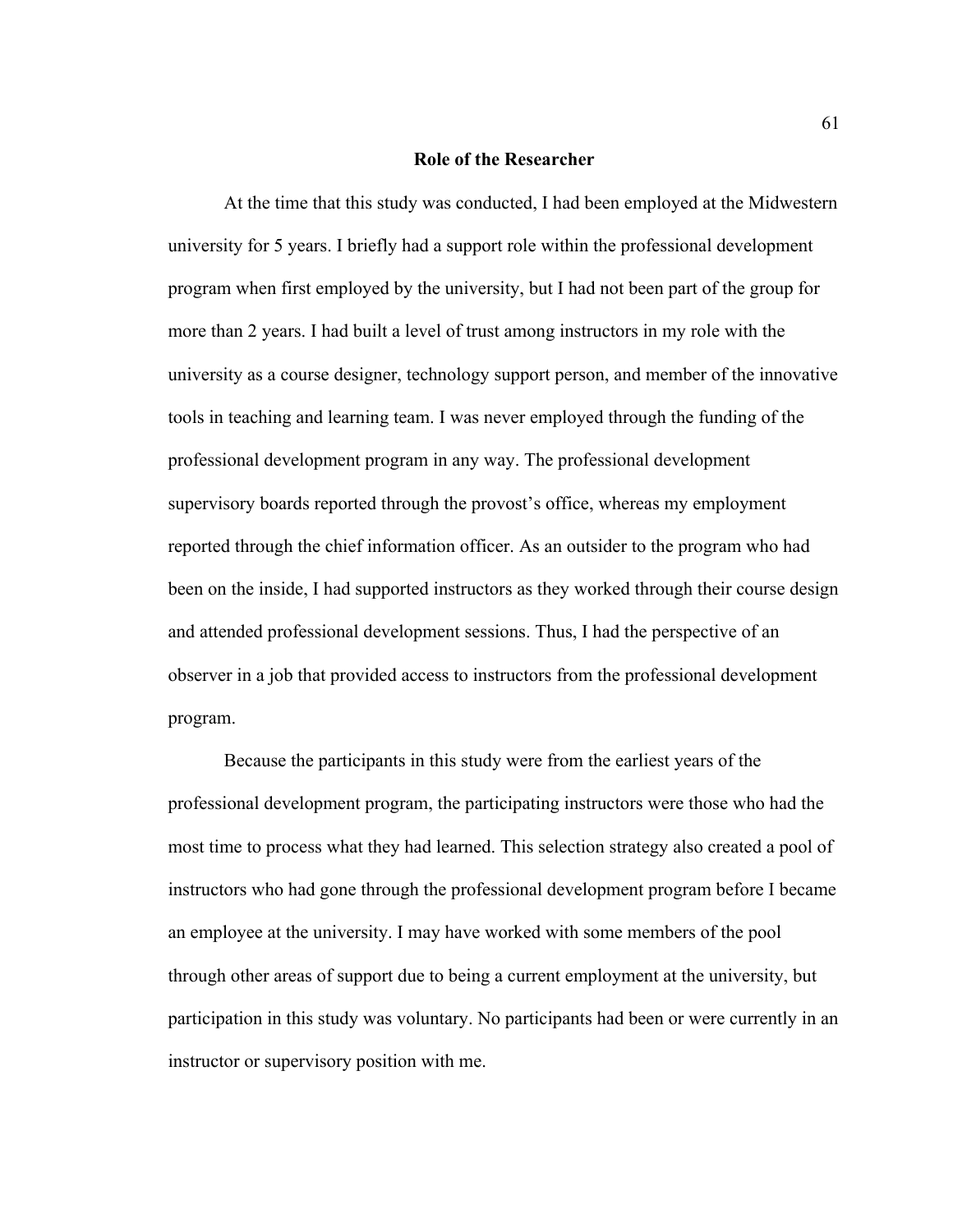My bias was limited due to employment at the university. Individuals involved in all areas of the professional development program had been extremely supportive of the study. To help prevent bias, all data used in this study were gathered within the limitations of the study. My role was to serve as an instrument for data collection.

#### **Methodology**

Using a qualitative phenomenological approach allowed me to select six selfvolunteered university instructors who had undergone the professional development program. They were asked through email if they would be willing to participate because this was the typical mode of contact already established by the professional development program for research inquiries. Using the phenomenological approach, this typical sampling employed the use of interviews to measure technology acceptance and potential change in beliefs by instructors.

According to Seidman (2013), interviewers may get to a point where they are not learning anything new, and the process can become laborious. This can detract from the researcher's ability to be a good interviewer. Purposeful rather than random sampling was needed because participation in the professional development program was necessary, and selecting from an already generated list with a clear participation logic established helped to maximize variation (Seidman, 2013).

Questions may be added to interviews to better establish themes. The themes of this inquiry included beliefs and pedagogy related to teaching and learning, technology use, as well as new and emerging themes brought out through the process. I kept a field journal to keep track of thoughts during the interview.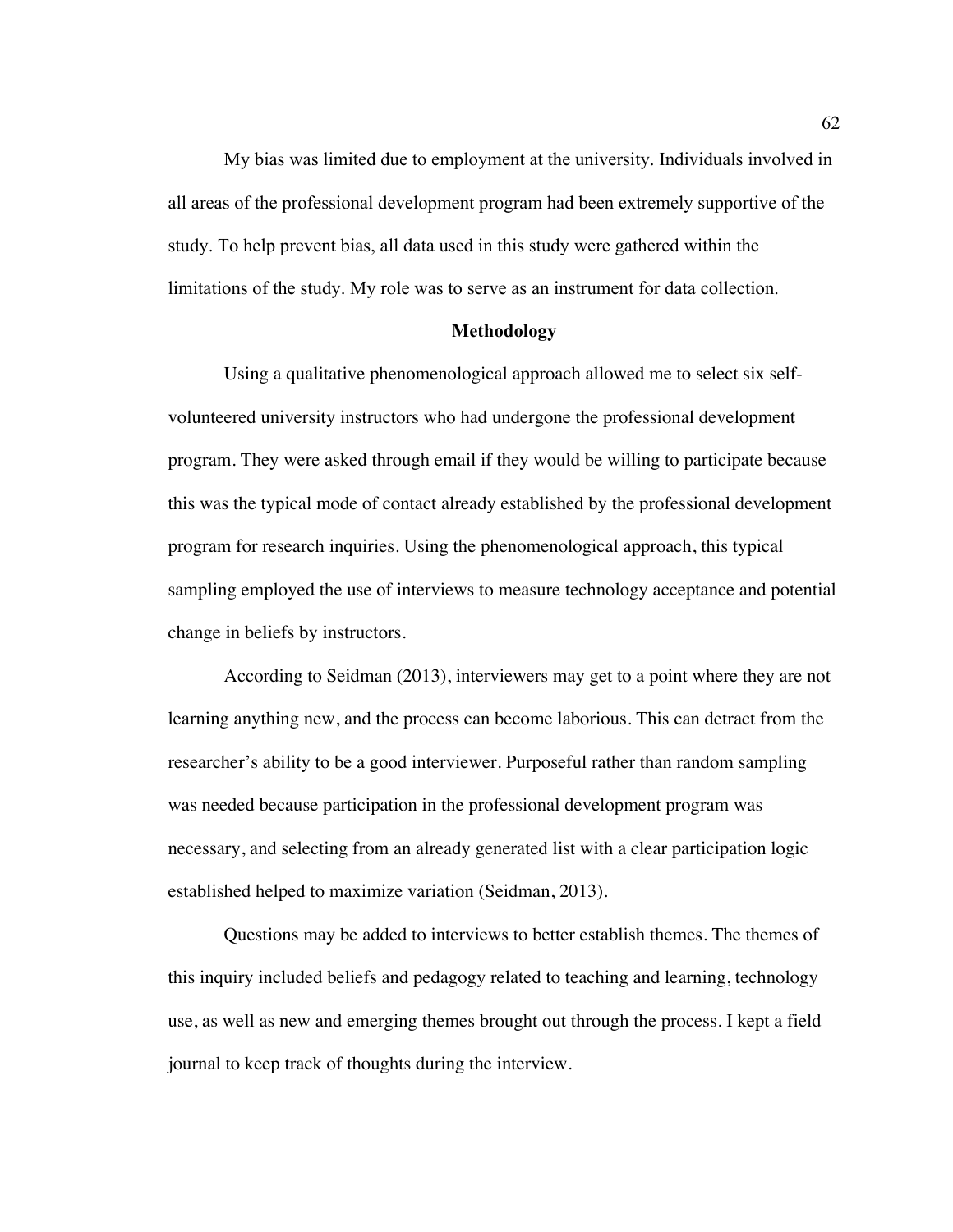# **Participant Selection Logic**

I used the following process to select instructors for this study:

- Five volunteers plus a pilot were interviewed three times, providing a total of 18 interviews. The number five was proposed because smaller samples allow researchers to dive more deeply into the data and investigate with more attention to detail than a larger sample would (Yurtseven & Bademcioglu, 2016). The number of participants might have needed to be adjusted if saturation had been reached. The change was not needed.
- The primary criterion to be a candidate in this study was participation in the professional development program at the university. In selecting participants, I began with candidates who took part in the professional development program beginning in 2011, working forward in time until I had selected five individuals who fit the criteria, plus a pilot participant. Such instructors are listed on the professional development program webpage (Redacted, 2017b). I began at the bottom of the list. This was used as the participant pool and to target those who entered the program first.
- Instructors needed to be currently employed at the university.
- Instructors needed to still have an instructor role but did not have to be teaching the exact class that had been redesigned.
- Instructors needed to have taught the redesigned class at least one time after having completed the redesign process through the professional development program.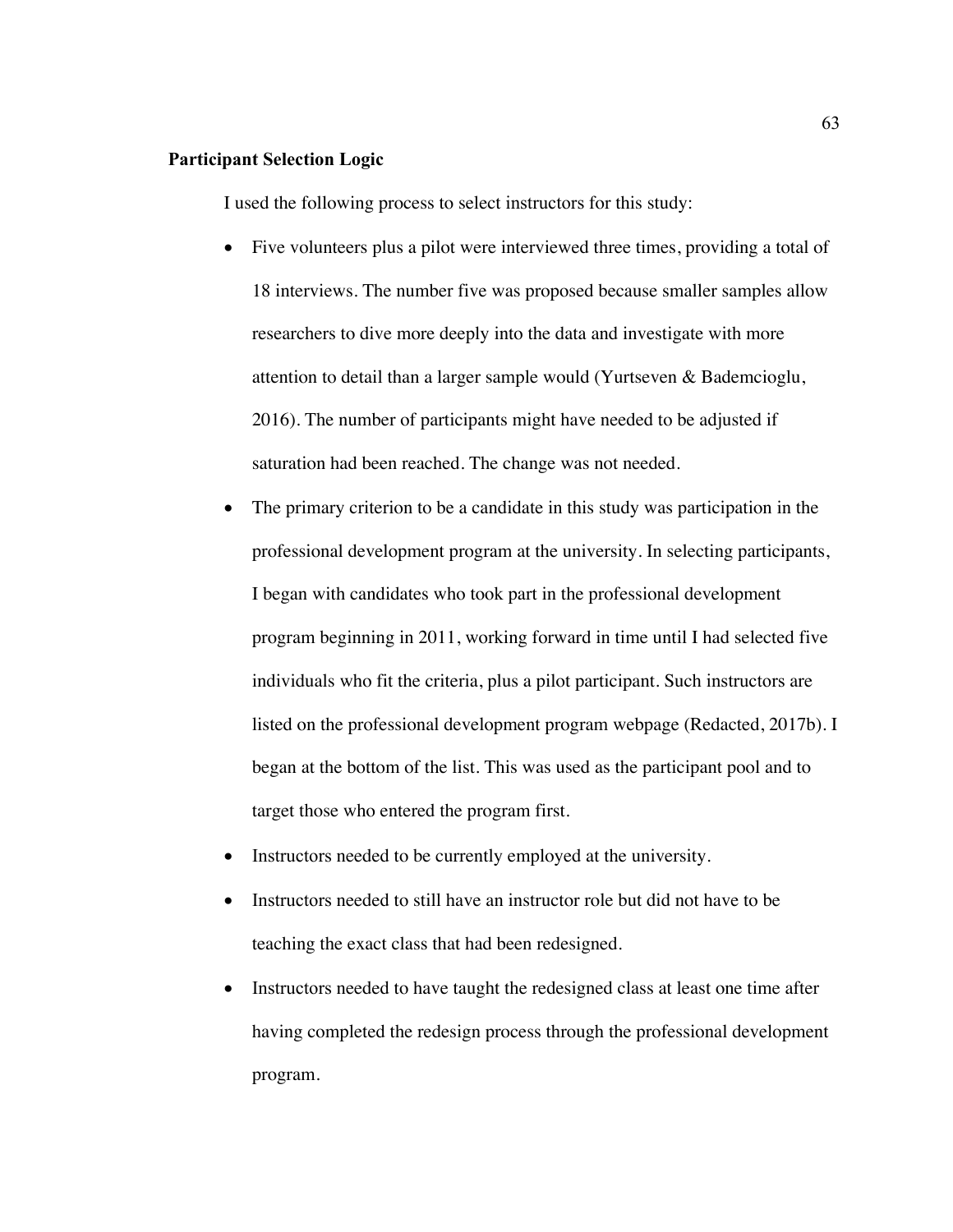- Instructors needed to have volunteered to participate by using an email response before the provided deadline date.
- All participating instructors needed to have agreed to be interviewed 3 times for approximately 30 minutes, with a maximum 45-minute limit for each session. This provided a total of 15 interviews plus a pilot. All participants were debriefed after the interview to remind them of their ability to retract, review, and withdraw from the study. They were reminded that they might be asked follow-up questions for clarification during the analysis of the data.
- Instructors all agreed to be interviewed online using WebEx and to be audio recorded.
- If any participant had dropped out of the study, additional candidates from the same list of professional development program participants could have been asked to participate using the same email sent to the original five. This was not needed.

# **Instrumentation**

The data collection method involved interviews with WebEx. WebEx is a university-supported tool that records audio through the internet, which creates an artifact of the interview that is available for transcription and analysis. I used a blank paper notebook as a field notebook to write thoughts and follow-up questions during the interviews. The themes of inquiry were beliefs and pedagogy related to teaching and technology use. Strategies such as not interrupting and listening carefully to what was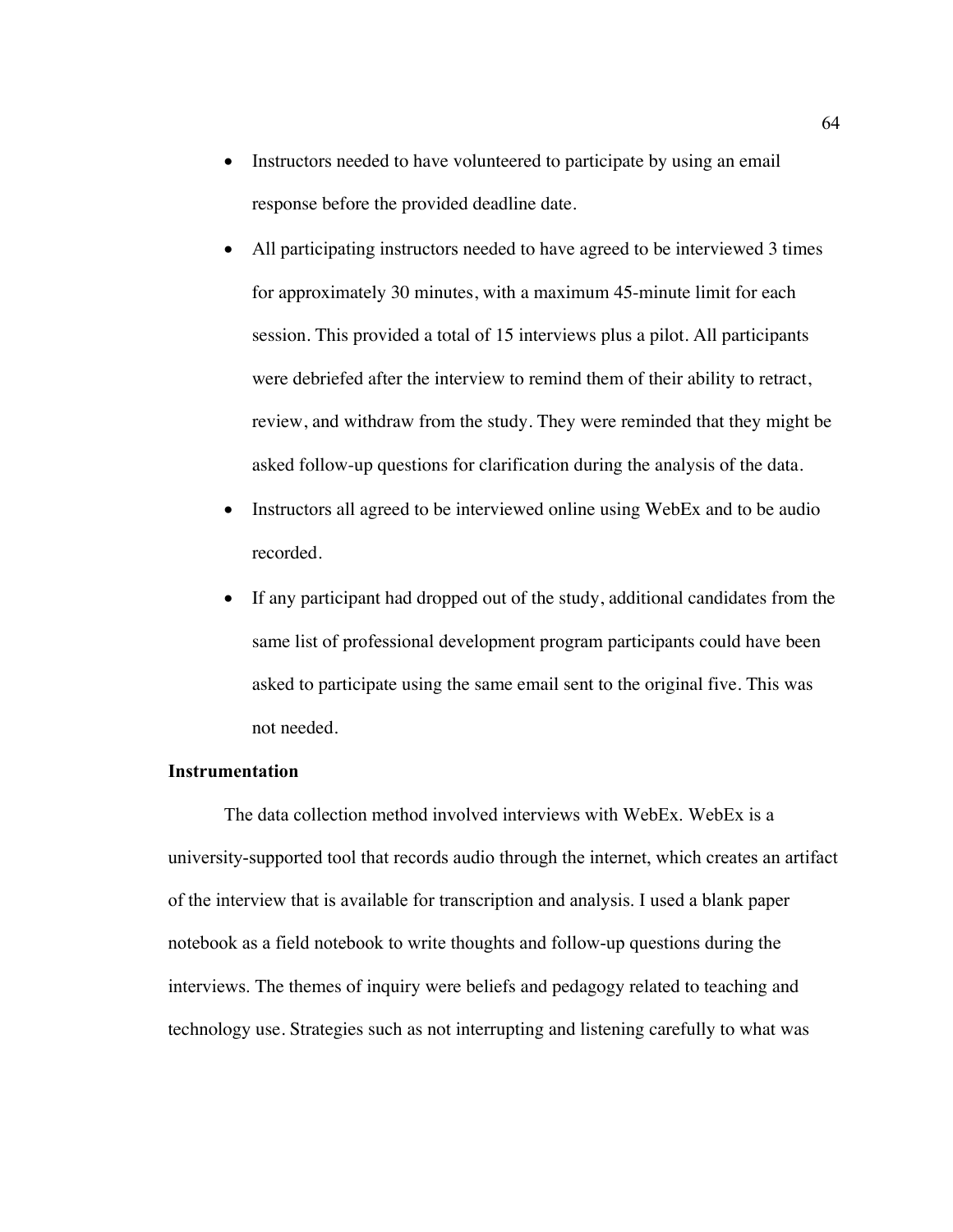said, according to Seidman (2016), are the most effective ways to gather the essence of the experience of those being interviewed.

The paper notebook was used to document the validity of the research results, in that I recorded my thought process there. An open-ended, in-depth inquiry was the format, with potential questions added to better establish the theme (Seidman, 2013). Using a three-interview strategy helped to ensure credibility (Oko, 1992). This helped to ensure that comments made during the interviews were in proper context, and it assisted in providing consistency in what participants were saying (Oko, 1992).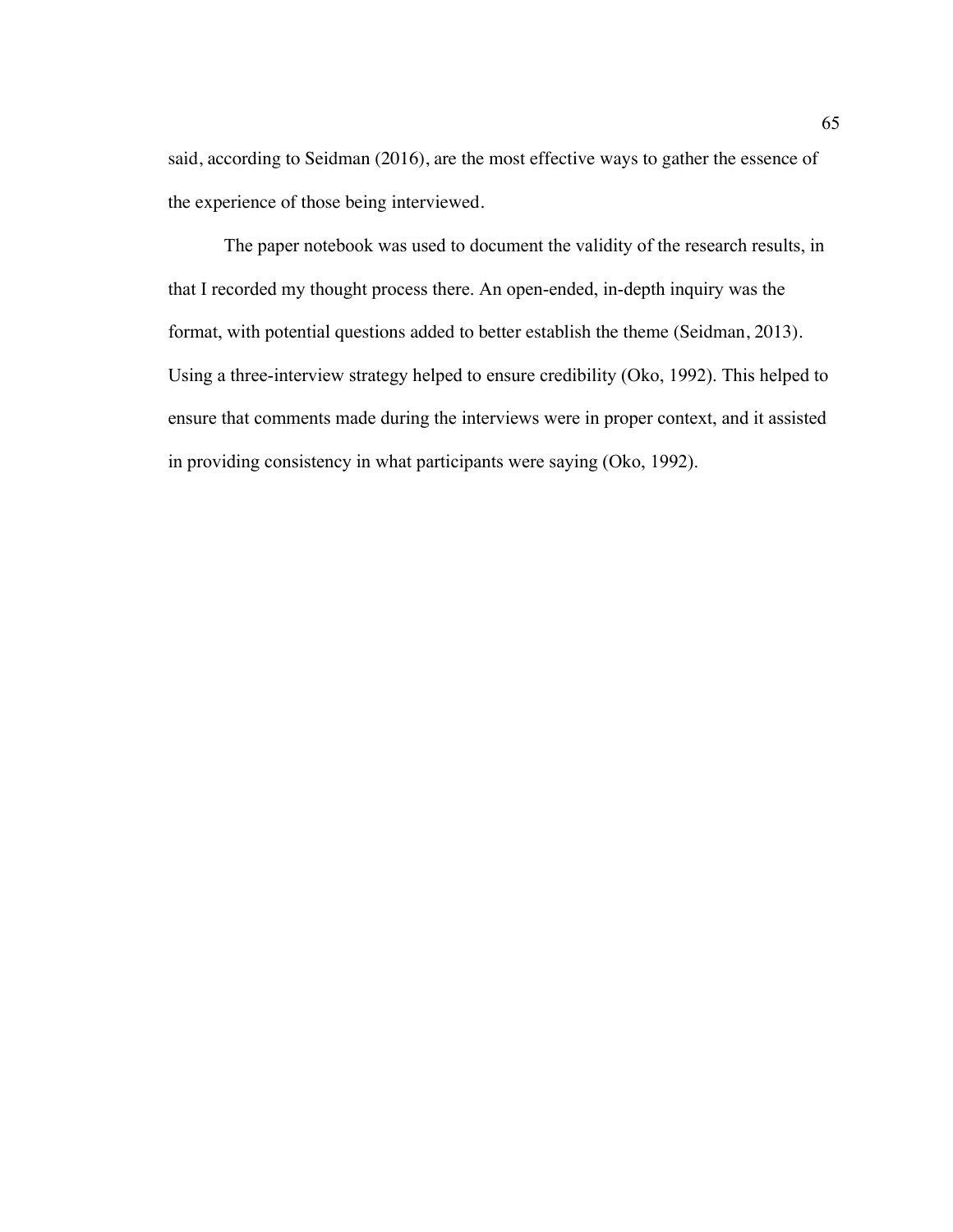# Table 1

|  |  |  | Interview Questions Related to Research Questions |  |
|--|--|--|---------------------------------------------------|--|
|--|--|--|---------------------------------------------------|--|

| Research questions                                                                                                                                                                                                                                | Interview questions                                                                                                                                                                                                                                                                                     |
|---------------------------------------------------------------------------------------------------------------------------------------------------------------------------------------------------------------------------------------------------|---------------------------------------------------------------------------------------------------------------------------------------------------------------------------------------------------------------------------------------------------------------------------------------------------------|
| <i>Primary question:</i> How has participation<br>in a professional development program<br>changed the beliefs of instructors<br>surrounding technology integration in<br>how they respond to the learning styles of<br>$21st$ -century learners? | <i>Interview 1</i> : What events shaped your<br>beliefs related to teaching and using<br>technology in the classroom before you<br>were a part of the professional<br>development program?                                                                                                              |
|                                                                                                                                                                                                                                                   | <i>Interview 2:</i> What events during the<br>professional development program both<br>validated and challenged your beliefs<br>related to teaching and using technology?                                                                                                                               |
|                                                                                                                                                                                                                                                   | <i>Interview 3</i> : Given what you have said<br>about your beliefs before you were in the<br>professional development program and<br>what you have said about your beliefs<br>during the professional development<br>program, what are your beliefs related to<br>teaching and using technology today? |
| Subquestion: How have lived experiences<br>changed the beliefs of instructors after<br>participation in a professional<br>development program toward how they<br>teach 21 <sup>st</sup> -century learners?                                        | <i>Interview 1</i> : What events shaped your<br>beliefs related to teaching and learning in<br>the classroom before you were a part of<br>the professional development program?                                                                                                                         |
|                                                                                                                                                                                                                                                   | <i>Interview 2</i> : What events during the<br>professional development program both<br>validated and challenged your beliefs<br>related to teaching and learning?                                                                                                                                      |
|                                                                                                                                                                                                                                                   | <i>Interview 3:</i> Given what you have said<br>about your beliefs before you were in the<br>professional development program and<br>what you have said about your beliefs<br>during the professional development<br>program, what are your beliefs related to<br>teaching and learning today?          |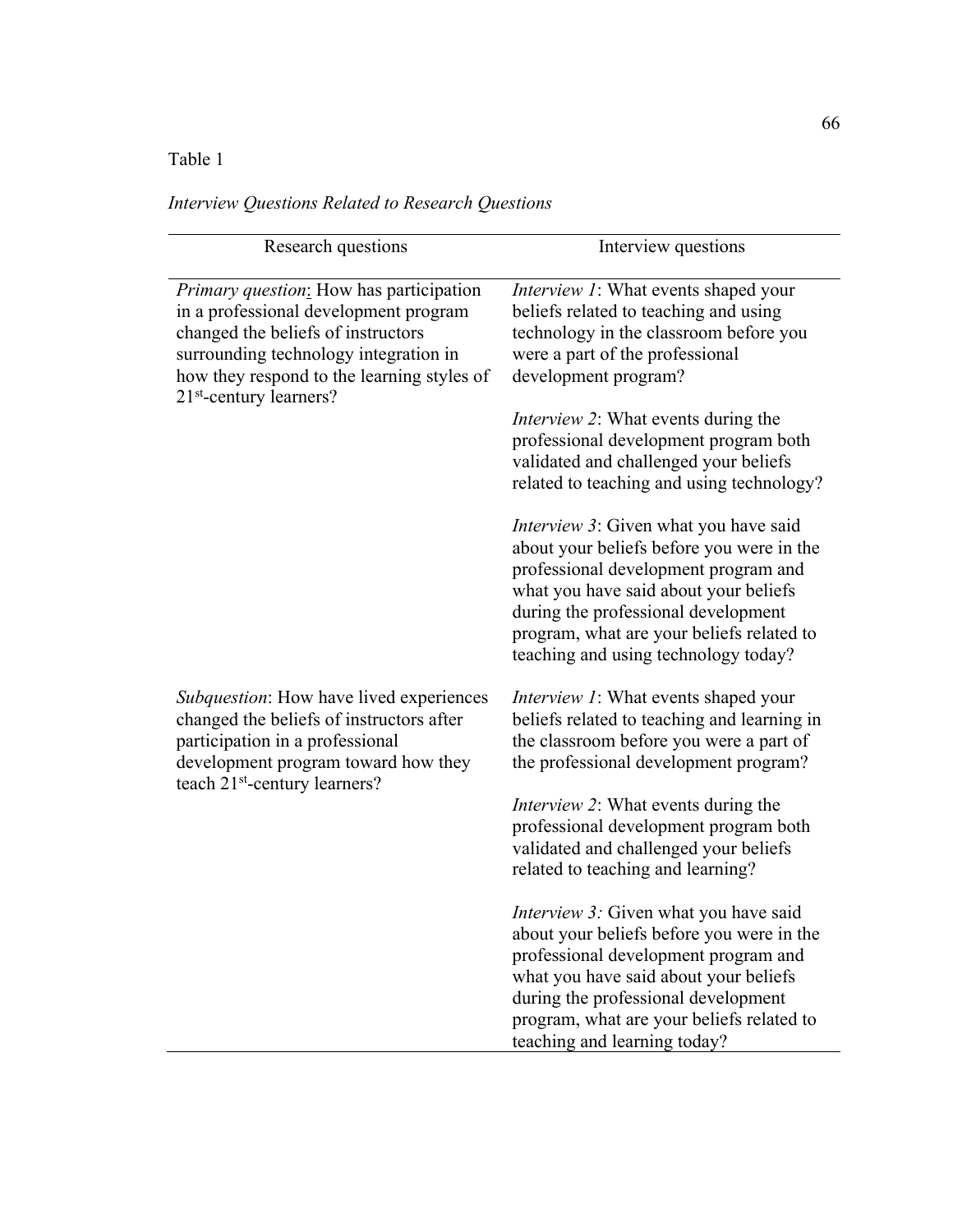# **Procedures for Pilot Study**

Since I developed the interview instrument, a pilot study was needed (Seidman, 2013). A random volunteer participant from the participants of the professional development program's project was selected to test the instructions, procedures, technology, and allotted time for the interviews. Having a pilot study can alert the researcher of potential issues within how they ask questions that may detract from the objectives and assist in helping them reflect on their approach (Seidman, 2013). A pilot can also help to determine if their approach is appropriate for the study (Seidman, 2013). This pilot helped ensure questions asked brought the desired topics answered. A similar email the participants received, was emailed to potential pilot participants briefly describing the study and outlining what was required of them. Since only minor changes resulted from the pilot, the data from the pilot was included in the results making for a total of six participants.

# **Procedures for Recruitment, Participation, and Data Collection**

I emailed instructors who had gone through the professional development program at the university beginning in 2011 and worked forward in time until five fit the criteria and volunteered. Such instructors are listed on the professional development program's web page (Redacted, 2017b). This email briefly described the study and outlined what was required for participation and what participation required of them. Participants signed a consent form before participating in the study which contributed to informed consent before proceeding (Oko, 1992). Since the interviews were conducted online, I emailed consent forms to prospective participants. Participants were asked to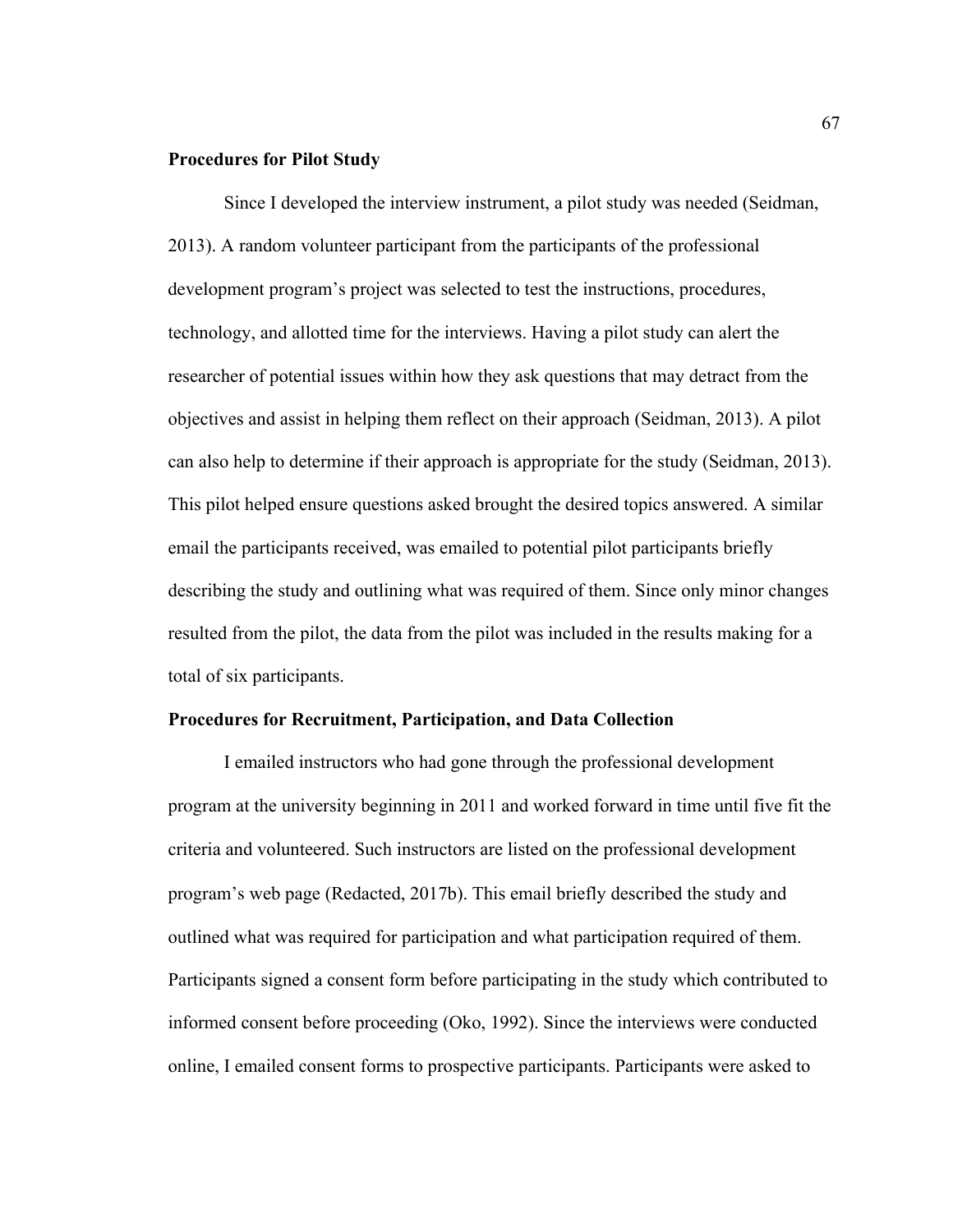print the form, sign it, and upload a picture of the signed form and email it back within one week of receipt. The interview, using me as the primary data collection instrument is an effective tool for gathering information from individuals. The interviewer can be adaptable and flexible and fit the interview to meet the needs of the person being interviewed (Seidman, 2013). They can ask follow-up questions that were unanticipated and discover areas rich with relative information (Seidman, 2013).

Creating an outline of the topics to be covered during the interviews contributed to the dependability of the study as well as a transparent audit trail of all methods used. Field notes were recorded and evaluated (Moustakas, 1994). A field notebook was composed so the interviewer could keep track of their thoughts and questions that came to mind during the conversations. These notes helped to inform follow-up questions and show the thinking process of the interviewer. The reflective analysis was used to ensure confirmability in the study.

All recognized potential bias of the researcher was reviewed and described. My job title and background were shared with participants as well as an organizational chart showing how I or the study's results cannot influence tenure or an instructor's job or professional life. Making it clear no power inequity was involved in the study motivated participants to freely sign the consent form and be more willing to volunteer in the study (Oko, 1992). The researcher's involvement in four of the professional development program groups was disclosed, the years they were involved (2014-2015), and any working history within their current job between the participant and me was disclosed if any existed.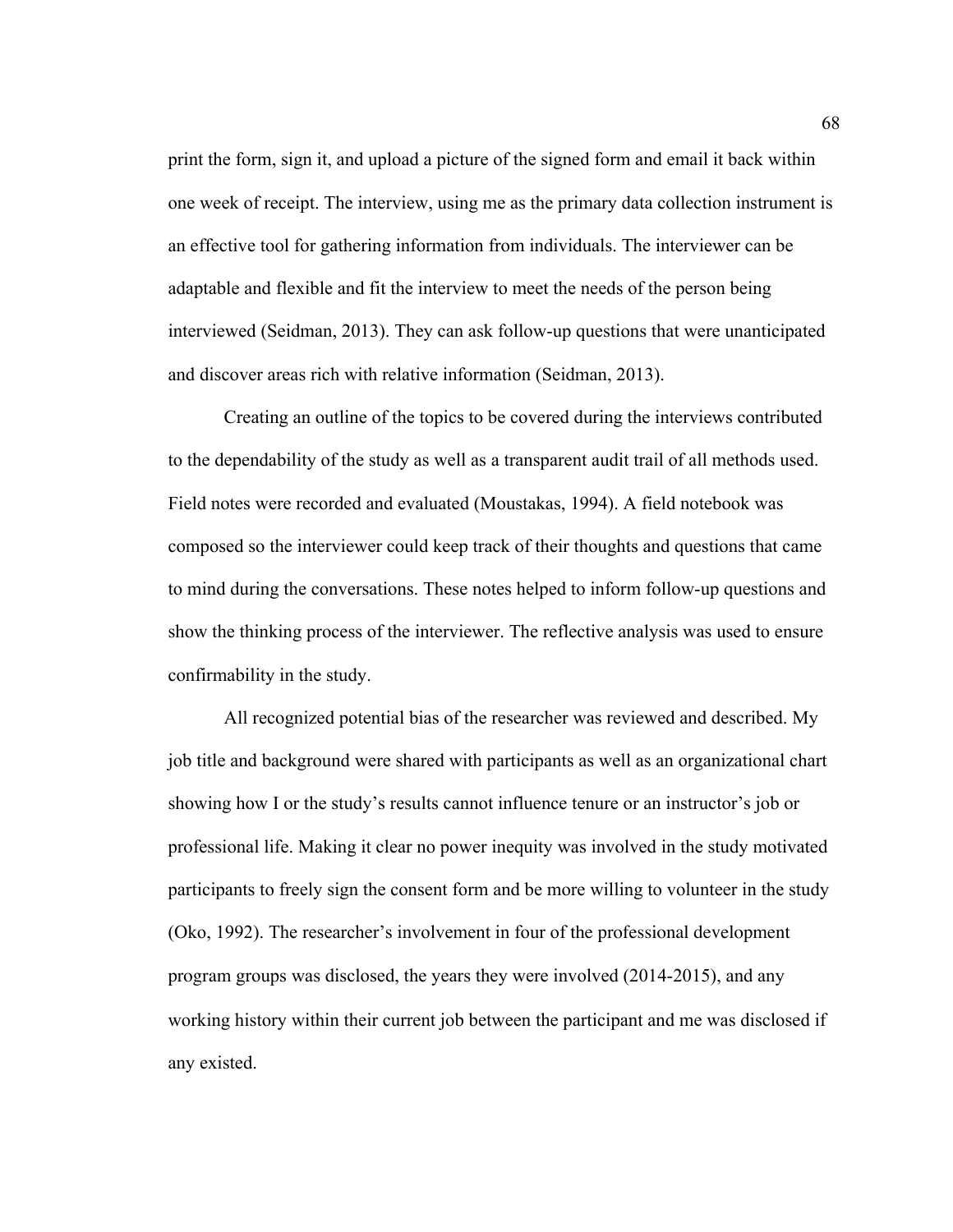Candidates were selected based on their participation in the professional development program at the university beginning in 2011 and working forward in time until five fit the criteria and volunteered. Such instructors are listed on the professional development program's web page (Redacted, 2017b). I began at the bottom of the list, emailing instructors until five volunteers who fit the criteria. This list of the professional development program's participants was used as the pool and target those who entered the program first (Redacted, 2017b). I collected the data using WebEx, an online recording system. If too few participants had volunteered to participate, I would have continued through the list of more than 100 candidates until five were found.

Instructors must have all agreed to be interviewed 3 times for approximately 30 minutes with a maximum 45 minutes limit, each session. Each session should be "no more than one week apart and no less than a day" (Seidman, 2013, p. 53). This provided a total of 15 interviews plus the pilot. One guide question was planned for having consistency and direction in the interviews. Only follow-up questions were asked based on what was said during the interview if the interviewer had them. Otherwise, the purpose of this kind of interview was to primarily listen and keep the topic on the main idea (Seidman, 2013).

They were each debriefed after the interview to remind them of their ability to retract, review, and withdraw from the study. They were reminded they may be asked follow-up questions for clarification during the analysis of the data. After the final interview, participants were promised a copy of the study upon its completion and approval. They could have asked for copies of their transcripts for their review.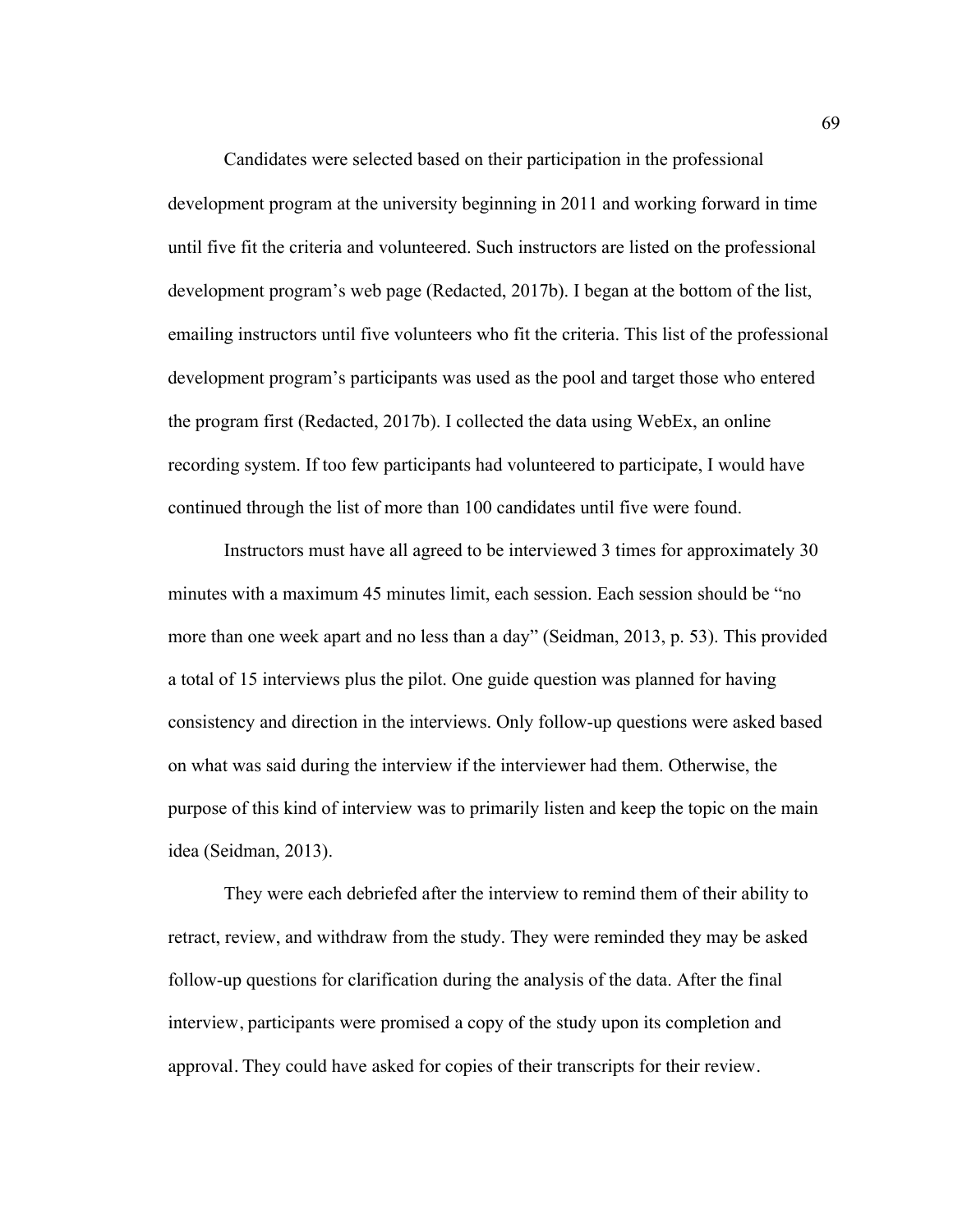Participants were notified during their exit that no identifying information will be used in the study. All such identifying information if mentioned including their name was changed to non-descript substitutions.

#### **Data Analysis Plan**

After each recorded interview the data were transcribed and coded using the software tool, NVivo which was used to code and investigate themes discussed in the interviews. NVivo is a well-established coding tool for qualitative research used for coding the transcribed videos based on Saldana's (2016) strategy. Identifying concepts and patterns within topics were coded and related sub nodes were identified using NVivo (Saldana, 2016). Special attention was given to changes in belief and technology use that occurred before and after the instructors participated in the professional development program. The audio files were only available to the researcher and the participants to their related content. All data is securely maintained for 5 years after collection.

Transcripts were read to allow for themes to become apparent. The data was coded using the theming strategy and each research question was a primary node with sub-nodes for related themes shared during the interviews. For example, one code, used in a macro way that relates to the first research question in the study could be "technology use change" and another code, used in a micro way that related to the second research question, could be "belief change" (Saldana, 2016).

Theming the data is a strategy used in phenomenological research that clusters similar thoughts and ideas together (Saldana, 2016). Pointing out significant statements within the data and organizing it, a researcher can better capture the phenomena (Saldana,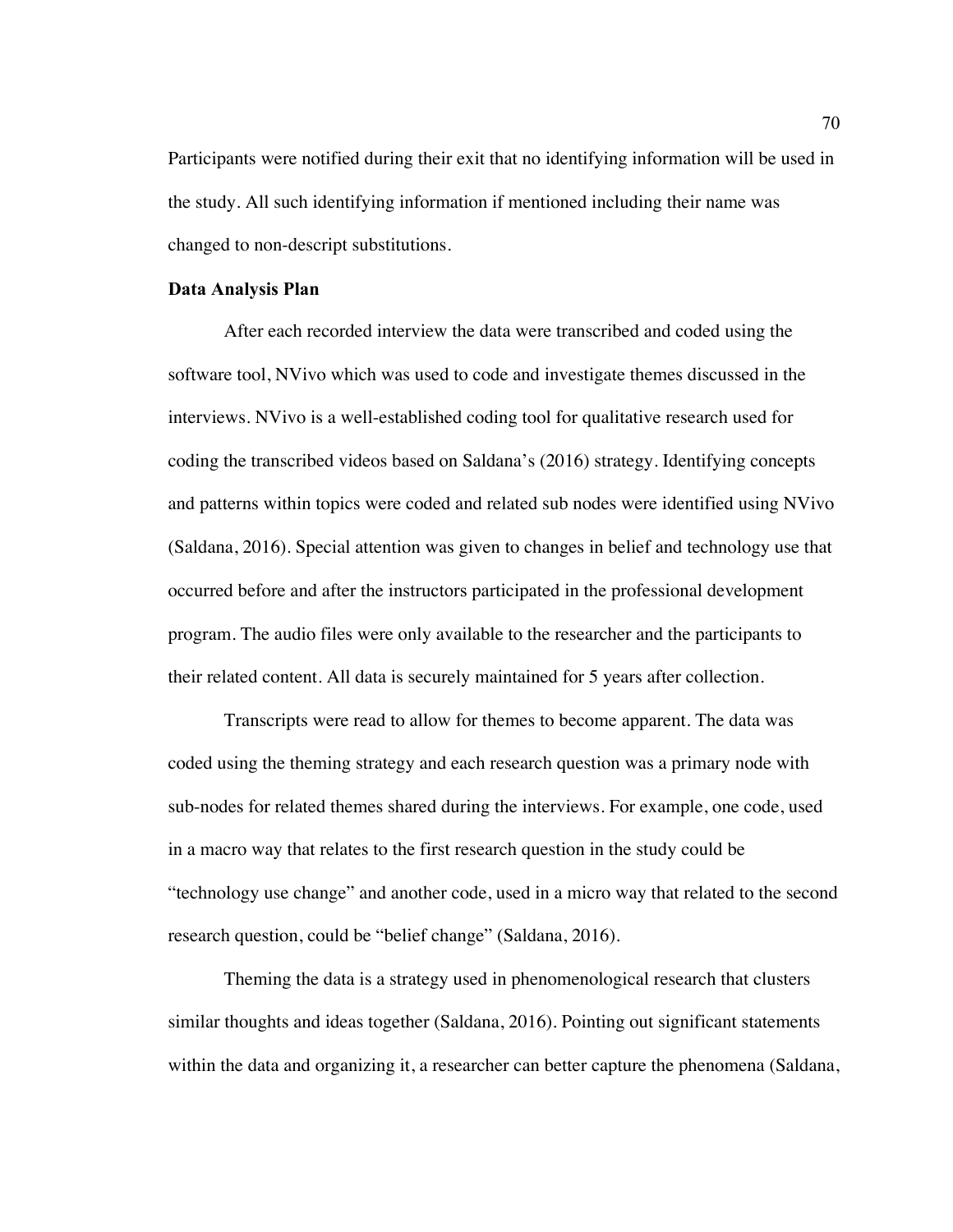2016). While some of the coding's were structured that relate to the research questions, themes that may become apparent during the analysis were coded. Discrepant data was noted and coded as such since an unforeseen pattern of such data was informative during analysis and could be clarified for correct understanding by a follow-up question.

# **Issues of Trustworthiness**

Issues of trustworthiness for qualitative research is important because the qualitative researcher aims to increase understanding of a phenomenon, going through the same professional development program. Being able to trust the results is an important aspect of having credible results (Merriam, 1998). Being able to prove credibility, confirmability, dependability, and transferability are important components in gaining results that are trusted. Qualitative researchers need to be mindful of conducting ethical research (Merriam & Tisdell, 2015).

# **Credibility**

Using a three-interview strategy helped to ensure credibility (Oko, 1992). This helped the comments made during the interview to be in proper context and assisted in providing consistency in what they were saying (Oko, 1992). Comments made in the first interview, for example, aligned with the thought processes described in the latter two interviews. The passage of time while showing consistent thoughts helps to ensure validity (Oko, 1992). This interviewing strategy addressed how the participants made meaning of their experiences over 1-3 weeks. Having more than one participant allowed the researcher to check the comments against the others which can provide multiple perspectives of the same phenomena (Oko, 1992). Being transparent with participants in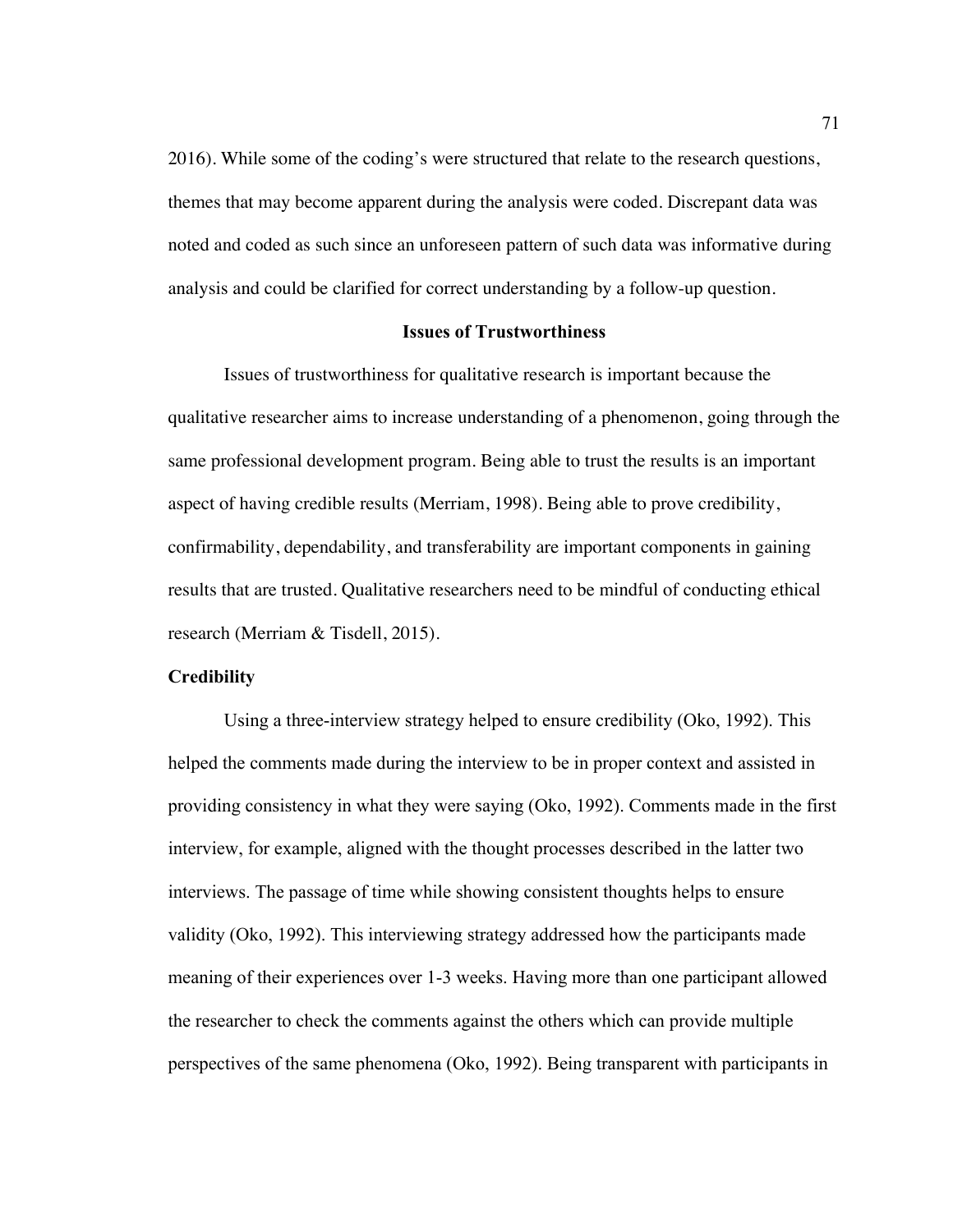allowing them to view notes and transcripts, contribute the credibility (Merriam & Tisdell, 2015). This helps ensure what is said is not interpreted incorrectly which could be a threat to validity (Merriam & Tisdell, 2015). The validity of the study happens when participants can make sense of their experiences to themselves while going through the process of the interviews (Oko, 1992). Phenomenology is about describing experiences without analysis of the experience by the researcher (Moustakas, 1994).

The creation of the pilot helped to establish credibility by testing the validity and helping to ensure the responses were what was expected (Seidman, 2013). Validity was also addressed by using the three-interview structure since it placed comments in context and it allowed for participants, during the time between interviews, to check the consistency of what they said (Seidman, 2013). If the structure of the interview allowed instructors to make sense to themselves and the researcher, it has contributed towards validity (Seidman, 2013).

# **Transferability**

Participant selection was voluntary from the participant list of instructors who had already participated in the professional development program at the university. The participants in the professional development program were a collection of instructors who willingly decided to participate in the program as well as instructors whose departments asked them to participate. Participants were from most disciplines and schools across the university's campus (Redacted, 2016b). Other universities with a similar demographic and emphasis on research as the Midwestern Tier 1 research university in the study have professional development opportunities structures like the professional development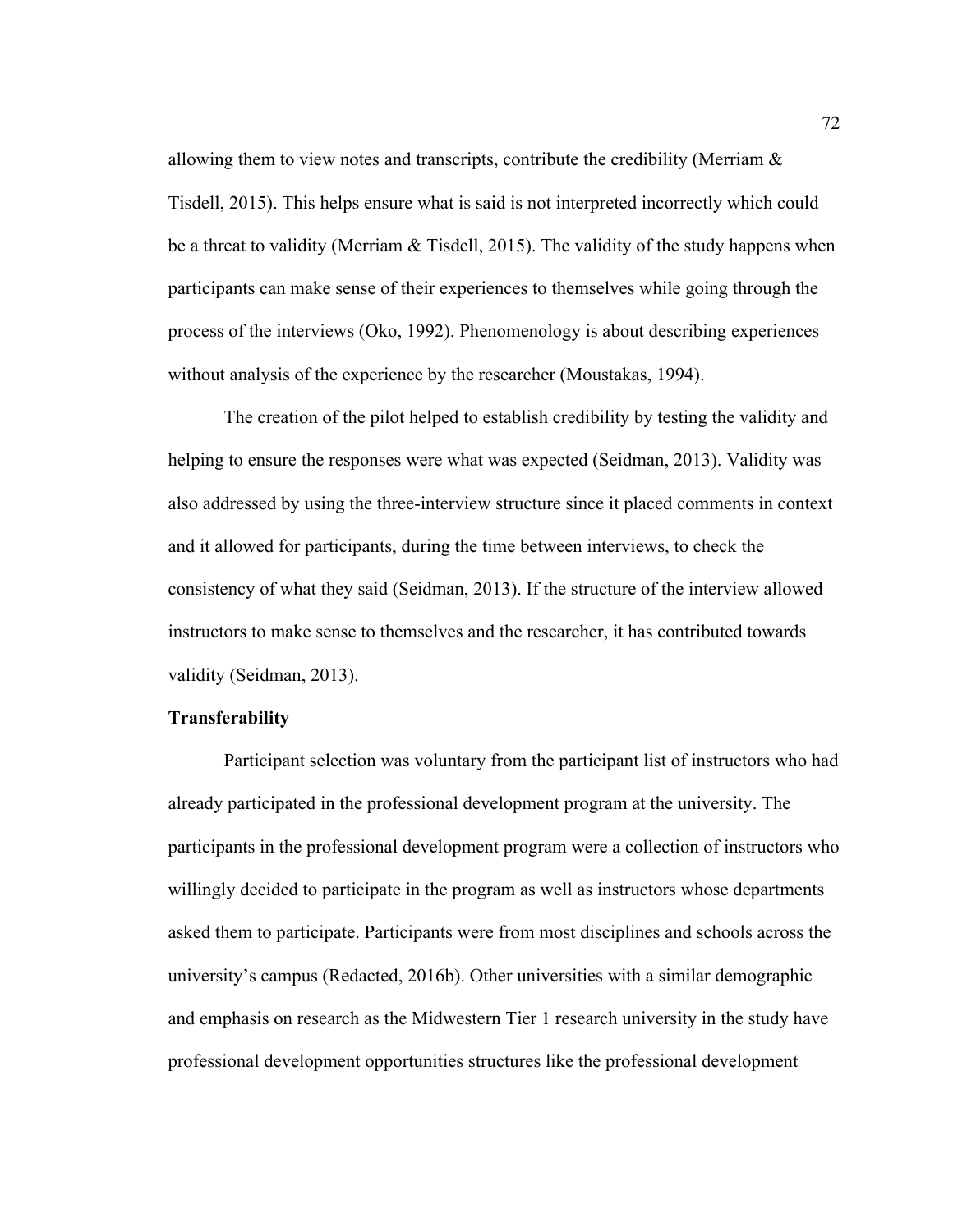program could benefit from the results and be able to transfer the results to their setting. The most important component ensuring transferability is targeting the early adopters (Rogers, 2003). Early adopters who volunteered to be a part of the professional development program first exhibited the qualities Rogers (2003) referred to, a willingness to change. As the professional development program progressed over several years, eventually many more participants attended because they were required by their departments (Redacted, 2016b). Since these instructors would not be considered early adopters, they might not exhibit the same willingness to change.

#### **Dependability**

Understanding the random sample generated by the professional development program's team's list of participants helped inform the external validity of the study. These instructors were the early adopters who volunteered to participate in a newly formed professional development opportunity. This list was generated by the selfselection of instructors, assisted in a non-biased list of participants which I did not generate. Participants could volunteer to participate after meeting the required criteria but also needed to have the time to participate in the three interviews. A threat to dependability is having no willing participants.

According to Seidman (2013), having a deep understanding of the issues discussed by those being surveyed and respect for the issues that underlie them, are a better form of proving validity and trustworthiness than devising an audit trail or methods of triangulation. Having a deep understanding of the issues and why researchers are delving into them are more important than mechanical procedures (Seidman, 2013). The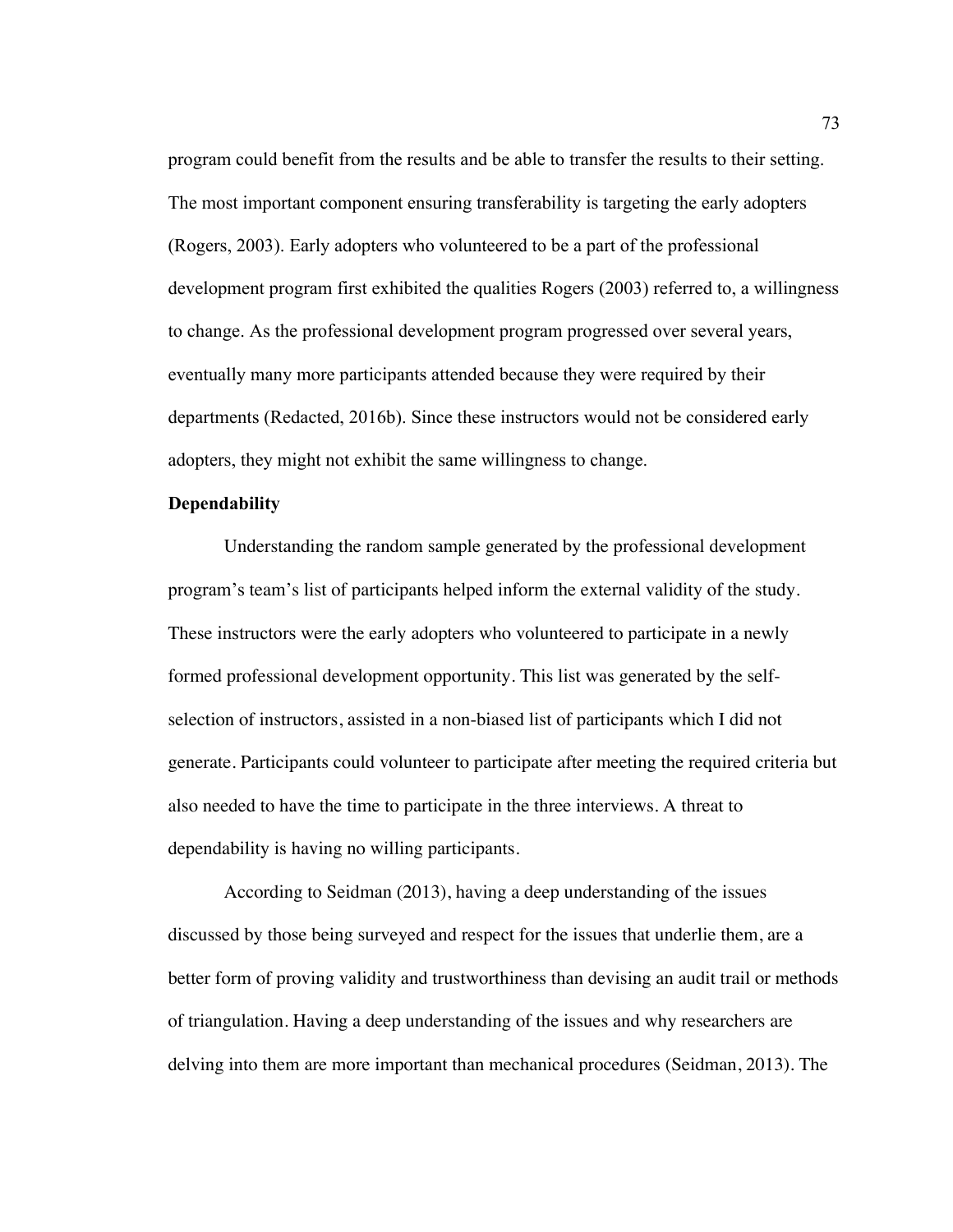three-interview process in this study provided a way to have three data sources and to verify each response by showing consistency over time.

# **Confirmability**

A field journal was kept during the study where thoughts and follow-up questions were recorded during the interviews. This provided a way to demonstrate how the findings were assessed and conclusions were identified from the study.

Creating an outline of the topics to be covered for the interviews contributed to the trustworthiness of the study as well as a transparent audit trail of all methods used. Field notes were also recorded and evaluated (Moustakas, 1994). A field notebook was composed so the interviewer could keep track of their thoughts and questions that came to mind during the conversations. These notes helped to inform follow-up questions and showed the thinking process of the interviewer. The reflective analysis was used to ensure confirmability in the study. Notes were shared with participants to ensure they were understood and recorded correctly.

My background and position did not create a bias within the limits of this study. At the time that this study was conducted, I have been employed at the university for 5 years. I briefly had a support role within the professional development program when first employed by the university but have not been a part of the group for more than 2 years. I have built a level of trust among instructors in their role with the university as a course designer, technology support person, and a member of the innovative tools in teaching and learning group. I have never been employed through the funding of the professional development program in any way. The professional development program's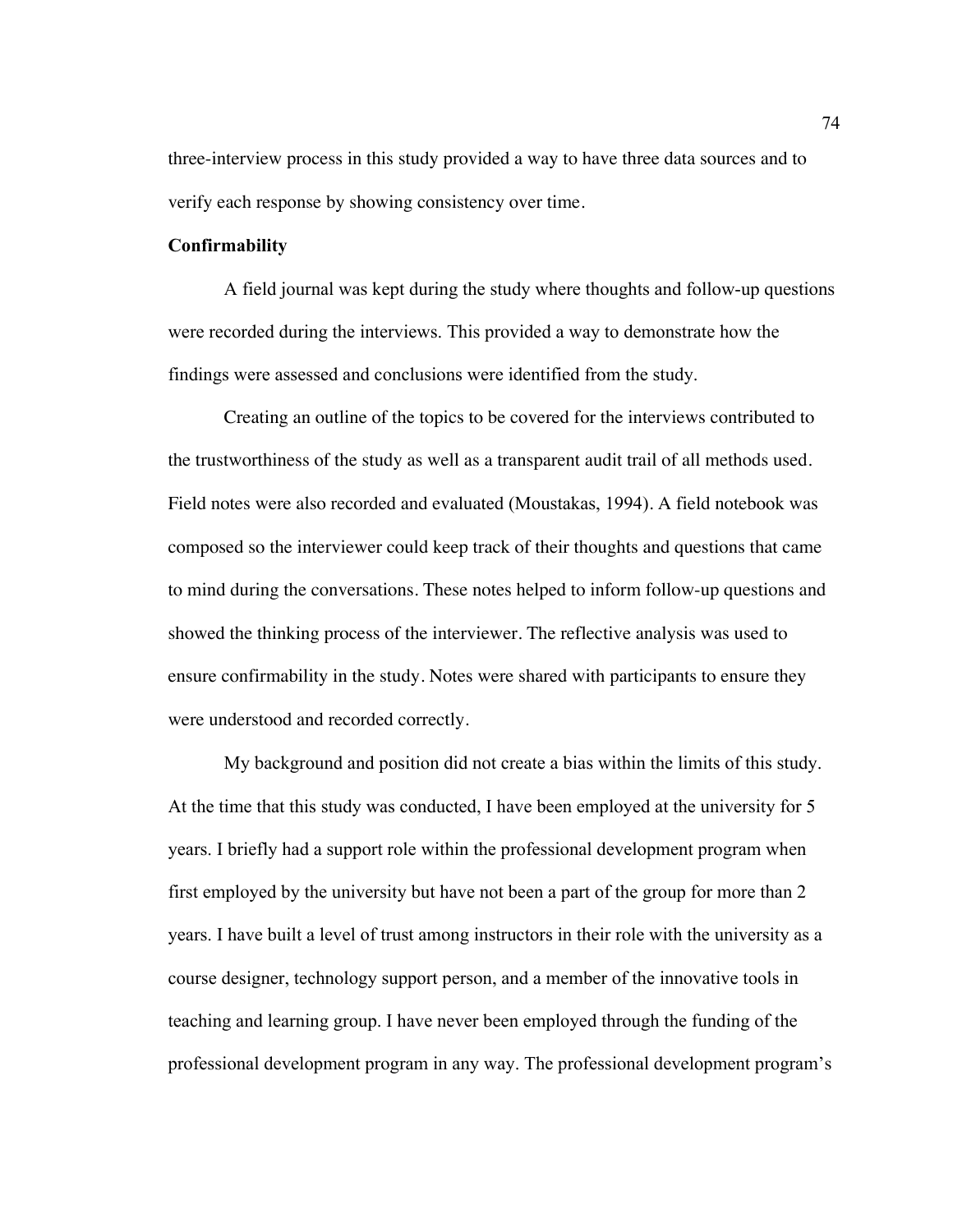supervisory board reports through the Provost's office, while my employment reports through the Chief Information Officer. As an outsider of the program who has been on the inside, I have supported instructors as they worked through their course design and attended the professional development program sessions. This gave me the perspective of an observer in a job that provided access to such instructors from the professional development program.

## **Ethical Procedures**

Participants were asked to sign a consent form before participating in the study which contributed to informed consent before proceeding (Oko, 1992). The entire pool of potential participants was not contacted at once. Only instructors who expressed interest in participating received details about the study. This participant pool had the potential for survey fatigue. Taking this into consideration, the pool of anonymous participants was emailed in groups of 10 until the five were selected for further information, plus the pilot participant, and the consent form was shared. Participants were identified by a code.

All recognized potential bias was reviewed and described. Both Walden's IRB and the selected university's IRB guided the study. The professional development program's management team were asked for permission to contact participants from the program. My job title and background were shared with participants as well as an organizational chart showing how I or the study's results cannot influence tenure, an instructor's job, or professional life. Making it clear no power inequity is involved in the study motivated participants to freely sign the consent form and be more willing to volunteer in the study (Oko, 1992). My involvement in four of the professional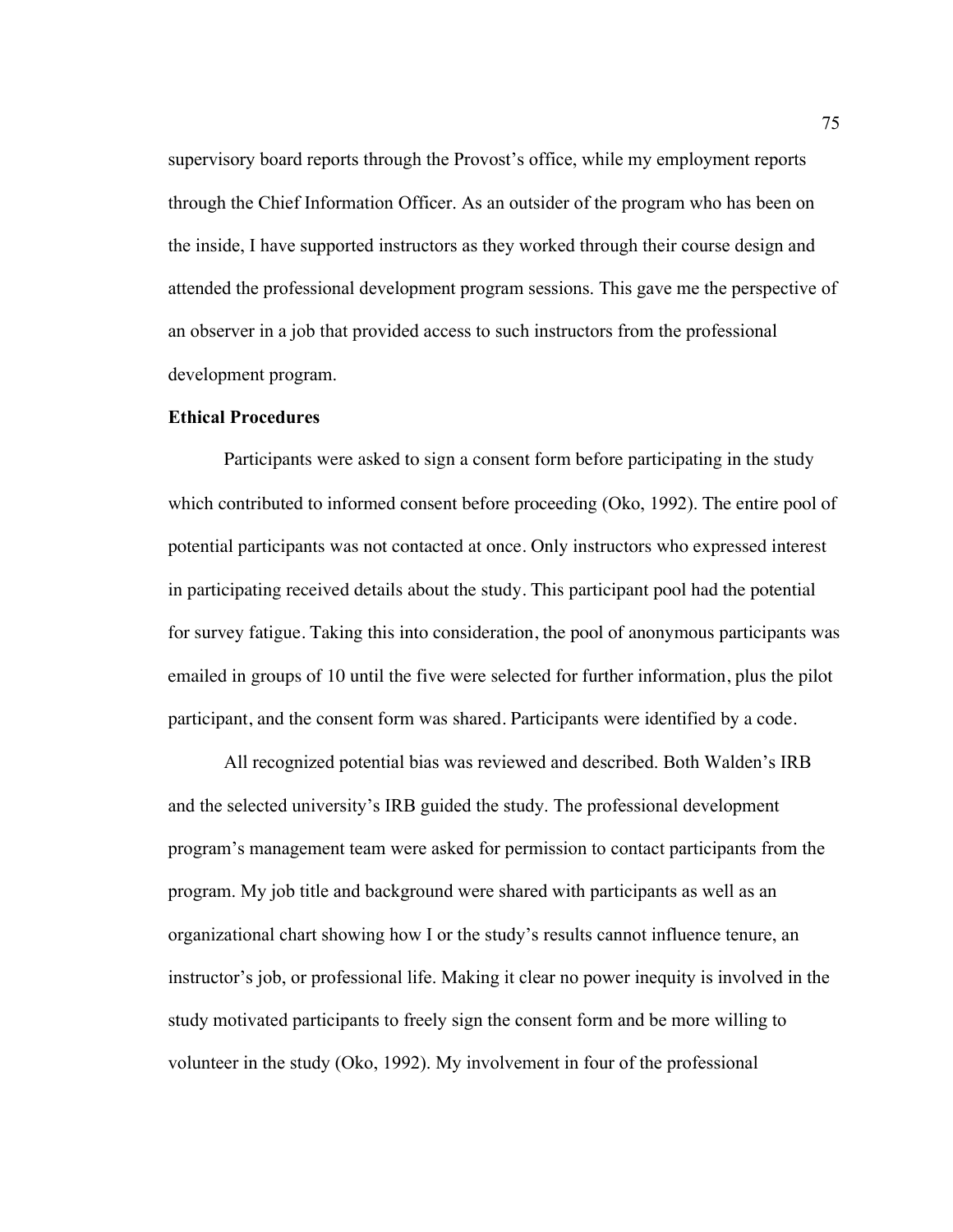development program's groups was disclosed, the years they were involved (2014-2015), and any working history within their current job between the participant me were disclosed if any existed. I informed the participants that they could withdraw from the study at any time. If a participant withdrew from the study, their materials would have been destroyed and would not have been used in the data collection for the study. Confirmation of the destruction of all materials would have been shared with those who withdraw as well as a thank you message for attempting to participate through email. The consent form for participants included an explanation that they were free to withdraw from the study at any time as well as a description of the risks and benefits to the participants should they decide to participate or withdraw.

# **Summary**

The purpose of this qualitative phenomenological study was to explore the lived experiences and instructor beliefs on teaching and technology integration before, during, and after completion of a professional development program at a Midwestern Tier 1 research institute. Interviews were conducted with instructors and were audio-recorded, transcribed, and imported into NVivo for analysis. The knowledge from this study is intended to be used to inform the professional development program's administrators and staff as to what areas of the program work best at motivating change and inspiring technology use by instructors who have gone through the program. The results could be used to inform universities who are developing similar programs for their instructors in the hopes that such programs can continue to evolve and improve how instructors use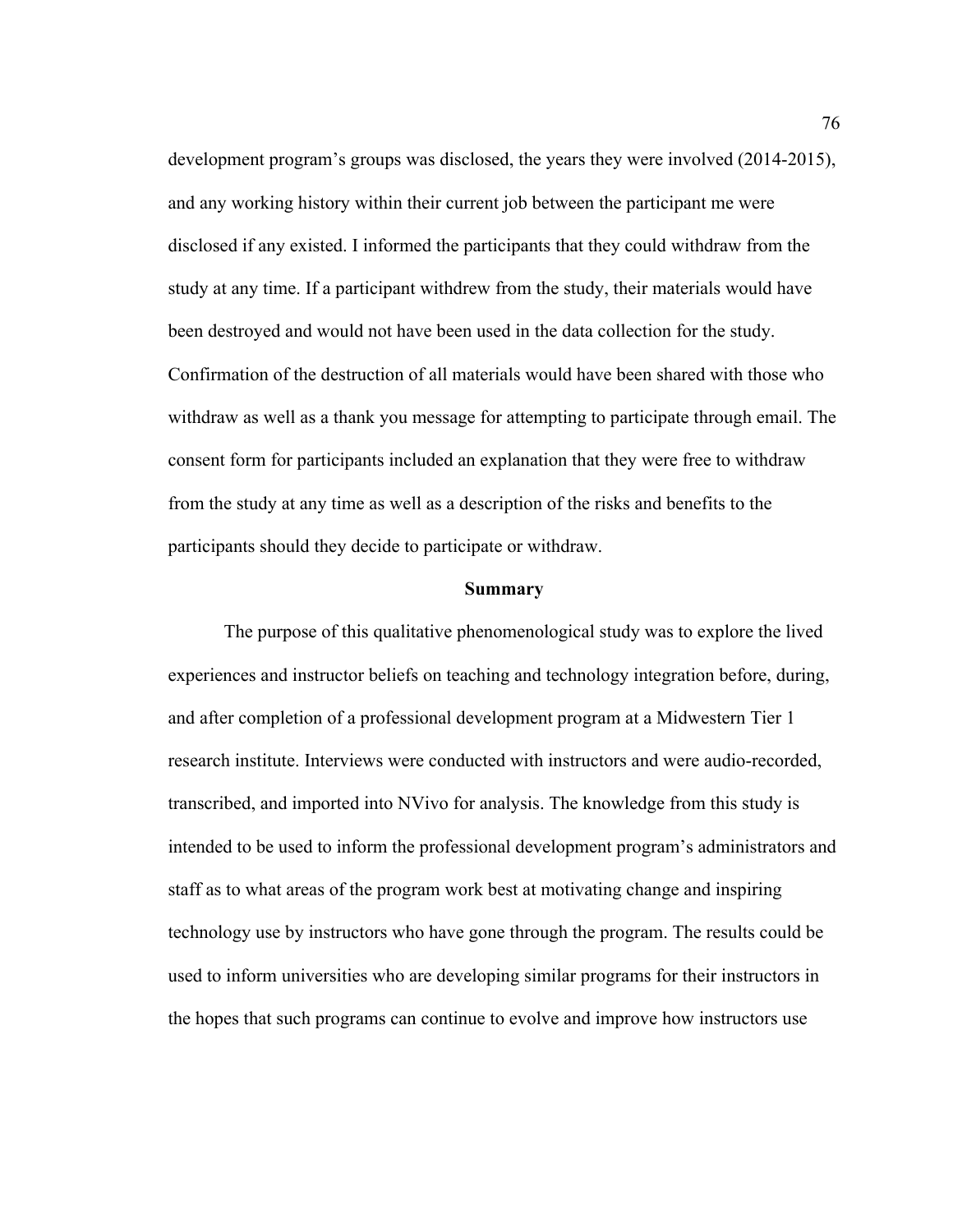technology in their classrooms to help all students to be more successful in their academic experience.

Chapter 4 will have the results of the study. The analysis and findings of the results will also be discussed.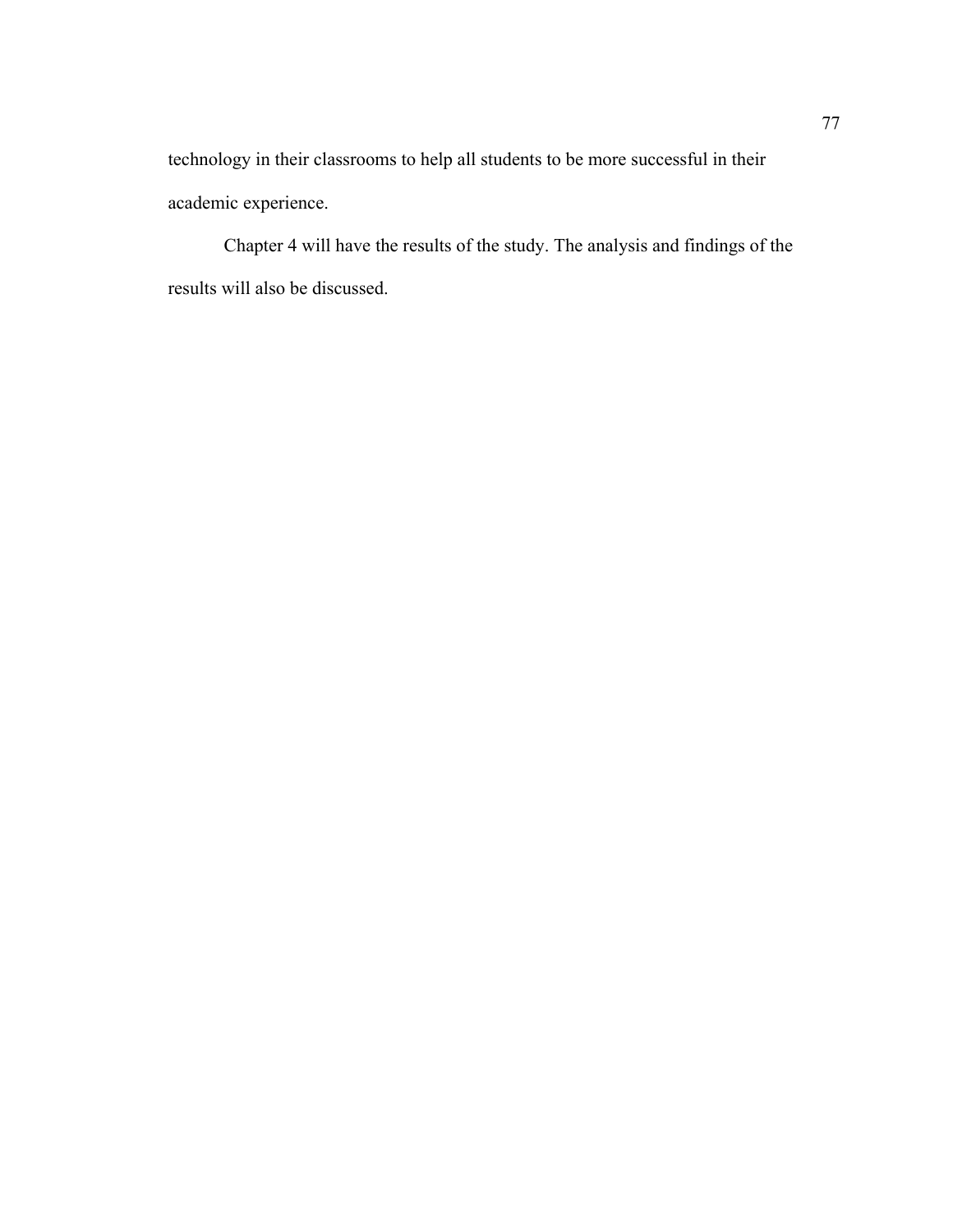#### Chapter 4: Results

# **Introduction**

The purpose of this qualitative phenomenological study was to explore instructors' lived experiences and beliefs regarding teaching and technology integration before, during, and after completion of a professional development program at a Midwestern Tier 1 research institute. The desire was to find common themes across participant experiences and identify whether specific activities promoted technology use. The phenomenon was defined as the Midwestern Tier 1 research institution campus course redesign program. The results of this study may inform the designers of professional development, so that they can know which activities are most associated with activities recommended as being the most useful in inspiring technology use by instructors. An understanding the lived experiences of those who have already been involved in the process and how they think about may inform efforts to make the program better as well as more effective (Yurtseven & Bademcioglu, 2016).

# **Research Questions**

Primary question: How has participation in a professional development program changed the beliefs of instructors surrounding technology integration in how they respond to the learning styles of 21<sup>st</sup>-century learners?

Subquestion: How have lived experiences changed the beliefs of instructors after participation in a professional development program toward how they teach  $21<sup>st</sup>$ -century learners?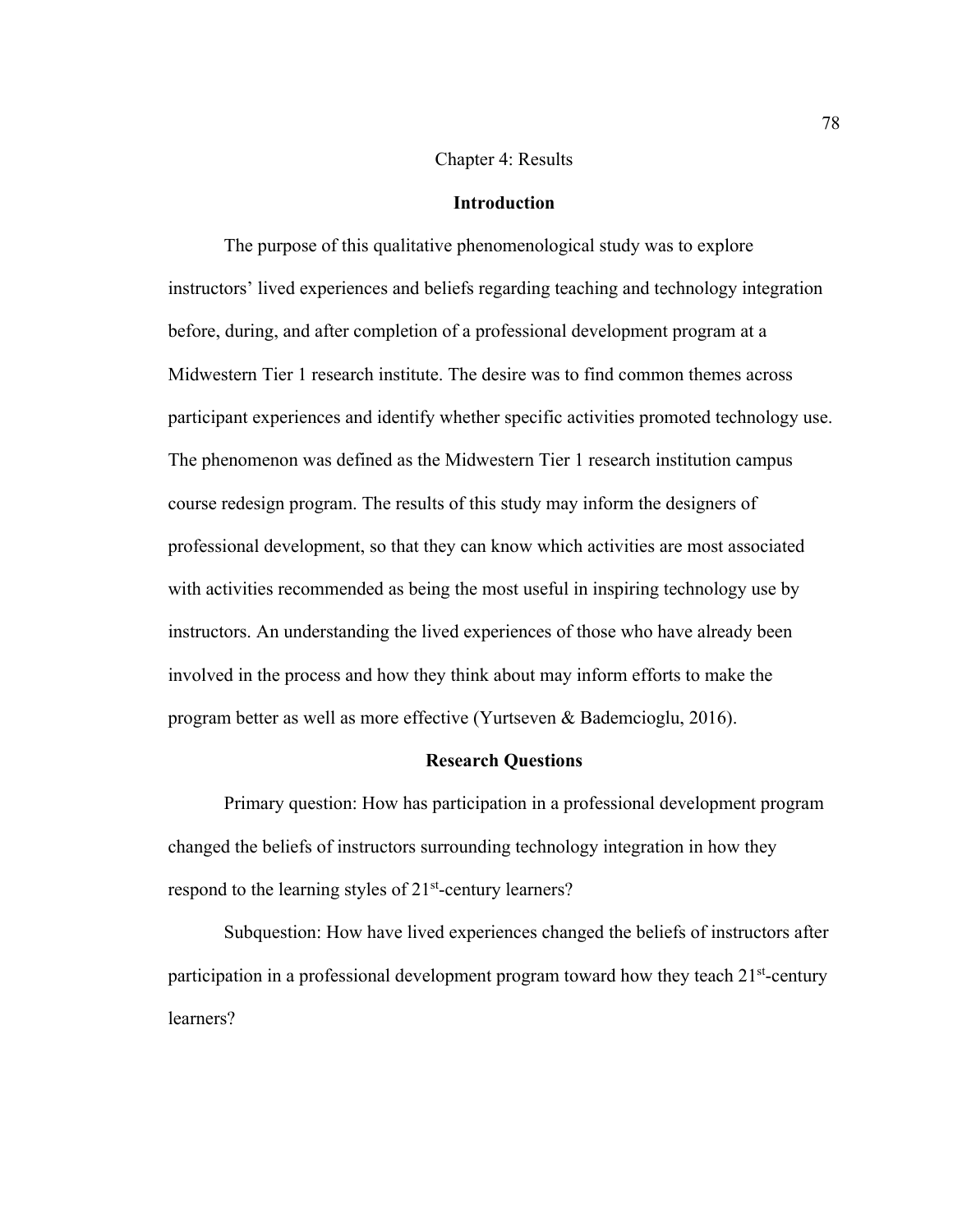In this chapter, I present the data and analysis and the results for the research questions guiding this study. This chapter is organized into the following sections: Pilot Study, Setting, Demographics, Data Collection, Data Analysis, Evidence of Trustworthiness, Results, and Summary.

## **Pilot Study**

In that this study involved a researcher-developed interview instrument, a pilot study was needed (Seidman, 2013). A random individual was selected from the participants in the professional development program project to test the instructions, procedures, technology, and allotted time for the interviews. Pilot studies can alert researchers of potential issues in how they ask questions that may detract from the objectives and can assist them in reflecting on their approach (Seidman, 2013). A pilot can also help to determine if an approach is appropriate for a study (Seidman, 2013). This pilot helped to ensure that the questions asked were bringing results related to participants' experiences as required for this investigation.

The impact of the pilot study on the main study was to inform the discussion of technology tools used in the classroom and in the professional development program to happen organically instead of with a formal question. Asking the question directly disrupted the flow of the exchange. Being mindful of the need to pay attention to any technology mentioned for deeper inquiry was the strategy most often used, a change that happened as a result of the pilot.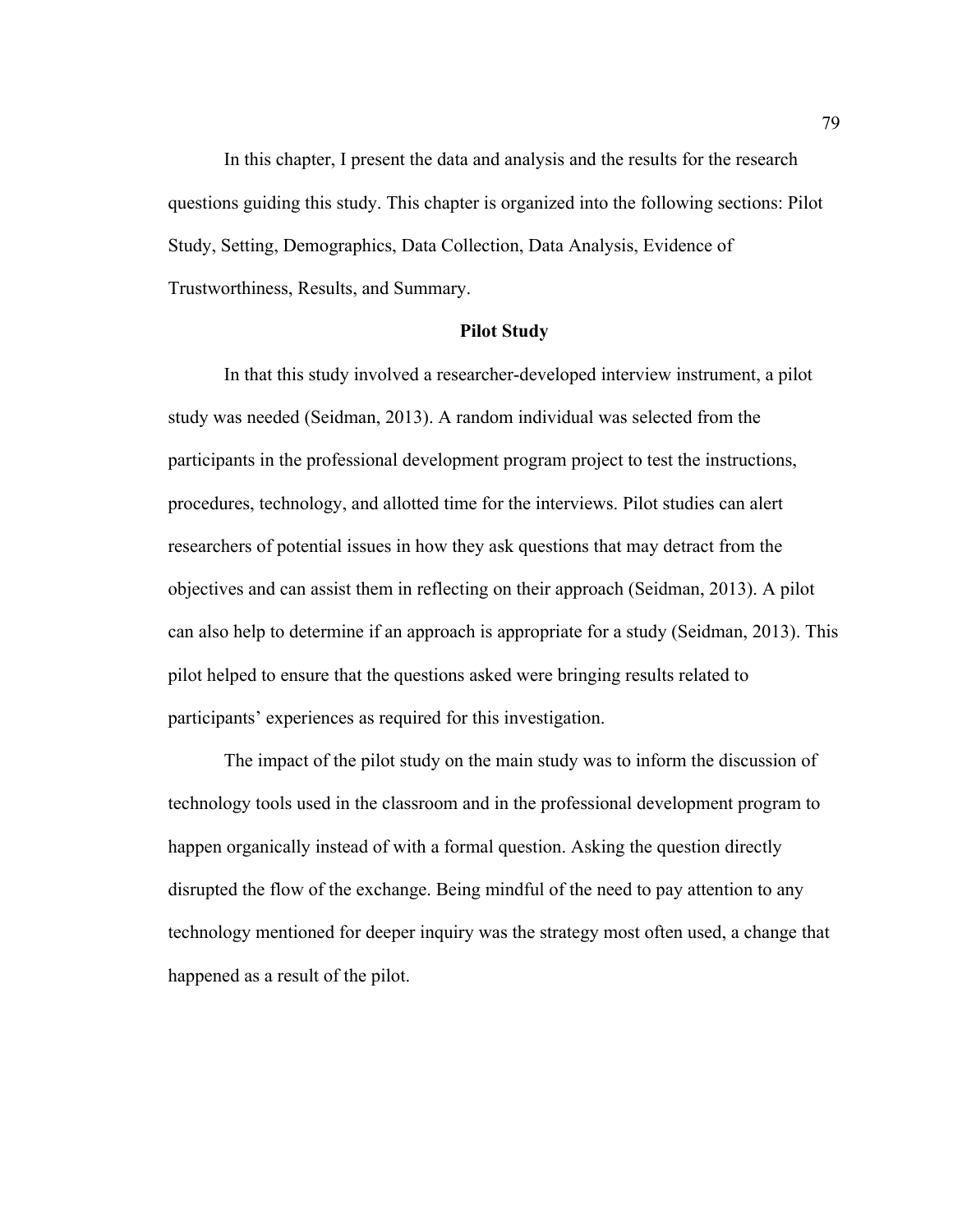#### **Setting**

The scope of this study was a Tier 1 research institute located in the Midwestern United States. The school, at more than 100 years old, was a STEM-centric institution focusing on engineering and agriculture, as well as business, science, veterinary medicine, health and human services, pharmacy, and education, with established graduate programs (Redacted, 2017a).

The instructors in this study were randomly selected as instructors who had participated in the professional development program (Redacted, 2017b). Because this was a phenomenological study, five instructors were interviewed (plus the pilot) after being selected from the total pool of approximately 150 instructors who completed the program. Instructors who did not complete an entire iteration of the professional development program were excluded from this study. The availability of instructors was a limitation for this qualitative study because instructors often have busy schedules.

# **Demographics**

This was a qualitative phenomenological study. A series of three interviews was conducted with five instructors, plus the pilot instructor, at a Midwestern Tier 1 research institution who had undergone course redesign through the university's professional development program, for a total of 18 interviews.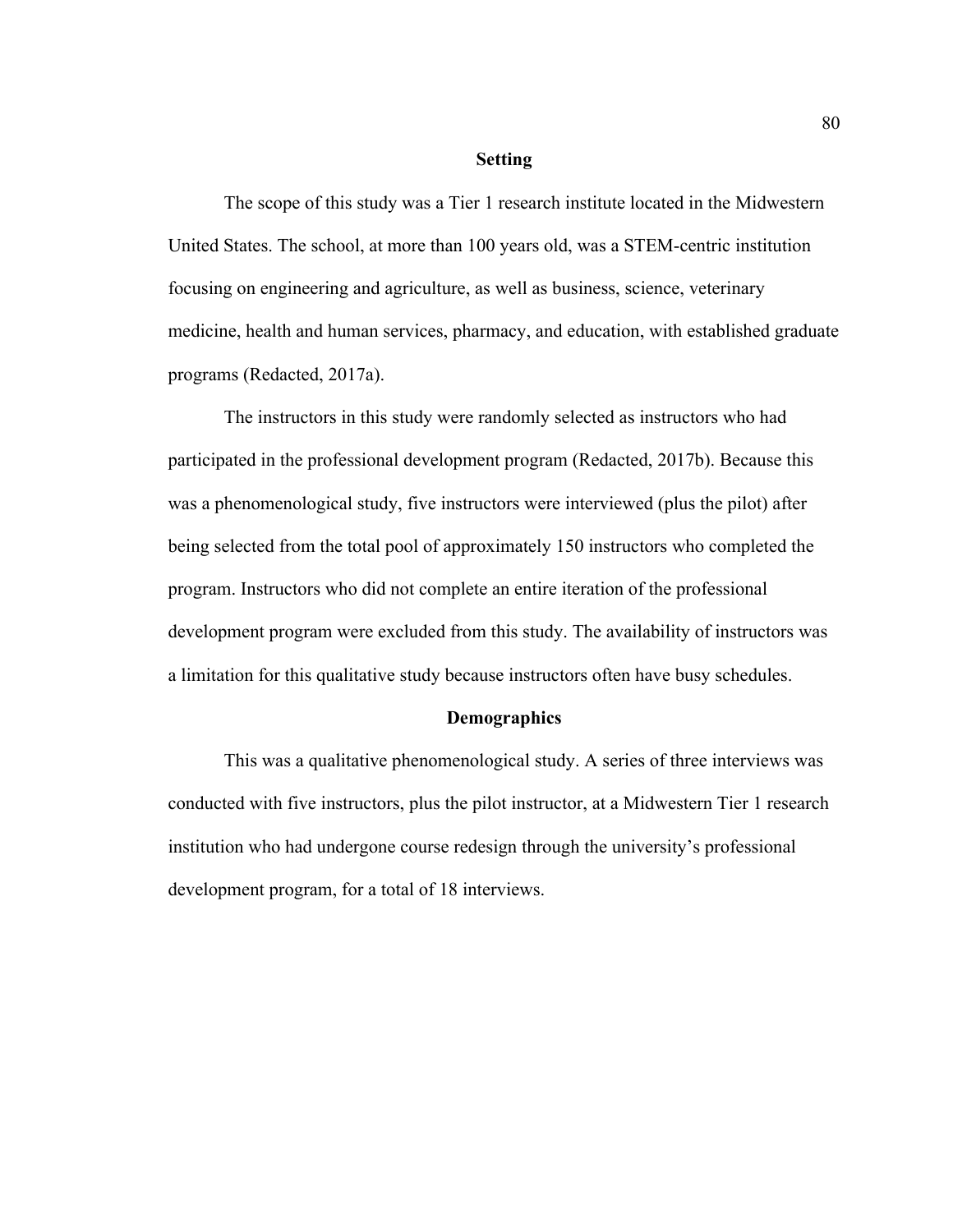# Table 2

|               | Years of<br>teaching<br>experience | Levels of<br>education taught                                      | Years teaching<br>in a digitally rich<br>learning<br>environment | Level of<br>comfort<br>teaching with<br>technology |
|---------------|------------------------------------|--------------------------------------------------------------------|------------------------------------------------------------------|----------------------------------------------------|
| Participant 1 | 18 years                           | Higher education<br>(undergraduate<br>and graduate)<br>Online      | 15 years                                                         | Moderate                                           |
| Participant 2 | 37 years                           | Higher education<br>(undergraduate<br>and graduate)                | 5 years                                                          | Moderate                                           |
| Participant 3 | 7 years                            | Higher education<br>(undergraduate)                                | 7 years                                                          | High                                               |
| Participant 4 | 28 years                           | High school<br>Higher education<br>(undergraduate<br>and graduate) | 5-7 years                                                        | High                                               |
| Participant 5 | 38 years                           | Higher education<br>(undergraduate<br>and graduate)                | 20 years                                                         | High                                               |
| Participant 6 | 11 years                           | Higher education<br>(undergraduate<br>and graduate)                | 7 years                                                          | Moderate                                           |

# *Participant Demographics*

The first interview covered participants' educational experiences before going through the professional development program. The second interview covered their experiences during the professional development program, and the third covered their teaching experiences after the professional development program. Allowing for time between interviews supports the validity of the interview by placing what participants say in context (Seidman, 2013). This strategy helped me as the interviewer, along with the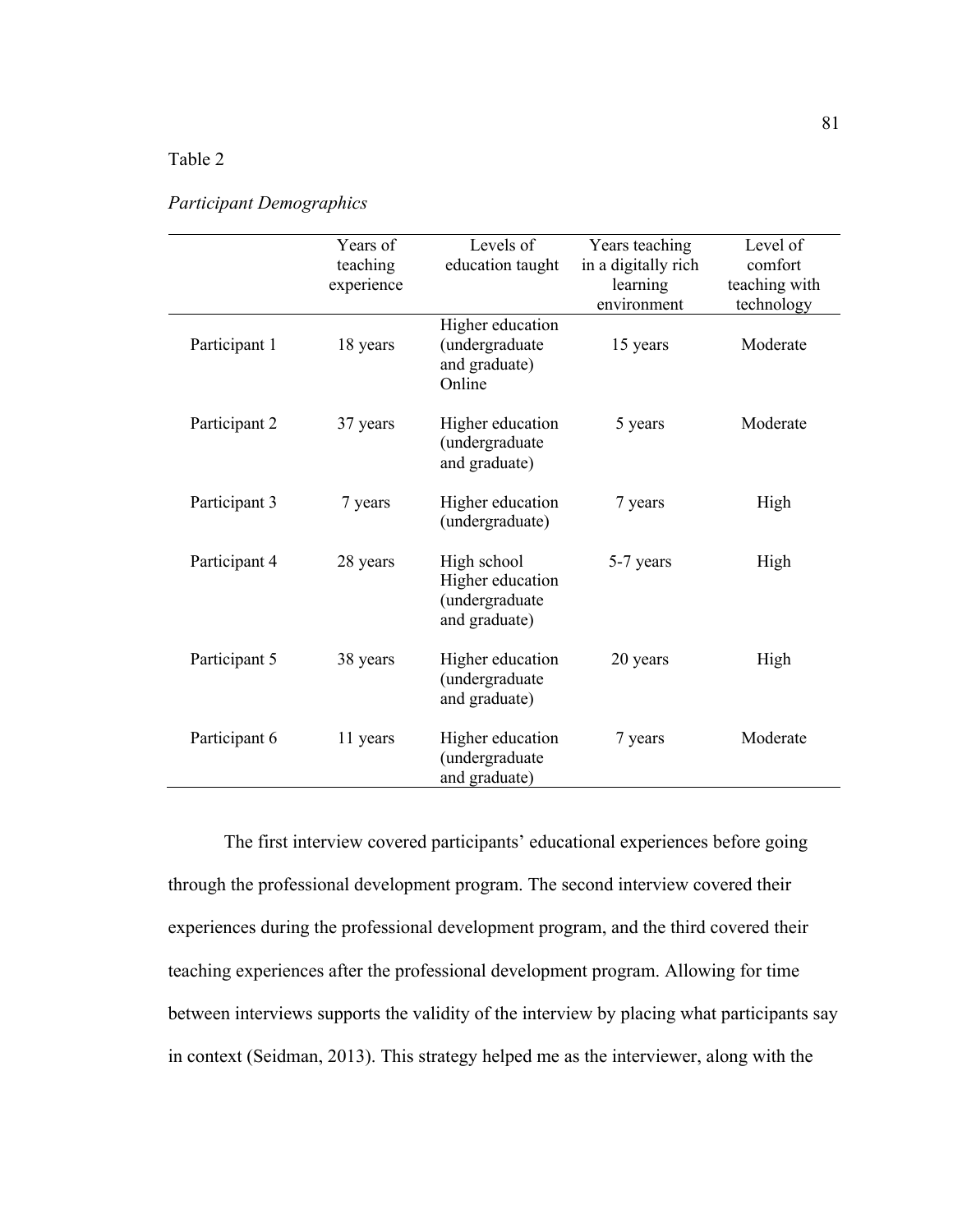participants, to maintain focus on each topic of the series (Seidman, 2013). Each interview helped to inform the next interview, providing for a logical sequence that assisted everyone involved in the phase at hand (Seidman, 2013). Seidman (2013) recommended spacing interviews between 3 days and a week apart. This approach provided time for participants to think about the previous session but not enough time for them to forget about the previous session (Seidman, 2013). It is of utmost importance to allow time for reflection between topics but not so much time that the thoughts from the previous interview are no longer fresh enough to inform the next interview (Seidman, 2013).

# **Data Collection**

Instructors selected to participate were drawn initially from the earliest participants of the professional development program in 2011, after which I moved up the list toward the most recent participants. Instructors were selected in this manner so that participants would have had the most time to integrate what they had learned and been likely early innovators, helping to create a culture for change. This group of instructors was a random selection of individuals who self-identified as wanting to participate in the program. The entire pool of participants was 312 instructors. Only those who had taught the class that they redesigned at least once were eligible to participate. They were given a survey outlining the criteria before being interviewed. Six instructors volunteered, qualified for the study, and were interviewed—two women and four men.

Interviews were recorded with WebEx audio only. I used a field notebook to write down thoughts and follow-up questions during the interviews. The themes of inquiry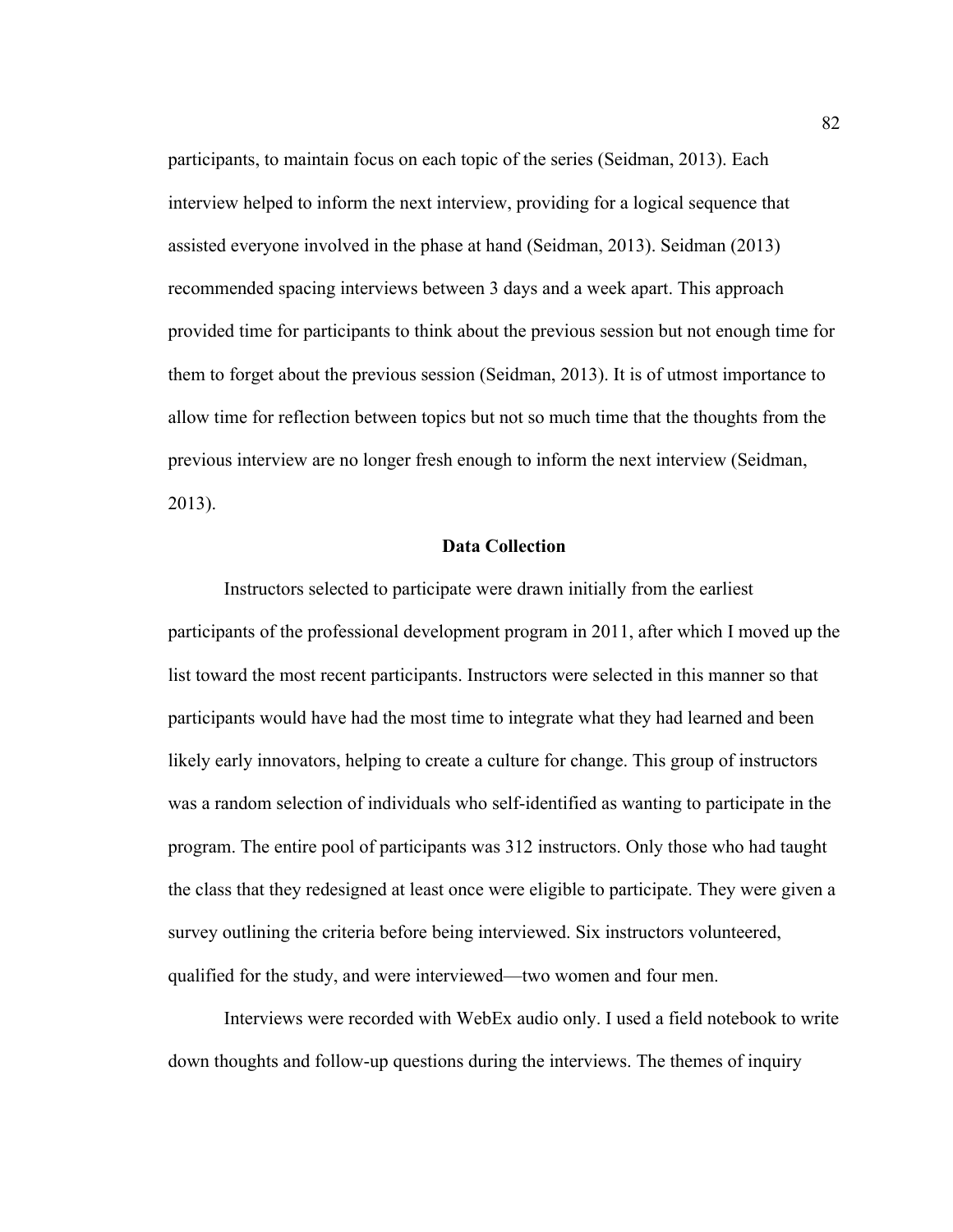were: beliefs and pedagogy related to teaching and technology use. Strategies such as not interrupting and listening carefully to what is said, according to Seidman (2013), are the most effective ways to gather the essence of the experience of those being interviewed. No variations or discrepant cases deviating from the plan presented in Chapter 3 occurred.

#### **Data Analysis**

Data were categorized according to the research questions using WebEx for collection, and NVivo was used for analysis after transcription. After each recorded interview, the data were transcribed, after which the software tool NVivo was used to code and investigate themes discussed in the interviews. NVivo is a well-established tool for qualitative research that is used for coding transcribed videos based on Saldana's (2016) strategy. Concepts and patterns within topics were coded, and related sub nodes were identified (Saldana, 2016). The themes that emerged were technology integration, inclination to use technology, support surrounding the use of technology, the professional development program, technology use after the professional development program, and related beliefs associated with teaching and learning. They became coded as technology integration, Rogers's theory of innovation, SAED framework, and beliefs and change. The themes were then sorted according to the related research questions, as seen in Table

3.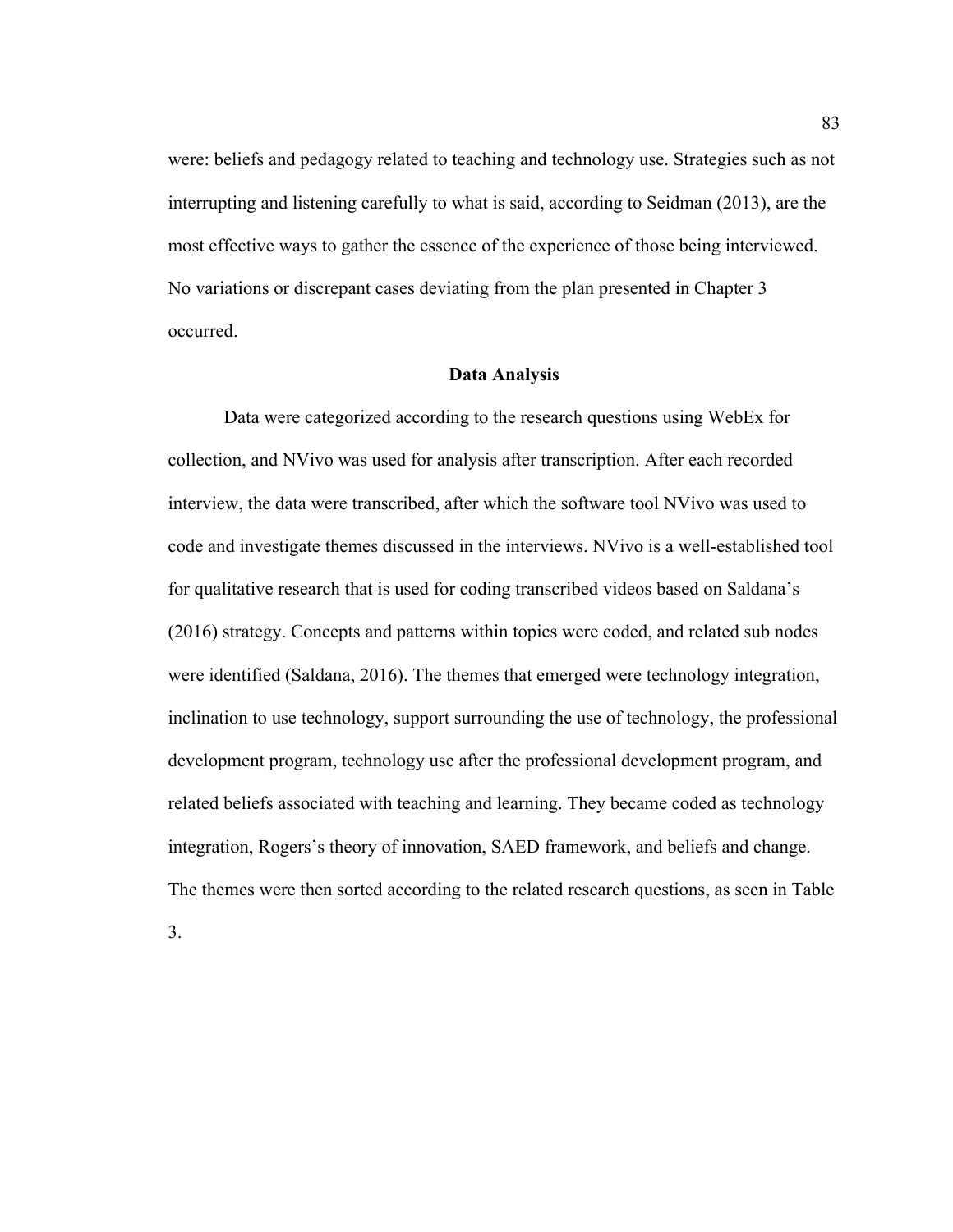Table 3

# *Themes*

| Research question                               | <b>Themes</b>                    |
|-------------------------------------------------|----------------------------------|
| 1. How has participation in a professional      | Technology integration           |
| development program changed the                 | 2. Rogers's theory of innovation |
| beliefs of instructors surrounding              | 3. SAED framework                |
| technology integration in how they              |                                  |
| respond to the learning styles of $21^{st}$ -   |                                  |
| century learners?                               |                                  |
| 2. Subquestion: How have lived                  |                                  |
| experiences changed the beliefs of              | 4. Beliefs and change            |
| instructors after participation in a            |                                  |
| professional development program                |                                  |
| toward how they teach 21 <sup>st</sup> -century |                                  |
| learners?                                       |                                  |

Discrepant cases were not an issue with this investigation because the professional development program was evolving after every iteration, and only two participants were in the same iteration. Even though participants generally experienced different versions of the professional development program, each program had the same objectives (Redacted, 2017b). For example, Participant 4, who took part in an early iteration of the program, taught a very large enrollment course and was encouraged to use more essay assessments. Because Participant 4 knew that this was not a realistic expectation for a course with hundreds of students, this instructor shared that this was not helpful feedback. The program facilitators agreed and changed future iterations. Other participants from future iterations of the program who also taught large-enrollment courses had a more positive experience with the assessment evaluation portion. Those administering the professional development program likely changed this part and stopped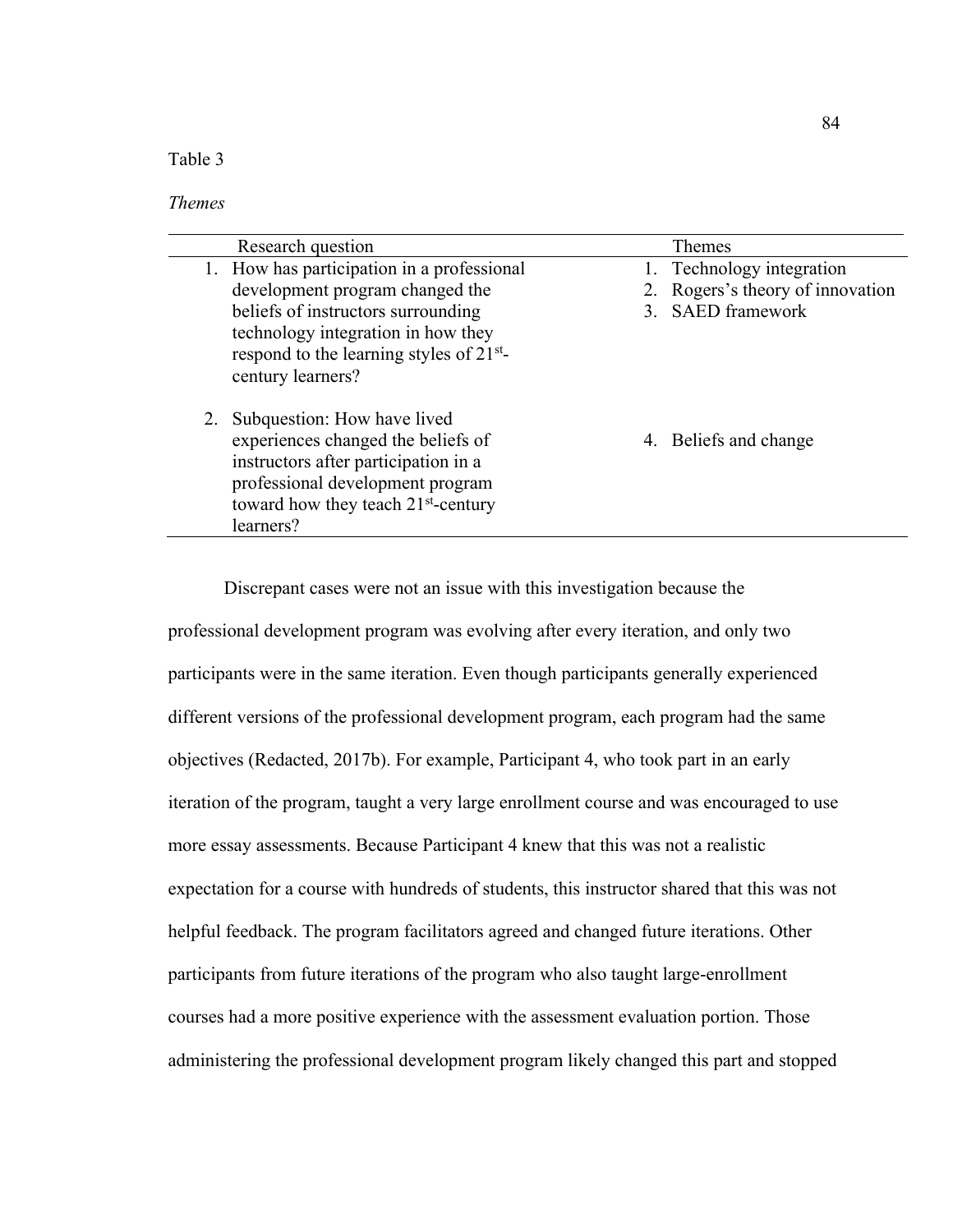asking large-enrollment instructors to include essay assessments. Because discrepancies existed between experiences of the participants, each experience was evaluated as an individual perspective, and all were valued as relevant.

#### **Evidence of Trustworthiness**

Issues of trustworthiness for qualitative research are important because the qualitative researcher aims to increase understanding of a phenomenon—in this case, going through the same professional development program. Being able to trust the results is an important aspect of having credible results (Merriam, 1998). Credibility, confirmability, dependability, and transferability are important elements of trustworthiness for the results of a study. Qualitative researchers need to be mindful of the need to conduct ethical research (Merriam & Tisdell, 2015).

# **Credibility**

Using a three-interview strategy helps to ensure credibility (Oko, 1992). This approach helped me to place comments made during the interviews in the proper context and assisted in providing consistency in what participants were saying (Oko, 1992). Comments made in the first interview, for example, should align with the thought processes described in the latter two interviews. The passage of time while showing consistent thoughts helps to ensure validity (Oko, 1992). This interviewing strategy addressed how the participants made meaning of their experiences for 1-3 weeks. Having more than one participant allowed me to check comments against others, thereby gaining multiple perspectives on the same phenomena (Oko, 1992). Being transparent with participants in allowing them to view notes and transcripts contributed to credibility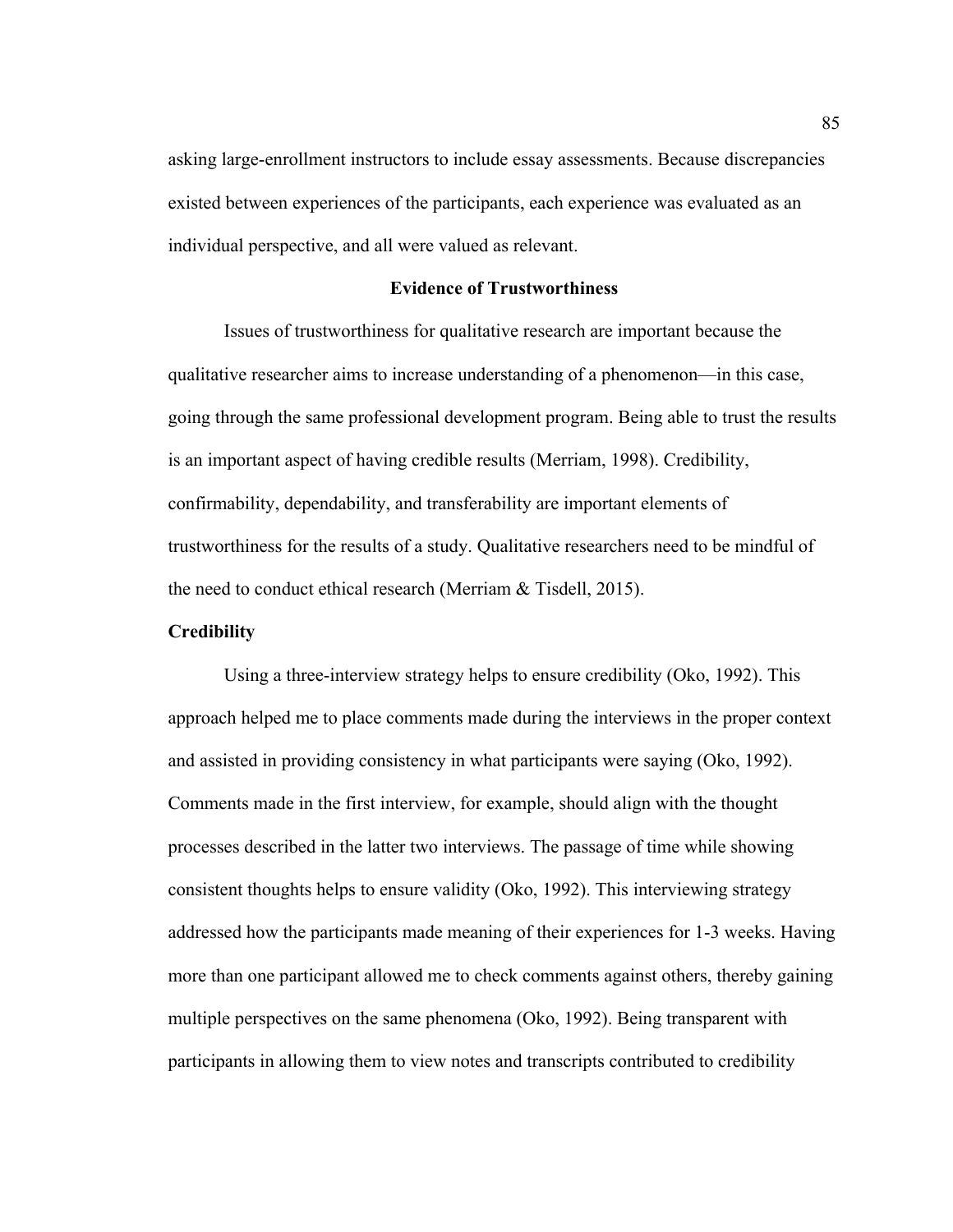(Merriam & Tisdell, 2015). This helped to ensure that what was said was not interpreted incorrectly, which could have posed a threat to validity (Merriam & Tisdell, 2015). Validity is supported when participants can make sense of their experiences to themselves while going through the process of interviews (Oko, 1992). Phenomenology is about describing experiences without analysis of the experience by the researcher (Moustakas, 1994).

The creation of the pilot study helped to establish credibility by testing validity and helping to ensure that the responses focused on what was needed for this study (Seidman, 2013). Validity was also addressed by using the three-interview structure because it places comments in context and allows for participants, during the time between interviews, to check the consistency of what they say (Seidman, 2013). If the structure of the interview allows instructors to make sense to themselves and the researcher, it contributes toward validity (Seidman, 2013).

# **Transferability**

I selected voluntary participants from a list of instructors who had already participated in the professional development program at the university. The participants in the professional development program were a collection of instructors who willingly decided to participate in the program, as well as instructors whose departments asked them to participate. Participants were from most disciplines and schools across the university's campus (Redacted, 2016b). Other universities with similar demographics and emphasis on research that have professional development opportunity structures like the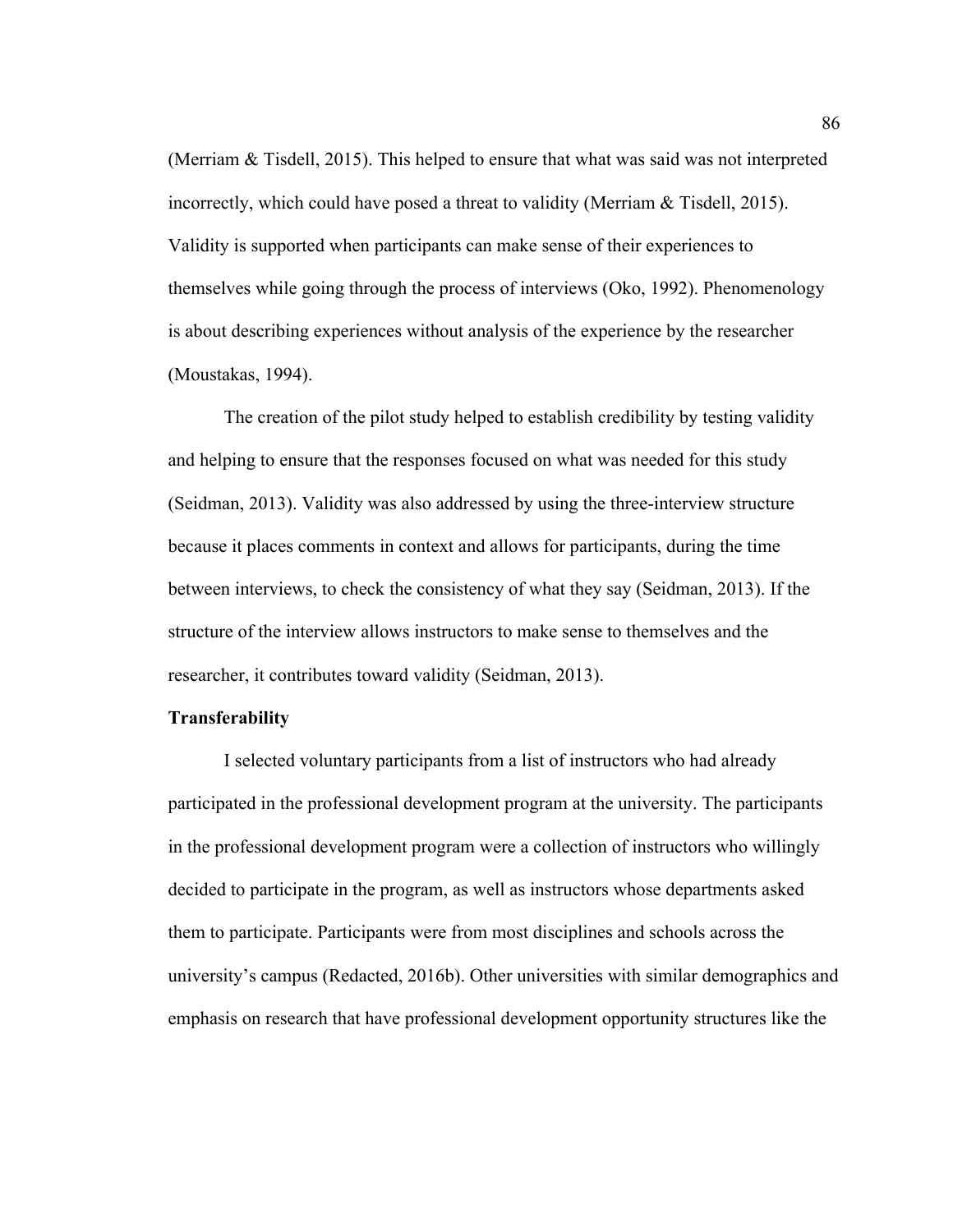professional development program in this study may benefit from the results and be able to transfer the results to their setting.

The most important measure for ensuring transferability is targeting early adopters (Rogers, 2003). Early adopters who volunteered to be part of the professional development program first exhibited the qualities that Rogers (2003) referred to as a willingness to change. As the professional development program progressed over several years, eventually many more participants attended because they were required by their departments to do so (Redacted, 2016b). Because these instructors would not be considered early adopters, they might not exhibit the same willingness to change.

# **Dependability**

Understanding the random sample generated by the professional development program team's list of participants helped to inform the external validity of the study. These instructors were early adopters who volunteered to participate in a newly formed professional development opportunity. As this list was generated by the self-selection of instructors rather than being generated by me as the researcher, it was a relatively nonbiased list of participants. Participants could volunteer to participate after meeting the required criteria; they also needed to have time to participate in the three interview sessions.

According to Seidman (2013), a deep understanding of the issues discussed by those being surveyed and respect for the issues that underlie them are better for proving validity and trustworthiness than devising an audit trail or methods of triangulation. A deep understanding of the issues and why one is delving into them is more important than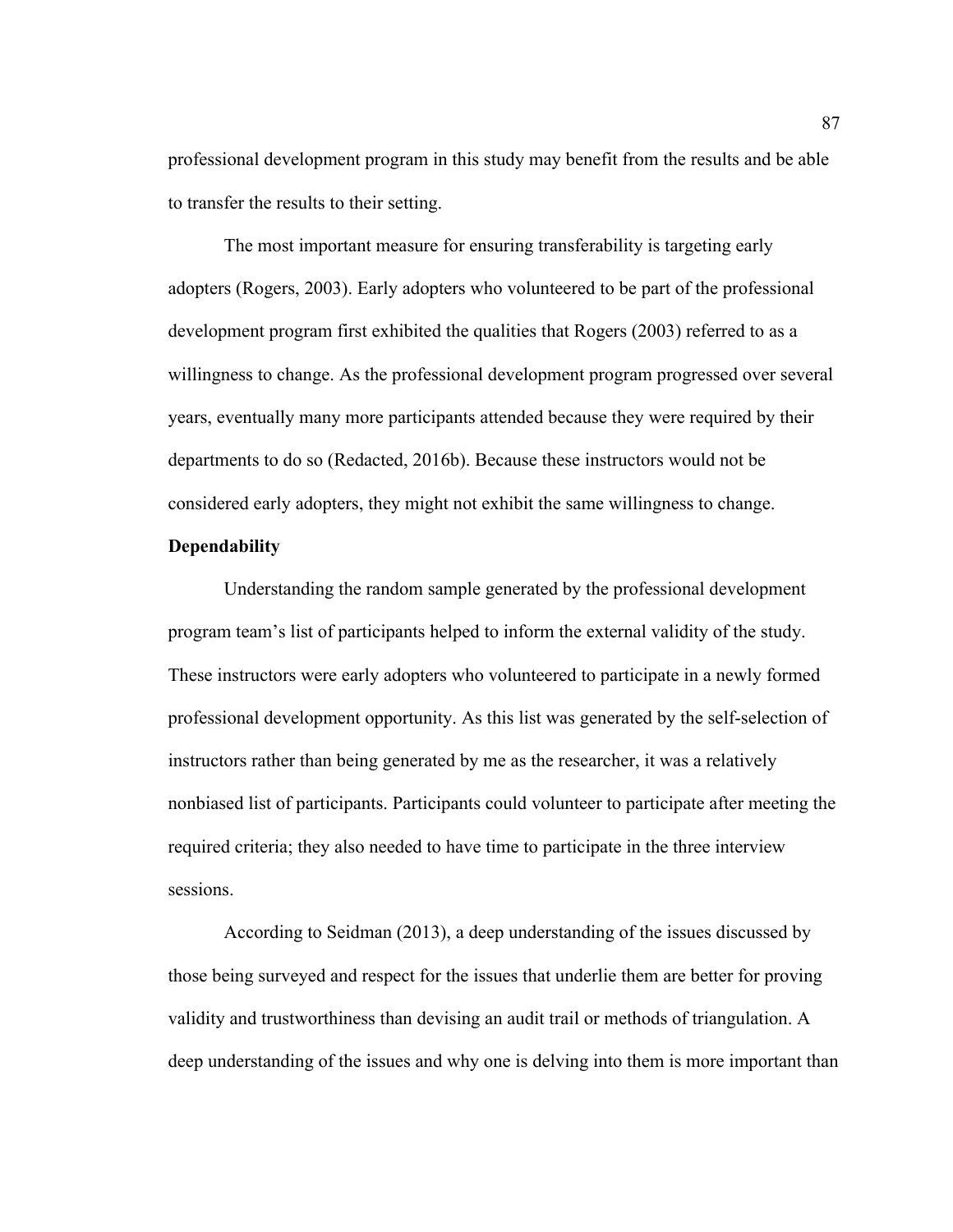mechanical procedures (Seidman, 2013). The three-interview process provided a way to have three data sources and to verify each response by showing consistency over time.

#### **Confirmability**

A field journal was kept during the study where thoughts and follow-up questions could be recorded during the interviews. This provided a way to demonstrate how the findings were assessed and conclusions were identified from the study.

Creating an outline of the topics to be covered for the interviews contributed to the dependability of the study as well as a transparent audit trail of all methods used. Field notes were recorded and evaluated (Moustakas, 1994). A field notebook was composed so that I could keep track of their thoughts and questions that came to mind during the conversations. These notes helped to inform follow-up questions and show the thinking process of the interviewer. The reflective analysis was used to ensure confirmability in the study. Notes were shared with participants to ensure they were understood and recorded correctly as needed.

My background and position should not have created a bias within the limits of this study. At the time this study was conducted, I will have been employed at the university for 5 years. I briefly had a support role within the professional development program when first employed by the university but have not been a part of the group for more than 2 years. I have built a level of trust among instructors in their role with the university as a course designer, technology support person, and a member of the innovative tools in the teaching and learning team. I have never been employed through the funding of the professional development program in any way. The professional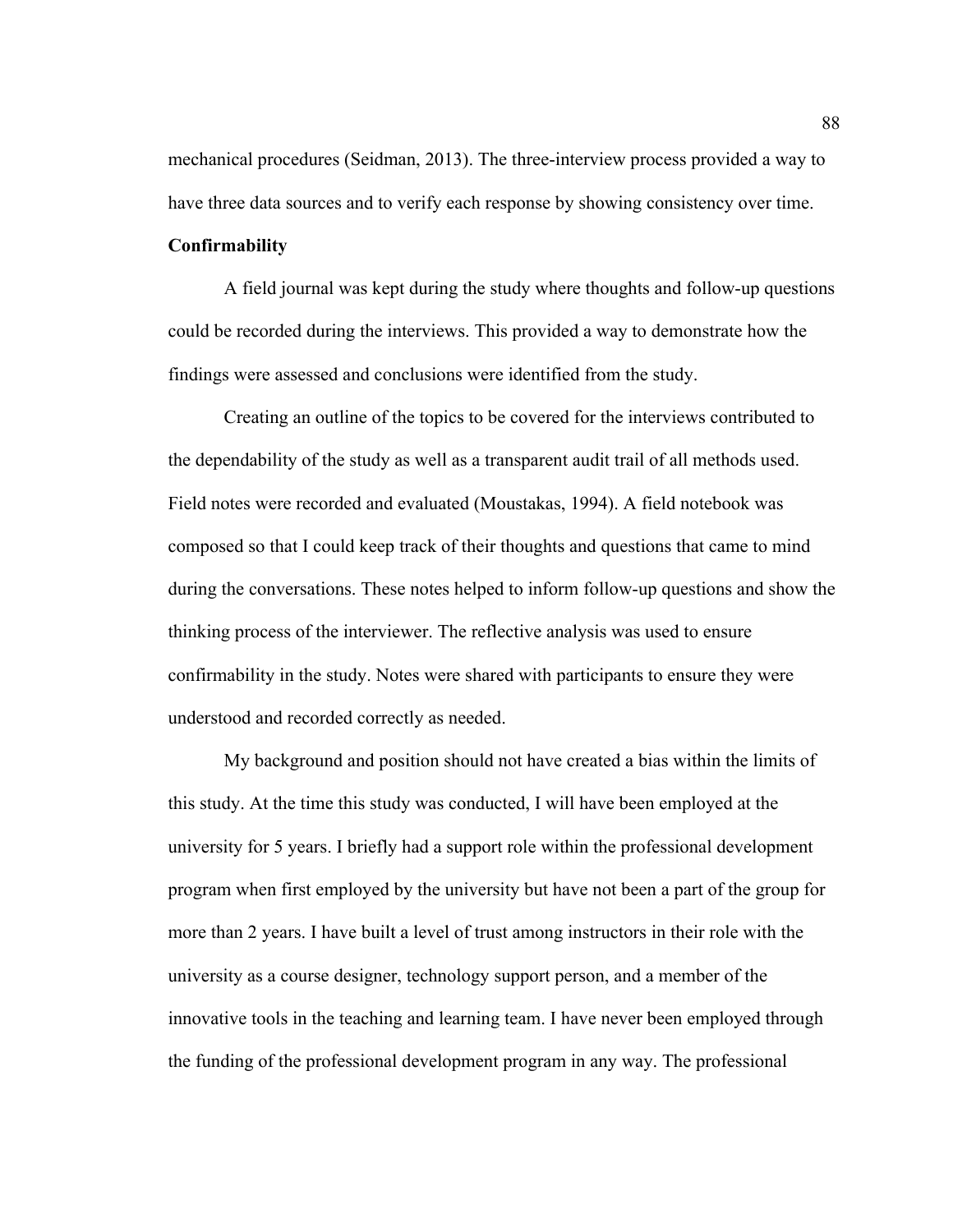development program's supervisory boards report through the Provost's office, while my employment reports through the Chief Information Officer. As an outsider of the program who has been on the inside, I have supported instructors as they work through their course design and attend the professional development program sessions. This gives me the perspective of an observer in a job that provides access to such instructors from the professional development program.

#### **Results**

# **Theme 1: Technology Integration**

All the participants were asked about their use of technology before, during, and after the professional development program. Often the subject of technology arose organically in the conversation. If it did not, the interviewer asked them about their experiences and if they learned about technologies they later used, during the professional development program. The participants had a wide range of technology experiences before the professional development program as demonstrated in Table 1. Participants 2 and 5 had the most experience teaching and they witnessed the introduction of technology into their classrooms by way of media and PowerPoint slides. Both Participants used these technologies before the training program. All the participants with one exception did not learn about new technology at the professional development program that they later implemented within their class. Participant 3 found the technology that was shared during the professional development to be very useful: "I found (redacted) really helpful in a large class. We were really trying to create that small class experience in a large class and one of the biggest problems is losing track of people.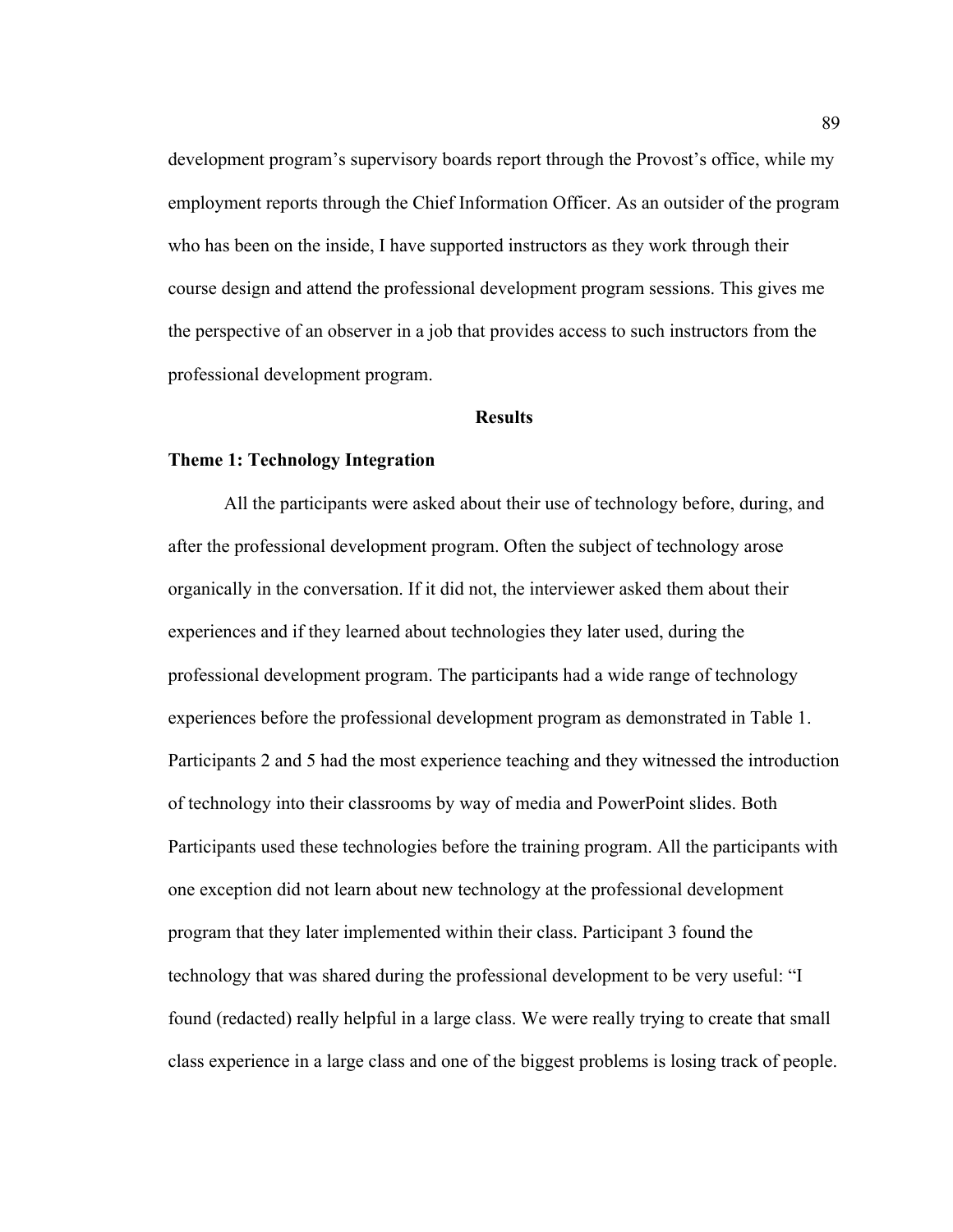(Redacted) became really important." Participant 1 rejected technology that was shared during the professional development program.

They did a fine presentation of what a (digital application) could do and what it was capable of. I ultimately said, "You know, I think I'm going to just not utilize that." I remember thinking, "Is it worth it?" The leap to learn the new technology, to implement it my class, to work through all the kinks. Will I get enough value out of it and at the end of the day, I actually decided, no.

Participants mentioned iClickers a total of 20 times on their own accord. Most of the participants had heard about iClicker before the professional development program. Two had already used it. Participant 1 decided against trying it. "I didn't like iClickers because iClickers cost money. I wanted to try to minimize for my students what they were already paying. I don't need to charge them more to buy an iClicker".

Participant 4 ended up utilizing a digital application they learned about after the program by utilizing the support network she got to know better during the professional development program.

Because we have this teaching and learning technology group and because I've developed relationships with them, I know I can go to them and talk about my next idea to improve classroom learning. I can say, "Hey, what do you think of this?" and I have someone who is at the forefront of using technology to support student learning who can say, "Ok, well, have you considered this?" and it will be something that I haven't really thought of yet. I can ask them, "How do we leverage all the technology that we have with these crazy ideas I get and make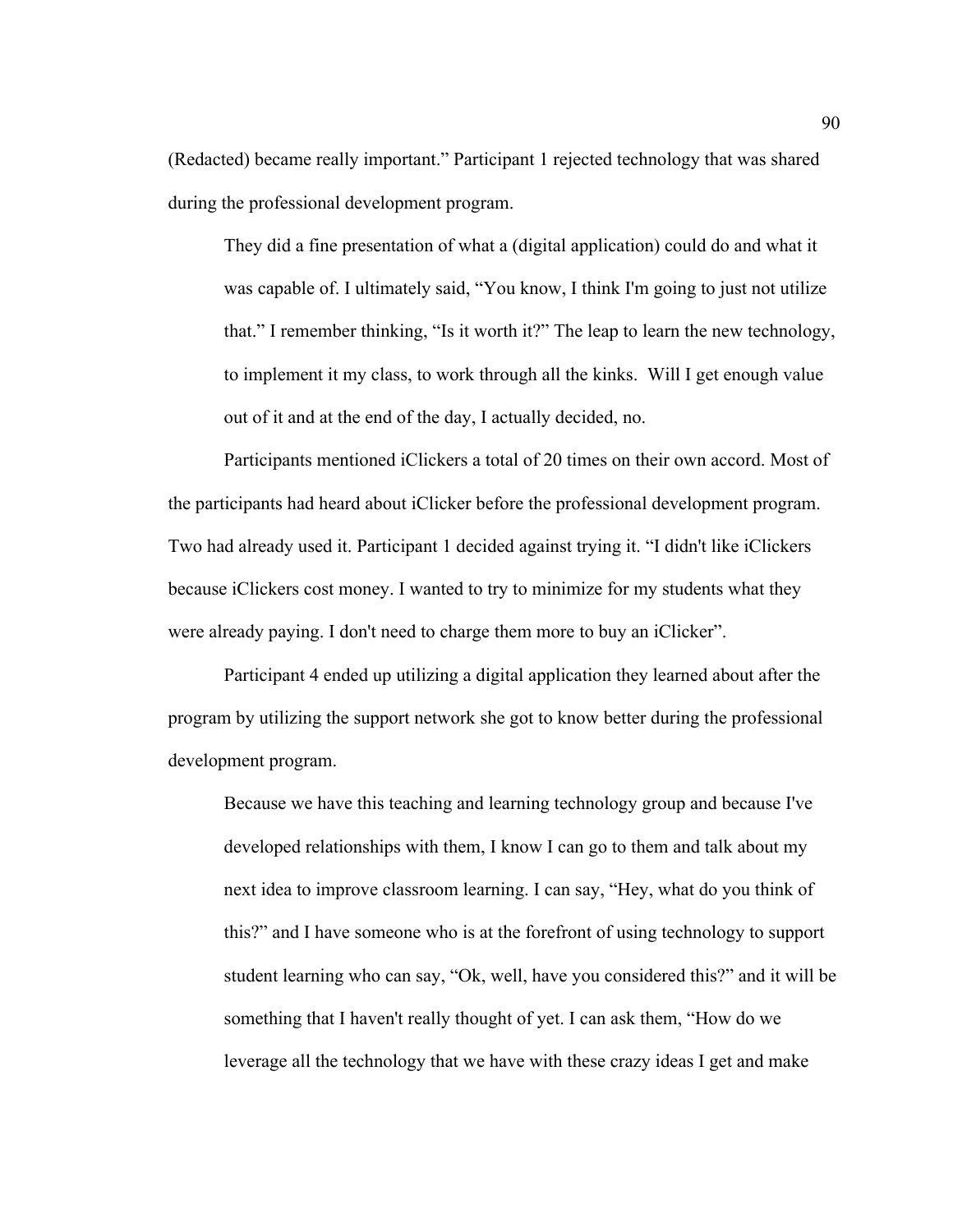them come together and be even better?" I guarantee you, if (one of these technology support people) wouldn't have been sitting there with me, helping me consider how can we use (redacted), I don't think I would have come up with that. Some participants had a very different experience with the technology portions of

the professional development program and they wondered if perhaps the late phase of his or her career created an additional barrier. Participant 2 said:

I'm not particularly interested in a lot of Technologies that I wasn't comfortable with because I was pretty late in my career before I did (the professional development program). I think I didn't benefit as much from the technology person's ideas as I should have. I was intimidated by the technologies.

Participant 6 mentioned some of his frustrations related to implementing technology in his courses and the support necessary for continued use.

One of my biggest frustrations is they get these (technology tools) out and then they don't stick with them. It is also frustratingly difficult to find out about tools. If I want to add a specific tool to a thing, just finding the ins and outs of it I think, is really challenging.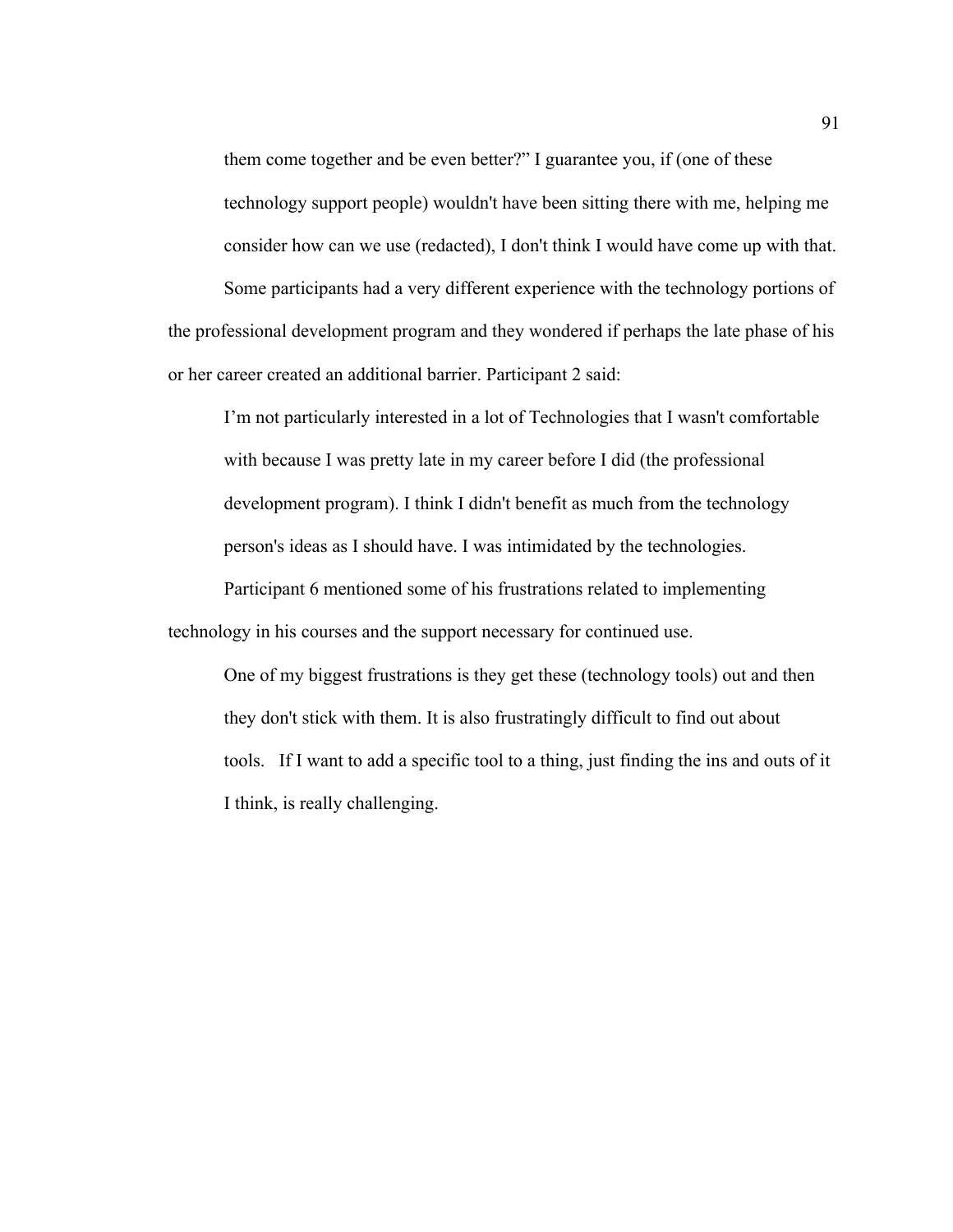

*Figure 1.* Research Question 1, related themes.

Some participants remembered clearly the technologies demonstrated during the professional development program while others did not remember seeing anything introduced that was new to them.

Figure 1 shows the wide range of words related to technology used by participants. It was clear, all participants had strong opinions that varied from positive to "miserable". Having a strong support structure made a huge difference for some participants while others, such as Participant 1who described themselves as having moderate technology skills, decided not to utilize it.

# **Theme 2: Rogers's Theory of Innovation**

Since investigating technology integration as it happens through professional development is a question addressed in this study, Rogers's (2003) innovation theory provided the technology integration lens in which to examine the data. The diffusion of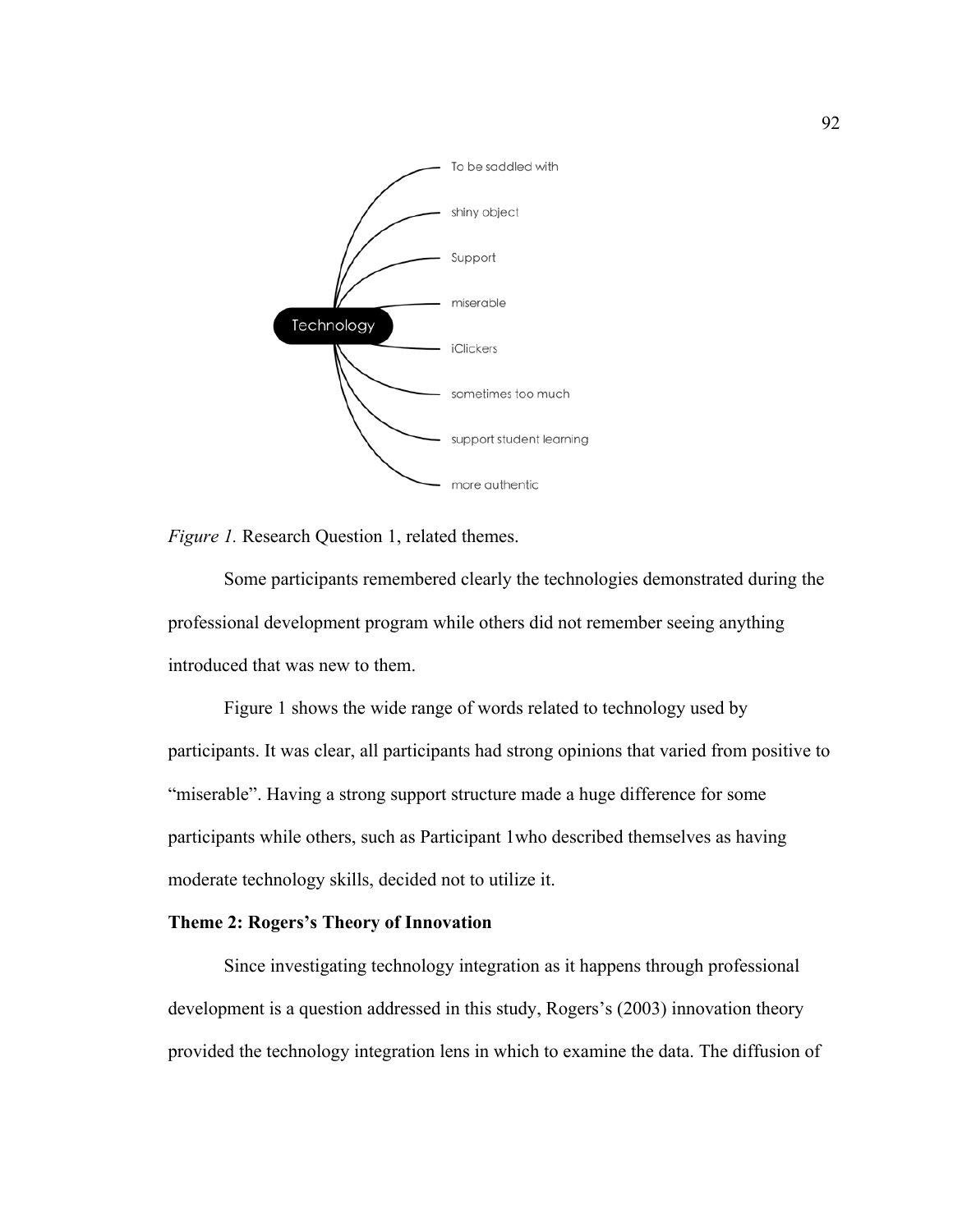innovation theory was used to see if these early adopters of this professional development program, began to initiate a culture of change related to beliefs about technology use across campus. Rogers's (2003) theory provides a way to examine barriers and refers to them as the innovation-decision process. The nature of this study was to target those who first enrolled in the professional development program, often the early adopters. Participant 4, is an individual who participated in an early iteration of the program shared:

I think you can't talk about these early (iteration of the professional development program) without talking about who are the early adopters. That has a lot to do with the first class of (the program). These people that jumped at the opportunity (of the professional development program) knew it wasn't going to be new information. They already bought in.

The individual who participated in the earliest iteration of the professional development program was already well versed in the use of the technology that was shared at the time in the program that related to teaching and learning. Participant 1 said, "They emphasized the learning management system more and that's a perfectly fine thing to have done". Available technology applications that were supported on campus were very limited at the time.

A self-identified laggard to technology adoption was represented in Participant 2. Participant 2 shared:

I wish now that I had done things differently. I wonder things like had I used (redacted digital application) had (students) vote on their phone for responses to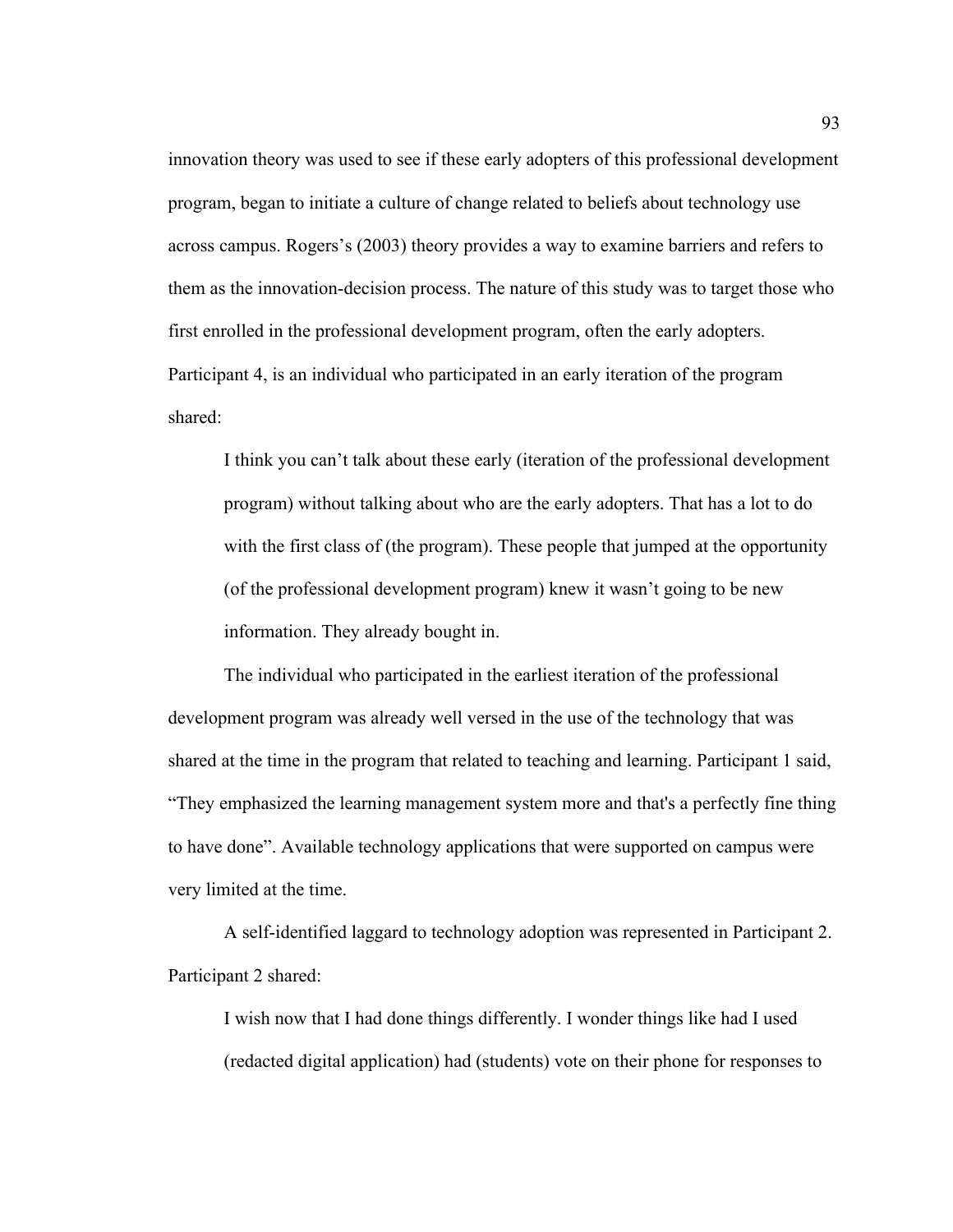different questions and see the results, it might have helped me realize how badly I had transferred the information to the students. I wish I had done some of those things because it would have been more immediate feedback and I would have known more.

Timing, comfort level, support, and available technologies seemed to influence the diffusion of digital innovation by participants and these issues appeared to influence use more than a willingness to try new things. It was unclear if any Participant was able to contribute to a culture of technology use within the campus.

## **Theme 3: SAED Framework**

The SAED Framework says that for change to be possible, an instructor's beliefs and organization must be continually evolving and improving for change to be supported and encouraged (Holdsworth & Thomas, 2015). The SAED framework is intended to predict if conditions exist for change to happen in how an instructor teaches (Holdsworth & Thomas, 2015). Participant 2 felt the university was one that was supportive of teaching and learning.

At (Redacted university name) we're not supposed to just be excellent teachers we actually should have scholarship about our teaching. It is very encouraging that we're in an institution where there's a lot of emphasis on teaching and learning and I think our administration has continued to push in that direction. That's exciting to me we're not just a research institution.

Participant 3 had a different experience when this participant tried to initiate the use of a specific technology device. He or she shared: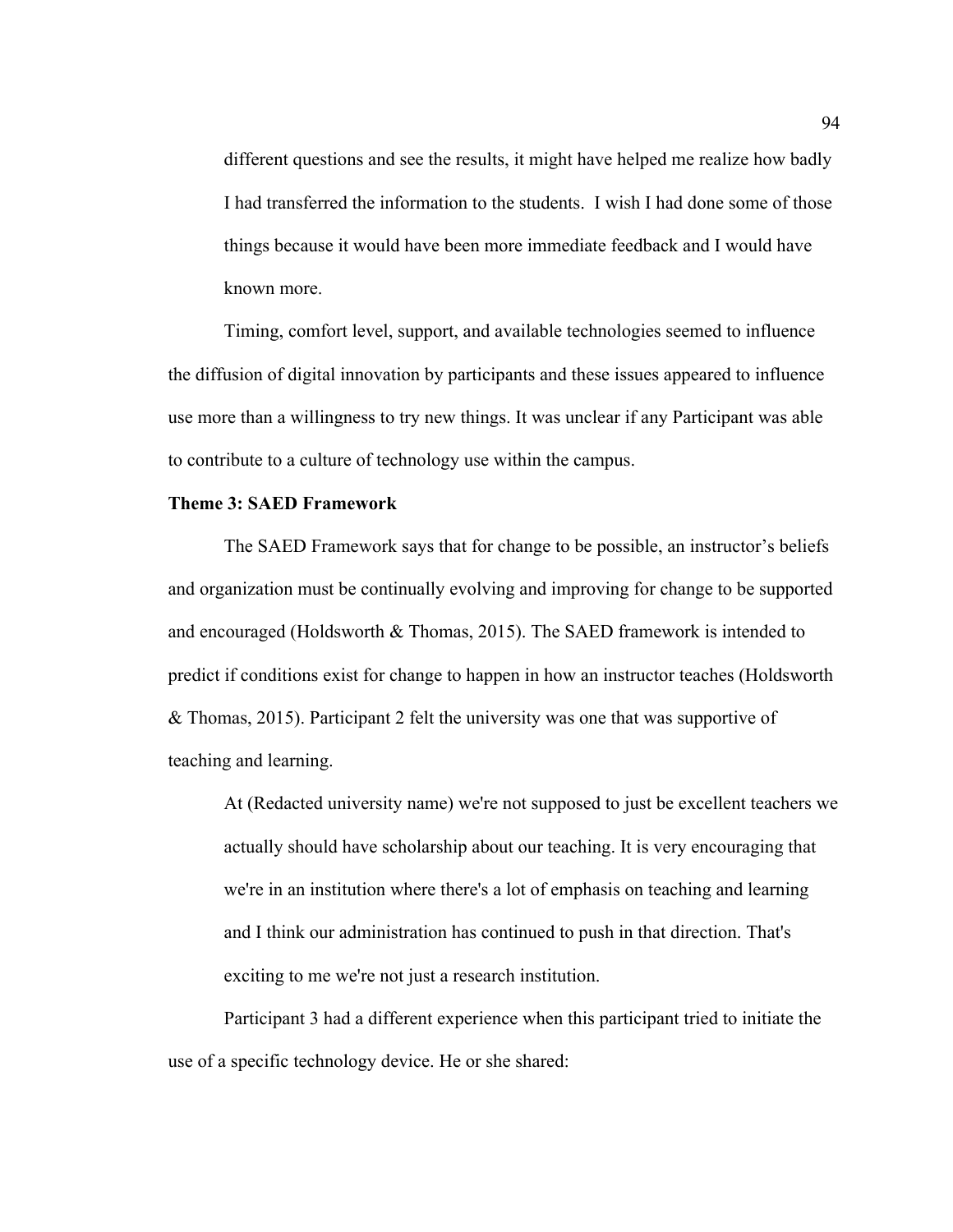When we were in (the professional development program), we wanted to have iPads in the classroom and we were blocked by (tech support) who would not let us purchase an iPad cart even with our own money. That was really frustrating because we had what we thought was a good answer to some of our problems and we couldn't do it so I was pretty grumpy during (the professional development program). But I was grumpy not because of the events of where I was but because of the institutional barriers that were in front of me teaching.

Institutional support covers a broad area and Participant 6 related it to a possible inclination for faculty to hesitate investing in their advancement related to teaching and learning. This participant related this personal experience:

The first year that I got to (redacted university) I won a teaching award. Which was great. I was really excited about it. But then I really got a feeling that if you work on your teaching then it probably means you're not researching enough. And you know there was this really sort of a back channel. There was a period of time where I wished I'd rather not have that award. Because you know I don't want people to think that I'm spending more time on teaching. You know I really need to develop a reputation as a researcher and this is not helping me. I just want to be clear that going through a (professional development) program does not help you get tenure.

The emphasis on research, especially seen at research-centric universities, is a primary focus for staff promotion and institutional ranking (Dickson et al., 2016). Investing in good teaching is often considered to be an indication of not taking research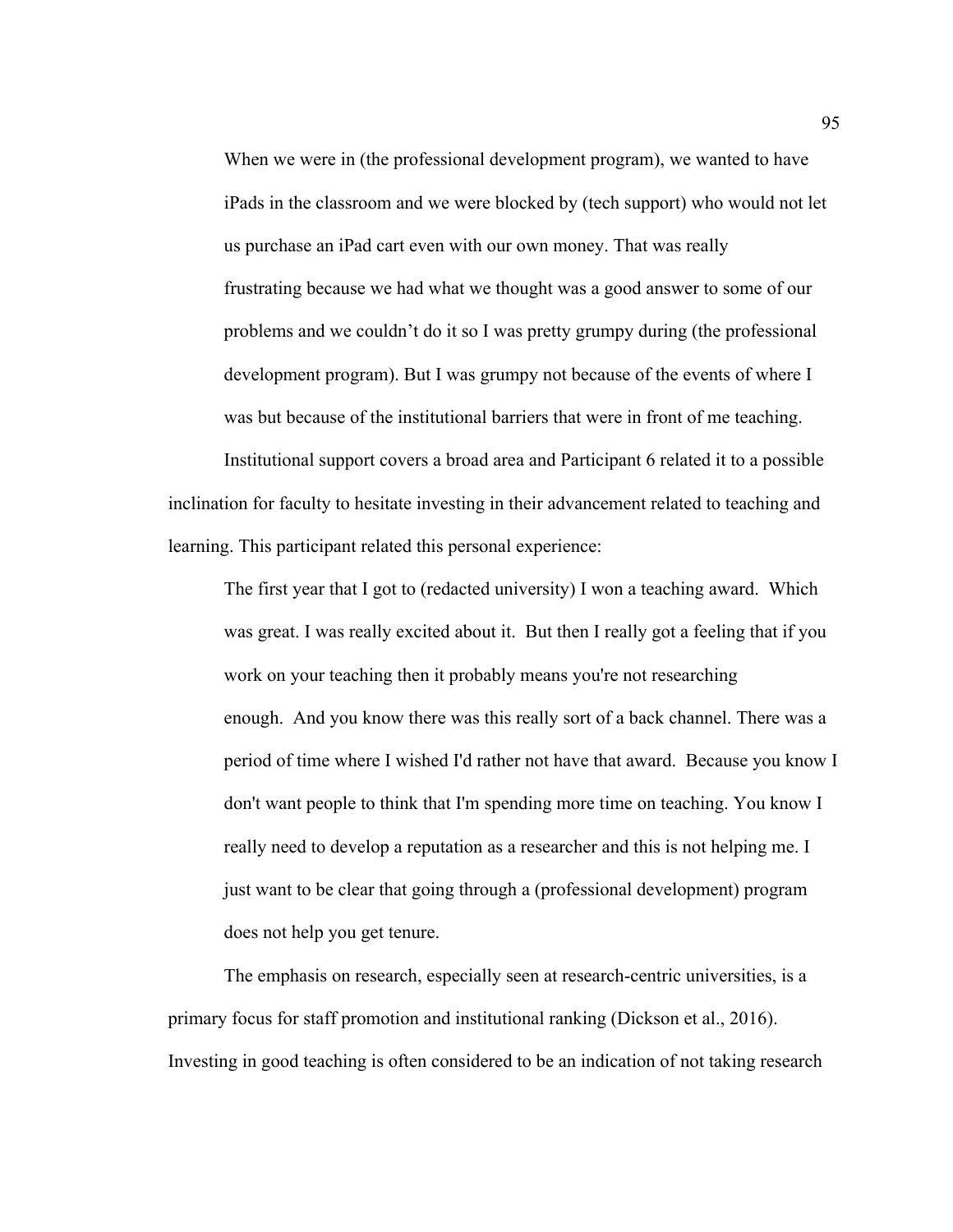seriously in many research institutions of higher education (Jawitz & Perez, 2015). A lack of respect for taking the time to teach well is a part of the culture (Jawitz & Perez, 2015). Universities generally do not convey how they desire instructors to balance their time (Jawitz & Perez, 2015; Stupnisky et al., 2017).

#### **Theme 4: Beliefs and Change**

The change that instructors shared that happened because of the professional development program varied from "I think the core of my teaching basically stayed the same" to Participant 6 who referred to the program as a "liberation". Going through the program liberated them from feeling like "I have to summarize this entire textbook in power points so I can cram this knowledge into their heads". The participant described:

You're handed the curriculum and you're handed the textbook at the same time. The implied burden is that you'll get through the material in the textbook. There is guilt associated. You think, "oh my God, I didn't finish". (I felt like) I let them down, you know. It's only with confidence and with a different mind frame I learned I don't need to teach everything in this book and I'm confident in saying, "Well they don't need that but they can do this" that changes the whole dynamic.

Creating well-written objectives became a significant learning point for four of the six participants. The two exceptions had already embraced the concept and had been designing their courses with them before the program. Those who benefitted from learning about designing courses with learning objectives who learned during the professional development program attributed them with a more focused approach to their teaching. Participant 6 added: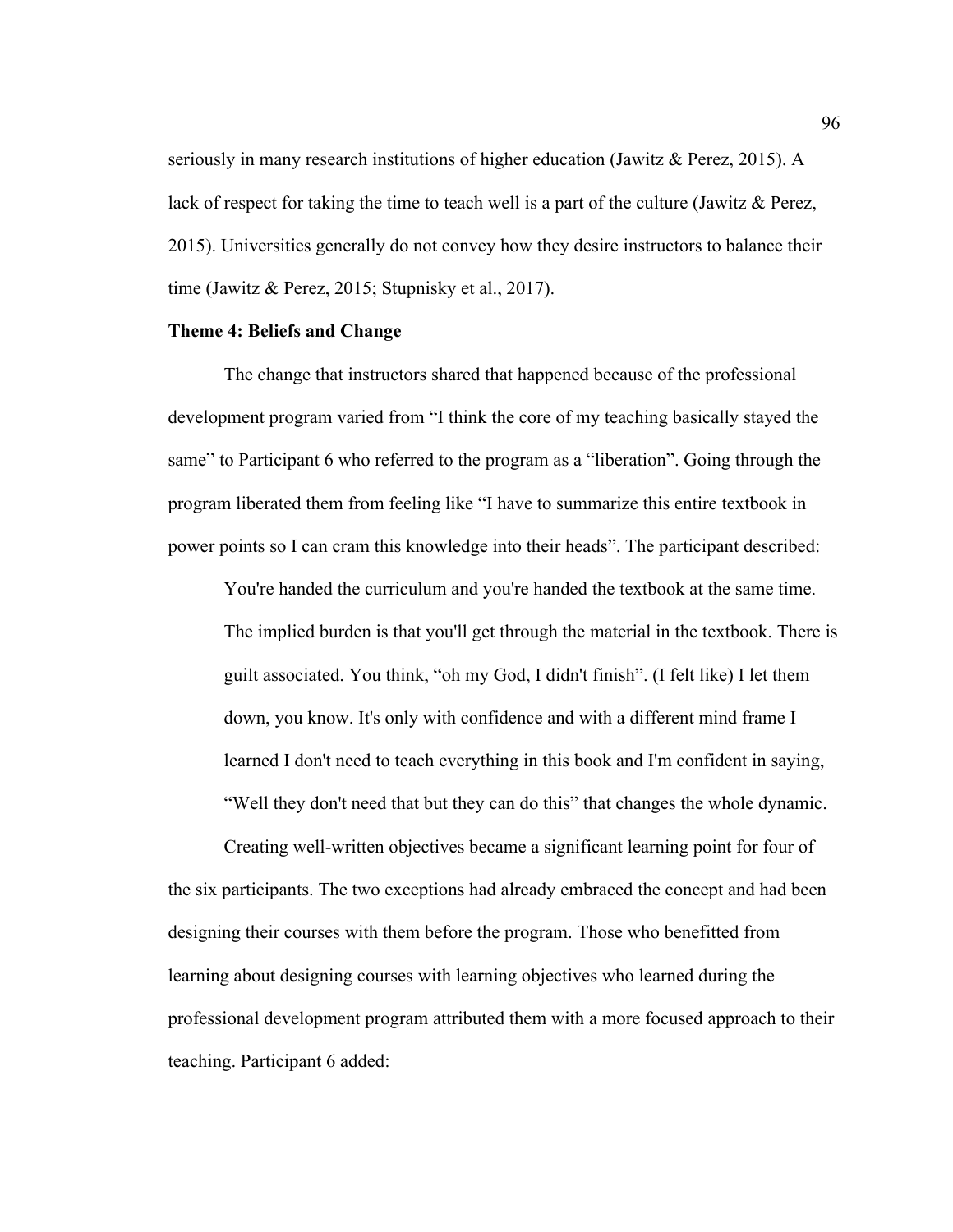The challenge is getting good learning objectives and workable ones. That was really the key observation for me and what that meant to me. It really became clear in my mind that the less I spoke the more learning was likely to happen. Participant 2 remembered how they thought of teaching before they learned about designing with objectives:

I thought that it was our job to impart information, transfer information from me to the students in a way that they would think it was important. I wasn't very deliberate or organized about how I was structuring the course to make sure I was accomplishing what I wanted.

Participant 5 remembered in more detail the challenge of the learning objective lesson in the program:

Intellectually instructors know what the learning objectives are. The challenge was to boil these down and put them into writing because I don't know that any of us ever do that exercise. To be able to verbalize or explain and in a few simple sentences what those are. I think that was a very useful exercise so then it becomes clear. Once you have that, it's clear to them (it is) also clear to the students. We have it in our heads but I don't know that it's ever been boiled down quite so concisely so that was a challenge to do but it was it was a good challenge.

Nearly every participant mentioned the benefits of collaboration with their peers. Taking the time to just focus on their course with a group of peers was overwhelmingly the most frequent gain mentioned from the professional development program. Participant 5 shared: "Every time there's an opportunity to interact with colleagues you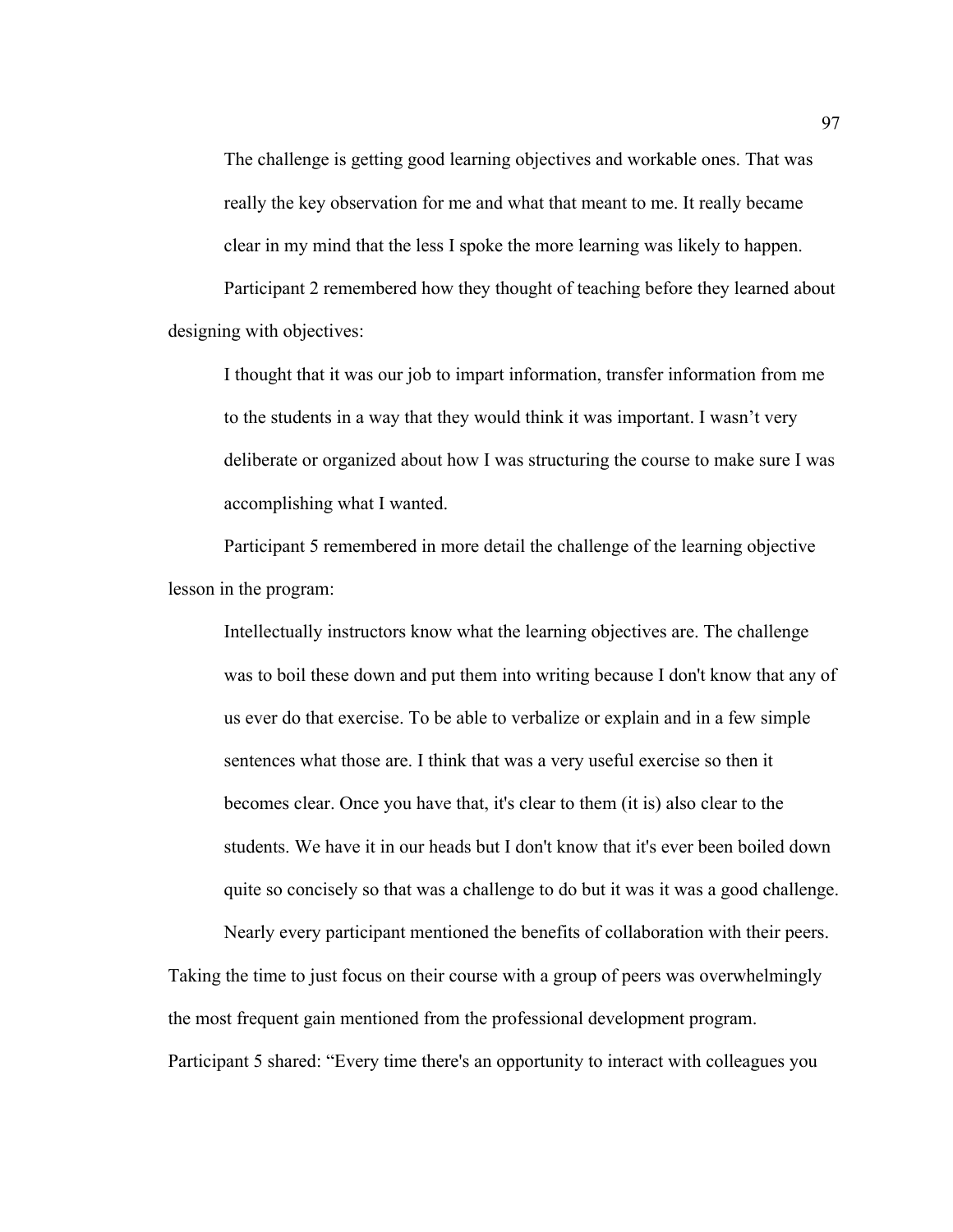know this seems to me there's a good likelihood something good will come out of it". Participant 4 shared "It was certainly validating to be in a community of people thinking about their teaching and trying to improve their teaching. I like that".

Three participants mentioned how they benefitted from hearing a former participant present to the group how they benefitted from the program and the changes they implemented in their course. Participant 2 said this presenter, "inspired me" and added, "if I could do just a third of this, it would be really good". Again, those peer relationships were attributed as beneficial. None of the staff speakers were mentioned by participants but they remembered their peer and details of his presentation.





Creating learning objectives were described by all the participants as being a valuable experience. For the four who learned about them for the first time at the professional development program, they all mentioned this as helping to create a significant shift in how they designed future learning experiences. This was the most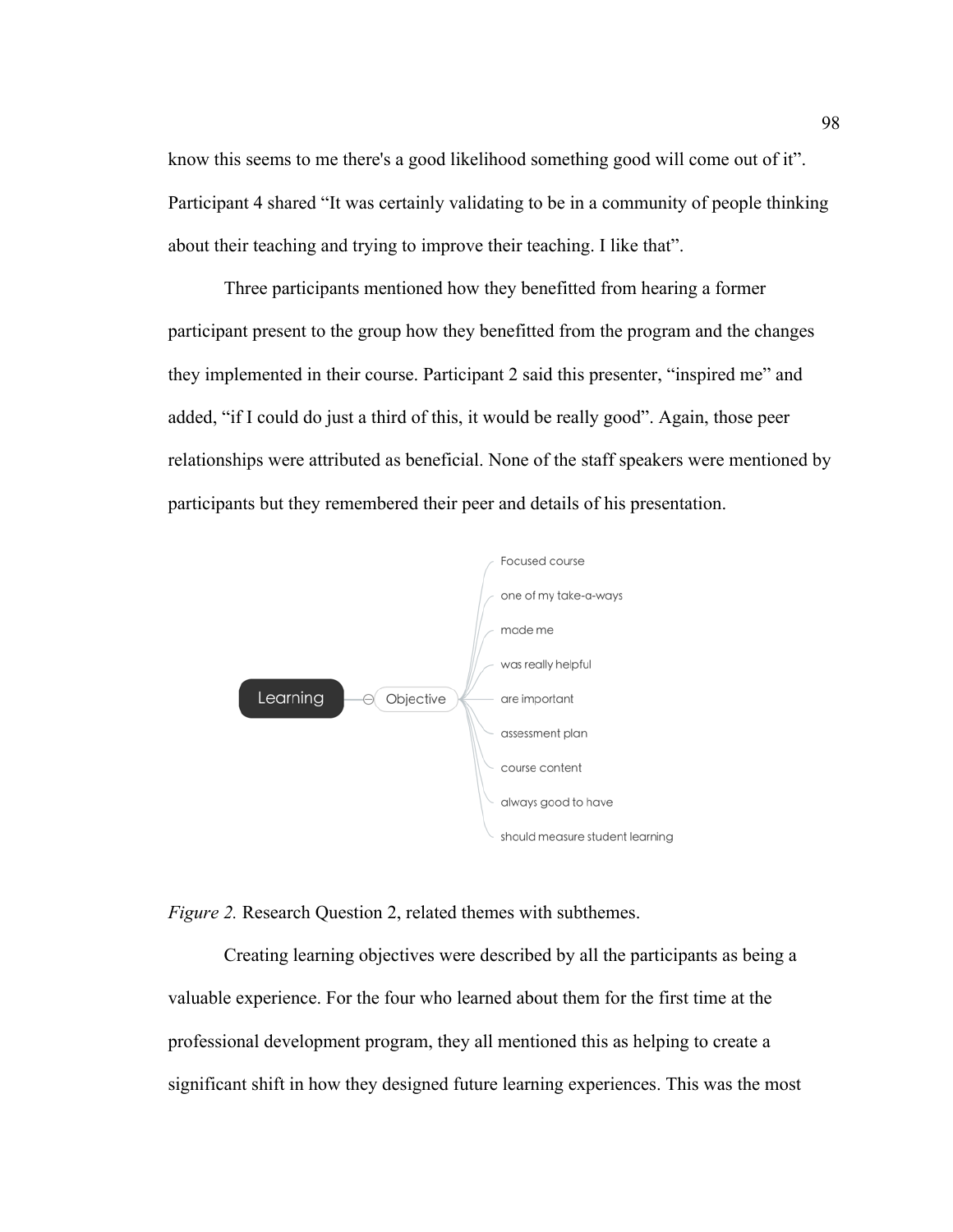significant actionable point learned that had the greatest lasting benefit for participants who learn it for the first time.

Participants learned new concepts by way of the program's Blackboard course that had materials posted, staff and guest speakers, homework, and by way of learning activities during their class time. However, not all participants were able to utilize all available resources and expected homework activities due to teaching obligations. Participant 1 remembered, "No one seemed to notice that I just kind of sloughed off that particular week's assignment". Most Participants did not mention having a problem doing the expected homework.

Participant 1 added,

The program forces you to sit down and think about your class for a defined period-of-time. People are always fighting for your time outside of a classroom environment and when you're in the class you know there's an hour and a half where the only thing I'm really doing at this moment is thinking about how I might redesign my class and what I might do. I think that was useful. That's a useful take away from (Redacted program name) because it forced you to do that for your class for at least that hour and a half.

## **Results by Research Question**

## **Research Question 1**

Research question one asked: How has participation in a professional development program changed the beliefs of instructors surrounding technology integration in how they respond to the learning styles of  $21<sup>st</sup>$ -century learners?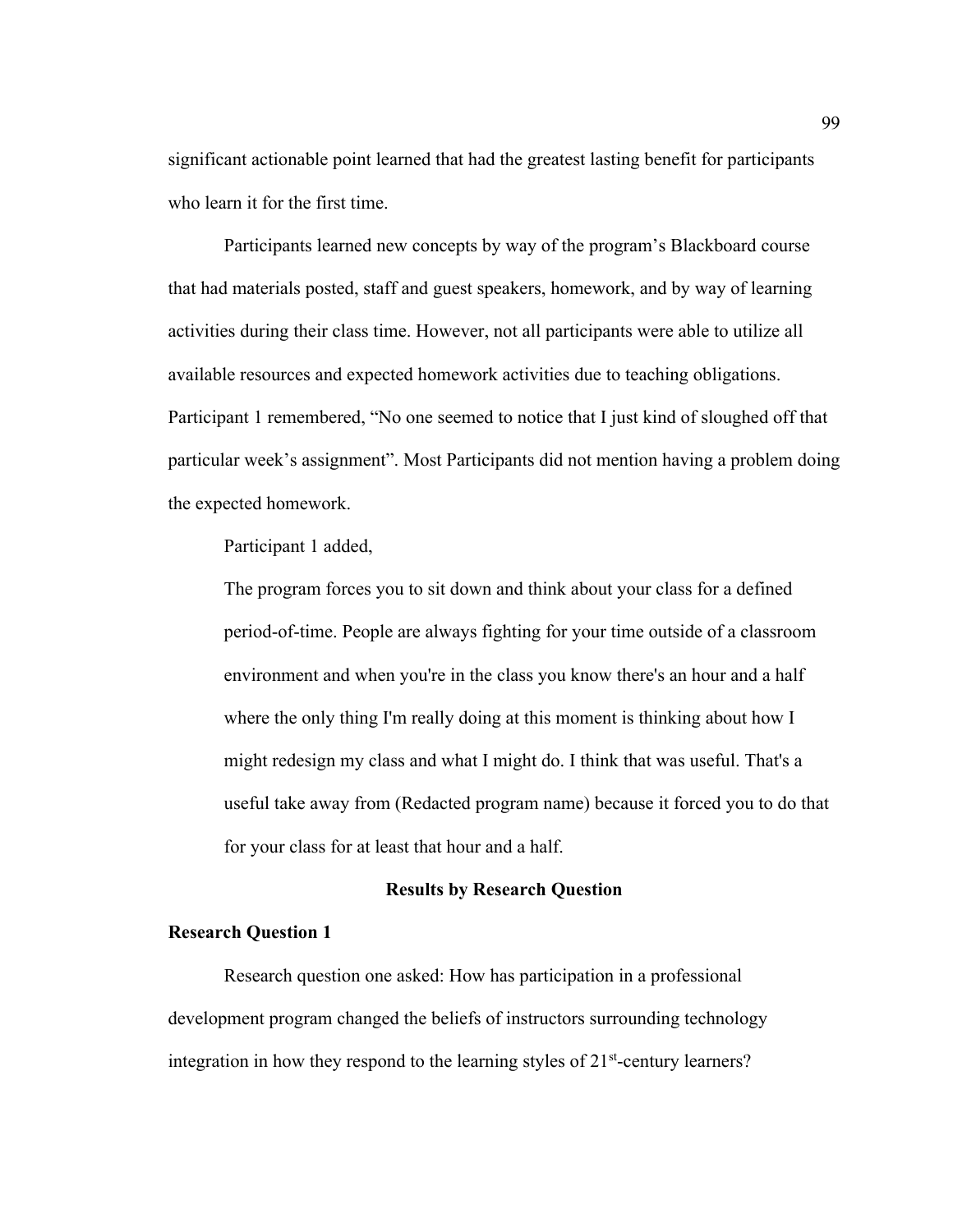Participation in the professional development program experienced by those in this study did not overwhelmingly change the beliefs of those interviewed related to how they taught with technology. Only one participant learned of a technology tool in the program who then implemented it. However, several participants utilized the technology support team after the program for the support of digital tools learned about later. Several participants keeping these support relationships going for many years after and Participant 4 noted collaborations with this team related to research opportunities, publication, and tool development. All participants mentioned benefits from hearing from peers from other disciplines, with other backgrounds.

#### **Research Question 2**

Research question 2 asked: How have lived experiences changed the beliefs of instructors after participation in a professional development program toward how they teach 21st-century learners?

Participation in the professional development program referred to in this study changes the beliefs of instructors who learn how to create learning objectives within their courses and then map their activities and their assessments to those learning objectives. It also helps to "liberate" instructors, as Participant 6 said, to not feel so overwhelmed by thinking they have to cover their entire textbook as mentioned above. While learning objectives are not specific to 21st-century learners, having clear learning objectives with activities and assessments that directly map to them are important for all learners to make sure they are staying on topic in the courses they take and spend their time on what is most important and to be assessed on these same things.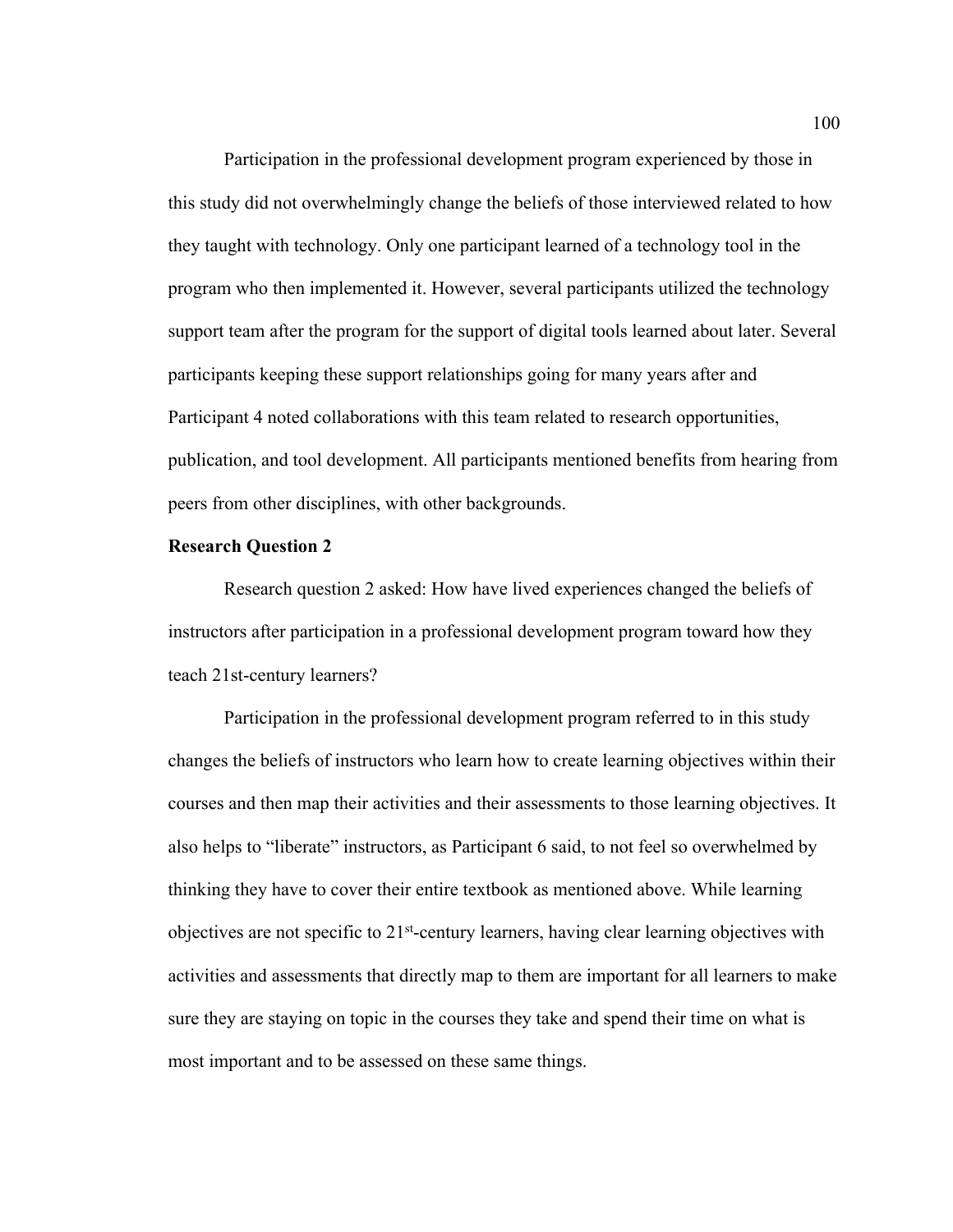#### **Summary**

The purpose of this qualitative phenomenological study was to explore the lived experiences and instructor beliefs on teaching and technology integration before, during, and after completion of a professional development program at a Midwestern Tier 1 research institute. Using three interviews with all 6 participants, assisted in answering the research questions: How has participation in a professional development program changed the beliefs of instructors surrounding technology integration in how they respond to the learning styles of  $21<sup>st</sup>$ -century learners? How have lived experiences changed the beliefs of instructors after participation in a professional development program toward how they teach 21st -century learners? Assisting instructors in the implementation of technology due to the program was harder to identify since all but one participant did not utilize technologies shared during the program. However, several utilized the technical support group for technology solutions after the professional development program ended.

A change in practice due to attending the professional development program was easier to identify for instructors who implemented objectives for the first time. Most Participants changed their classroom practices by implementing learning objectives in the design of their course and by mapping activities and assessments to them. In Chapter 5 I discuss an interpretation of the study's findings, limitations, recommendations, implications, and the conclusion.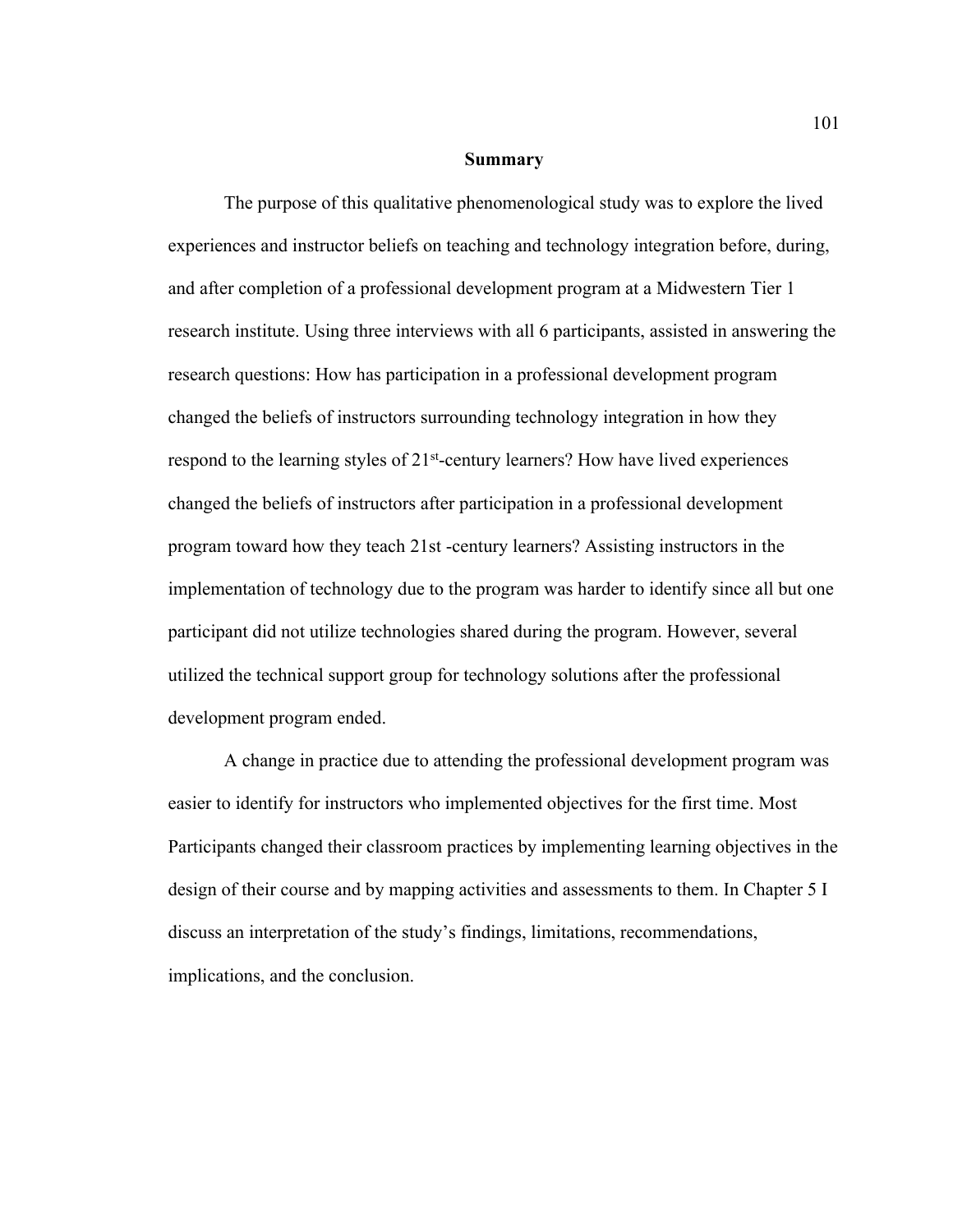Chapter 5: Discussion, Conclusions, and Recommendations

### **Introduction**

The purpose of this qualitative phenomenological study was to explore instructors' lived experiences and beliefs regarding teaching and technology integration before, during, and after completion of a professional development program at a Midwestern Tier 1 research institute. The desire was to find common themes across participant experiences and identify whether specific activities promote technology use. At the early stage of the study, the phenomenon was defined as the Midwestern Tier 1 research institution campus course redesign program.

For this qualitative phenomenological study, a series of three interviews was conducted with five instructors at a Midwestern Tier 1 research institution who had undergone course redesign through the university's professional development program, for a total of 15 interviews. The first interview covered participants' educational experiences before going through the professional development program, the second covered their experiences during the professional development program, and the third covered their teaching experiences after the professional development program.

A qualitative phenomenological design was chosen because it provided a lens that would allow for the examination of the experience of the professional development program, as interpreted by instructors. It is a person's perception of their experiences that become their reality (Husserl, 1931; Moustakas, 1994). A phenomenological approach provided a more in-depth view of instructors' impressions of their experience after the redesign process and their beliefs related to teaching and learning.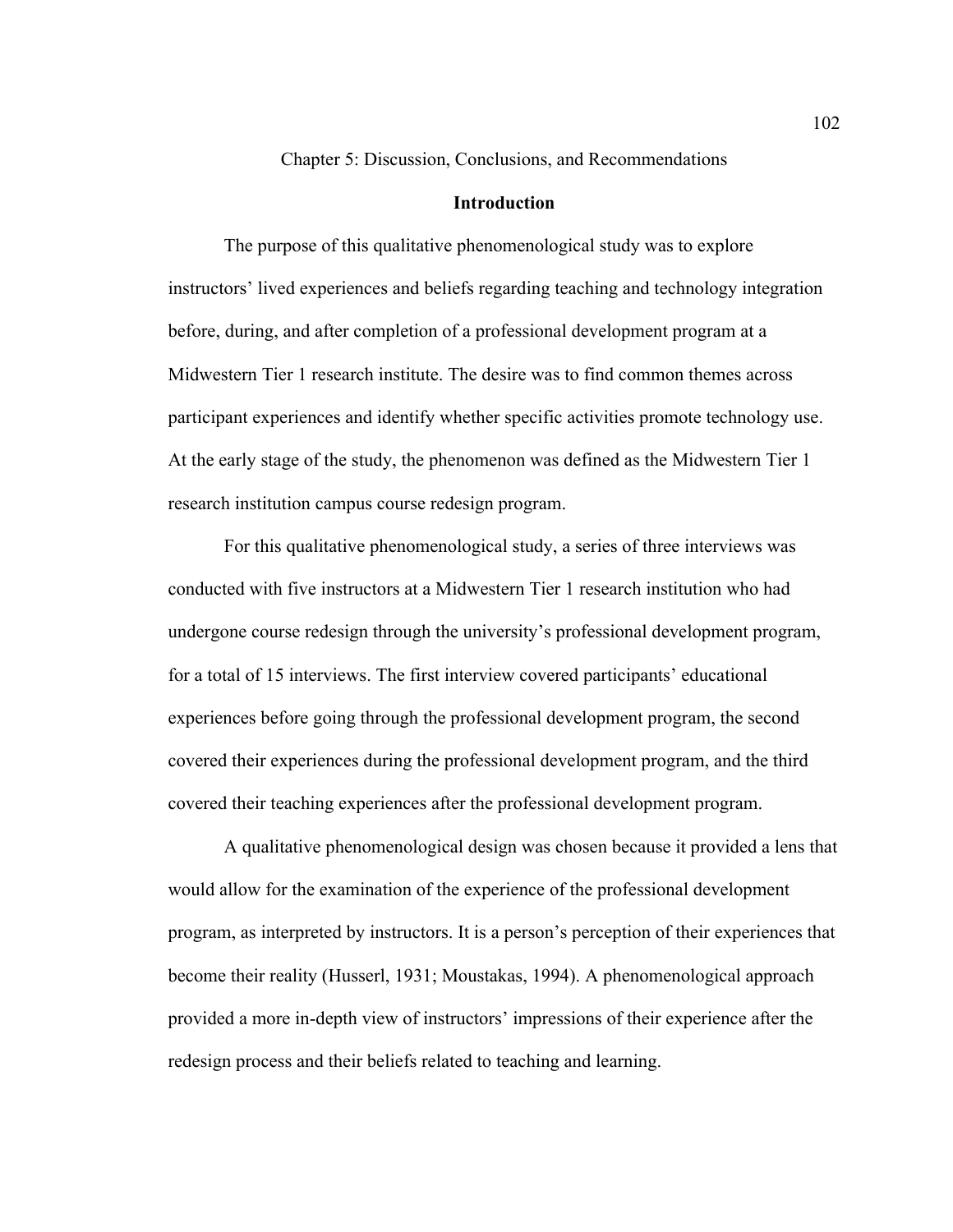Key findings were that all participants benefited from the professional development program. Every participant pointed to the benefit of collaborating with peers. Most participants benefited from learning about the use of learning objectives in their course design. Mapping assessment questions to learning objectives as well as assignments was something that most of the participants did not know how to do before this experience. Most participants did not learn about new technology at the professional development program that they used with students or in their teaching. However, several benefited after the program from the relationships that they developed with members of the technical support group and later implemented technology with their assistance and support.

## **Interpretation of the Findings**

In this section, I present interpretations of the findings aligned with the conceptual frameworks of Rogers's theory of innovation and SAED. I then discuss interpretations related to relationships, technology integration, and institutional support.

## **Interpretations of Findings Relevant to Rogers's Theory of Innovation**

Barriers still exist around the integration of technology (Brinkerhoff, 2006; Hsu, 2016). Lack of administrative support and lack of adequate equipment have inhibited technology integration (Ashrafzadeh & Sayadian, 2015; Reid, 2014). Early adopters often simply replaced current practices with technology and cited a lack of support and training for their remedial use (Ertmer et al., 2015). Nevertheless, instructors commented that when they used technology in their teaching students were more engaged, energetic, focused, and interactive in the learning process (Overbaugh & Lu, 2009).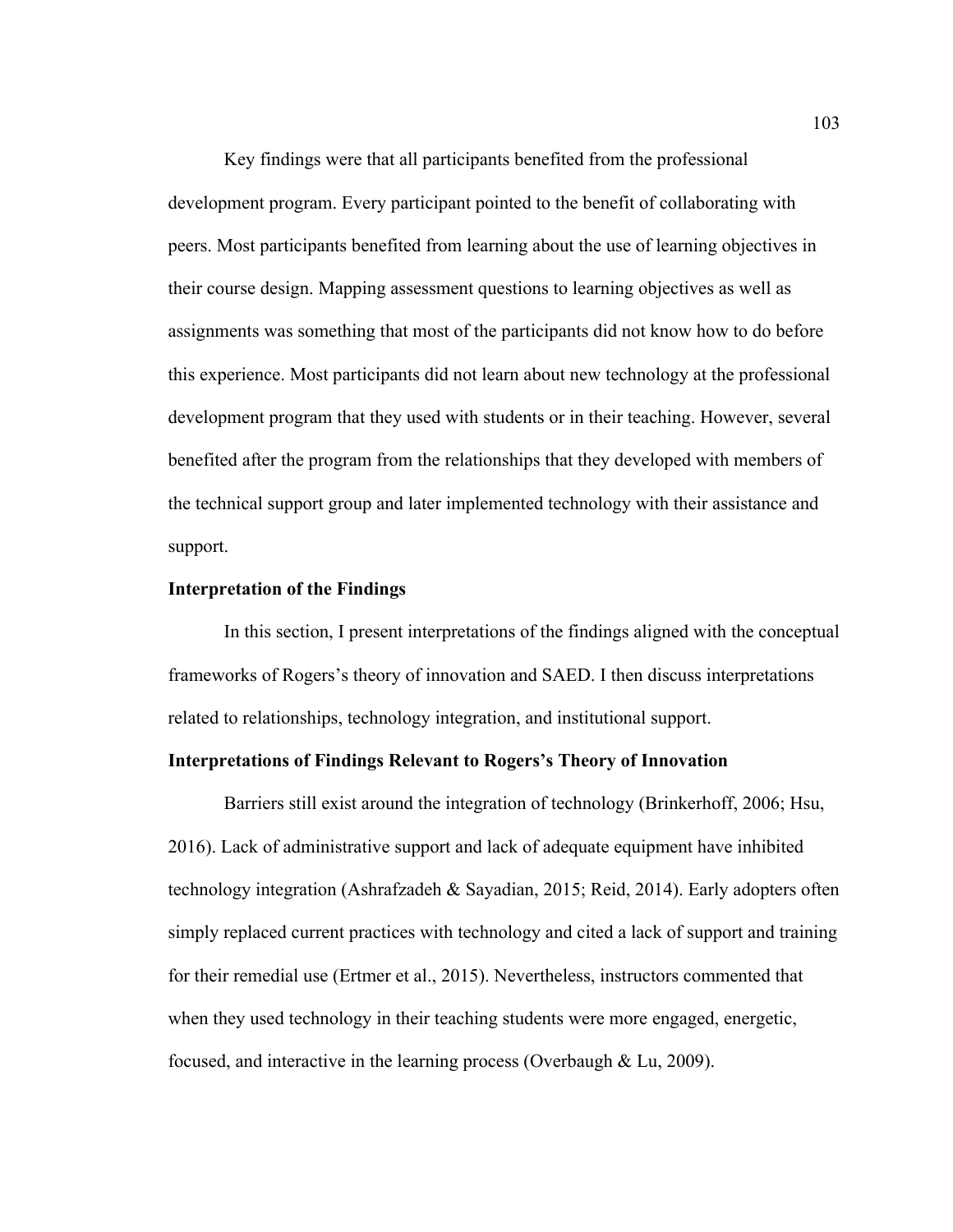Little support for technology integration is provided in many institutions (Brinkerhoff, 2006). Conflicting messages were noted by Jawitz and Perez (2015) in their research on career advancement criteria and public messages related to teaching and learning. They found that instructors who invested in their professional development in classroom instruction had an agenda driven by a personal passion for teaching and learning (Jawitz & Perez, 2015).

# **Interpretations of Findings Relevant to SAED Theory**

Most participants in the professional development program learned new pedagogies during the sessions that they implemented in their courses and often in future courses. Researchers who investigated professional development in STEM in higher education reported that a program called FIRST, which was designed for postdoctoral scholars, taught instructors who completed the program to be more student centered in their teaching than those who did not take part in the program, with participants able to demonstrate this student centeredness in their teaching (Derting et al., 2016). They found that beliefs change slowly but have a direct impact on how instructors teach (Derting et al., 2016). They validated their results with external reviewers who came to the same conclusions (Derting et al., 2016). This study helps to show that although research is limited in higher education related to professional development, this body of research is beginning to grow and is consistent with the existing literature about beliefs and changed practice in the classrooms of higher education. The research also shows that instructors were able to learn and possibly change their beliefs through a professional development program and then change how they taught (Derting et al., 2016). For SAED to happen,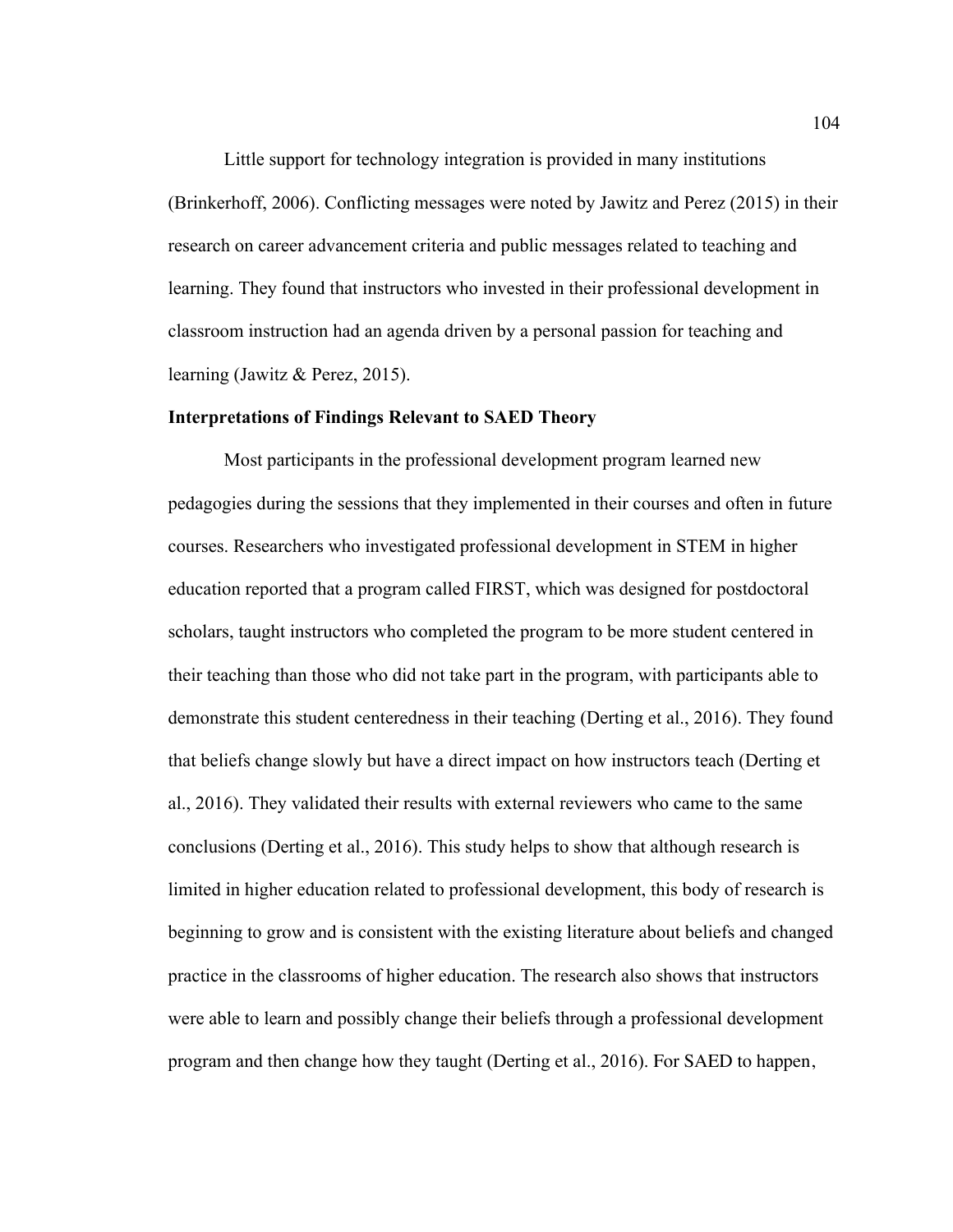individuals need to be continuous learners, be open to change in instruction, and participate in professional development (Holdsworth & Thomas, 2015).

### **Relationships and Professional Development**

Most participants in the professional development benefited in terms of personal growth and as instructors by communicating with their peers and by hearing peers talk about strategies that worked for them. At times, participants forged relationships through the professional development program that lasted for years after the program was over.

Instructors with more professional development in higher education tend to have more self-efficacy compared with instructors with less training (Derting et al., 2016). Reflection and collaboration with peers for professional development are crucial but missing elements in traditional higher education (Leigh, 2016; Nicholls, 2001). Programs shown to have more of a lasting benefit are ones that provide for follow-up and collective participation (Kennedy, 2016). Providing an environment where instructors can collaborate, learn, and reflect with colleagues is important in professional development in higher education (Leigh, 2016; Nicholls, 2001). Collaboration has also been noted to be important for instructors in contributing to a positive work environment and enjoyment in their careers. The development of a professional identity occurs through community membership and becoming part of a culture (Barbarà-i-Molinero et al., 2017; Trede et al., 2012). Beliefs reflect the individual like a lens reality is filtered through, while knowledge is related to the community (Donovan et al., 2015; Vygotsky, 1978). Trede et al.'s (2012) research concluded that once individuals become professionals, they start to accumulate knowledge and skills like their peers. This sets them apart from those not in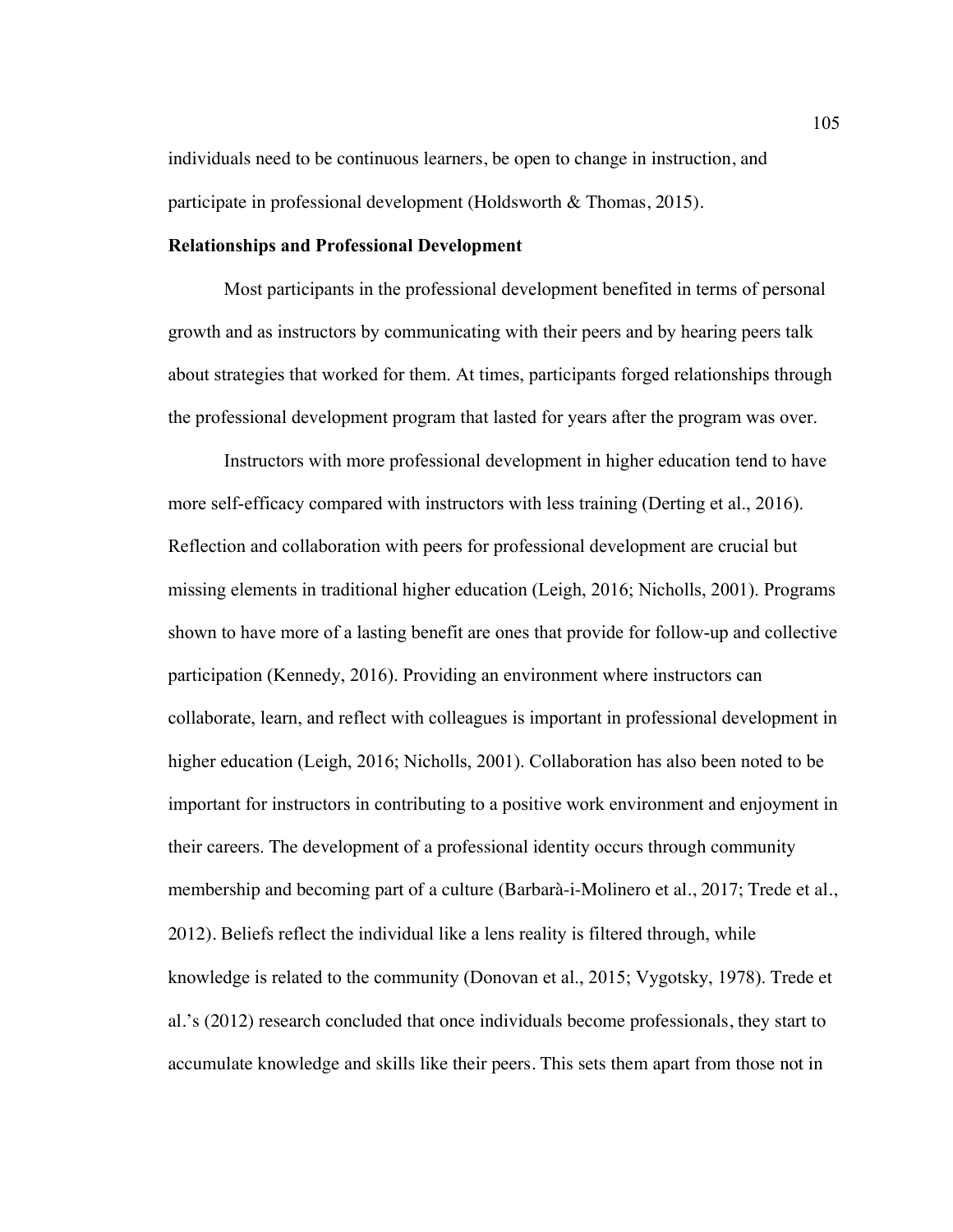their field, creating a professional identity linking them to their peers and profession (Barbarà-i-Molinero et al., 2017; Trede et al., 2012). In this way, being a member of the profession becomes a part of their identity (Trede et al., 2012).

#### **Technology Integration and Professional Development**

Most participants in the professional development program benefited from learning about professional technology resources available to them. This benefit could last for many years after the program ended and could become a part of the teaching support structure they counted on.

Several studies have shown that instructors who are more traditional in their beliefs often use more instructor-centered technologies, whereas more constructivist instructors tend to use more student-centered technologies (Ertmer et al., 2015). There is a correlation between having experienced technology-rich learning as a student with having positive beliefs about how technology can contribute to student learning (Salleh, 2016). Researchers have found that several factors predict teachers' use of technology in teaching, such as their personal beliefs about teaching. Instructors with constructivist views have been found to be more apt to accept teaching with technology as opposed to those with traditional views (Teo & Zhou, 2016). Additionally, the longer an instructor teaches, the more traditional the instructor's views are likely to seem, and less likely the instructor is to teach using technology (Teo & Zhou, 2016). The biggest predictors of technology use by instructors were noted to be perceived usefulness, high self-efficacy, and student expectations, but their beliefs and the culture in which they work are the key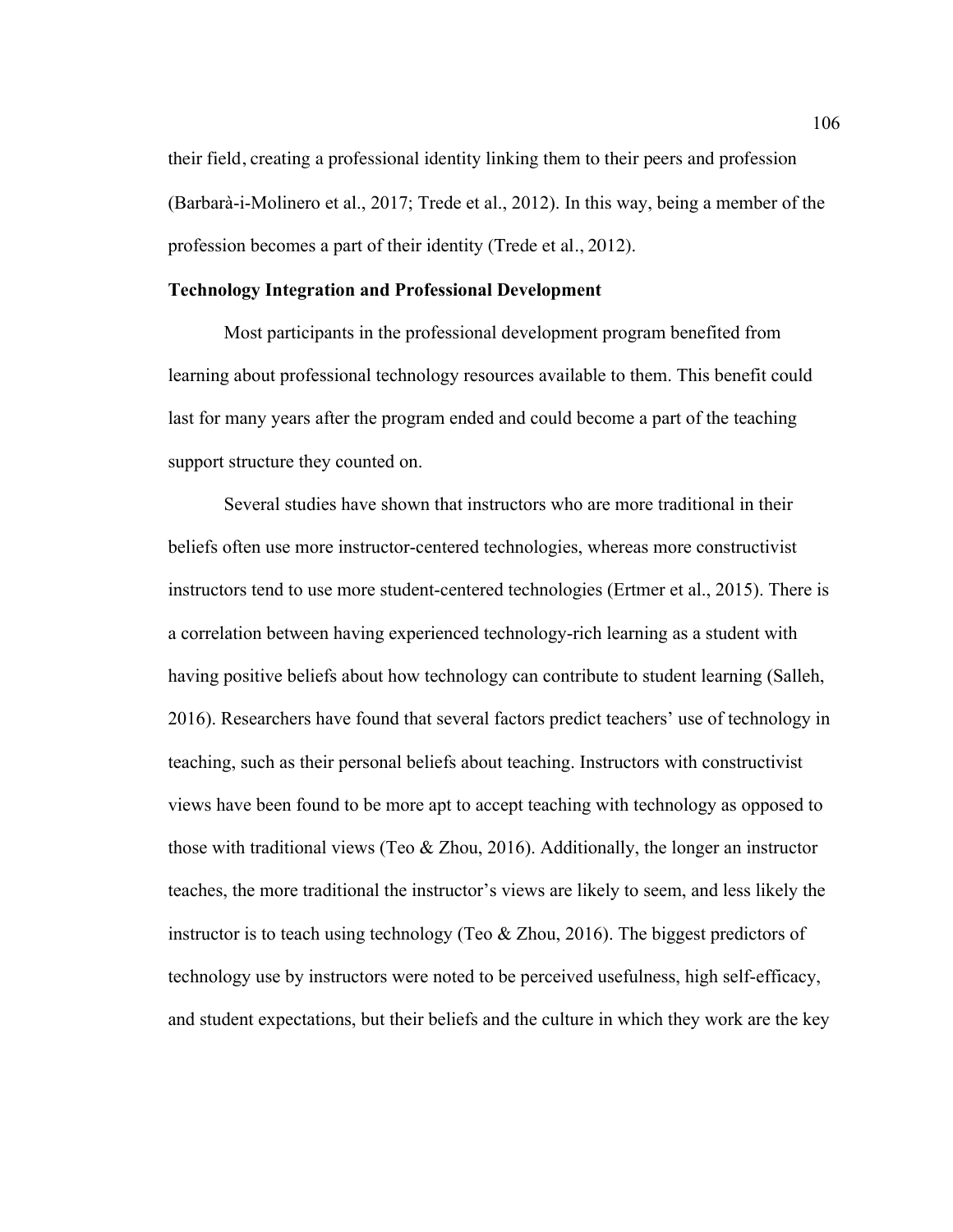components in predicting technology use by instructors (Ertmer et al., 2015; Sadaf et al., 2016; Salleh, 2016; Tondeur et al., 2016).

Instructors who have seen their peers using technology or implementing change have been widely successful in promoting change (Ertmer et al., 2015). Some have found that they can help create a culture of technology integration and innovative attitudes about learning by promoting successful professional development programs (Ebert-May et al., 2015). Designers of one professional development program were even successful when only a limited number of instructors engaged in a 2-year activity (Ebert-May et al., 2015). Learning to develop collective efficacy could help such success spread thorough an entire department and even across schools (Tschannen-Moran et al., 2015).

According to Rogers (2003), this part of innovation related to communication between peers is where a network of support for using the tool might be created. Communication channels can develop when experienced users assist new users, or when a tutorial is engaged in the form of a book, video, or television show (Rogers, 2003). Rogers (2003) used the word *homophily* to describe the degree to which two people have beliefs and lives in common and *heterophily* to describe differences between people. Communication happens best between people who have more in common, or who are homophilous (Rogers, 2003).

### **Institutional Support and Professional Development**

Not all instructors feel that they receive adequate institutional support for teaching and learning. Instructors may see themselves as researchers who teach, not teachers who conduct research. Instructors in higher education tend to see themselves as researchers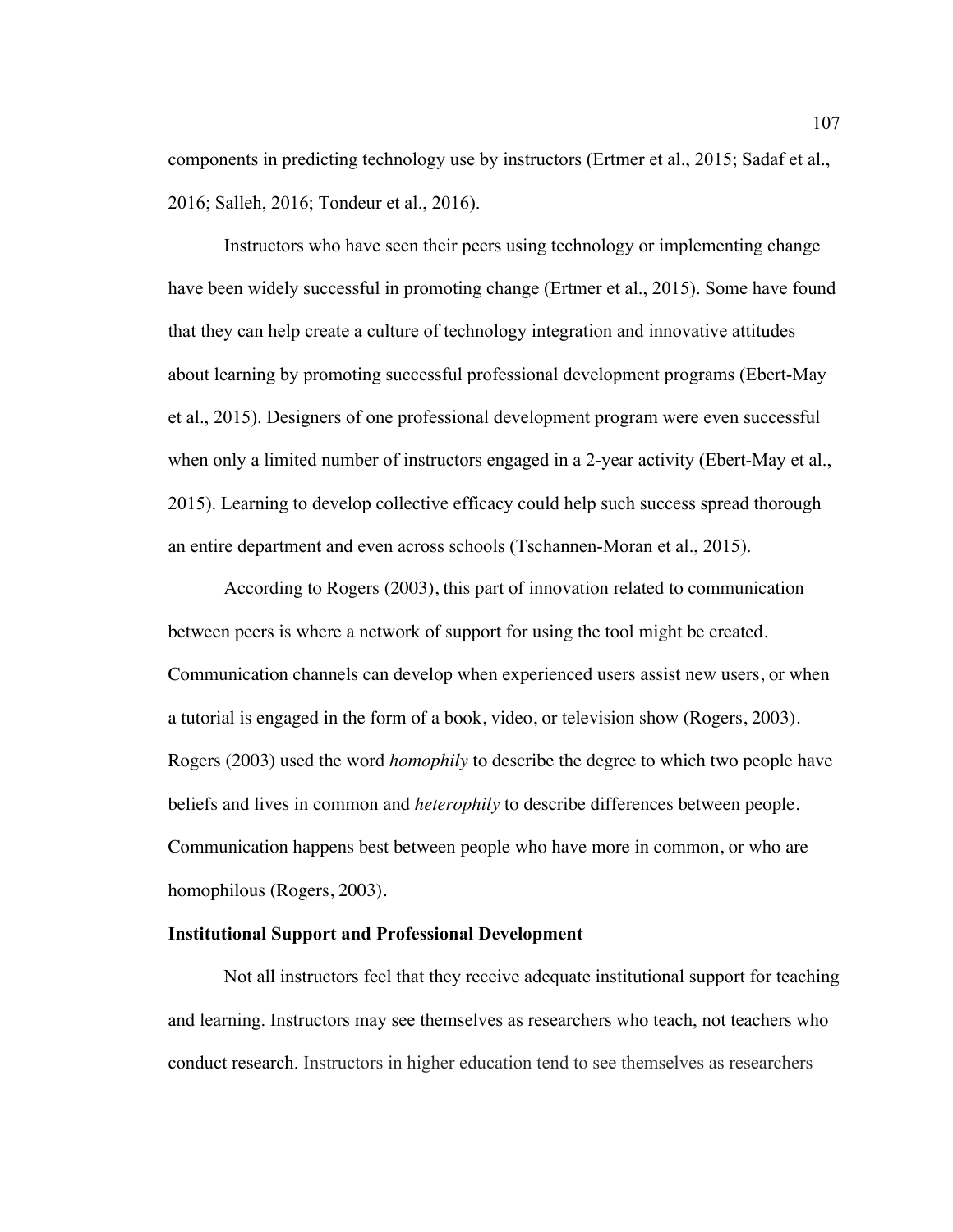and topic experts, rather than as teachers (Nicholls, 2001); however, some universities are trying to change this. University instructors are not rewarded for teaching, and promotion is usually tied to research (Deaker et al., 2016; Hassan, 2013; Jawitz & Perez, 2016; Nygaard, 2017). Research is thought by many to be the primary purpose of higher education and necessary for its future (Nygaard, 2017). Those who focus on teaching risk compromising their careers and reputations in their field (Hassan, 2013). Instructors also often do not have support or preparation in the art of teaching (Hellmann et al., 2014).

There is currently a culture in higher education in which research brings rewards, recognition, funding, and tenure for instructors. Faculty within research-driven universities have traditionally viewed teaching as an extra responsibility, almost as a distraction from their research, and have not factored in classroom success with tenure (Deaker et al., 2016; Van Schalkwyk et al., 2015). Instructors have limited time and competing responsibilities as they move up the ranks in higher education. Spending time learning how to improve teaching may be viewed as unnecessary for attaining tenure or success in higher education (Van Schalkwyk et al., 2015).

## **Limitations of the Study**

Limitations of this study included my bias due to a career invested in instructors' professional development. I sought to address this bias by having the instructors describe their experiences in the professional development program, rather than making assumptions as to what occurred. Another limitation of the study was the inability to address all the concerns gathered from instructors. To address this limitation, I will share the results of the study with the professional development program management team.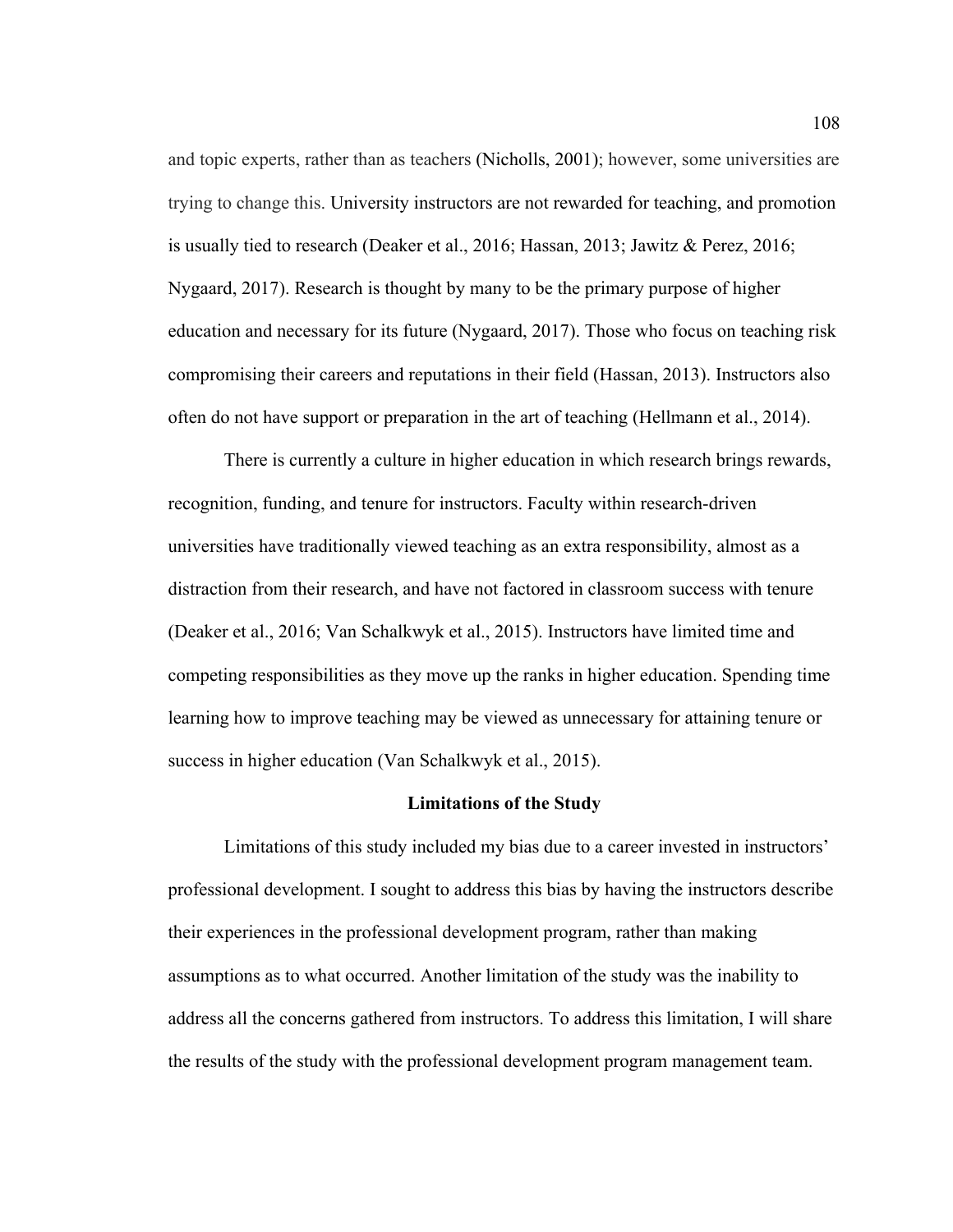Threats to quality were possible because two instructors admitted to not fully participating in the professional development program. They were not always able to complete homework and readings due to their busy schedules. This was addressed by focusing on the transfer of what they had learned into other courses they had taught since the professional development program. One unexpected limitation was the work history I had with all but one participant. Participants who had worked extensively with me appeared to share more information, which likely had the effect of omitting the perspectives of instructors who were not comfortable using technology in their courses. Participants' likelihood of sharing negative information also seemed to be related to how much they had worked with me in the past, suggesting that trust was an important factor. More extensive history with me appeared to correlate with more sensitive information shared.

## **Recommendations**

The professional development program offers benefits to instructors. It promotes collaboration with peers, it helps instructors learn how to design better courses, and it promotes technology integration in teaching and learning by helping instructors find supportive groups on campus that can help them. Instructors have benefited from the program. The following are recommendations for similar programs based on the results of this study:

1. More activities should be included in professional development to encourage peer interactions and networking with support groups on campus.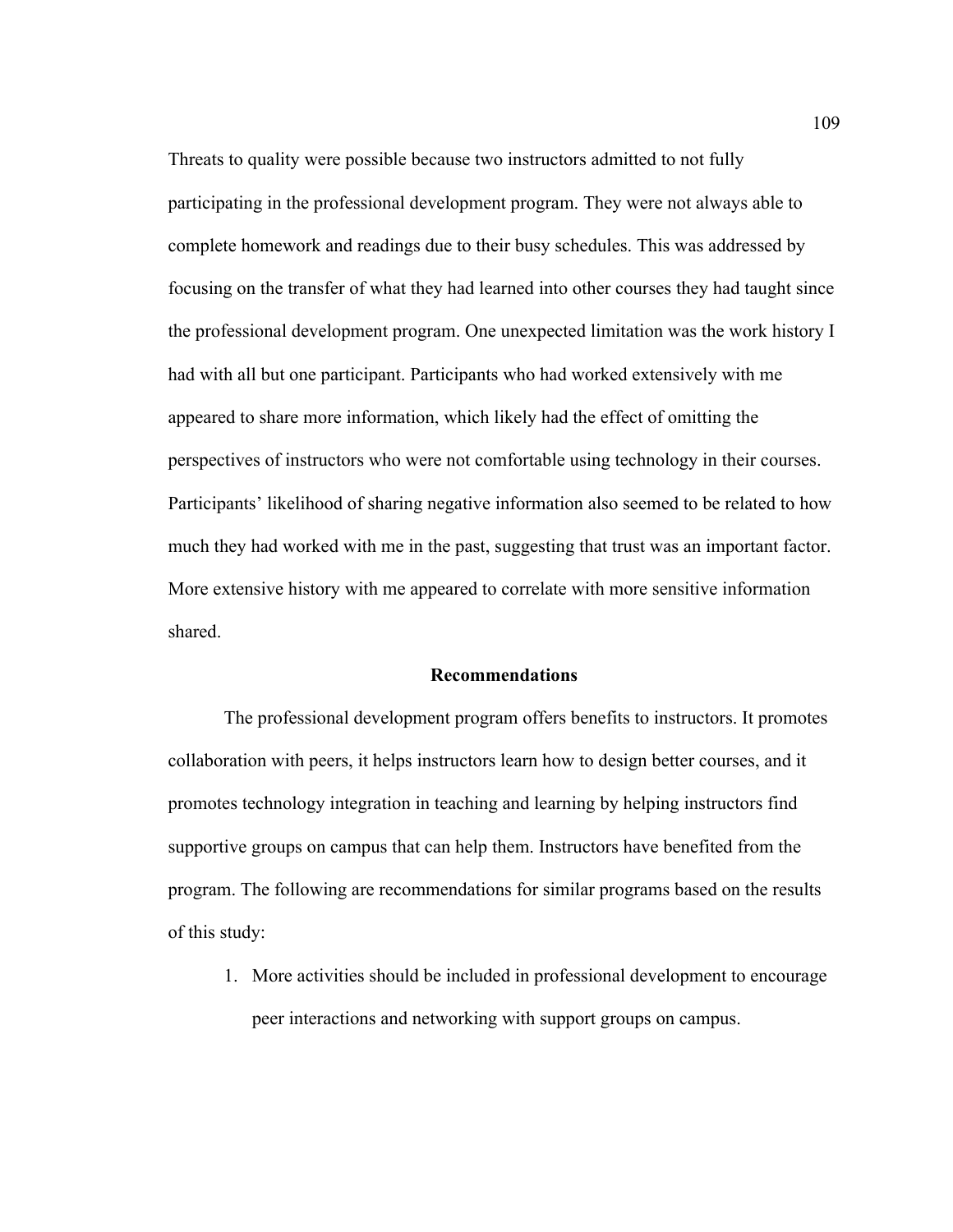- 2. A collaboration portion should be added so that instructors can easily maintain relationships with peers they connect with during the program after the program is over, in order to cultivate encouraging environments where mentorships can grow.
- 3. Technology support specialists need to cultivate relationships with instructors in these programs. They need to remember that these relationships can lead to technology use later, even if no interest in shared technology is evident during the program.

The following recommendations for further research to extend knowledge in this field are based on the results of the study.

- 1. Studies that explore the benefits of cross-discipline interaction for determining whether discipline-centric or cross-discipline grouping in professional development programs is more beneficial.
- 2. Studies that explore what specifically inspires technology use in teaching and learning for determining how to predict and inspire use.
- 3. Studies that explore the benefits of voluntary professional development participation over mandated participation to determine if relationships can still form and if benefits can still be experienced by participants when they are required to attend a professional development program.

# **Implications**

Leaders within universities struggle with how to implement effective professional development (Ebert-May et al., 2011). Examining the crucial link between belief and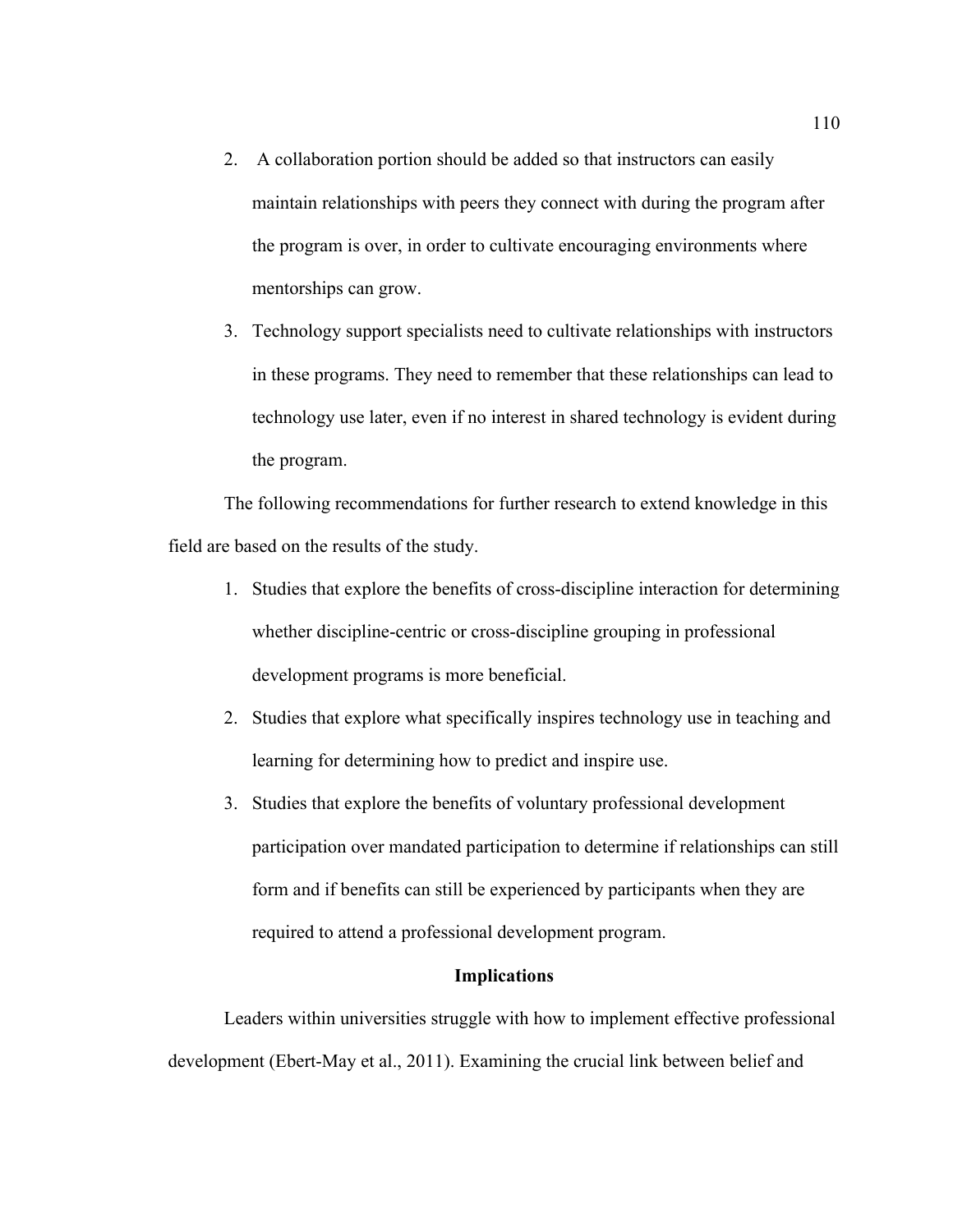practice is a significant step in learning how to implement change in this area (Ertmer et al., 2014). This study helps to show the benefits of professional development for instructors in higher education.

Individuals' social identities as instructors are shaped by watching others teach and being a part of a culture. Gradually, as instructors see more technology being used in teaching and learning, their experiences contribute to a culture of technology users. By helping future instructors see technology being used in a meaningful way, it may be possible to help them perceive educators as those who teach with technology (Ertmer et al., 2015; Zembylas & Chubbuck, 2015). Providing incentives for instructors to share and learn from each other can be accomplished with professional development activities hosted by universities. It is recommended that more activities be included that encourage peer interactions, networking with support groups on campus, and adding a collaboration portion through which instructors can easily maintain relationships with peers whom they found during the program.

This study may support positive social change by helping to validate such programs and may inspire future research opportunities. Exploring if it might be possible to construct a facilitated development program that is led by instructors could potentially contribute to a better program design and inspire collaboration between groups of instructors from different areas of expertise working together. Investigating if such a program would inspire peer collaboration and lasting relationships across disciplines could benefit individuals and organizations by providing richer research opportunities, which might help society solve the large problems that Tier 1 research institutions take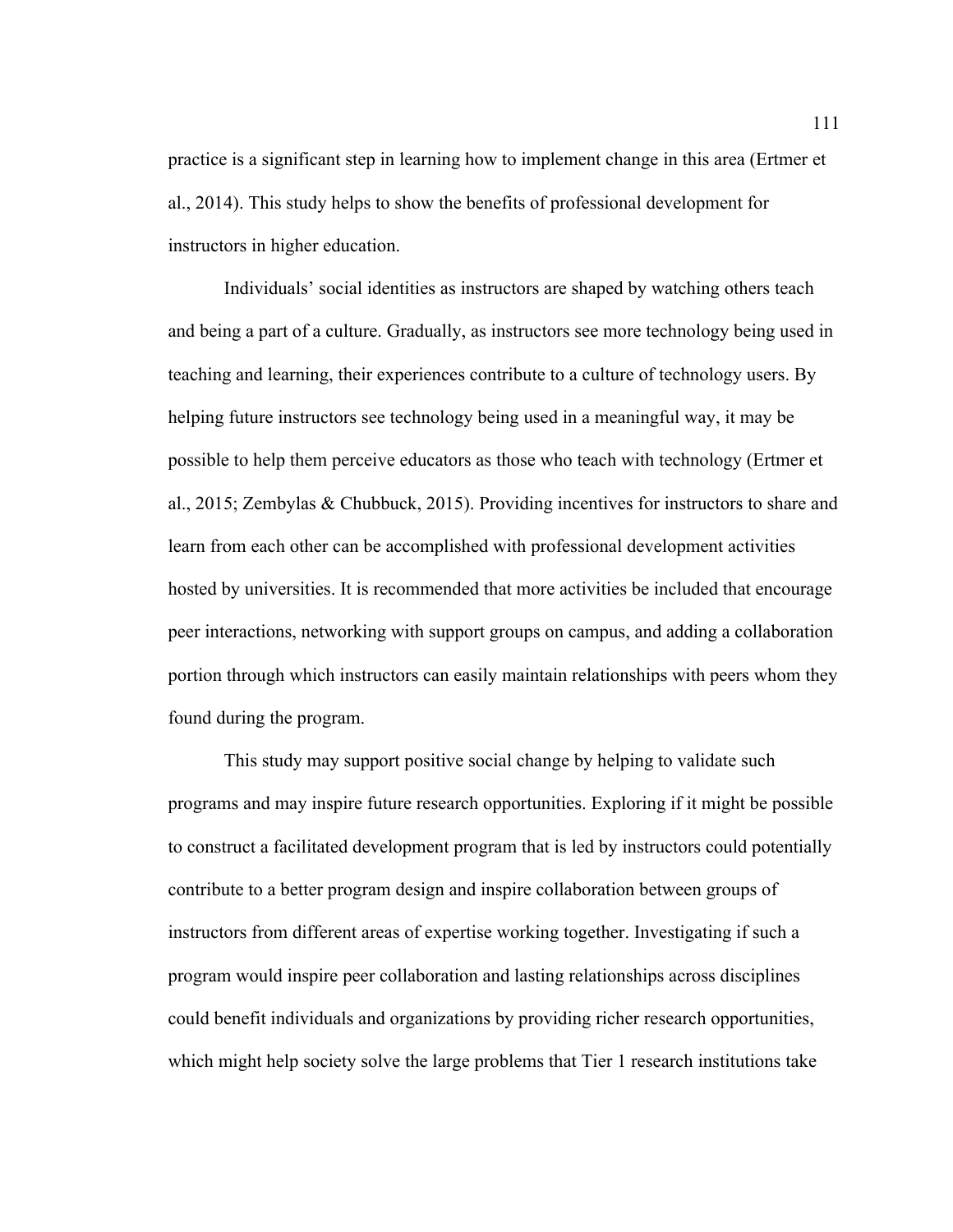on, such as food production, cancer research, and environmental conservation. Individuals can benefit from having peers to share challenges with and this collaboration can bring higher job satisfaction, research opportunities, and over-all career success which can help their families by reducing job related stress during the pressure of trying to attain tenure.

### **Conclusion**

I attempted to identify what happens in professional development activities in higher education that inspire the use of technology in teaching and learning. The results show that relationships were the key to change, as was validated in the literature. A consistent theme in this study was the power of relationships. Participants noted relationships with their peer presenters as helping them the most in understanding how to implement learning objectives. Changes in teaching and learning, as well as belief change, were influenced by peers and those whom participants met during the professional development sessions. Additionally, those they remembered after the program as having the greatest lasting impression were those to whom they could relate. A significant conclusion could be made that to promote change in teaching and learning, positive relationships must be created and maintained for instructors that involve peers as well as those who support instructors' efforts in the classroom.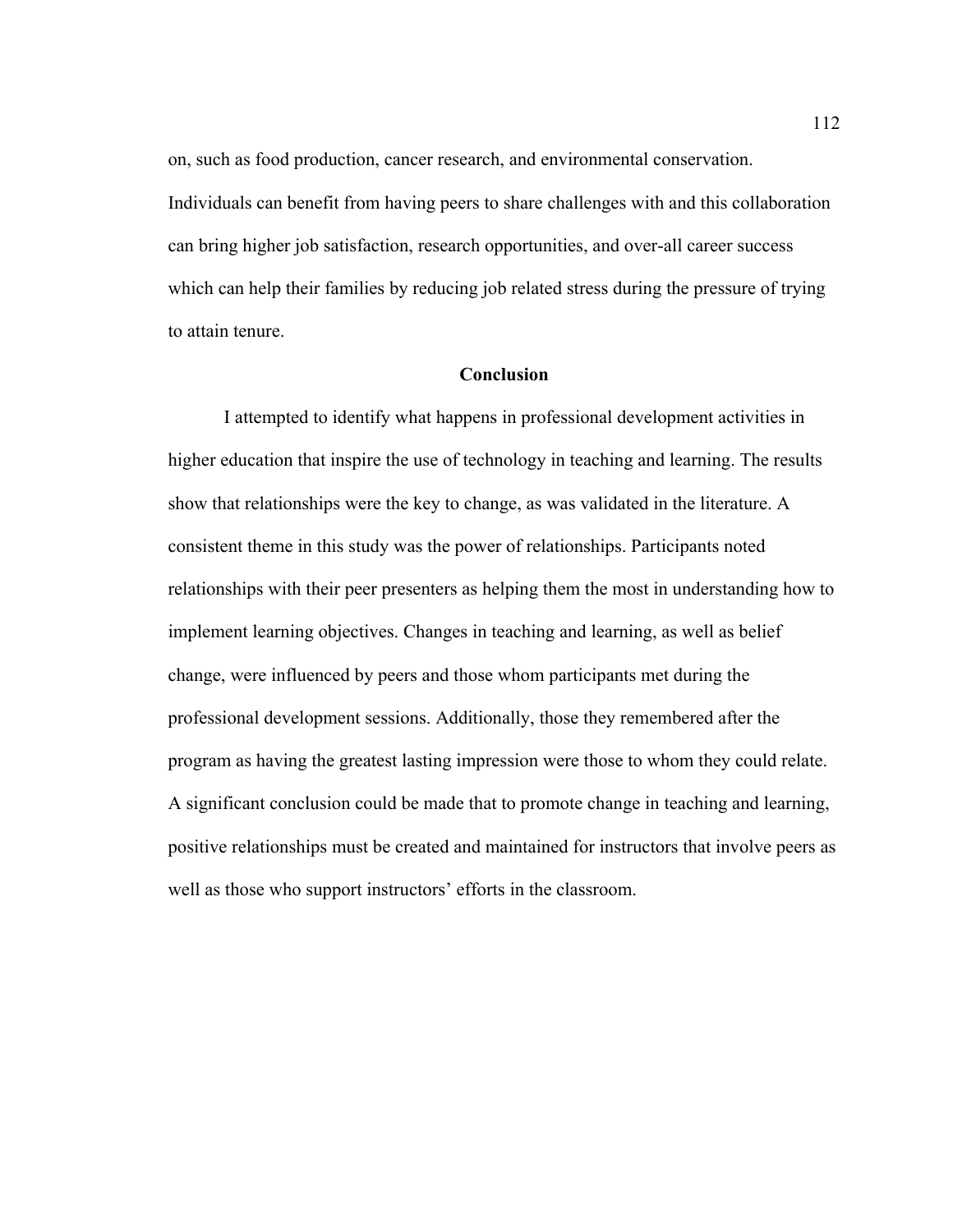#### References

- Aldunate, R., & Nussbaum, M. (2013). Teacher adoption of technology. *Computers in Human Behavior*, *29*(3), 519–524. http://doi.org/10.1016/j.chb.2012.10.017
- Ashrafzadeh, A., & Sayadian, S. (2015). University instructors' concerns and perceptions of technology integration. *Computers in Human Behavior*, *49*, 62–73. http://doi.org/10.1016/j.chb.2015.01.071
- Ashton, P. (2015). Historical overview and theoretical perspectives of research on teachers' beliefs. In H. Fives & M. Gill (Eds.), *International handbook of research on teachers' beliefs* (pp. 31–47). New York, NY: Taylor & Francis. http://doi.org/http://dx.doi.org/10.4324/9780203108437
- Barbarà-i-Molinero, A., Cascón-Pereira, R., & Hernández-Lara, A. (2017). Professional identity development in higher education: Influencing factors. *International Journal of Educational Management*, *31*(2), 189–203. http://doi.org/10.1108/IJEM-05-2015- 0058
- Barnes, N., Fives, H., & Dacey, C. (2015). Teachers' beliefs about assessment. In H. Fives & M. Gill (Eds.), *International handbook of research on teacher beliefs* (pp. 284–300). New York, NY: Taylor & Francis. http://doi.org/10.1007/s13398-014- 0173-7.2
- Baytak, A., & Akbiyik, C. (2010). Classroom teacher candidates' definitions and beliefs about technology integration. *World Academy of Science, Engineering and Technology*, *66*, 90–94.

Berger, P. (2017). Beyond plain acceptance or sheer resistance: A typology of university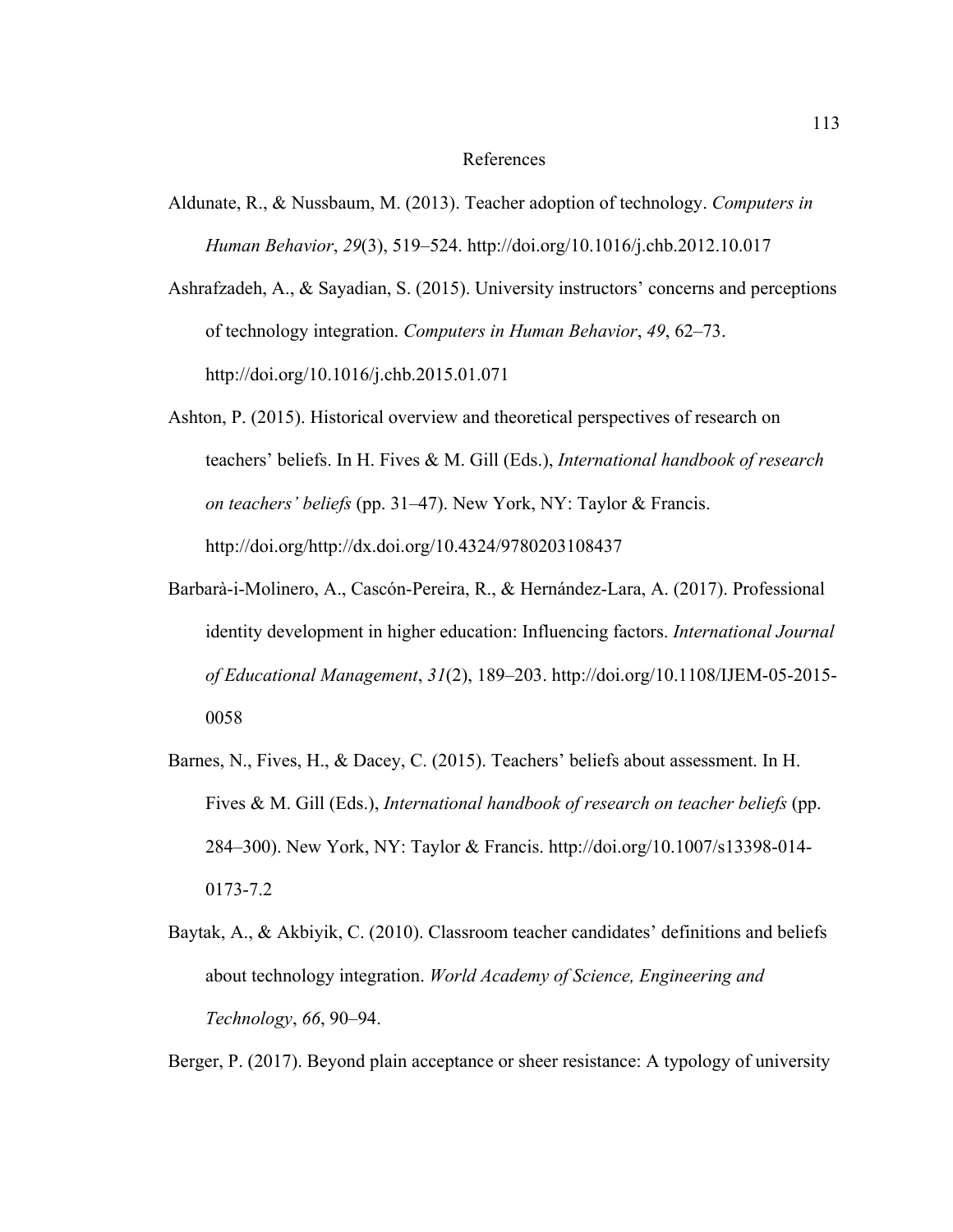instructors' attitudes to students' media use in class. *Teaching and Teacher Education*, *67*, 410–417. http://doi.org/10.1016/j.tate.2017.07.009

- Borg, M. (2001). Teachers' beliefs. *ELT Journal*, *55*(2), 186–188. http://doi.org/10.1097/01.chi.0000187243.17824.6c
- Borko, H. (2004). Professional development and teacher learning: Mapping the terrain. *Educational Researcher*, *33*(8), 3–15. http://doi.org/10.3102/0013189X033008003
- Brantley-Dias, L., & Ertmer, P. (2013). Goldilocks and TPACK: Is the construct "just right"? *Journal of Research on Technology in Education*, *46*(2), 103–128. http://doi.org/10.1080/15391523.2013.10782615
- Brinkerhoff, J. (2006). Effects of a long-duration, professional development academy on technology skills, computer self-efficacy, and technology integration beliefs and practices. *Journal of Research on Technology in Education*, *39*(1), 22–43. http://doi.org/10.1080/15391523.2006.10782471
- Brown, M. (2016). Blended instructional practice: A review of the empirical literature on instructors' adoption and use of online tools in face-to-face teaching. *The Internet and Higher Education*, *31*, 1–10.

http://doi.org/http://dx.doi.org/10.1016/j.iheduc.2016.05.001

Bue, S., & Divjak, B. (2016, September). *Environmental factors in the diffusion of innovation model: Diffusion of e-learning in a higher education institution*. Paper presented at the Central European Conference on Information and Intelligent Systems, Varazdin, Croatia.

Buehl, M., & Beck, J. (2015). The relationship between teachers' beliefs and teachers'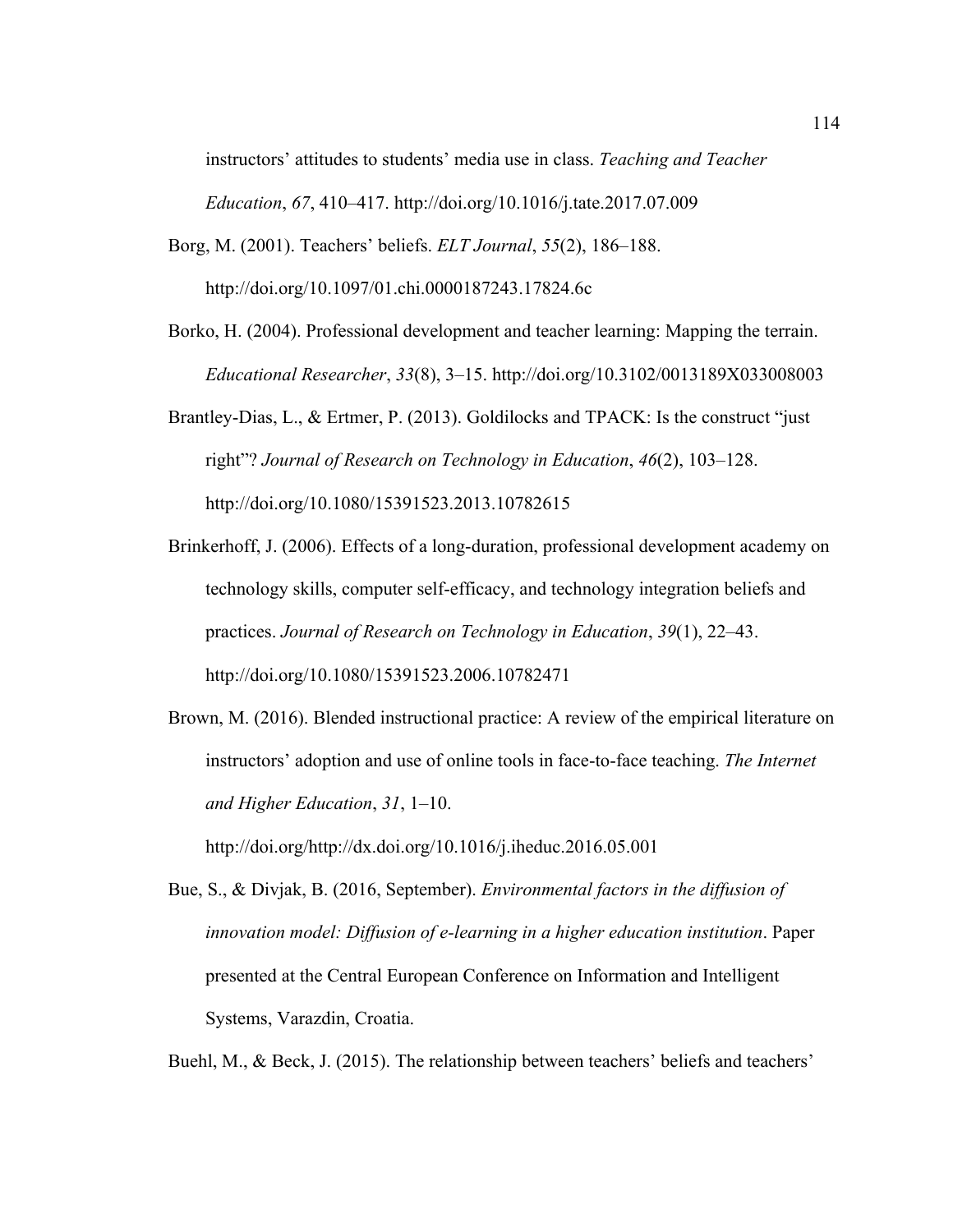practices. In H. Fives & M. Gill (Eds.), *International handbook of research on teachers' beliefs* (pp. 66–84). New York, NY: Taylor & Francis. http://doi.org/http://dx.doi.org/10.4324/9780203108437

- Chickering, A., & Gamson, Z. (1991). Seven principles for good practice in undergraduate education. *New Directions for Teaching and Learning*, *47*, 63–69. http://doi.org/10.1002/tl.37219914708
- Chien, S., Wu, H., & Hsu, Y. (2014). An investigation of teachers' beliefs and their use of technology-based assessments. *Computers in Human Behavior*, *31*, 198–210. http://doi.org/10.1016/j.chb.2013.10.037
- Christesen, E., & Turner, J. (2014). Identifying teachers attending professional development by their stages of concern: Exploring attitudes and emotions. *The Teacher Educator*, *49*(4), 232–246. http://doi.org/10.1080/08878730.2014.933641
- Coultman, J. (2015). *Motivating higher education faculty for technology integration: A private college's approach* (Doctoral dissertation). Retrieved from http://scholarworks.waldenu.edu/dissertations
- Creely, E. (2016). "Understanding things from within". A Husserlian phenomenological approach to doing educational research and inquiring about learning. *International Journal of Research and Method in Education*, *41*(1), 1–19. http://doi.org/10.1080/1743727X.2016.1182482
- D'Souza, J., & Gurin, M. (2016). The universal significance of Maslow's concept of selfactualization. *Humanistic Psychologist*, *44*(2), 210–214. http://doi.org/10.1037/hum0000027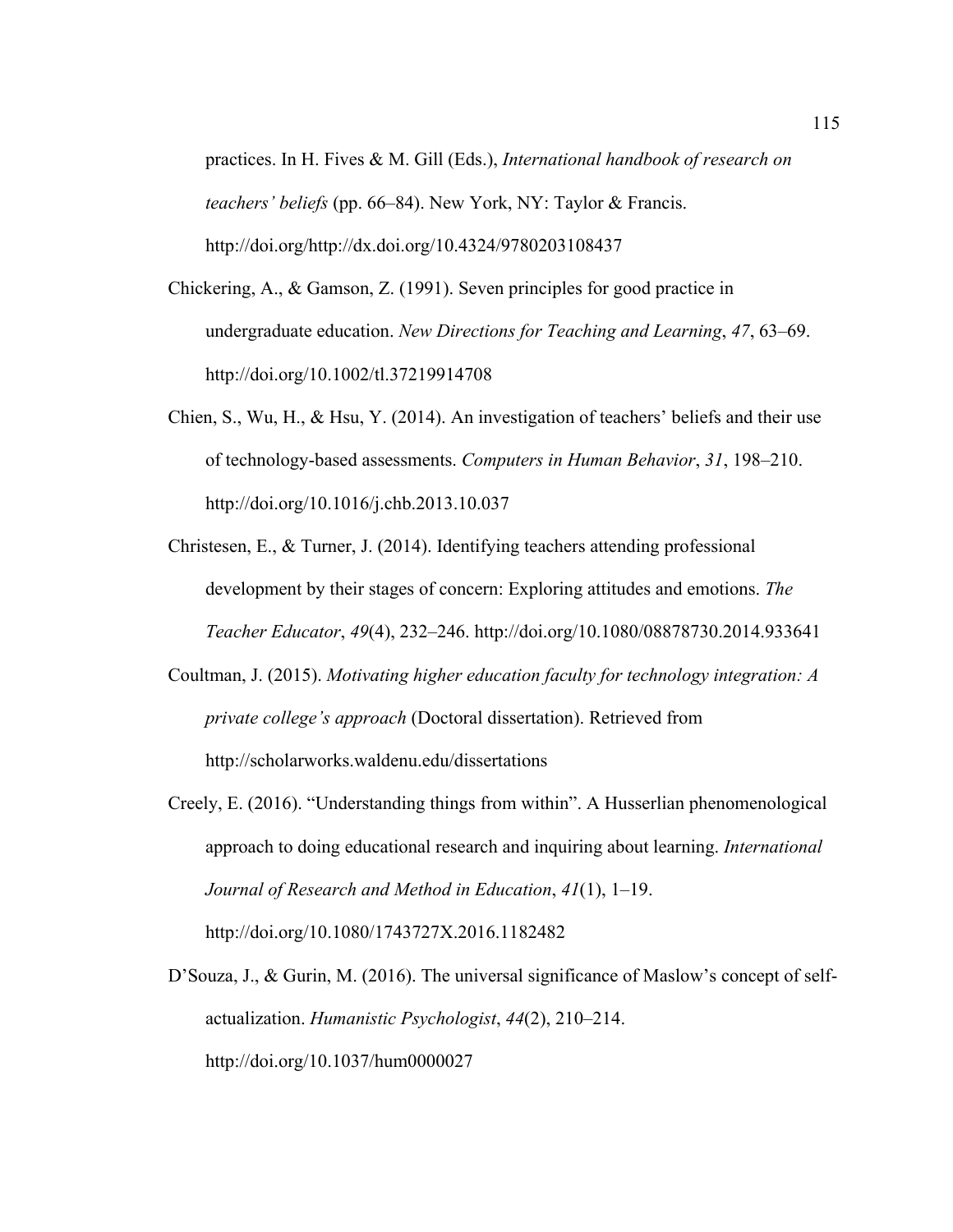- Dahlstrom, E. (2015). Educational technology and faculty development in higher education. *EDUCAUSE Report*, 3–35. Retrieved from http://www.educause.edu/library/resources/educational-technology-and-facultydevelopment-higher-education
- Dahlstrom, E., & Brooks, C. (2014). *Study of faculty and information technology, 2014*. *ECAR Study of Faculty and Information Technology*. Louisville, CO.
- Dandy, K., & Bendersky, K. (2014). Student and faculty beliefs about learning in higher education : Implications for teaching. *International Journal of Teaching and Learning in Higher Education*, *26*(3), 358–380.
- Darban, M., & Polites, G. (2016). Do emotions matter in technology training? Exploring their effects on individual perceptions and willingness to learn. *Computers in Human Behavior*, *62*, 644–657. http://doi.org/10.1016/j.chb.2016.04.028
- De Vries, S., Jansen, E., & Van De Grift, W. (2013). Profiling teachers' continuing professional development and the relation with their beliefs about learning and teaching. *Teaching and Teacher Education*, *33*, 78–89. http://doi.org/10.1016/j.tate.2013.02.006
- Deaker, L., Stein, S., & Spiller, D. (2016). You can't teach me: Exploring academic resistance to teaching development. *International Journal for Academic Development*, *1324*(August), 1–13. http://doi.org/10.1080/1360144X.2015.1129967
- Derting, T., Ebert-May, D., Henkel, T., Maher, J., Arnold, B., & Passmore, H. (2016). Assessing faculty professional development in STEM higher education: Sustainability of outcomes. *Science Advances*, *2*(3), e1501422–e1501422.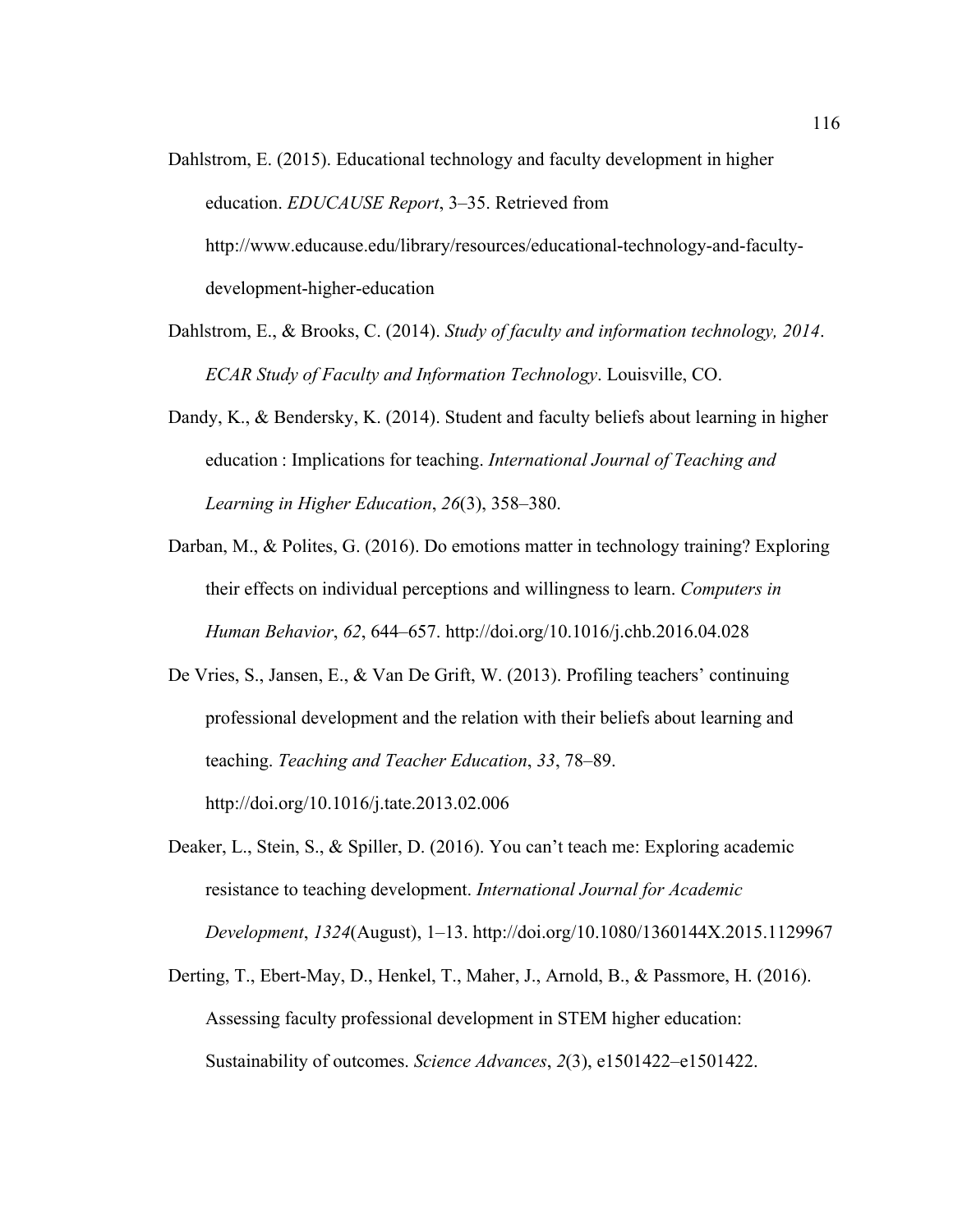http://doi.org/10.1126/sciadv.1501422

Desimone, L., & Pak, K. (2017). Instructional coaching as high-quality professional development. *Theory Into Practice*. Taylor & Francis. http://doi.org/10.1080/00405841.2016.1241947

Dickson, K., Hughes, K., & Stephens, B. (2016). Outsourcing academic development in higher education: Staff perceptions of an international program. *International Journal for Academic Development*, *1324*(January), 1–14. http://doi.org/10.1080/1360144X.2016.1218884

- Donovan, D., Borda, E., Hanley, D., & Landel, C. (2015). Participation in a multiinstitutional curriculum development project changed science faculty knowledge and beliefs about teaching science. *Journal of Science Teacher Education*, *26*(2), 193– 216. http://doi.org/10.1007/s10972-014-9414-z
- Ebert-May, D., Derting, T., Henkel, T., Maher, J., Momsen, J., Arnold, B., & Passmore, H. (2015). Breaking the cycle: Future faculty begin teaching with learner-centered strategies after professional development. *CBE Life Sciences Education*, *14*(2), 1– 12. http://doi.org/10.1187/cbe.14-12-0222
- Ebert-May, D., Derting, T., Hodder, J., Momsen, J., Long, T., & Jardeleza, S. (2011). What we say is not what we do: Effective evaluation of faculty professional development programs. *BioScience*, *61*(7), 550–558. http://doi.org/10.1525/bio.2011.61.7.9

Elliott, E., Reason, R., Coffman, C., Gangloff, E., Raker, J., Powell-Coffman, J., & Ogilvie, C. (2016). Improved student learning through a faculty learning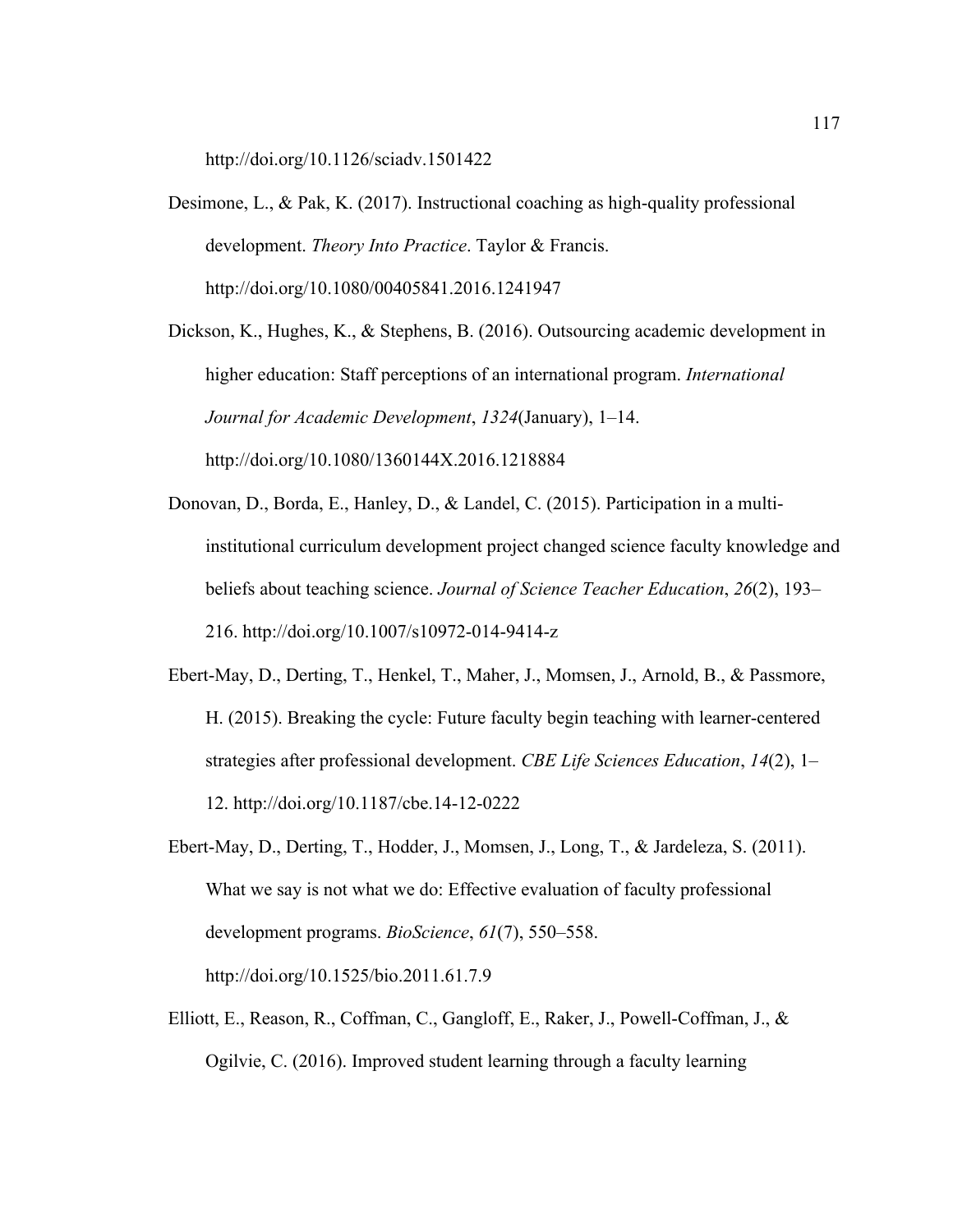community: How faculty collaboration transformed a large-enrollment course from lecture to student centered. *CBE Life Sciences Education*, *15*(2), 1–14. http://doi.org/10.1187/cbe.14-07-0112

- Ertmer, P., Gopalakrishnan, S., & Ross, E. (2001). Technology-using teachers. *Journal Of Research On Computing In Education*, *33*(5), 1–26.
- Ertmer, P. (2005). Teacher pedagogical beliefs: The final frontier in our quest for technology integration? *Educational Technology Research and Development*, *53*(4), 25–39. http://doi.org/10.1007/BF02504683

Ertmer, P., Ottenbreit-Leftwich, A., Sadik, O., Sendurur, E., & Sendurur, P. (2012). Teacher beliefs and technology integration practices: A critical relationship. *Computers & Education*, *59*(2), 423–435. http://doi.org/10.1016/j.compedu.2012.02.001

Ertmer, P., Ottenbriet-Leftwich, A., & Tondeur, T. (2015). Teachers' beliefs and uses of technology to support 21st-century teaching and learning. In H. Gill, M.; Fives (Ed.), *International Handbook of Research on Teachers' Beliefs* (pp. 403–418). New York, NY: Taylor & Francis. http://doi.org/http://dx.doi.org/10.4324/9780203108437

Ertmer, P., Paul, A., Molly, L., Eva, R., & Denise, W. (2014). Examining teachers' beliefs about the role of technology in the elementary classroom. *Journal of Research on Computing in Education*, *32*(1), 54–72. http://doi.org/10.1080/08886504.1999.10782269

Faulkner, C. (2015). *Exploring the relationships between faculty beliefs and technology*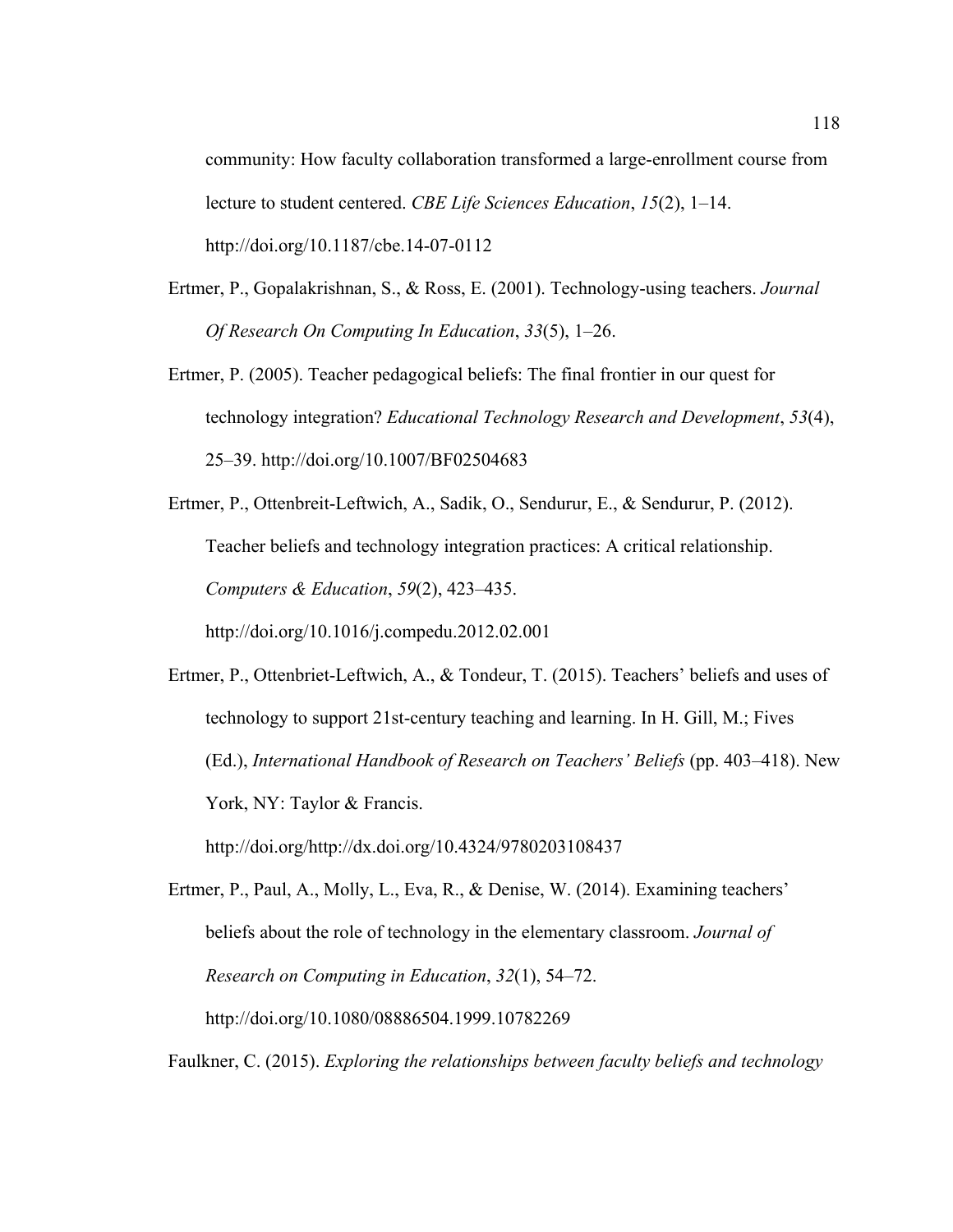*preferences*. University of North Texas.

- Fives, H., Lacatena, N., & Gerard, L. (2015). Teachers' beliefs about teaching (and learning). In H. Gill, M.; Fives (Ed.), *International Handbook of Research on Teachers' Beliefs* (pp. 249–265). New York, NY: Taylor & Francis. http://doi.org/http://dx.doi.org/10.4324/9780203108437
- Redacted, (2016a)
- Garson, K., Bourassa, E., & Odgers, T. (2016). Interculturalising the curriculum: Faculty professional development. *Intercultural Education*, *27*(5), 457–473. http://doi.org/10.1080/14675986.2016.1240506
- Gill, M., & Hardin, C. (2015). A "hot" mess: Unpacking the relation between teacher's beliefs and emotions. In H. Gill, M.; Fives (Ed.), *International Handbook of Research on Teachers' Beliefs* (pp. 230–245). New York, NY: Taylor & Francis. http://doi.org/http://dx.doi.org/10.4324/9780203108437
- Guinea, A., & Markus, L. (2009). Why break the habit of a lifetime? Rethinking the roles of intention, habit, and emotion in continuing information technology use. *MIS Quarterly*, *33*(3), 433–444.
- Hassan, S. (2013). An analysis of perceptions of academics regarding the reward for excellence in teaching versus the reward for excellence in research: critical theory approach. *Alternation*, (9), 292–317. Retrieved from http://alternation.ukzn.ac.za/
- Hellmann, J. H., Paus, E., & Jucks, R. (2014). How can innovative teaching be taught? Insights from higher education. *Psychology Learning and Teaching*, *13*(1), 43–51. http://doi.org/10.2304/plat.2014.13.1.43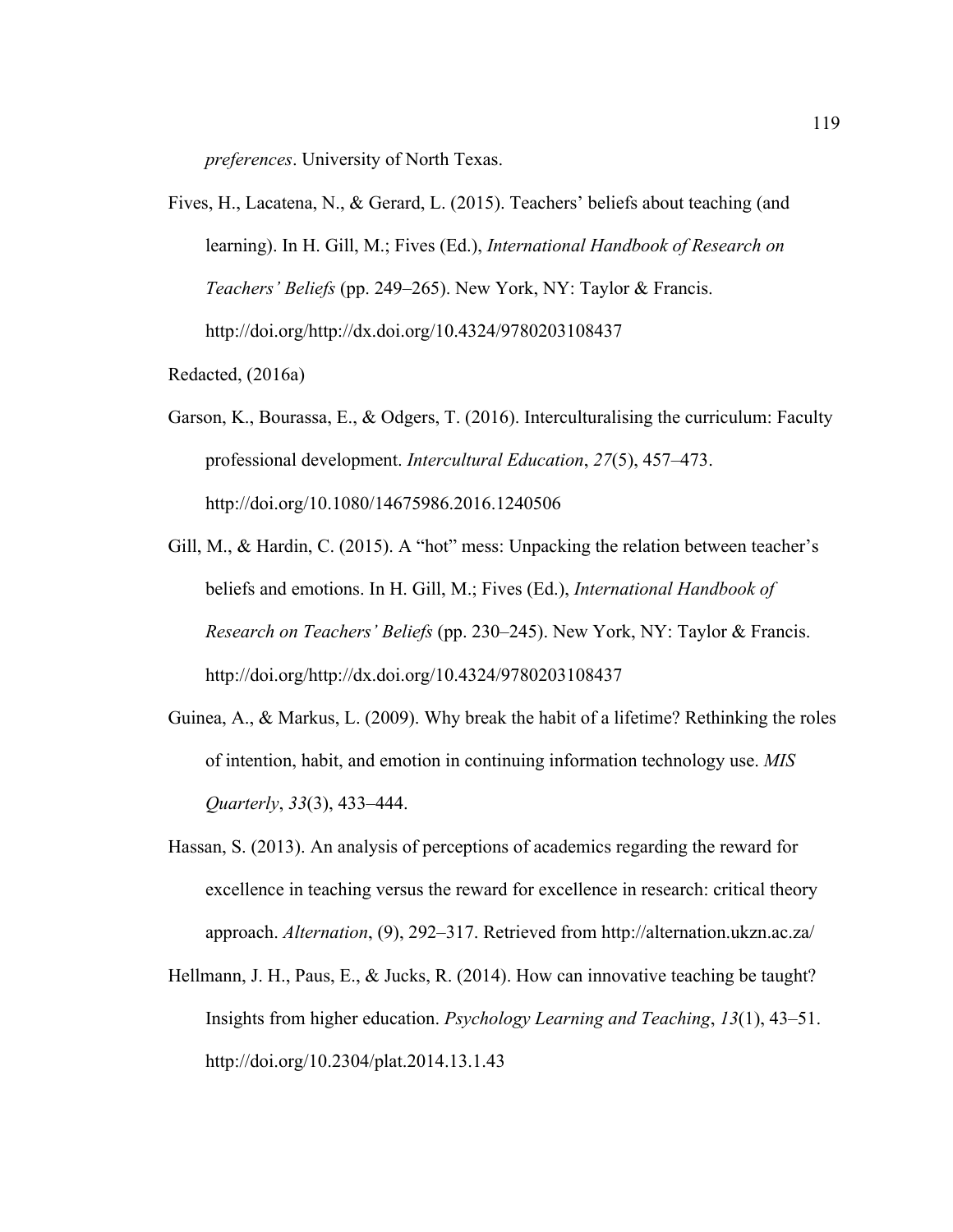Herckis, L. (2018). Cultivating practice: Ensuring continuity, acknowledging change. *Practicing Anthropology*, *40*(1), 43–47. http://doi.org/https://doi.org/10.17730/0888- 4552.40.1.43

Hoffman, B., & Seidel, K. (2015). Measuring teachers' beliefs: For what purpose? In M. Fives, H.; Gill (Ed.), *International Handbook of Research on Teachers' Beliefs* (pp. 106–127). New York, NY: Taylor & Francis. http://doi.org/http://dx.doi.org/10.4324/9780203108437

- Holdsworth, S., & Thomas, I. (2015). A sustainability education academic development framework (SEAD). *Environmental Education Research*, *22*(April), 1073–1097. http://doi.org/10.1080/13504622.2015.1029876
- Hou, S., & Wilder, S. (2015). How ready is higher education faculty for engaged student learning? Applying transtheoretical model to measure service-learning beliefs and adoption. *SAGE Open*, *5*(1). http://doi.org/10.1177/2158244015572282
- Hsu, P. (2016). Examining current beliefs, practices and barriers about technology integration: A case study. *TechTrends*, *60*(1), 30–40. http://doi.org/10.1007/s11528- 015-0014-3
- Hussain, M. (2017). Internet of things: Challenges and research opportunities. *CSI Transactions on ICT*, *5*(1), 87–95. http://doi.org/10.1007/s40012-016-0136-6
- Husserl, E. (1931). *Ideas: General introduction to pure phenomenology* (1st ed.). London and New York: Routledge.
- Jaipal-Jamani, K., Figg, C., Gallagher, T., Scott, R., & Ciampa, K. (2015). Collaborative professional development in higher education : Developing knowledge of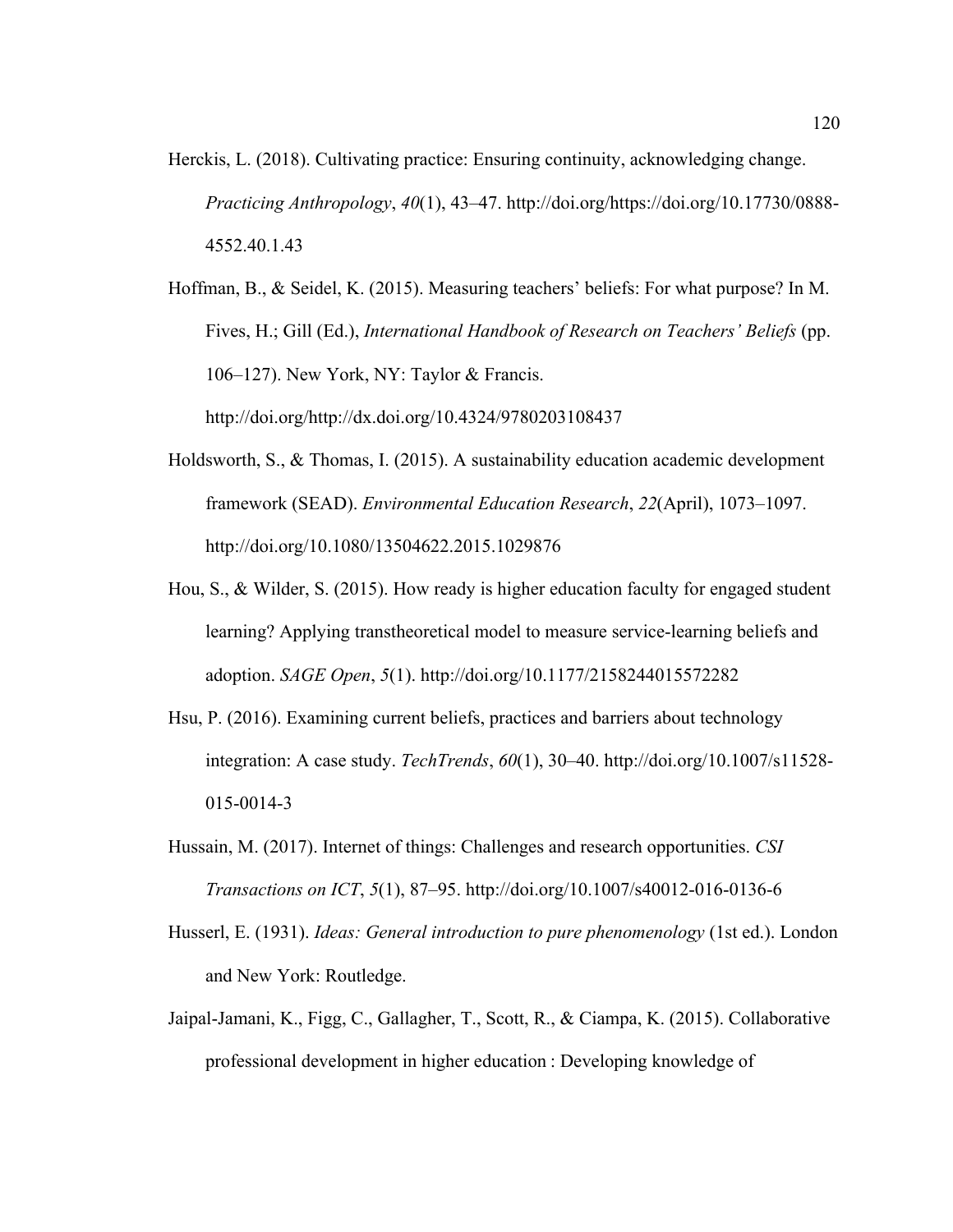technology enhanced teaching. *The Journal of Effective Teaching*, *15*(2), 30–44.

- Jamalzadeh, M., & Shahsavar, Z. (2015). The effects of contextual factors on teacher's beliefs and practices. *Procedia - Social and Behavioral Sciences*, *192*, 166–171. http://doi.org/10.1016/j.sbspro.2015.06.024
- Jawitz, J., & Perez, T. (2015). Investing in teaching development: Navigating risk in a research intensive institution. *International Journal for Academic Development*, *1324*(June), 1–12. http://doi.org/10.1080/1360144X.2015.1081852
- Jawitz, J., & Perez, T. (2016). Asserting agency : Navigating time and space for teaching development. *South African Journal of Higher Education*, *30*(6), 112–126. http://doi.org/http://dx.doi.org/10.20853/30-6-722
- Jazaieri, H., McGonigal, K., Jinpa, T., Doty, J., Gross, J., & Goldin, P. (2014). A randomized controlled trial of compassion cultivation training: Effects on mindfulness, affect, and emotion regulation. *Motivation and Emotion*, *38*(1), 23–35. http://doi.org/10.1007/s11031-013-9368-z
- Kane, R., Sandretto, S., & Heath, C. (2002). Telling half the story: A critical review of research on the teaching beliefs and practices of university academics. *Review of Educational Research*, *72*(2), 177–228. http://doi.org/10.3102/00346543072002177
- Kennedy, M. (2016). How does professional development improve teaching? *Review of Educational Research*, *20*(10), 1–36. http://doi.org/10.3102/0034654315626800
- Kenrick, D. (2017). Self-actualization, human nature, and global social problems. *Society*, *54*(6), 520–523. http://doi.org/10.1007/s12115-017-0181-2
- Kim, C., Kim, M., Lee, C., Spector, J., & DeMeester, K. (2013). Teacher beliefs and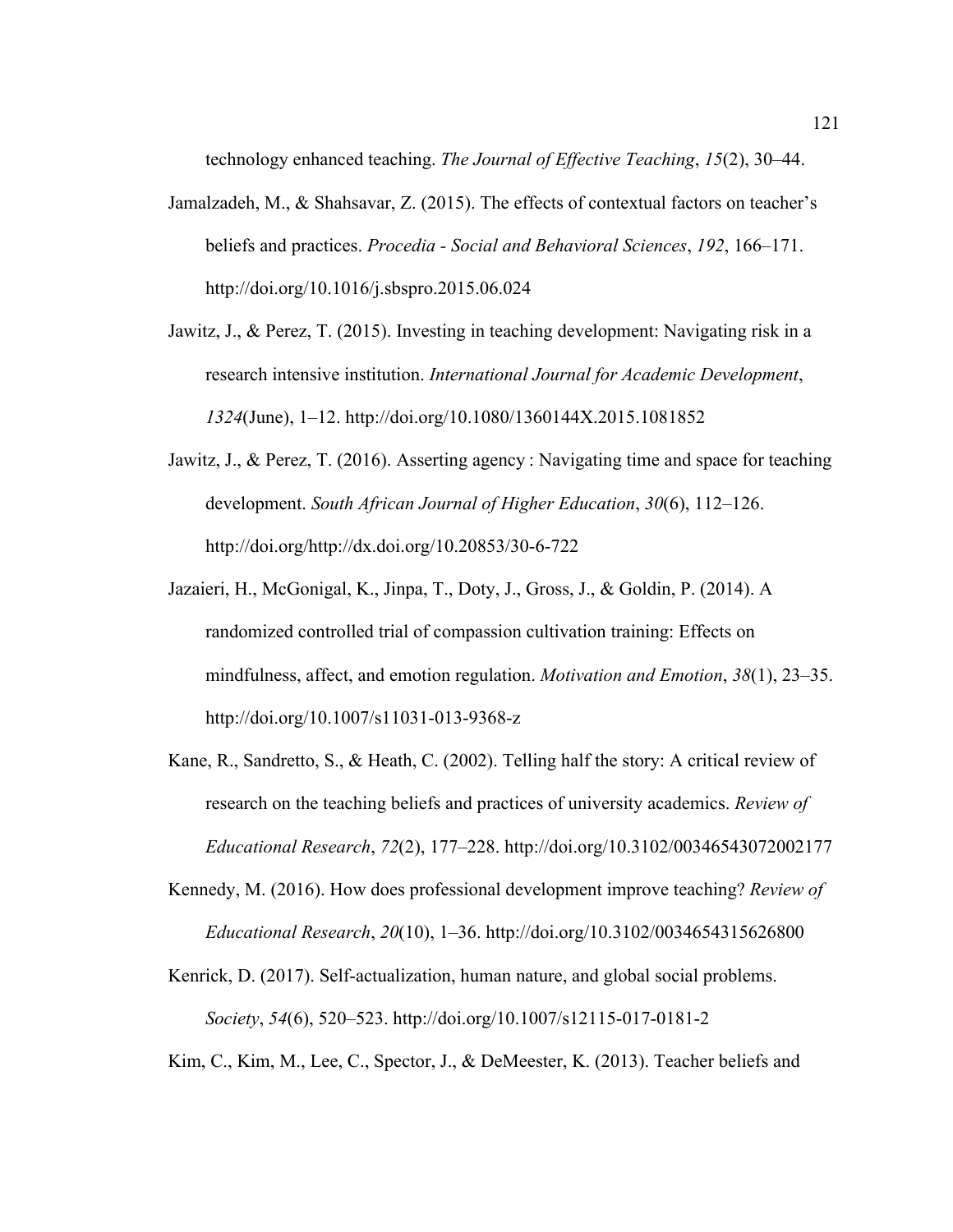technology integration. *Teaching and Teacher Education*, *29*, 76–85. http://doi.org/10.1016/j.tate.2012.08.005

- Kopcha, T., Rieber, L., & Walker, B. (2015). Understanding university faculty perceptions about innovation in teaching and technology. *British Journal of Educational Technology*, *47*(5), 945–957. http://doi.org/10.1111/bjet.12361
- Legris, P., Ingham, J., & Collerette, P. (2003). Why do people use information technology? A critical review of the technology acceptance model. *Information and Management*, *40*(3), 191–204. http://doi.org/10.1016/S0378-7206(01)00143-4
- Leigh, J. (2016). An embodied perspective on judgements of written reflective practice for professional development in Higher Education. *Reflective Practice*, *17*(1), 72– 85. http://doi.org/10.1080/14623943.2015.1123688
- Levin, B. (2015). The development of teachers' beliefs. In H. Fives, M.; Gill (Ed.), *International Handbook of Research on Teachers' Beliefs* (pp. 48–65). New York, NY: Taylor & Francis. http://doi.org/http://dx.doi.org/10.4324/9780203108437
- Lucilio, L. (2009). What secondary teachers need in professional development. *Catholic Education: A Journal of Inquiry & Practice*, *13*(1), 53–75. Retrieved from http://wf2dnvr9.webfeat.org/erm9N1467/url=http://web.ebscohost.com/ehost/detail? vid=1&hid=107&sid=93a3dd9a-d614-49a2-af19- 973ed907d2ea%40sessionmgr111&bdata=JnNpdGU9ZWhvc3QtbGl2ZSZzY29wZ

T1zaXRl#db=ehh&AN=44150235

Lunn, J., Walker, S., & Mascadri, J. (2015). Personal epistemologies and teaching. In H. Fives, M.; Gill (Ed.), *International Handbook of Research on Teachers' Beliefs* (pp.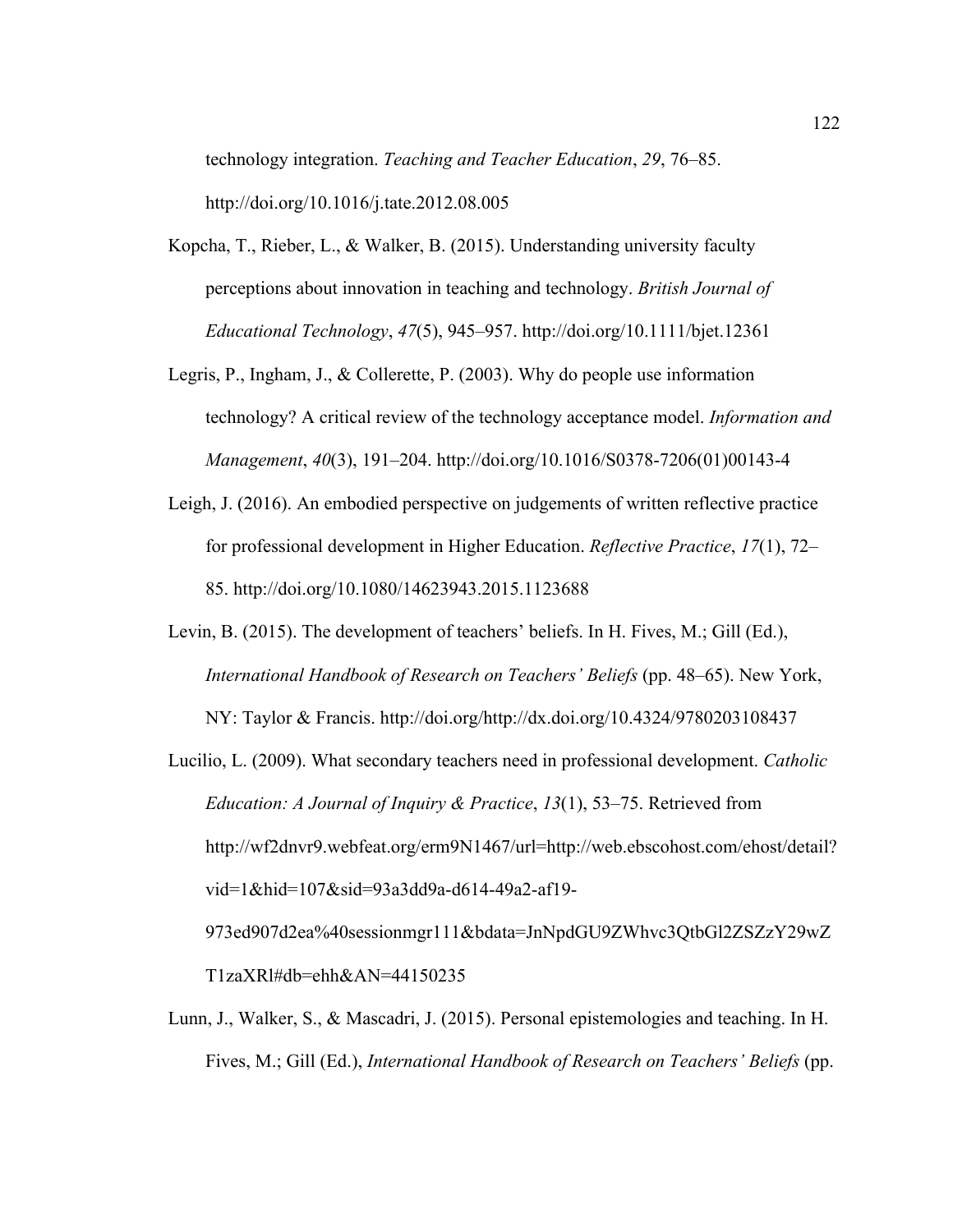319–335). New York, NY: Taylor & Francis.

http://doi.org/http://dx.doi.org/10.4324/9780203108437

Redacted, (2013a).

- Mazur, E. (2015). A morning with Mazur: Confessions of a converted lecturer. In *A Morning with Mazur: Confessions of a Converted Lecturer*. Retracted.
- McConnell, T., Parker, J., Eberhardt, J., Koehler, M., & Lundeberg, M. (2013). Virtual professional learning communities: Teachers' perceptions of virtual versus face-toface professional development. *Journal of Science Education and Technology*, *22*(3), 267–277. https://doi.org/10.1007/s10956-012-9391-y
- McKenna, S., & Boughey, C. (2014). Argumentative and trustworthy scholars: the construction of academic staff at research-intensive universities. *Teaching in Higher Education*, *19*(July), 825–834. http://doi.org/10.1080/13562517.2014.934351
- Merriam, S. (1998). *Qualitative research and case study applications in education* (2nd ed.). San Francisco, CA: Jossey-Bass Education.
- Merriam, S., & Tisdell, E. (2015). *Qualitative research: A guide to design and implementation* (4th ed.). San Francisco, CA: Jossey-Bass.
- Moustakas, C. (1994). *Phenomenological research methods* (1st ed.). Thousand Oaks: Sage Publications.
- Nicholls, G. (2001). *Professional development in higher education: New dimensions & directions.* London, UK: Kogan Page.
- Nygaard, L. (2017). Studies in higher education publishing and perishing : An academic literacies framework for investigating research productivity. *Studies in Higher*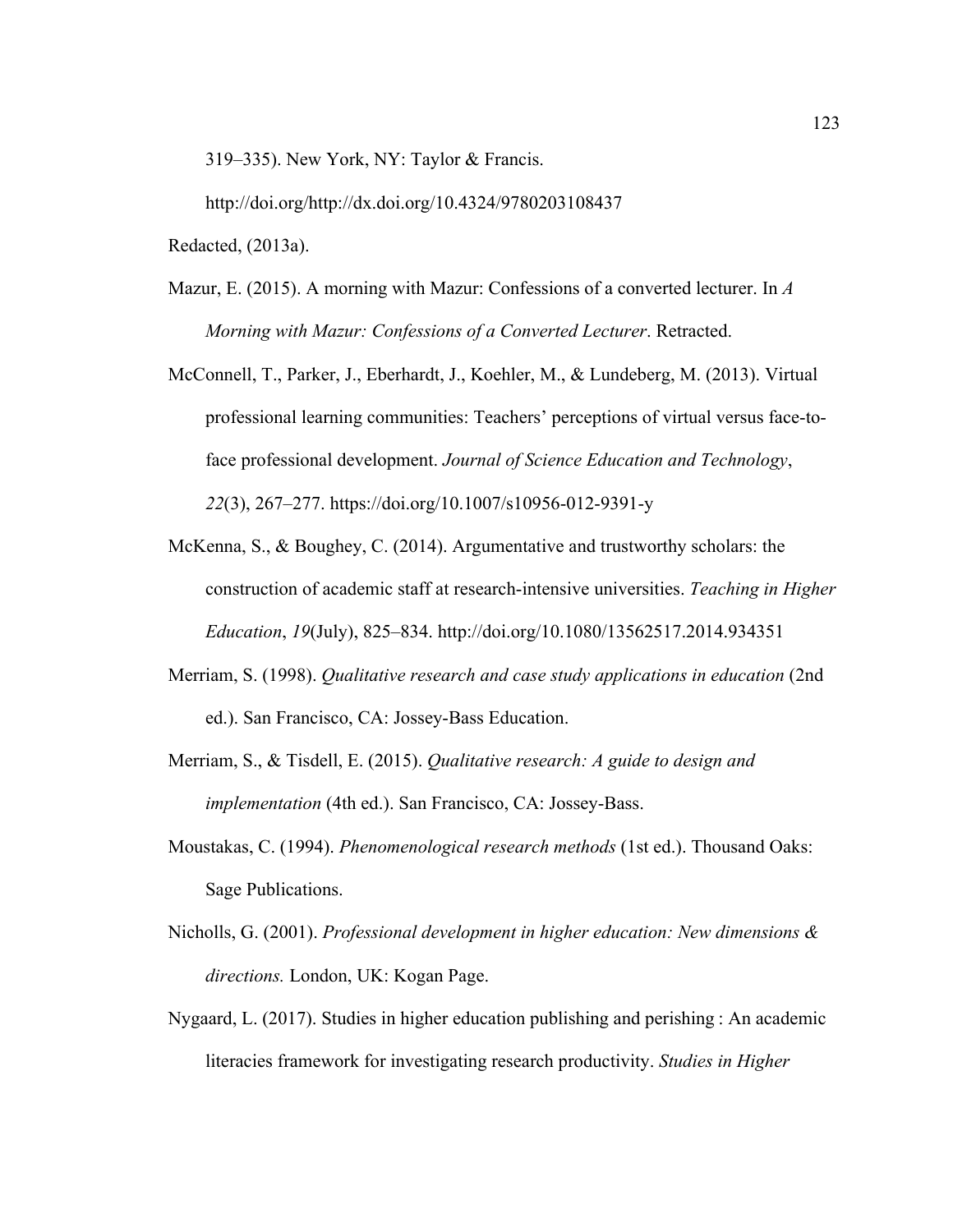*Education*, *5079*(June). http://doi.org/10.1080/03075079.2015.1058351

- Oko, T. (1992). *Interviewing as qualitative research: A guide for researchers in education and the social sciences*. *Teachers College Press* (4th ed., Vol. 37). New York and London: Teachers College Press. http://doi.org/10.1037/032390
- Olmstead, A. (2016). *An assessment of professional development for astronomy and physics faculty : Expanding our vision of how to support faculty's learning about teaching*. (Doctoral dissertation).
- Olmstead, A., & Turpen, C. (2016). Assessing the interactivity and prescriptiveness of faculty professional development workshops: The real-time professional development observation tool. *Physical Review Special Topics - Physics Education Research*, *12*(2), 1–30. http://doi.org/10.1103/PhysRevPhysEducRes.12.020136
- Ott, M., & Cisneros, J. (2015). Understanding the changing faculty workforce in higher education: A comparison of full-time non-tenure track and tenure line experiences. *Education Policy Analysis Archives*, *23*(90), 1–28.

http://doi.org/10.14507/epaa.v23.1934

- Overbaugh, R., & Lu, R. (2009). The impact of a federally funded grant on a professional development program: Teachers' stages of concern toward technology integration. *Journal of Computing in Teacher Education*, *25*(2), 45–55. Retrieved from www.iste.org
- Ozer, E., & Akgun, O. (2015). The effects of irrational beliefs on academic motivation and academic self-efficacy of candidate teachers of computer and instructional technologies education department. *Procedia - Social and Behavioral Sciences*, *197*,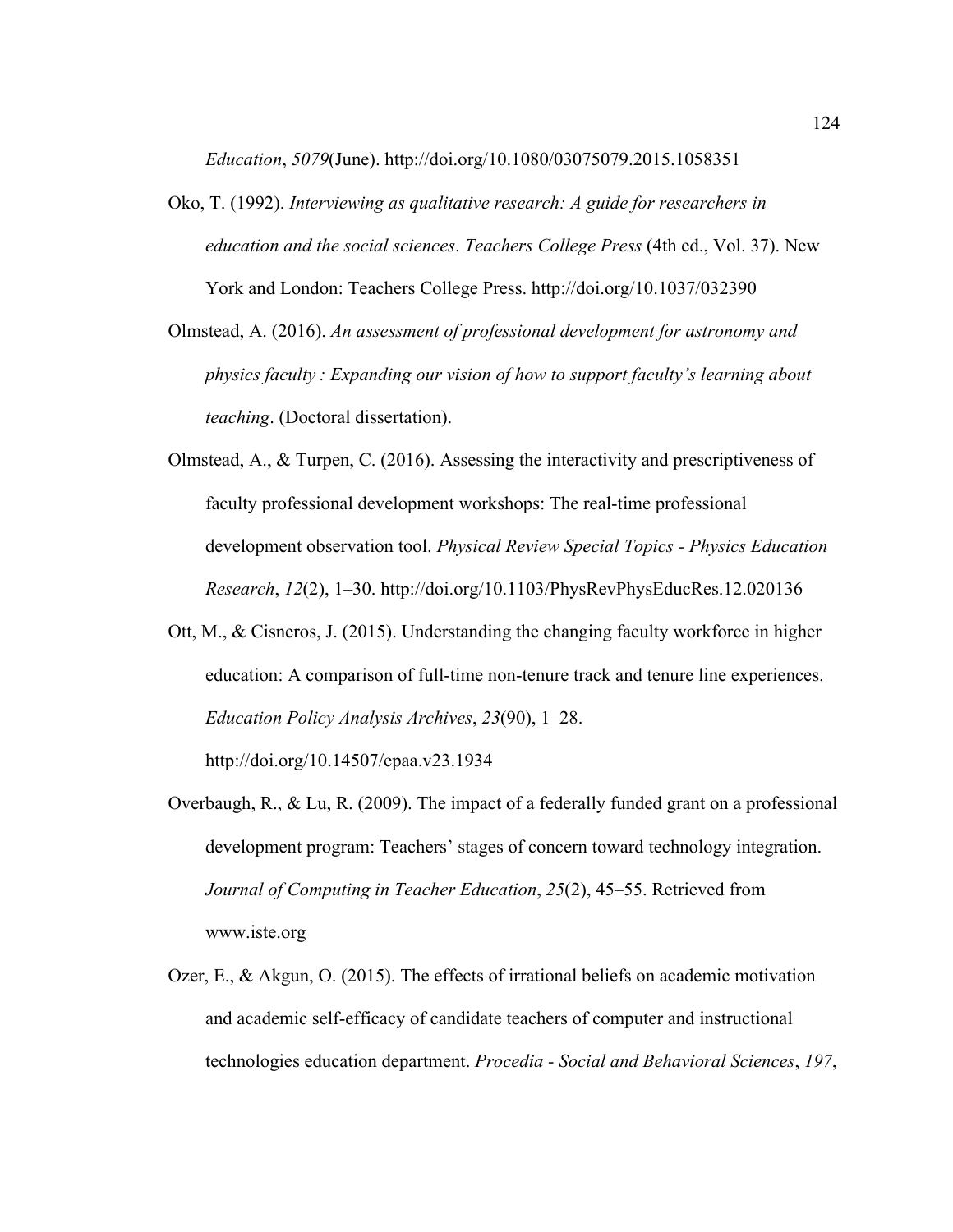1287–1292. http://doi.org/10.1016/j.sbspro.2015.07.401

- Padilla-Díaz, M. (2015). Phenomenology in educational qualitative research: Philosophy as science or philosophical science? *International Journal of Educational Excellence*, *1*(2), 101–110. http://doi.org/10.18562/IJEE.2015.0009
- Pine-Thomas, J. (2017). *Educator's technology integration barriers and student technology preparedness as 21st century professionals*. (Doctoral dissertation). Retrieved from http://search.proquest.com
- Pomeroy, W. (2014). *Academic analytics in higher education: Barriers to adoption*. (Doctoral dissertation). Retrieved from http://search.proquest.com

Redacted, (2017a).

Redacted, (2017b).

Reid, P. (2014). Categories for barriers to adoption of instructional technologies. *Education and Information Technologies*, *19*(2), 383–407. http://doi.org/10.1007/s10639-012-9222-z

Redacted, (2013b).

Rogers, E. (2003). *Diffusion of innovation* (5th ed.). New York, NY: Free Press.

- Roxå, T., & Mårtensson, K. (2016). Agency and structure in academic development practices: Are we liberating academic teachers or are we part of a machinery supressing them? *International Journal for Academic Development*, *1324*(January), 1–11. http://doi.org/10.1080/1360144X.2016.1218883
- Rubie-Davies, C. (2015). Teachers' instructional beliefs and the classroom climate. In H. Gill, M.; Fives (Ed.), *International Handbook of Research on Teachers' Beliefs* (pp.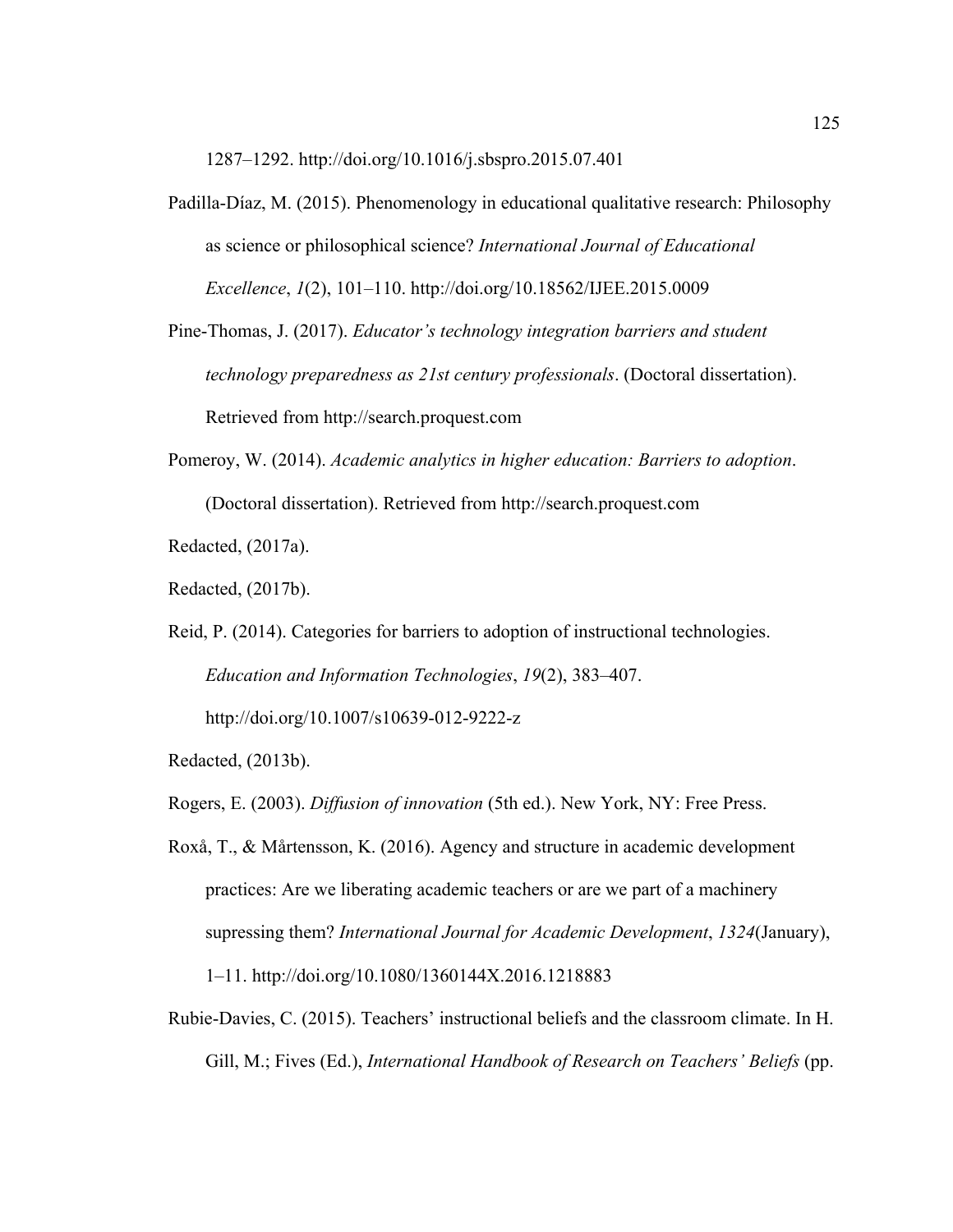266–283). New York, NY: Taylor & Francis.

http://doi.org/http://dx.doi.org/10.4324/9780203108437

- Sadaf, A., Newby, T., & Ertmer, P. (2016). An investigation of the factors that influence preservice teachers' intentions and integration of Web 2.0 tools. *Educational Technology Research and Development*, *64*(1), 37–64. http://doi.org/10.1007/s11423-015-9410-9
- Sahin, I. (2006). Detailed review of Rogers' diffusion of innovations theory and educational technology: Related studies based on Rogers' theory. *The Turkish Online Journal of Educational Technology*, *5*(2), 14–23.
- Saldana, J. (2016). *The coding manual for qualitative reseachers*. (J. Seaman, Ed.) (3rd ed.). Los Angeles, CA: Sage Publications.
- Salleh, S. (2016). Examining the influence of teachers' beliefs towards technology integration in classroom. *International Journal of Information and Learning Technology*, *33*(1), 17–35. http://doi.org/10.1108/IJILT-10-2015-0032
- Seidman, I. (2013). *Interviewing as qualitative research: A guide for researchers in education and the social sciences* (4th ed.). New York and London: Teachers College Press.
- Singh, G., & Hardaker, G. (2014). Barriers and enablers to adoption and diffusion of eLearning: A systematic review of the literature – a need for an integrative approach. *Education + Training*, *56*(2), 105–121. http://doi.org/10.1108/ET-11- 2012-0123

Singh, V., & Mayer, P. (2014). Scientific writing: Strategies and tools for students and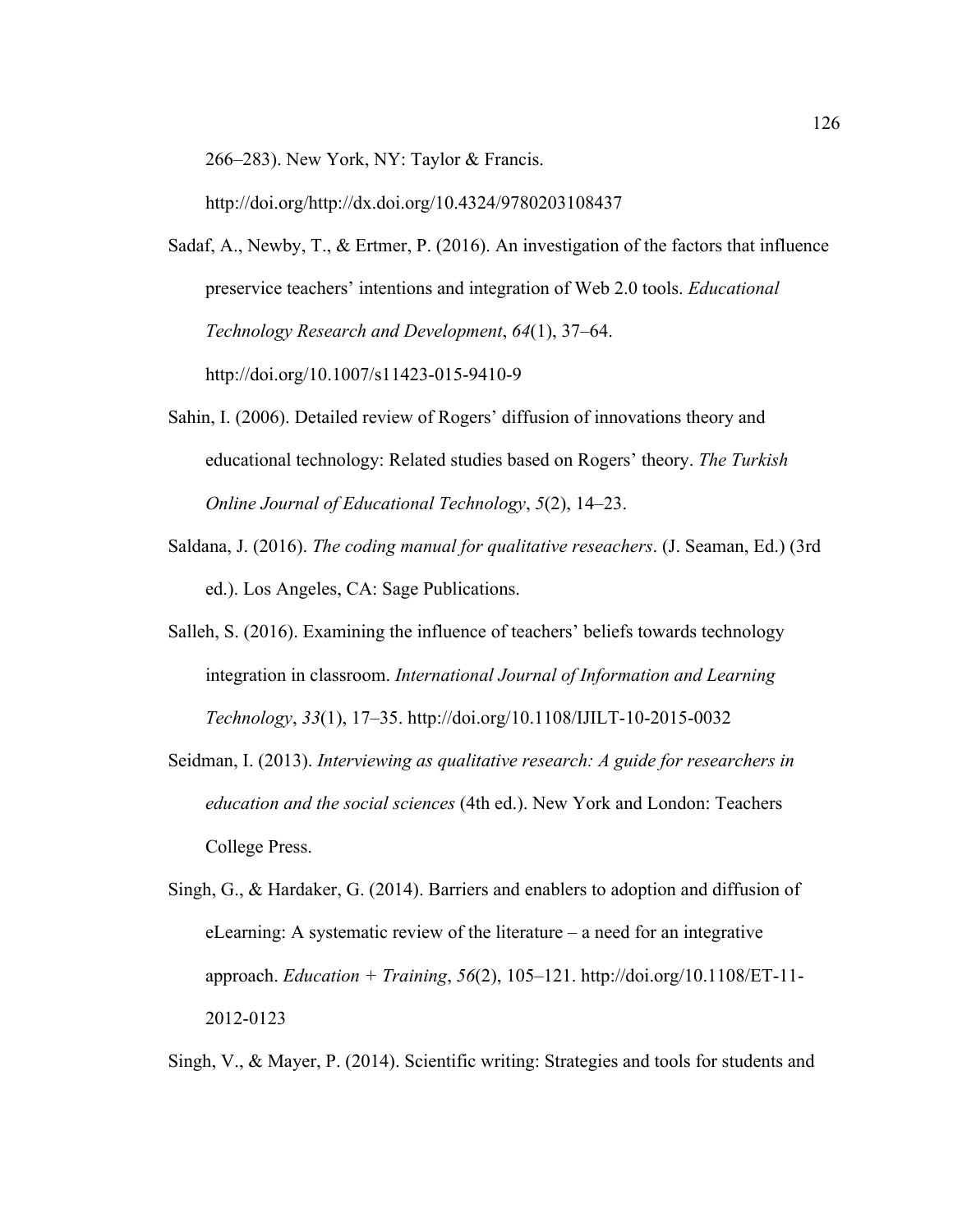advisors. *Biochemistry and Molecular Biology Education*, *42*(5), 405–413.

http://doi.org/10.1002/bmb.20815

Siwatu, K., & Chesnut, S. (2015). The career development of preservice and inservice teachers: Why teachers' self-efficacy beliefs matter. In H. Gill, M.; Fives (Ed.), *International Handbook of Research on Teachers' Beliefs* (pp. 212–229). New York, NY: Taylor & Francis.

http://doi.org/http://dx.doi.org/10.4324/9780203108437

- Skott, J. (2015). The promises, problems, and prospects of research on teachers' beliefs. In M. Fives, H.; Gill (Ed.), *International Handbook of Research on Teachers' Beliefs* (First, pp. 13–30). New York, NY: Taylor & Francis. http://doi.org/http://dx.doi.org/10.4324/9780203108437
- Smith, K. (2012). Lessons learnt from literature on the diffusion of innovative learning and teaching practices in higher education. *Innovations in Education and Teaching International, 49*(August 2015), 173–182.

http://doi.org/10.1080/14703297.2012.677599

- Stupnisky, R., Hall, N., Daniels, L., & Mensah, E. (2017). Testing a model of pretenure faculty members' teaching and research success: Motivation as a mediator of balance, expectations, and collegiality. *The Journal of Higher Education (In Press)*, *00*(00), 1–25. http://doi.org/10.1080/00221546.2016.1272317
- Teo, T., & Zhou, M. (2016). The influence of teachers' conceptions of teaching and learning on their technology acceptance. *Interactive Learning Environments*, *4820*(March), 1–15. http://doi.org/10.1080/10494820.2016.1143844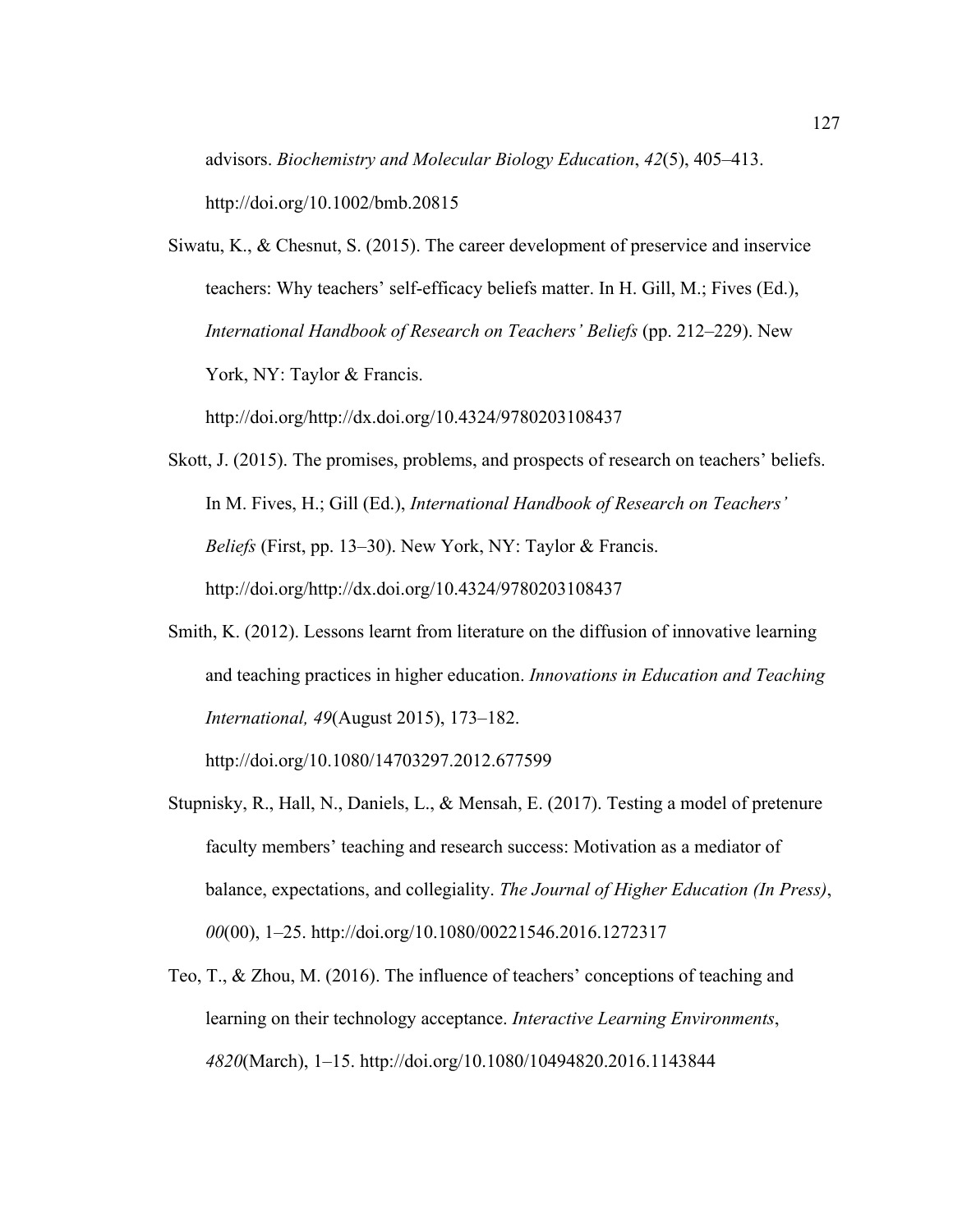Thomas, S., Chie, Q., Abraham, M., Jalarajan Raj, S., & Beh, L. (2014). A qualitative review of literature on peer review of teaching in higher education: An application of the SWOT framework. *Review of Educational Research*, *84*(March 2014), 112– 159. http://doi.org/10.3102/0034654313499617

Tondeur, J., Van Braak, J., Ertmer, P. A., & Ottenbreit-Leftwich, A. (2016). Understanding the relationship between teachers pedagogical beliefs and technology use in education: A systematic review of qualitative evidence. *Educational Technology Research and Development*, *65*(3), 1–21. http://doi.org/10.1007/s11423- 016-9481-2

- Trede, F., Macklin, R., & Bridges, D. (2012). Professional identity development: a review of the higher education literature. *Studies in Higher Education*, *37*(907396158), 365–384. http://doi.org/10.1080/03075079.2010.521237
- Tschannen-Moran, M., Salloum, S., & Goddard, R. (2015). The influence of collective beliefs and shared norms. In H. Gill, M.; Fives (Ed.), *International Handbook of Research on Teachers' Beliefs* (pp. 301–316). New York, NY: Taylor & Francis. http://doi.org/http://dx.doi.org/10.4324/9780203108437
- Van Schalkwyk, S., Leibowitz, B., Herman, N., & Farmer, J. (2015). Reflections on professional learning: Choices, context and culture. *Studies in Educational Evaluation*, *46*, 4–10. http://doi.org/10.1016/j.stueduc.2015.03.002
- Vygotsky, L. (1978). *Mind in society: The development of higher psychological processes*. (M. Cole, V. John-Steiner, S. Scribner, & E. Souberman, Eds.). Cambridge, Massachusetts: Harvard University Press.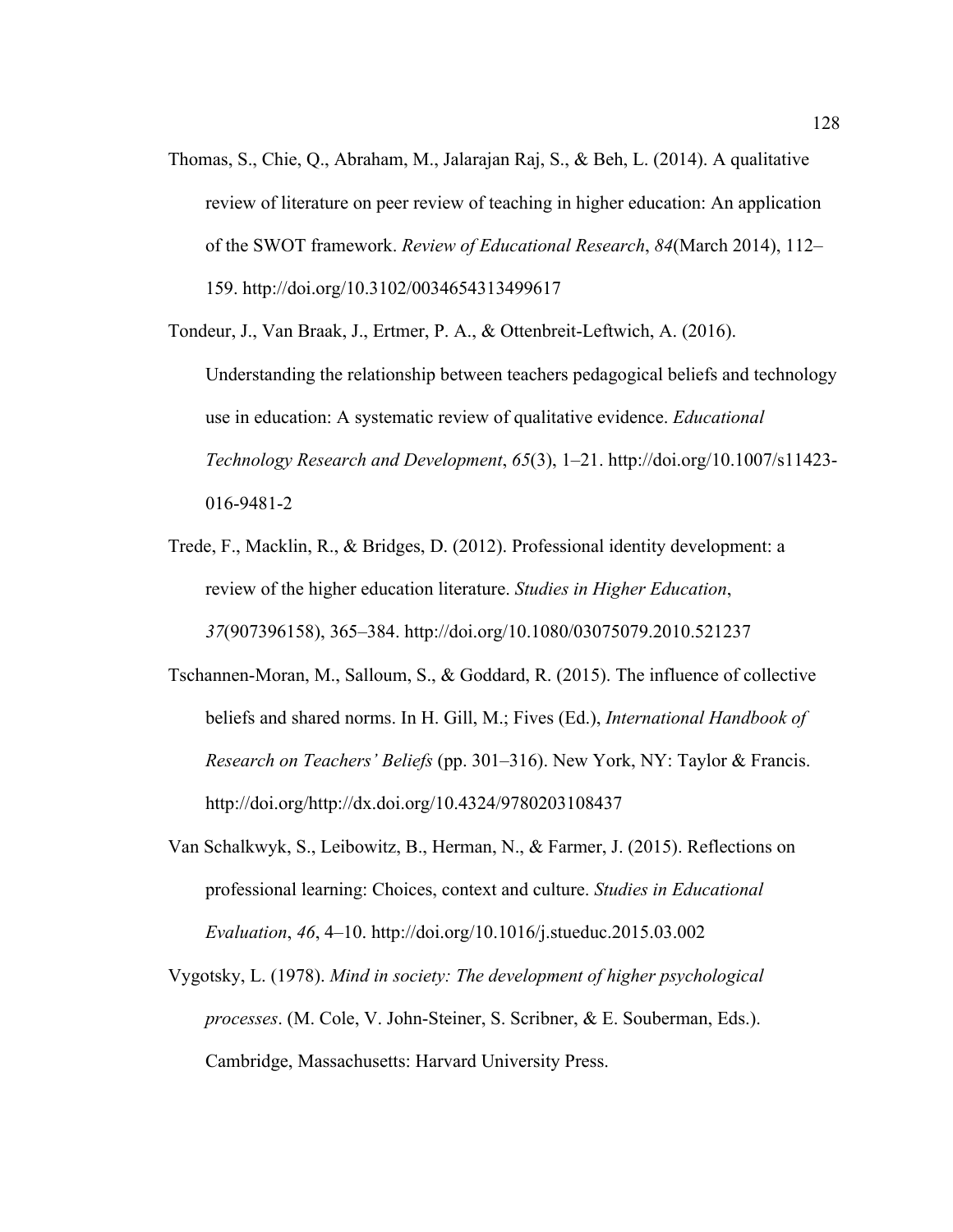Watt, H., & Richardson, P. (2015). A motivational analysis of teachers' beliefs. In H. Gill, M.; Fives (Ed.), *International Handbook of Research on Teachers' Beliefs* (pp. 191–211). New York, NY: Taylor & Francis. http://doi.org/http://dx.doi.org/10.4324/9780203108437

Wurdinger, S., & Allison, P. (2017). Faculty perceptions and use of experiential learning in higher education. *Journal of E-Learning and Knowledge Society*, *13*(1), 15–26. Retrieved from http://www.je-lks.org/ojs/index.php/Je-LKS\_EN/article/view/1309/1050

- Yeom, Y., Miller, M., & Delp, R. (2018). Constructing a teaching philosophy: Aligning beliefs, theories, and practice. *Teaching and Learning in Nursing*, *13*(3), 131–134. http://doi.org/10.1016/j.teln.2018.01.004
- Yuksel, P., & Yildirim, S. (2015). Theoretical frameworks, methods, and procedures for conducting phenomenological studies in educational settings. *Turkish Online Journal of Qualitative Inquiry*, *6*(January), 1–20.
- Yurtseven, N., & Bademcioglu, M. (2016). Teachers' professional development: A content analysis about the tendencies in studies. *Journal of Education and Training Studies*, *4*(6), 214–233. http://doi.org/10.11114/jets.v4i6.1475
- Yuzhuo, C. (2017). Towards an emerging research field of studies on innovation in higher education : An analytical framework for understanding the innovation process in higher education. *The Review of Higher Education*, *40*(4), 585–616. http://doi.org/10.1353/rhe.2017.0023

Zembylas, M., & Chubbuck, S. (2015). The intersection of identity, beliefs, and politics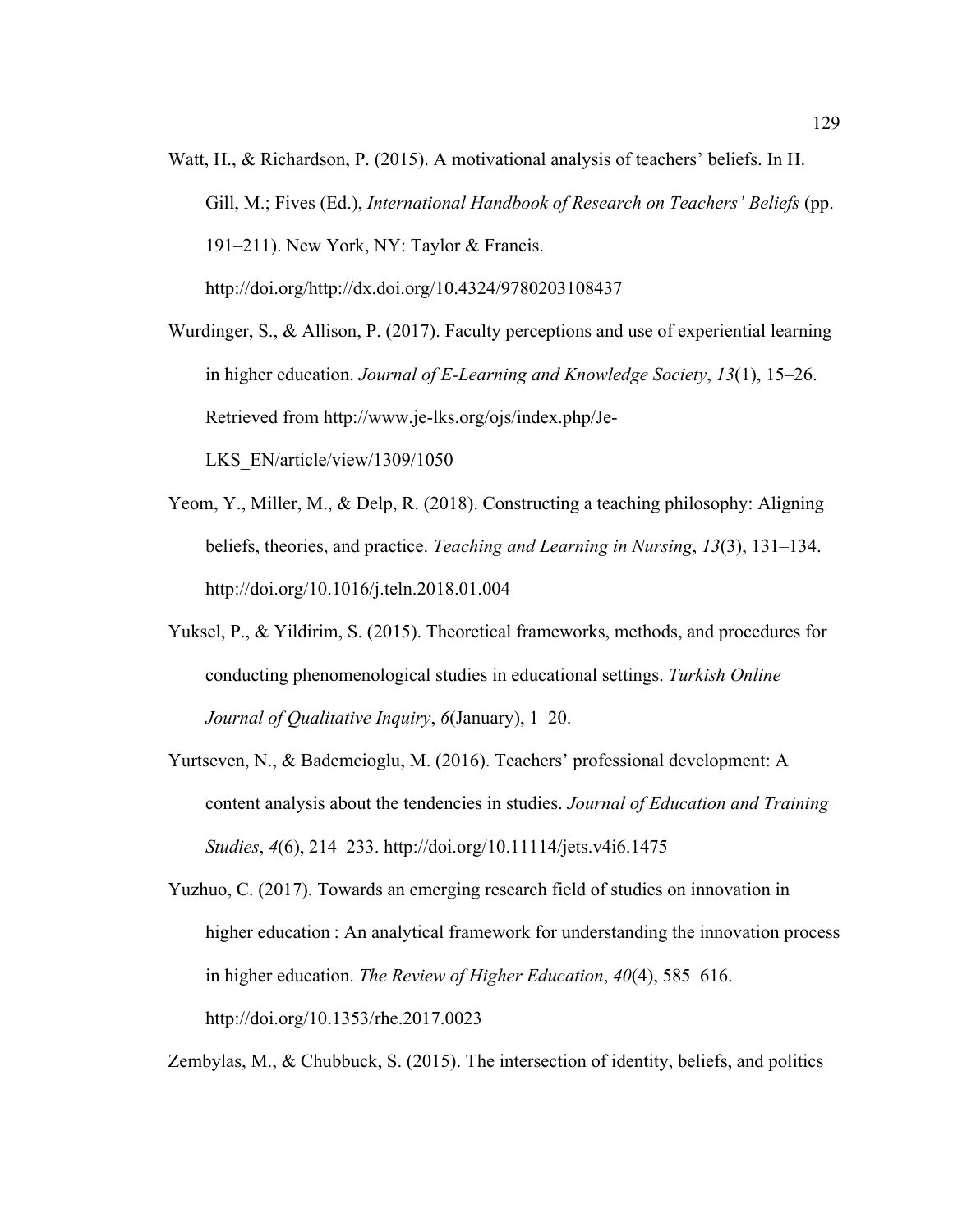in conceptualizing "teacher identity." In H. Gill, M.; Fives (Ed.), *International* 

*Handbook of Research on Teachers' Beliefs* (pp. 173–190). New York, NY: Taylor

& Francis. http://doi.org/http://dx.doi.org/10.4324/9780203108437

Redacted, (2016b).